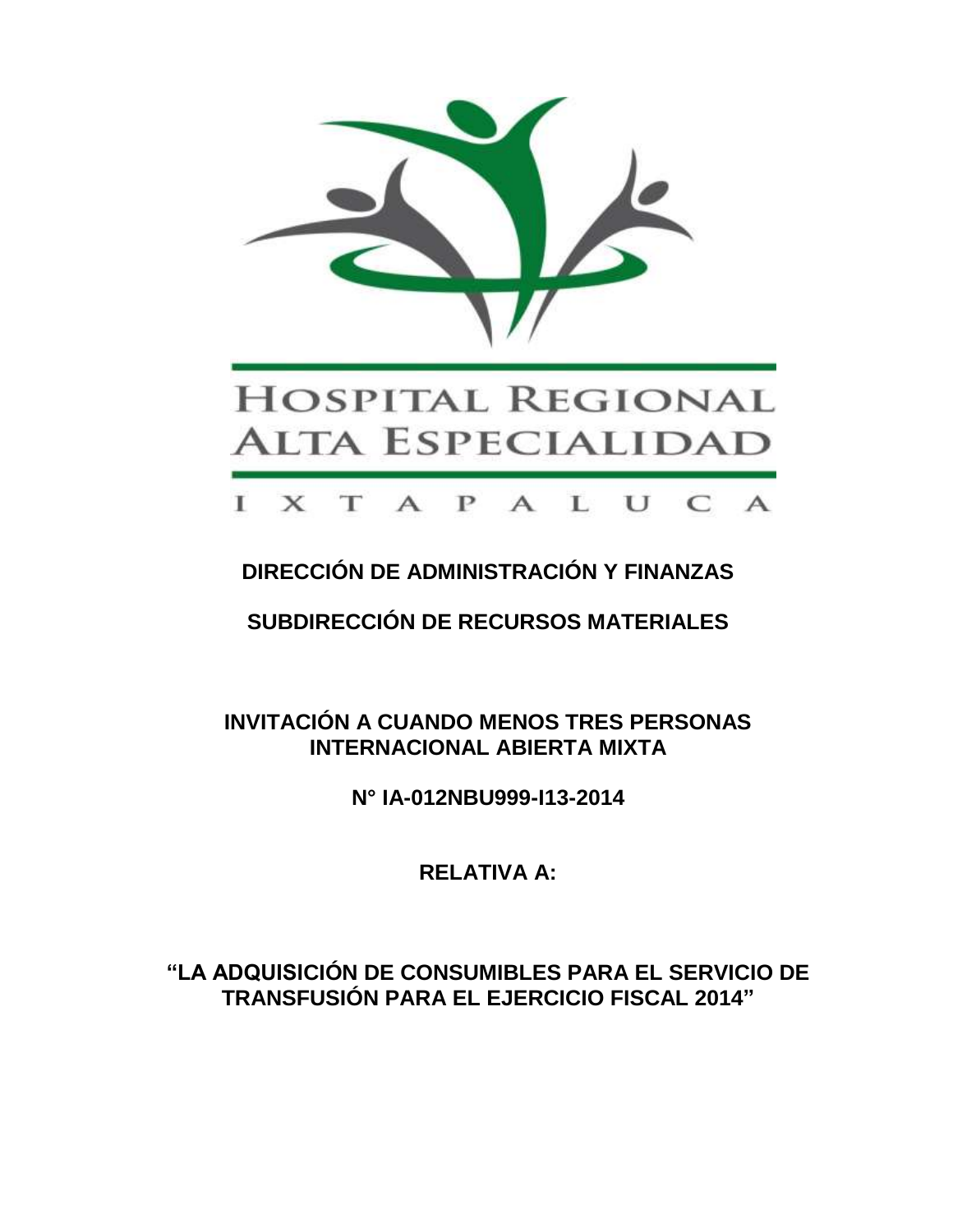



|        | <b>ÍNDICE</b>                                                                                                                                                             | <b>PÁG</b> |
|--------|---------------------------------------------------------------------------------------------------------------------------------------------------------------------------|------------|
|        | <b>GLOSARIO</b>                                                                                                                                                           |            |
| I.     | DATOS GENERALES SOBRE LA INVITACIÓN.                                                                                                                                      | 6          |
| Ш.     | OBJETO Y ALCANCE DE LA INVITACIÓN.                                                                                                                                        | 6          |
| III.   | FORMA Y TÉRMINOS DE LOS ACTOS DE PROCEDIMIENTO DE LA PRESENTE<br>INVITACIÓN.                                                                                              | 7          |
| IV.    | REQUISITOS QUE LOS LICITANTES DEBEN CUMPLIR PARA LA EVALUACIÓN DE LA<br>PROPOSICIÓN.                                                                                      | 8          |
|        | IV.1.<br>PROPUESTA TÉCNICA Y ECONÓMICA.                                                                                                                                   | 8          |
|        | IV.1.1. DOCUMENTACIÓN DE LA PROPUESTA TÉCNICA.                                                                                                                            | 9          |
|        | IV.1.2. DOCUMENTACIÓN DE LA PROPUESTA ECONÓMICA.                                                                                                                          | 9          |
|        | IV.2.<br>CAUSAS DE DESECHAMIENTO.                                                                                                                                         | 10         |
| V.     | CRITERIOS ESPECÍFICOS CONFORME A LOS CUALES SE EVALUARÁN LAS<br>PROPOSICIONES Y SE ADJUDICARÁ EL PEDIDO RESPECTIVO.                                                       | 11         |
|        | V.1. CRITERIOS DE EVALUACIÓN QUE SE APLICARÁN A LAS PROPOSICIONES                                                                                                         | 11         |
|        | V.2. CRITERIOS DE ADJUDICACIÓN.                                                                                                                                           | 11         |
| VI.    | DOCUMENTOS ADICIONALES Y DATOS QUE DEBERÁN PRESENTAR LOS<br>LICITANTES.                                                                                                   | 12         |
| VII.   | <b>DOMICILIO</b><br><b>EN</b><br>EL<br>CUAL<br><b>LOS</b><br><b>LICITANTES</b><br><b>PODRÁN</b><br><b>PRESENTAR</b><br>INCONFORMIDADES CONTRA LOS ACTOS DE LA INVITACIÓN. | 13         |
| VIII.  | CONDICIONES DE LA INVITACIÓN.                                                                                                                                             | 13         |
| IX.    | PLAZO, LUGAR Y CONDICIONES DE ENTREGA DE LOS BIENES.                                                                                                                      | 14         |
| Х.     | CONDICIONES PARA LA VERIFICACIÓN Y ACEPTACIÓN DE LOS BIENES.                                                                                                              | 14         |
| XI.    | ANTICIPOS.                                                                                                                                                                | 14         |
| XII.   | PAGO.                                                                                                                                                                     | 14         |
| XIII.  | <b>IMPUESTOS Y DERECHOS.</b>                                                                                                                                              | 15         |
| XIV.   | <b>GARANTÍAS DE LOS BIENES.</b>                                                                                                                                           | 16         |
| XV.    | GARANTÍA DE CUMPLIMIENTO DEL PEDIDO.                                                                                                                                      |            |
|        | XV.1. EJECUCIÓN DE LA FIANZA DE CUMPLIMIENTO DEL PEDIDO                                                                                                                   | 16         |
|        | XV.2. LIBERACIÓN DE LA GARANTÍA.                                                                                                                                          |            |
| XVI.   | <b>GARANTÍA DE ANTICIPO.</b>                                                                                                                                              | 17         |
| XVII.  | PENA CONVENCIONAL.                                                                                                                                                        | 17         |
| XVIII. | DEDUCCIONES.                                                                                                                                                              | 17         |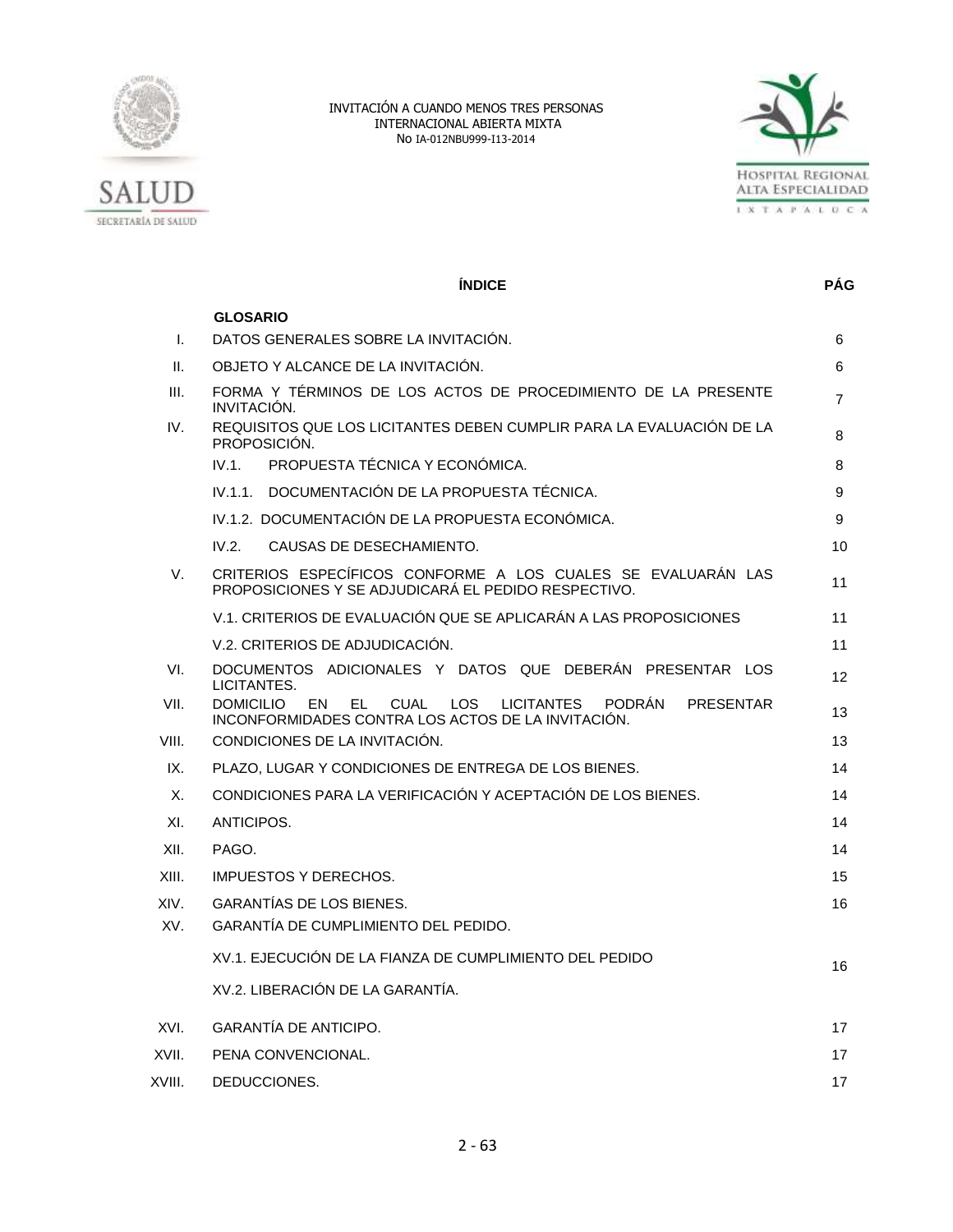



|         | <b>ÍNDICE</b>                                                                     | <b>PÁG</b> |  |  |  |  |  |  |
|---------|-----------------------------------------------------------------------------------|------------|--|--|--|--|--|--|
| XIX.    | DECLARACIÓN DE INVITACIÓN DESIERTA, SUSPENSIÓN Y CANCELACIÓN.                     | 17         |  |  |  |  |  |  |
|         | XIX.1. DECLARACIÓN DE INVITACIÓN DESIERTA                                         | 17         |  |  |  |  |  |  |
|         | SUSPENSIÓN DE LA INVITACIÓN.<br>XIX.2                                             | 17         |  |  |  |  |  |  |
|         | CANCELACIÓN DE LA INVITACIÓN, PARTIDA O CONCEPTOS INCLUIDOS<br>XIX.3.<br>EN ÉSTA. | 18         |  |  |  |  |  |  |
| XX.     | DOCUMENTACIÓN PARA FORMALIZAR EL PEDIDO.                                          | 18         |  |  |  |  |  |  |
| XXI.    | ASPECTOS ADMINISTRATIVOS QUE SE CONSIDERAN EN LOS PEDIDOS.                        | 19         |  |  |  |  |  |  |
|         | MODIFICACIÓN AL PEDIDO<br>$XXL1$ .                                                | 19         |  |  |  |  |  |  |
|         | SANCIÓN POR INCUMPLIMIENTO EN LA FORMALIZACIÓN DEL PEDIDO<br>XXL2                 | 19         |  |  |  |  |  |  |
|         | XXI.3. RESCISIÓN DEL PEDIDO                                                       | 19         |  |  |  |  |  |  |
|         | XXI.4. RESTRICCIÓN DE CESIÓN DE DERECHOS Y OBLIGACIONES                           | 19         |  |  |  |  |  |  |
|         | XXI.5. TERMINACIÓN ANTICIPADA DEL PEDIDO                                          | 20         |  |  |  |  |  |  |
|         | XXI.6. SUSPENSIÓN TEMPORAL DE LA ENTREGA DE LOS BIENES                            | 20         |  |  |  |  |  |  |
| XXII.   | NULIDAD DE LOS ACTOS, PEDIDOS Y CONVENIOS                                         | 20         |  |  |  |  |  |  |
| XXIII.  | <b>CONTROVERSIAS</b>                                                              | 20         |  |  |  |  |  |  |
| XXIV.   | ACTOS DE LA INVITACIÓN                                                            | 20         |  |  |  |  |  |  |
| XXV.    | VISITA A LAS INSTALACIONES DE LA CONVOCANTE                                       | 20         |  |  |  |  |  |  |
| XXVI.   | VISITA A LAS INSTALACIONES DEL LICITANTE                                          | 21         |  |  |  |  |  |  |
| XXVII.  | JUNTA DE ACLARACIONES DE LA INVITACIÓN                                            |            |  |  |  |  |  |  |
| XXVIII. | ACTO DE PRESENTACIÓN Y APERTURA DE PROPOSICIONES                                  |            |  |  |  |  |  |  |
| XXIX.   | <b>FALLO</b>                                                                      |            |  |  |  |  |  |  |
| XXX.    | ACTAS DE LOS ACTOS Y SU NOTIFICACIÓN                                              | 23         |  |  |  |  |  |  |
| XXXI.   | <b>FORMATOS</b>                                                                   |            |  |  |  |  |  |  |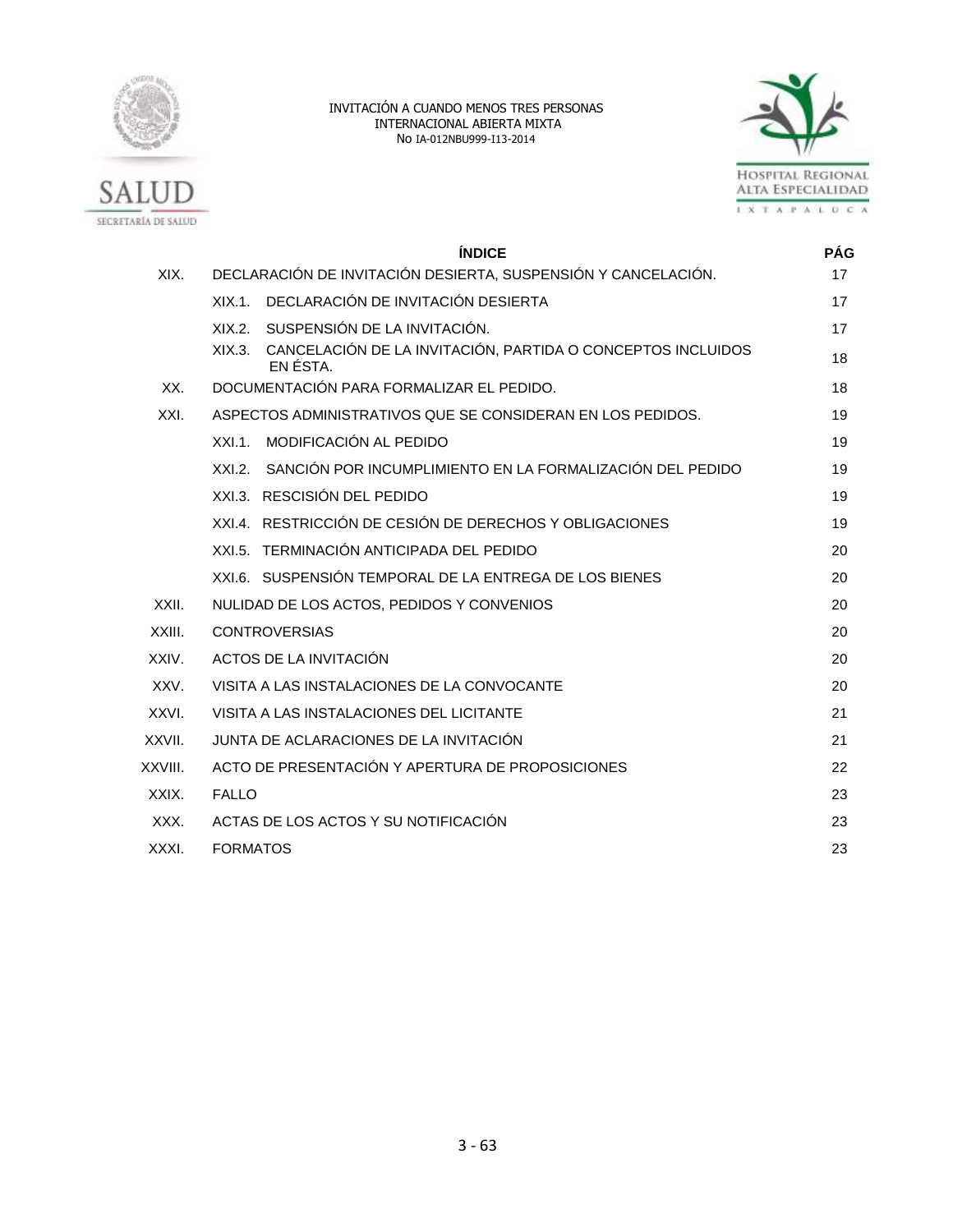



 **GLOSARIO**

**ADMINISTRADOR DEL PEDIDO: LA DIRECCIÓN MÉDICA** SERA EL ÁREA QUE VIGILARÁ EL CUMPLIMIENTO DEL PEDIDO

**ÁREA** 

**CONTRATANTE: LA SUBDIRECCIÓN DE RECURSOS MATERIALES** ES LA FACULTADA EN EL HOSPITAL REGIONAL DE ALTA ESPECIALIDAD DE IXTAPALUCA (H.R.A.E.I.) PARA REALIZAR PROCEDIMIENTOS DE CONTRATACIÓN A EFECTO DE ADQUIRIR BIENES U OBTENER SERVICIOS QUE SE REQUIERAN.

ÁREA<br>**REQUIRENTE :** LA DIRECCIÓN DE MÉDICA ES EL AREA QUE QUE SOLICITA FORMALMENTE LA CONTRATACIÓN DE LOS BIENES.

**ÁREA TÉCNICA: LA DIRECCIÓN MÉDICA** ELABORA LAS ESPECIFICACIONES TÉCNICAS DE LOS BIENES INCLUIDAS EN EL ANEXO TÉCNICO Y PROCEDIMIENTO DE CONTRATACIÓN, EVALÚARÁ LA PROPUESTA TÉCNICA Y SERÁ RESPONSABLE DE DAR RESPUESTA EN LA JUNTA DE ACLARACIONES, LAS PREGUNTAS QUE SOBRE ESTOS ASPECTOS REALICEN LOS LICITANTES.

**BIENES O** 

- **SERVICIOS:** LOS QUE SE SOLICITAN CON MOTIVO DE LA PRESENTE INVITACIÓN Y SE ESPECIFICAN EN EL ANEXO TÉCNICO DE LA PRESENTE INVITACIÓN.
- **COMPRANET:** SISTEMA ELECTRÓNICO DE INFORMACIÓN PÚBLICO GUBERNAMENTAL SOBRE ADQUISICIONES, ARRENDAMIENTOS, BIENES, OBRAS PÚBLICAS Y SERVICIOS RELACIONADOS CON LAS MISMAS.
- **CONVOCATORIA:** DOCUMENTO QUE CONTIENE LOS CONCEPTOS Y CRITERIOS QUE REGIRÁN Y SERÁN APLICADOS PARA LA ADQUISICIÓN DE LOS BIENES OBJETO DE ESTA INVITACIÓN.
	- **PEDIDO:** EL DOCUMENTO QUE ESTABLECE LOS DERECHOS Y OBLIGACIONES ENTRE LA CONVOCANTE Y EL LICITANTE ADJUDICADO.
- **CONVOCANTE:** EL HOSPITAL REGIONAL DE ALTA ESPECIALIDAD DE IXTAPALUCA A TRAVÉS DE LA DIRECCIÓN DE ADMINISTRACIÓN Y FINANZAS POR CONDUCTO DE LA SUBDIRECCIÓN DE RECURSOS MATERIALES.
	- **HRAEI:** HOSPITAL REGIONAL DE ALTA ESPECIALIDAD DE IXTAPALUCA
- **INVITACIÓN:** INVITACIÓN A CUANDO MENOS TRES PERSONAS.
	- **LEY:** LEY DE ADQUISICIONES, ARRENDAMIENTOS Y SERVICIOS DEL SECTOR PÚBLICO.
- **LICITANTE:** PERSONA FÍSICA O MORAL QUE PARTICIPE EN ESTE PROCESO DE INVITACIÓN A CUANDO MENOS TRES PERSONAS.
- **MIPYMES:** LAS MICRO, PEQUEÑAS Y MEDIANAS EMPRESAS DE NACIONALIDAD MEXICANA A QUE HACE REFERENCIA LA LEY PARA EL DESARROLLO DE LA COMPETITIVIDAD DE LA MICRO, PEQUEÑA Y MEDIANA EMPRESA.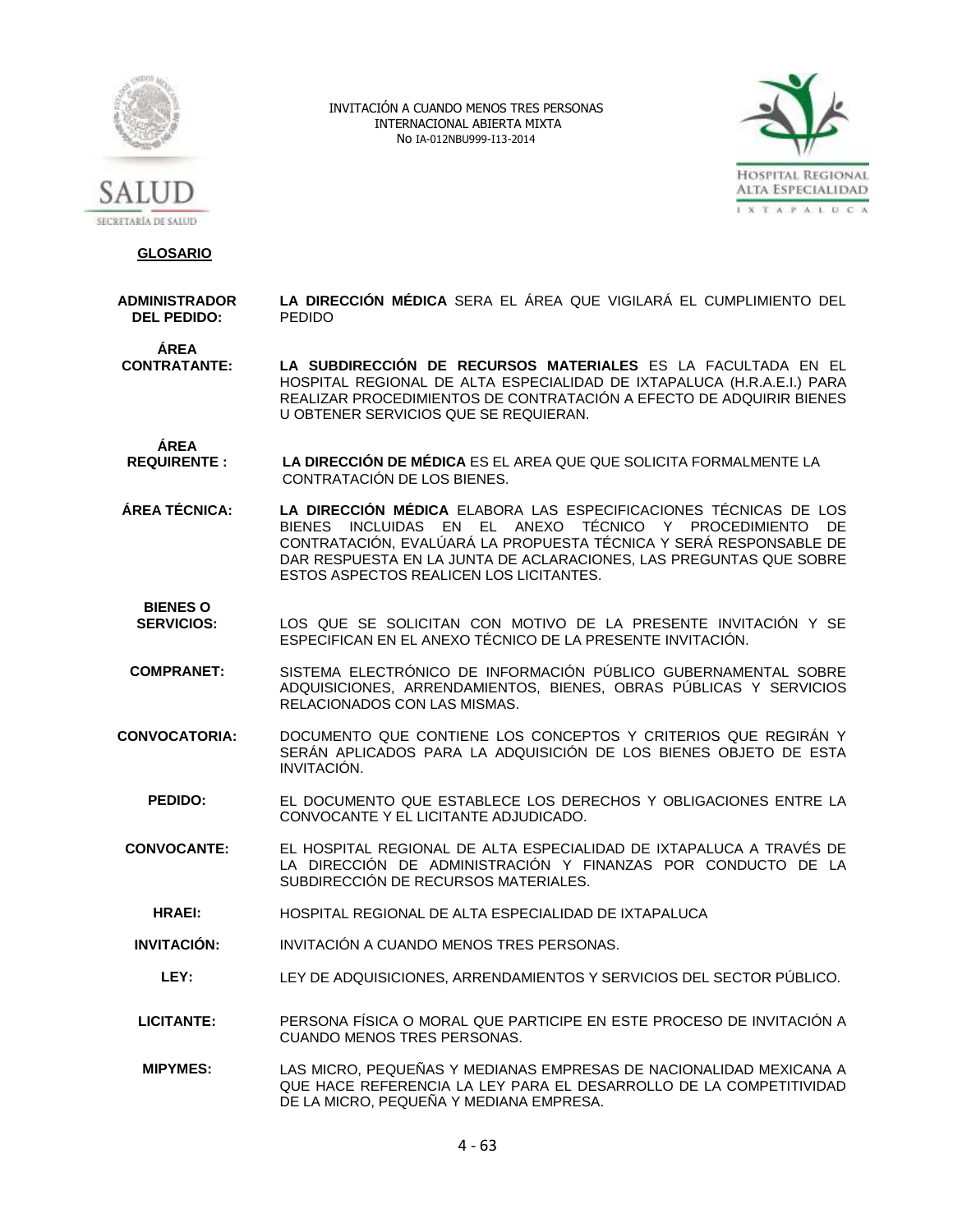



**PARTIDA O CONCEPTO:** LA DIVISIÓN O DESGLOSE DE LOS BIENES A ADQUIRIR, CONTENIDOS EN UN PROCEDIMIENTO DE CONTRATACIÓN O EN UN PEDIDO, PARA DIFERENCIARLOS UNOS DE OTROS, CLASIFICARLOS O AGRUPARLOS.

**PROPOSICIONES:** OFERTA TÉCNICA Y ECONÓMICA.

**PROVEEDOR:** LA PERSONA CON LA QUE CELEBREN LOS CONTRATOS O PEDIDOS DE ADQUISICIONES DE BIENES O SERVICIOS.

**REGLAMENTO:** REGLAMENTO DE LA LEY DE ADQUISICIONES, ARRENDAMIENTOS Y SERVICIOS DEL SECTOR PÚBLICO.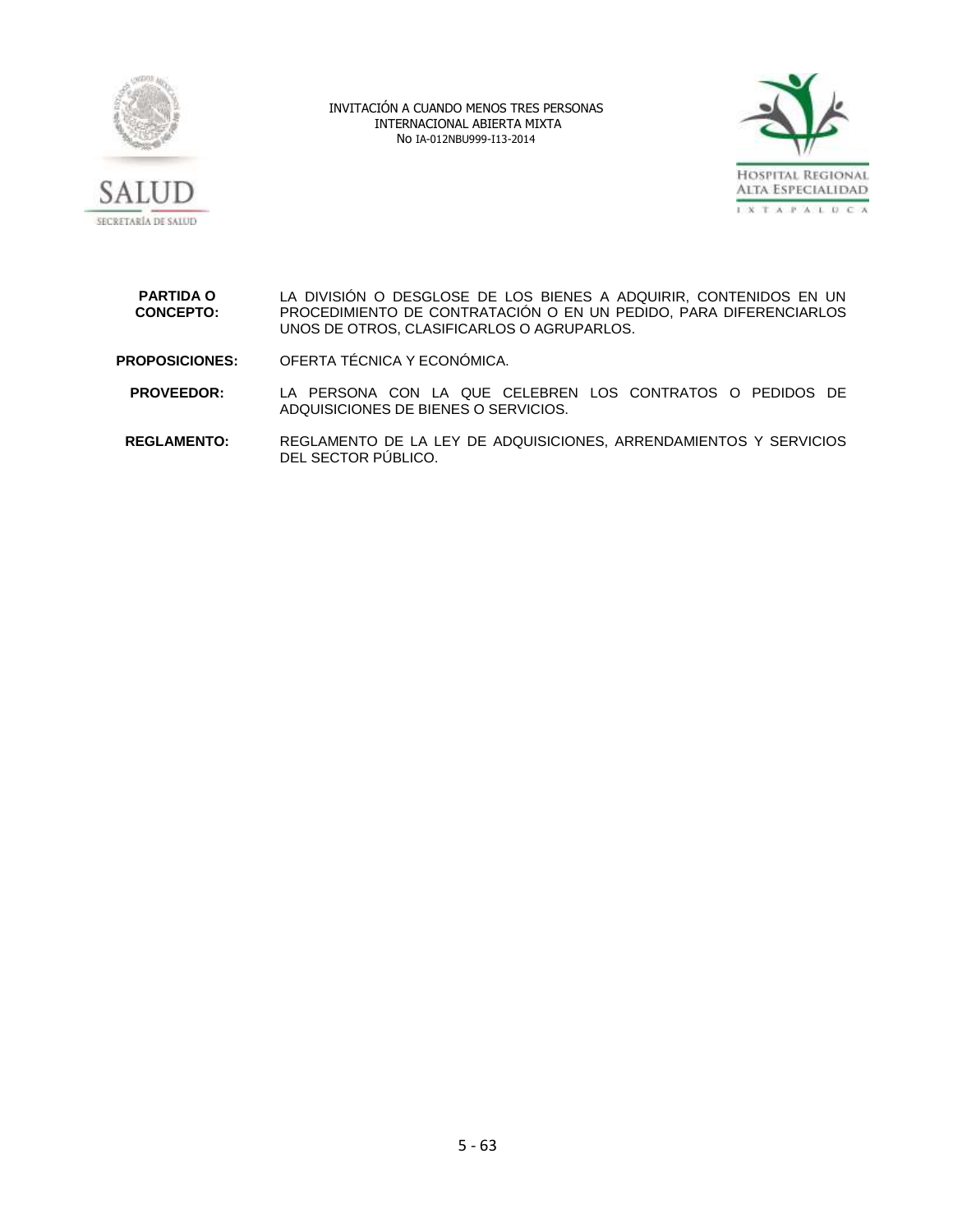



EL **HOSPITAL REGIONAL DE ALTA ESPECILIDAD DE IXTAPALUCA**, ORGANISMO PUBLICO DESCENTRALIZADO DE LA ADMINISTRACION PUBLICA FEDERAL, SECTORIZADO A LA SECRETARIA DE SALUD, EN ADELANTE "LA CONVOCANTE", POR CONDUCTO DE LA DIRECCIÓN DE ADMINISTRACIÓN Y FINANZAS A TRAVÉS DE LA SUBDIRECCIÓN DE RECURSOS MATERIALES, EN CUMPLIMIENTO A LO DISPUESTO EN LOS ARTÍCULOS 134 DE LA CONSTITUCIÓN POLÍTICA DE LOS ESTADOS UNIDOS MEXICANOS; 25 PRIMER PÁRRAFO, 26 FRACCIÓN II, 26 BIS FRACCIÓN III, 28 FRACCIÓN III, 29, 40, 42, 43 Y 45 DE LA LEY, ASÍ COMO, 39 Y 77 DE SU REGLAMENTO, Y DEMÁS NORMATIVIDAD APLICABLE EN LA MATERIA; CONVOCA A PERSONAS FÍSICAS Y MORALES QUE NO SE ENCUENTREN EN LOS SUPUESTOS SEÑALADOS EN LOS ARTÍCULOS 50 Y 60 DE LA LEY, A PARTICIPAR EN **LA INVITACIÓN A CUANDO MENOS TRES PERSONAS INTERNACIONAL ABIERTA MIXTA, N° IA-012NBU999-I13-2014, PARA LA ADQUISICIÓN DE CONSUMIBLES PARA EL SERVICIO DE TRANSFUSIÓN PARA EL EJERCICIO FISCAL 2014,** CONFORME A LAS SIGUIENTES BASES:

# **I. DATOS GENERALES SOBRE LA INVITACIÓN.**

- **I.1. NOMBRE DE LA ENTIDAD CONVOCANTE:** "HOSPITAL REGIONAL DE ALTA ESPECIALIDAD DE IXTAPALUCA", A TRAVÉS DE LA SUBDIRECCIÓN DE RECURSOS MATERIALES, CON DOMICILIO EN CARRETERA FEDERAL MÉXICO PUEBLA KM 34.5, COLONIA ZOQUIAPAN, IXTAPALUCA, C.P. 56530, ESTADO DE MÉXICO. TEL. 5972 9800 EXT. 1112 Y 1278.
- **I.2. MEDIO QUE SE UTILIZARÁ EN LA PRESENTE INVITACIÓN** LOS LICITANTES, A SU ELECCIÓN, PODRÁN PARTICIPAR EN FORMA PRESENCIAL O ELECTRÓNICA EN LA O LAS JUNTAS DE ACLARACIONES, EL ACTO DE PRESENTACIÓN Y APERTURA DE PROPOSICIONES Y EL ACTO DE FALLO. ASIMISMO, NO RESULTA APLICABLE EL ENVÍO DE PROPOSICIONES A TRAVÉS DE SERVICIO POSTAL O MENSAJERÍA.
- **I.3. NÚMERO DE IDENTIFICACIÓN DE LA INVITACIÓN:** No **IA-012NBU999-I13-2013**
- **I.4. EJERCICIO FISCAL QUE ABARCARÁ LA CONTRATACIÓN:** 2013.
- **I.5. IDIOMA:** TODOS Y CADA UNO DE LOS DOCUMENTOS, QUE INTEGRAN LAS PROPOSICIONES DE LOS BIENES OFERTADOS, DEBERÁN ESTAR EN EL IDIOMA ESPAÑOL O EN EL IDIOMA DE ORIGEN, ACOMPAÑADOS DE UNA TRADUCCIÓN SIMPLE AL ESPAÑOL.
- **I.6. DISPONIBILIDAD PRESUPUESTARIA:** SE CUENTA CON LA DISPONIBILIDAD PRESUPUESTARIA CONFORME A LA PARTIDA PRESUPUESTAL 25501 "MATERIALES, ACCESORIOS Y SUMINISTROS DE LABORATORIO", DEL CLASIFICADOR POR OBJETO DEL GASTO PARA LA ADMINISTRACIÓN PÚBLICA FEDERAL.
- **I.7. CANTIDADES:** SE ESPECIFICAN EN EL **ANEXO TÉCNICO**.
- **I.8. CARÁCTER DE LA INVITACIÓN:** LA PRESENTE INVITACIÓN ES DE CARÁCTER INTERNACIONAL Y PODRÁN PARTICIPAR PERSONAS FÍSICAS Y/O MORALES DE NACIONALIDAD MEXICANA Y EXTRANJERA.
- **I.9. FINANCIAMIENTO:** EL PRESENTE PROCEDIMIENTO NO SE SUJETARÁ A CONTRATACIONES FINANCIADAS CON FONDOS PROVENIENTES DE CRÉDITOS EXTERNOS OTORGADOS AL GOBIERNO FEDERAL O CON SU GARANTÍA POR ORGANISMOS FINANCIEROS REGIONALES O MULTILATERALES.
- **II. OBJETO Y ALCANCE DE LA INVITACIÓN.**
- **II.1. OBJETO DE LA COMPRA:** ADQUISICIÓN DE CONSUMIBLES PARA EL CENTRO DE TRANSFUSIÓN Y AFÉRESIS PARA EL EJERCICIO FISCAL 2014.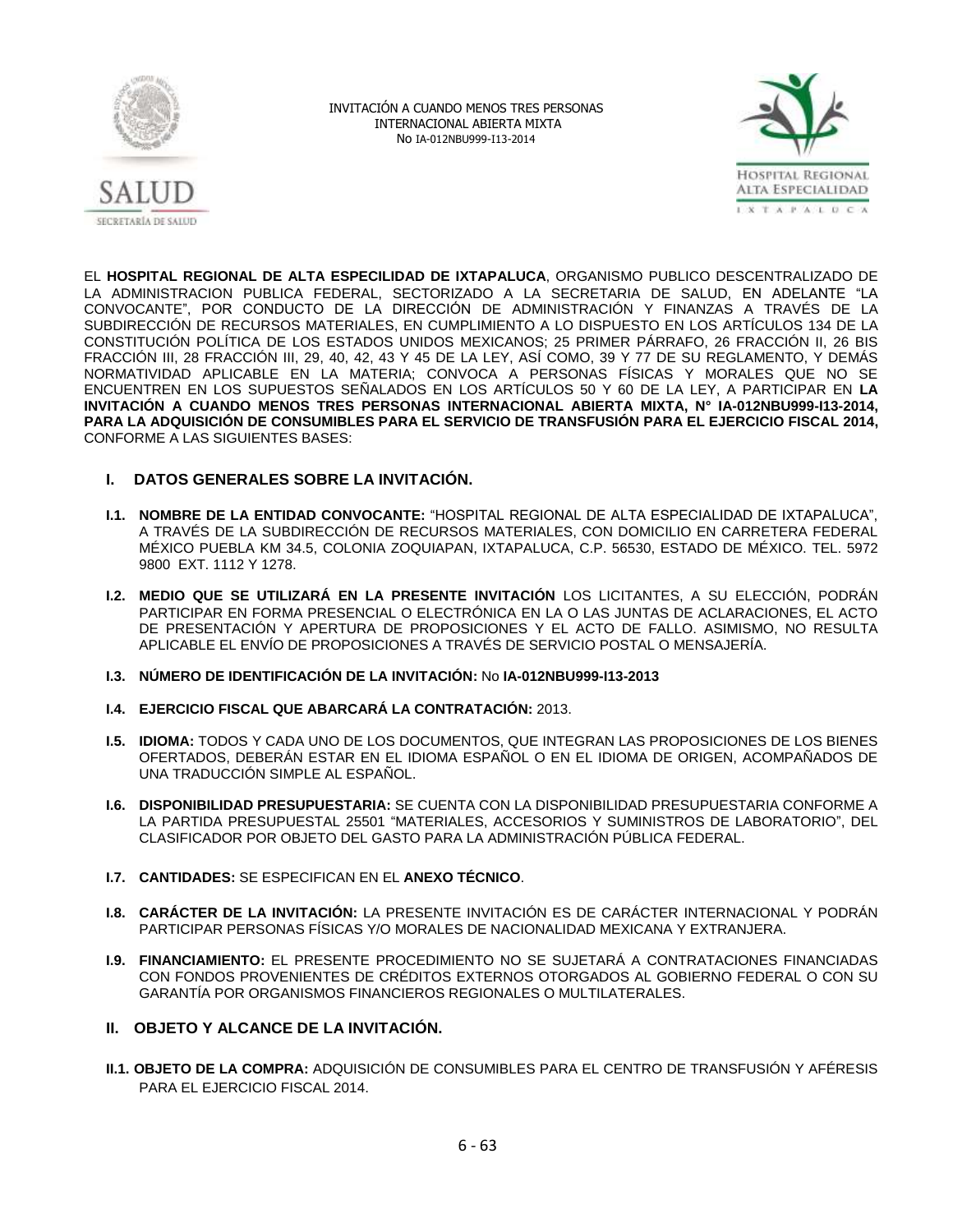



**II.2. ESPECIFICACIONES Y CARACTERÍSTICAS TÉCNICAS DE LOS BIENES A ADQUIRIR:** LOS CONCEPTOS, DESCRIPCIONES, Y CARACTERÍSTICAS DE LOS BIENES SE PRESENTAN EN EL **ANEXO TÉCNICO** DE ESTA INVITACIÓN, ESTABLECIENDO QUE LA ADQUISICIÓN DE LOS MISMOS SE FORMALIZARÁ A TRAVÉS DEL PEDIDO, EN EL CUAL SE ESPECIFICARÁN LOS BIENES POR CADA PARTIDA. LA VIGENCIA DEL PEDIDO ABARCARA ÚNICAMENTE EL PRESENTE EJERCICIO FISCAL.

LOS LICITANTES DEBERÁN AJUSTARSE EXACTA Y CABALMENTE A LOS REQUISITOS Y ESPECIFICACIONES DESCRITAS EN EL **ANEXO TÉCNICO**, CON EXCEPCIÓN DE LOS CAMBIOS (QUE NO DEBERÁN CONSISTIR EN VARIACIONES SUSTANCIALES EN LA DESCRIPCIÓN DE LOS BIENES) QUE LA CONVOCANTE ACEPTE EN LA JUNTA DE ACLARACIONES. EL ACTA DE LA CITADA JUNTA, FORMARA PARTE INTEGRAL DE LA INVITACIÓN.

- **II.3. NORMAS APLICABLES:** PARA EL PRESENTE PROCEDIMIENTO, LOS LICITANTES DEBERÁN CUMPLIR CON LAS NORMAS SEÑALADAS EN EL **ANEXO TÉCNICO**, EN TÉRMINOS DEL ARTÍCULO 31 DEL REGLAMENTO DE LA LEY.
- **II.4. MUESTRAS:** NO APLICA.
- **II.5. PARTICIPACIÓN:** SOLO PODRÁN PARTICIPAR AQUELLAS EMPRESAS A LAS QUE SE LES HAYA INVITADO MEDIANTE OFICIO.
- **II.6. MODELO DE PEDIDO:** EL PEDIDO QUE SE DERIVE DEL PRESENTE PROCEDIMIENTO, SE ELABORARÁ CONFORME A LO SEÑALADO EN EL ARTÍCULO 45 DE LA LEY Y 81 DEL REGLAMENTO, LA PRESENTE INVITACIÓN, Y LAS DEMÁS DISPOSICIONES LEGALES APLICABLES, CUYO MODELO SE ANEXA A LA PRESENTE INVITACIÓN **(ANEXO 2)**
- **III. FORMA Y TÉRMINOS DE LOS ACTOS DE PROCEDIMIENTO DE LA PRESENTE INVITACIÓN.**
- **III.1. ACTOS DE LA INVITACIÓN:** LA FECHA, HORA Y LUGAR PARA LOS ACTOS DE JUNTA DE ACLARACIONES, ACTO DE PRESENTACIÓN Y APERTURA DE PROPOSICIONES Y ACTO DE FALLO SE REALIZARÁN CONFORME A LO SIGUIENTE:

| <b>ACTO</b>                                        | <b>FECHA</b>        | <b>HORA</b> |
|----------------------------------------------------|---------------------|-------------|
| JUNTA DE ACLARACIONES                              | 24 DE MARZO DE 2014 | 10:00 HORAS |
| PRESENTACIÓN Y APERTURA DE<br><b>PROPOSICIONES</b> | 26 DE MARZO DE 2014 | 10:00 HORAS |
| <b>FALLO</b>                                       | 27 DE MARZO DE 2014 | 17:00 HORAS |

**III.2. PRESENTACIÓN Y APERTURA DE PROPOSICIONES:** UNA VEZ INICIADO EL ACTO DE PRESENTACIÓN Y APERTURA DE PROPOSICIONES, LAS PROPOSICIONES PRESENTADAS NO PODRÁN SER RETIRADAS O DEJARSE SIN EFECTO POR LOS LICITANTES, POR LO QUE DEBERÁN CONSIDERARSE VIGENTES DENTRO DEL PROCEDIMIENTO DE INVITACIÓN HASTA SU CONCLUSIÓN, DE CONFORMIDAD AL ARTÍCULO 26, ANTEPENÚLTIMO PÁRRAFO DE LA LEY.

EN EL CASO DE LAS PROPOSICIONES PRESENTADAS A TRAVÉS DE COMPRANET, LOS SOBRES SERÁN GENERADOS MEDIANTE EL USO DE TECNOLOGÍAS QUE RESGUARDEN LA CONFIDENCIALIDAD DE LA INFORMACIÓN DE TAL FORMA QUE SEAN INVIOLABLES, CONFORME AL ACUERDO POR EL QUE SE ESTABLEZCAN LAS DISPOSICIONES QUE SE DEBERÁN OBSERVAR PARA LA UTILIZACIÓN DEL SISTEMA ELECTRÓNICO DE INFORMACIÓN PÚBLICA GUBERNAMENTAL DENOMINADO COMPRANET PUBLICADO EN EL DIARIO OFICIAL DE LA FEDERACIÓN EL 28 DE JUNIO DE 2011.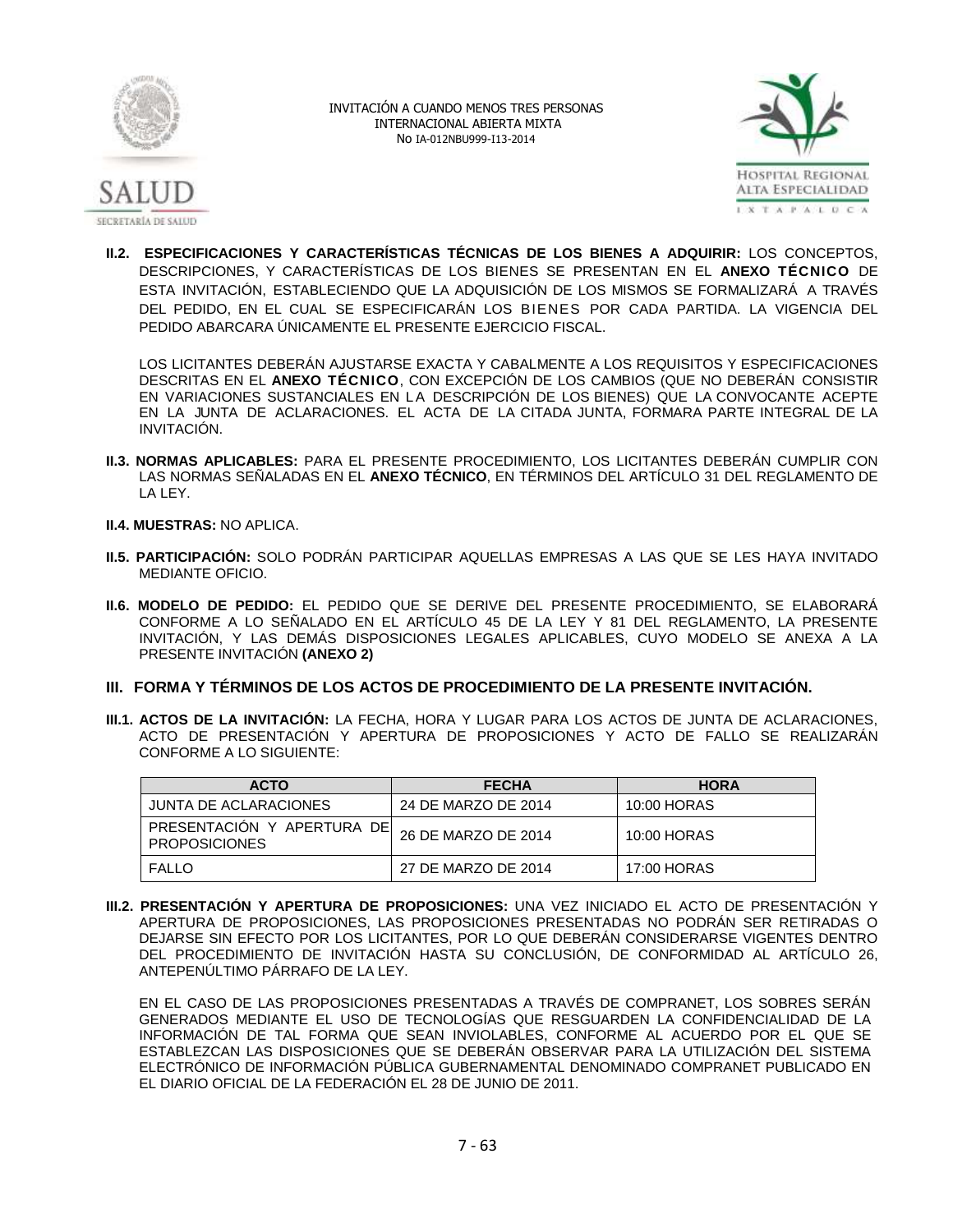



PARA LA PRESENTACIÓN Y FIRMA DE PROPOSICIONES A TRAVÉS DE COMPRANET, LOS LICITANTES NACIONALES DEBERÁN UTILIZAR LA FIRMA ELECTRÓNICA AVANZADA (FIEL) QUE EMITE EL SERVICIO DE ADMINISTRACIÓN TRIBUTARIA PARA EL CUMPLIMIENTO DE LAS OBLIGACIONES FISCALES.

PARA LA PRESENTACIÓN Y FIRMA DE PROPOSICIONES A TRAVÉS DE COMPRANET, LOS LICITANTES

DEBERÁN FIRMAR EN FORMATO PDF A TRAVÉS DEL SISTEMA DE MENSAJES DE COMPRANET, ACOMPAÑANDO UNA COPIA DE LOS MISMOS EN VERSIÓN WORD 2003 O 2007, QUE PERMITA AGILIZAR EL ACTO.

EL REGISTRO DE LOS LICITANTES EN TODOS LOS ACTOS DEL PROCEDIMIENTO SE LLEVARÁ A CABO EN LA RECEPCIÓN DE LA ENTRADA PRINCIPAL DE LA **CONVOCANTE**, MEDIA HORA PREVIA A LA SEÑALADA; PARA EL ACTO DE PRESENTACIÓN Y APERTURA DE PROPOSICIONES. DESPUÉS DE LA HORA DE INICIO ESTABLECIDA, LA CONVOCANTE NO PERMITIRÁ EL ACCESO A NINGÚN LICITANTE NI OBSERVADOR, O SERVIDOR PÚBLICO AJENO AL ACTO, REGISTRANDO A LOS ASISTENTES QUE NO SE HUBIERAN REGISTRADO PREVIAMENTE, PROCEDIENDO AL PASE DE LISTA DE LOS MISMOS, ELLO DE CONFORMIDAD CON LO ESTABLECIDO EN EL ARTÍCULO 47, PÁRRAFO CUARTO DEL REGLAMENTO.

LOS LICITANTES SÓLO PODRÁN PRESENTAR UNA PROPOSICIÓN, PARA LA PRESENTE INVITACIÓN.

EL LICITANTE PODRÁ PRESENTAR A SU ELECCIÓN, DENTRO O FUERA DEL SOBRE CERRADO, LA DOCUMENTACIÓN DISTINTA A LA QUE CONFORMA LA PROPUESTA TÉCNICA Y ECONÓMICA MISMA QUE FORMA PARTE DE SU PROPOSICIÓN, CONFORME A LO ESTABLECIDO EN EL ARTÍCULO 34 DE LA LEY, SIN EMBARGO PARA LA MEJOR CONDUCCIÓN DEL ACTO, SE SUGIERE A LOS LICITANTES QUE LA DOCUMENTACIÓN SE PRESENTE POR SEPARADO FUERA DEL SOBRE QUE CONTENGA LAS PROPOSICIONES.

EL LICITANTE PODRÁ ACREDITAR SU EXISTENCIA LEGAL Y EN SU CASO, LA PERSONALIDAD JURÍDICA DE SU REPRESENTANTE, EN EL ACTO DE PRESENTACIÓN Y APERTURA DE PROPOSICIONES, MEDIANTE EL DOCUMENTO PREVISTO EN LA FRACCIÓN V DEL ARTÍCULO 48, DEL REGLAMENTO.(**FORMATO 8**)

EL REPRESENTANTE DEL ÁREA REQUIRENTE Y/O TÉCNICA ASÍ COMO EL LICITANTE ELEGIDO, EN LOS TÉRMINOS DE LA FRACCIÓN II, DEL ARTÍCULO 35, DE LA LEY, Y 39, FRACCIÓN III INCISO J), DEL REGLAMENTO, DEBERÁN RUBRICAR EN EL ACTO DE PRESENTACIÓN Y APERTURA, LA TOTALIDAD DE LA DOCUMENTACIÓN DE LAS PROPOSICIONES PRESENTADAS POR LOS LICITANTES.

EL FALLO DE LA INVITACIÓN SE LLEVARÁ A CABO CONFORME A LO SEÑALADO EN EL **NUMERAL XXIX** DE LA PRESENTE INVITACIÓN. ASÍ MISMO, EL LICITANTE ADJUDICADO DEBERÁ CONSIDERAR LOS ASPECTOS CONTENIDOS EN EL **NUMERAL XX** RELATIVOS A LA FIRMA DEL PEDIDO.

# **IV. REQUISITOS QUE LOS LICITANTES DEBEN CUMPLIR PARA LA EVALUACIÓN DE LA PROPOSICIÓN.**

LOS LICITANTES DEBERÁN CUBRIR LOS SIGUIENTES REQUISITOS:

- A) QUE CUENTAN CON PLENA CAPACIDAD JURÍDICA Y NO SE ENCUENTREN IMPEDIDOS CIVIL, MERCANTIL O ADMINISTRATIVAMENTE, PARA EJERCER SUS DERECHOS Y CUMPLIR SUS OBLIGACIONES.
- B) CONTAR CON EL OFICIO ORIGINAL DE INVITACIÓN PARA PARTICIPAR EN EL PRESENTE PROCEDIMIENTO.
- C) PRESENTAR EN SOBRE CERRADO SU PROPUESTA TÉCNICA Y ECONÓMICA.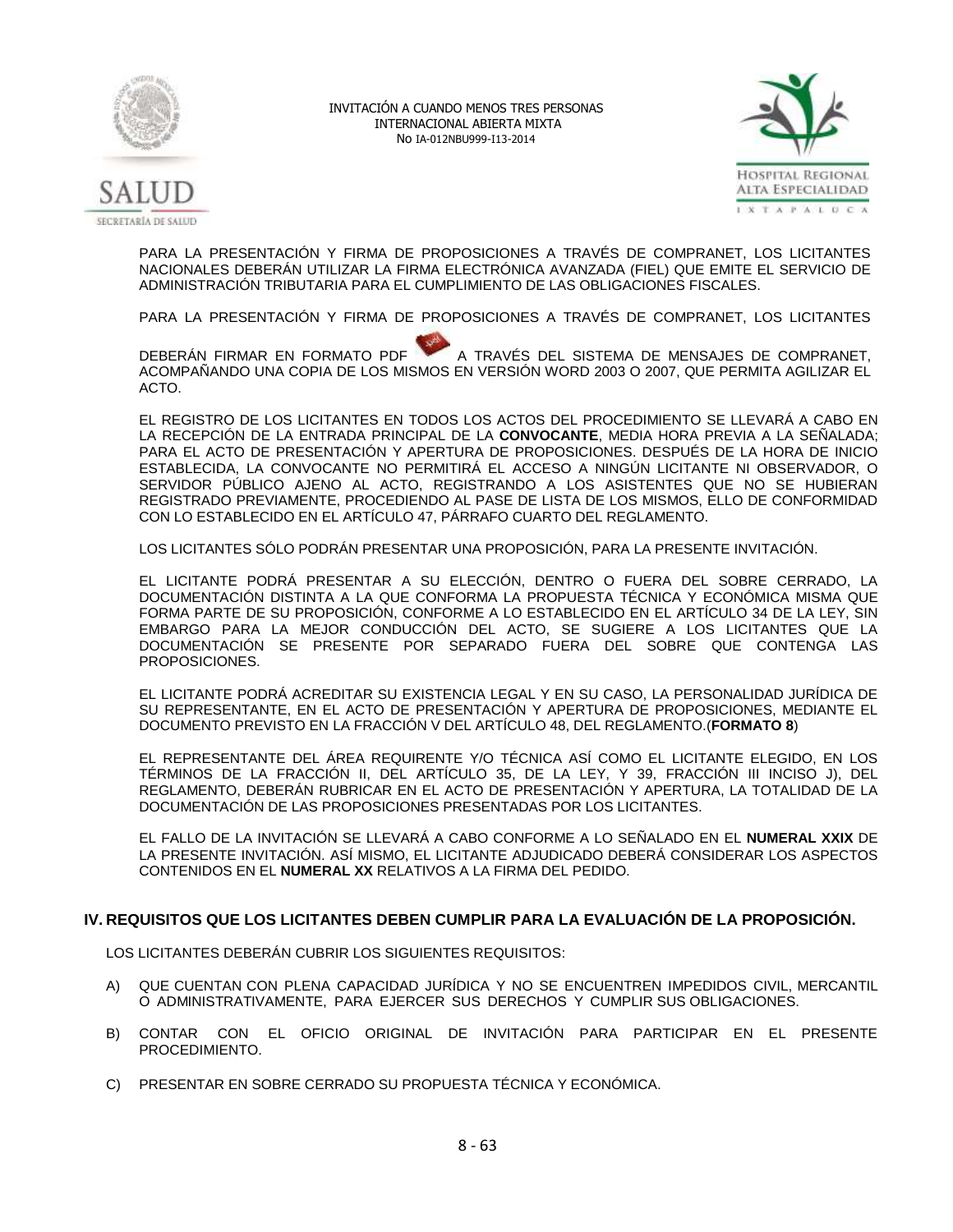



- D) NO ENCONTRARSE EN LOS SUPUESTOS QUE ESTABLECEN LOS ARTÍCULOS 50 Y 60 DE LA LEY.
- E) ENCONTRARSE REGISTRADOS EN LA PLATAFORMA DE COMPRANET VERSIÓN 5.0.

# **IV.1. PROPUESTA TÉCNICA Y ECONÓMICA (SOBRE ÚNICO CERRADO).**

A) LA PROPOSICIÓN DEBERÁ PRESENTARSE EN PAPEL MEMBRETADO DEL LICITANTE DIRIGIDA A LA

CONVOCANTE, EN FORMA IMPRESA O EN FORMATO PDF A TRAVÉS DEL SISTEMA DE MENSAJES DE COMPRANET, ACOMPAÑANDO UNA COPIA DE LOS MISMOS EN VERSIÓN WORD 2003 O 2007, QUE PERMITA AGILIZAR EL ACTO, DENTRO DEL SOBRE CERRADO, EN ORIGINAL, EN IDIOMA ESPAÑOL, SIN TACHADURAS NI ENMENDADURAS INDICANDO EL NÚMERO DE LA PRESENTE INVITACIÓN, (EL NO PRESENTAR LA PROPUESTA EN MEDIO MAGNÉTICO, NO SERÁ CAUSA DE DESECHAMIENTO).

- B) NINGUNO DE LOS DOCUMENTOS PRESENTADOS POR LOS LICITANTES DEBERÁ CONTENER EL ESCUDO NACIONAL, NI EL LOGOTIPO DE LA CONVOCANTE.
- C) LA PROPOSICIÓN DEBERÁ SER FIRMADA AUTÓGRAFAMENTE POR LA PERSONA FACULTADA PARA ELLO, EN LA ÚLTIMA HOJA DE CADA UNO DE LOS DOCUMENTOS QUE FORMAN PARTE DE LA MISMA Y RUBRICADA EN TODAS Y CADA UNA DE LAS HOJAS.
- D) LA PROPOSICIÓN ENVIADA A TRAVÉS DE COMPRANET DEBERÁ CONTENER LA FIRMA ELECTRÓNICA Y/O LA FIRMA AUTÓGRAFA DIGITALIZADA DE SU REPRESENTANTE LEGAL.
- E) CADA UNO DE LOS DOCUMENTOS QUE INTEGREN LA PROPOSICIÓN Y AQUÉLLOS DISTINTOS A ÉSTA, DEBERÁN ESTAR FOLIADOS EN TODAS Y CADA UNA DE LAS HOJAS QUE LOS INTEGREN. AL EFECTO, SE DEBERÁN NUMERAR DE **MANERA INDIVIDUAL** LAS PROPUESTAS TÉCNICA Y ECONÓMICA, ASÍ COMO LA DOCUMENTACIÓN ADICIONAL QUE ENTREGUE EL LICITANTE.

EN EL CASO DE QUE ALGUNA O ALGUNAS HOJAS DE LOS DOCUMENTOS MENCIONADOS EN EL PÁRRAFO ANTERIOR CAREZCAN DE FOLIO Y SE CONSTATE QUE LA O LAS HOJAS NO FOLIADAS MANTIENEN CONTINUIDAD, NO SE DESECHARÁ LA PROPOSICIÓN. EN EL SUPUESTO DE QUE FALTE ALGUNA HOJA Y LA OMISIÓN PUEDA SER CUBIERTA CON INFORMACIÓN CONTENIDA EN LA PROPIA PROPOSICIÓN O CON LOS DOCUMENTOS ADICIONALES DISTINTOS A LA MISMA. DE CONFORMIDAD CON LO DISPUESTO EN EL ARTÍCULO 50 DEL REGLAMENTO DE LA LEY.

- F) EL INCUMPLIMIENTO DE ALGUNO DE LOS REQUISITOS DE LA PROPOSICIÓN QUE AFECTE LA SOLVENCIA SERÁ CAUSA DE DESECHAMIENTO DE LA MISMA, SALVO PARA AQUELLOS QUE EXPRESAMENTE SE INDIQUE LO CONTRARIO, ASÍ MISMO SERÁ CAUSA DE DESECHAMIENTO SI SE COMPRUEBA QUE ALGÚN LICITANTE HA ACORDADO CON OTRO U OTROS ELEVAR EL COSTO DE LOS BIENES O CUALQUIER OTRO ACUERDO QUE TENGA COMO FIN OBTENER UNA VENTAJA SOBRE LOS DEMÁS LICITANTES.
- **G)** PARA MEJOR CONDUCCIÓN DEL ACTO DE PRESENTACIÓN Y APERTURA DE PROPOSICIONES, SE SOLICITA A LOS LICITANTES **SEÑALAR EN CADA DOCUMENTO DE LA PROPOSICIÓN, EL NUMERAL E INCISO CORRESPONDIENTE.**

#### **IV.1.1 DOCUMENTACIÓN DE LA PROPUESTA TÉCNICA. (FORMATO 1).**

**A)** ORIGINAL Y COPIA PARA SU COTEJO DEL OFICIO DE INVITACIÓN PARA PARTICIPAR EN EL PRESENTE PROCEDIMIENTO.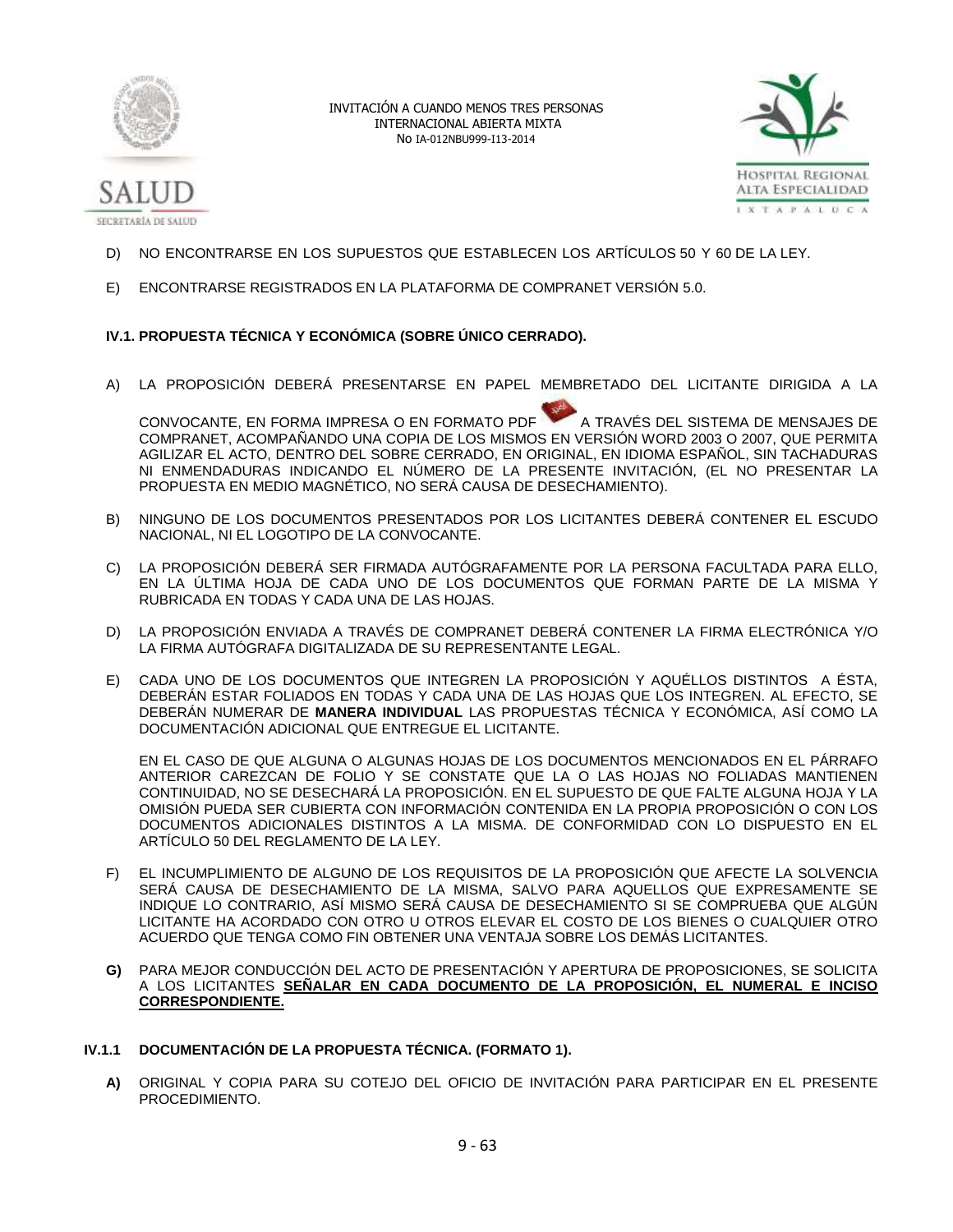



- **B)** DESCRIPCIÓN DETALLADA DE LOS BIENES A OFERTAR CUBRIENDO LAS ESPECIFICACIONES Y REQUISITOS QUE SE INDICAN EN EL ANEXO TÉCNICO.
- **C)** ESCRITO DEL LICITANTE, EN EL QUE MANIFIESTE **"BAJO PROTESTA DE DECIR VERDAD"** *EL ORIGEN DE LOS BIENES.*
- **D)** ESCRITO DEL LICITANTE EN EL QUE MANIFIESTE QUE ASUMIRÁ LA RESPONSABILIDAD TOTAL EN CASO DE QUE LOS BIENES **INFRINJAN PATENTES, MARCAS O DERECHOS DE AUTOR**, EXIMIENDO A LA CONVOCANTE DE CUALQUIER RESPONSABILIDAD. **(FORMATO 5).**
- **E)** ESCRITO DEL LICITANTE EN EL QUE MANIFIESTE **"BAJO PROTESTA DE DECIR VERDAD"** QUE OTORGARÁ COMO MÍNIMO, LA GARANTÍA DE LOS BIENES CONFORME A LO SOLICITADO EN EL **NUMERAL XIV Y ANEXO TÉCNICO** DE LA INVITACIÓN.
- **F)** ESCRITO DEL LICITANTE EN EL QUE MANIFIESTE QUE EN CASO DE RESULTAR ADUJIDICADO DEBERÁ GARANTIZAR EL CUMPLIMIENTO DEL PEDIDO MEDIANTE PÓLIZA DE FIANZA CONFORME A LO ESTIPULADO EN EL **NUMERAL XV** DE LA PRESENTE INVITACIÓN.
- **G)** ESCRITO DEL LICITANTE EN EL QUE MANIFIESTE QUE **LOS BIENES SE ENTREGRÁN EN LOS TÉRMINOS Y CONDICIONES** ESTABLECIDOS EN EL **NUMERAL X Y ANEXO TÉCNICO** (PLAZO, LUGAR Y CONDICIONES PARA LA ENTREGA DE LOS BIENES) DE LA PRESENTE INVITACIÓN.
- **H)** ESCRITO DEL LICITANTE EN EL QUE MANIFIESTE **QUE ACEPTA LAS CONDICIONES PARA LA VERIFICACIÓN Y ACEPTACIÓN DE LOS BIENES** CONFORME A LO SEÑALADO EN EL **NUMERAL X** DE LA PRESENTE INVITACIÓN.
- **I)** ESCRITO DEL LICITANTE, EN EL QUE MANIFIESTE **BAJO PROTESTA DE DECIR VERDAD** QUE LOS BIENES QUE OFERTA CUMPLEN CON LA **NORMAS APLICABLES**, SOLICITADAS EN EL ANEXO TÉCNICO DE LA PRESENTE INVITACIÓN.
- **J)** ESCRITO DEL LICITANTE EN CUAL MANIFIESTE EL CUMPLIMIENTO A LAS **REGLAS PARA LA APLICACIÓN DEL MARGEN DE PREFERENCIA** EN EL PRECIO DE LOS BIENES DE ORIGEN NACIONAL, RESPECTO DEL PRECIO DE LOS BIENES DE IMPORTACIÓN, EN LOS PROCEDIMIENTOS DE CONTRATACIÓN INTERNACIONALES.(**FORMATO 10**)

# **IV.1.2 DOCUMENTACIÓN DE LA PROPUESTA ECONÓMICA.**

LOS LICITANTES PRESENTARAN SU PROPUESTA ECONÓMICA CONFORME AL **FORMATO 2,** LA CUAL DE DEBERÁ CONTENER LO SIGUIENTE:

- 1) INDICAR, EL NÚMERO DE PARTIDA, DESCRIPCIÓN, UNIDAD DE MEDIDA, CANTIDAD MÍNIMA Y MÁXIMA DE CADA UNO DE LOS BIENES SOLICITADOS, PRECIO UNITARIO EN MONEDA NACIONAL, CONFORME AL **ANEXO TÉCNICO** DE LA PRESENTE INVITACIÓN.
- 2) SUBTOTAL DE LA PROPUESTA
- 3) IMPUESTO AL VALOR AGREGADO (I.V.A.)
- 4) IMPORTE TOTAL DE LA PROPUESTA CON NÚMERO Y LETRA.
- 5) LA INDICACIÓN DE QUE LOS PRECIOS SERÁN FIJOS DURANTE LA VIGENCIA DEL PEDIDO QUE SE SUSCRIBA.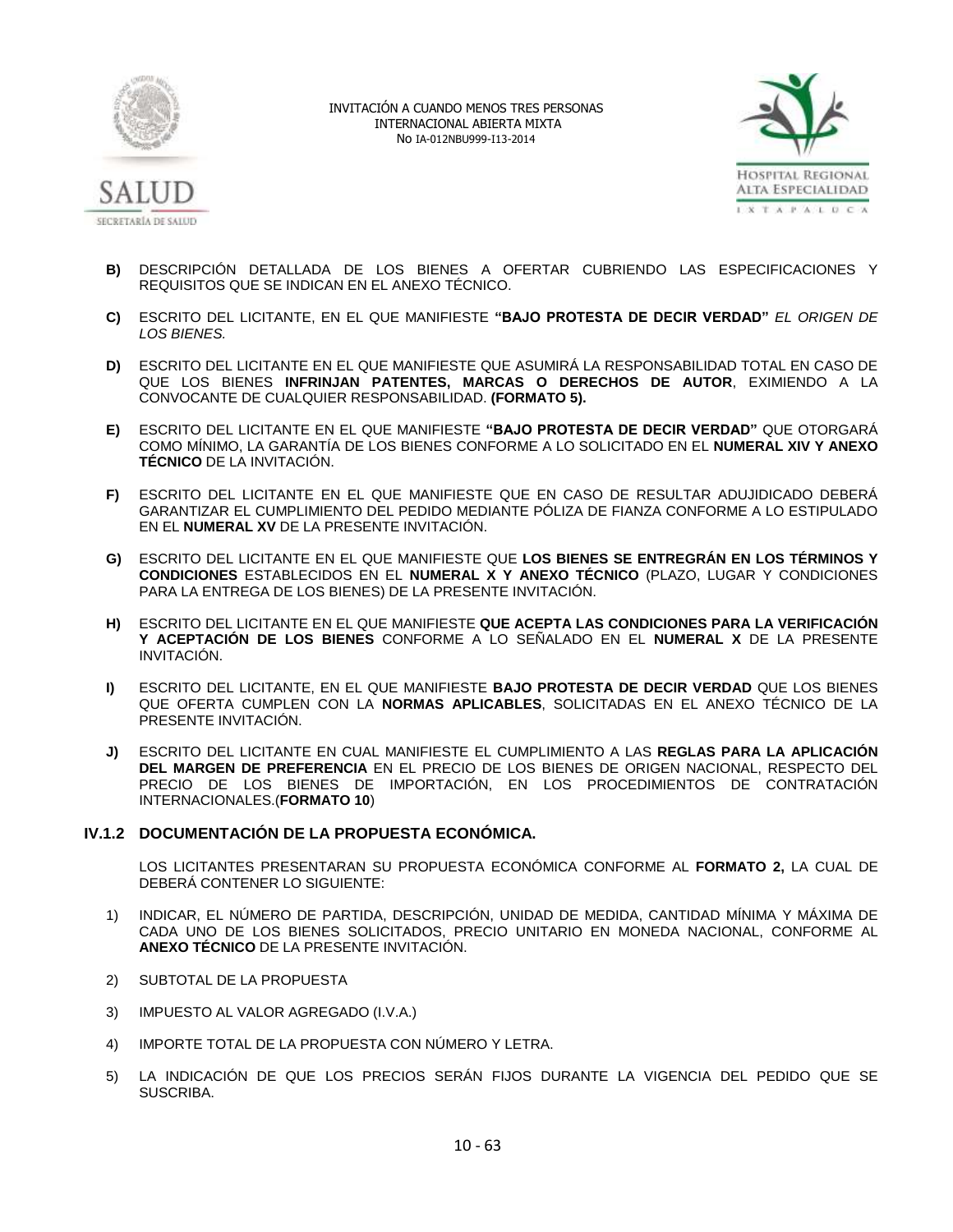



# **IV.2.- CAUSAS DE DESECHAMIENTO.**

CONFORME A LO ESTABLECIDO EN EL ARTÍCULO 29, FRACCIÓN XV DE LA LEY, SERÁ CAUSA DE DESECHAMIENTO EL INCUMPLIMIENTO DE LOS REQUISITOS SEÑALADOS EN LOS NUMERALES **IV.1.1, IV.1.2, Y VI**, QUE AFECTEN LA SOLVENCIA DE LAS PROPOSICIONES PRESENTADAS POR LOS LICITANTES; SIN PERJUICIO DE LO ANTERIOR, LAS CAUSALES ESPECÍFICAS PARA DESECHAR LAS PROPOSICIONES DE LOS LICITANTES SON LAS SIGUIENTES:

- a) LA COMPROBACIÓN DE QUE ALGÚN LICITANTE HA ACORDADO CON OTRO U OTROS ELEVAR EL COSTO DE LOS BIENES OBJETO DE LA PRESENTE INVITACIÓN. O CUALQUIER OTRO ACUERDO QUE TENGAN COMO FIN OBTENER UNA VENTAJA SOBRE LOS DEMÁS LICITANTES.
- b) QUE LAS PROPOSICIONES NO CUMPLAN CON LOS REQUISITOS O CARACTERÍSTICAS ESTABLECIDAS EN ESTA INVITACIÓN O SU ANEXO TÉCNICO, ASÍ COMO AQUELLOS QUE SE DERIVEN DEL ACTO DE JUNTA DE ACLARACIONES Y QUE CON MOTIVO DE DICHO INCUMPLIMIENTO, AFECTEN LA SOLVENCIA DE LAS PROPOSICIONES, CONFORME A LO ESTABLECIDO EN EL ÚLTIMO PÁRRAFO DEL ARTÍCULO 36, DE LA LEY.
- c) QUE EL LICITANTE INCURRA EN CUALQUIER VIOLACIÓN A LAS DISPOSICIONES DE LA LEY, EL REGLAMENTO O CUALQUIER OTRO ORDENAMIENTO LEGAL O NORMATIVO VINCULADO CON ESTE PROCEDIMIENTO.
- d) QUE EL LICITANTE NO PRESENTE LOS ESCRITOS O MANIFESTACIONES SOLICITADAS CON CARÁCTER DE **"BAJO PROTESTA DE DECIR VERDAD"**, CUANDO ASÍ SE SOLICITE EN LA PRESENTE INVITACIÓN U OMITA LA LEYENDA REQUERIDA.
- e) QUE EL LICITANTE NO OFERTE LOS BIENES EN LOS TÉRMINOS Y CONDICIONES SOLICITADOS EN LA PRESENTE INVITACIÓN Y ANEXO TÉCNICO.
- f) QUE EL LICITANTE SE ENCUENTRE EN ALGUNO DE LOS SUPUESTOS ESTABLECIDOS EN ARTÍCULO 8 FRACCIÓN XX DE LA LEY FEDERAL DE RESPONSABILIDADES ADMINISTRATIVAS DE LOS SERVIDORES PÚBLICOS.
- g) QUE EL LICITANTE SE ENCUENTRE EN ALGUNO DE LOS SUPUESTOS DE LOS ARTÍCULOS 50 Y 60 DE LA LEY.
- h) CUANDO SE PRESENTE MÁS DE UNA PROPUESTA TÉCNICA O ECONÓMICA, POR UN MISMO LICITANTE.
- i) QUE LA DOCUMENTACIÓN REQUERIDA EN LOS NUMERALES **IV.1.1, IV.1.2, Y VI,** NO LA PRESENTE CON FIRMA AUTÓGRAFA DEL REPRESENTANTE LEGAL O BIEN QUE LO MANIFESTADO NO SE APEGUE A LO SOLICITADO.
- j) EL INCUMPLIMIENTO U OMISIÓN DE ALGUNO DE LOS DOCUMENTOS SOLICITADOS EN LA PRESENTE INVITACIÓN Y EN LAS CONDICIONES LEGALES, TÉCNICAS Y ECONÓMICAS REQUERIDOS POR LA CONVOCANTE QUE AFECTEN LA SOLVENCIA DE LA PROPUESTA SERÁN CAUSA DE DESECHAMIENTO DE LA MISMA.

# **V. CRITERIOS ESPECÍFICOS CONFORME A LOS CUALES SE EVALUARÁN LAS PROPOSICIONES Y SE ADJUDICARÁ EL PEDIDO RESPECTIVO:**

# **V.1. CRITERIOS DE EVALUACIÓN QUE SE APLICARÁN A LAS PROPOSICIONES.**

A. SE ANALIZARÁN Y EVALUARÁN LAS PROPOSICIONES, UTILIZANDO UN CRITERIO DE EVALUACIÓN BINARIO,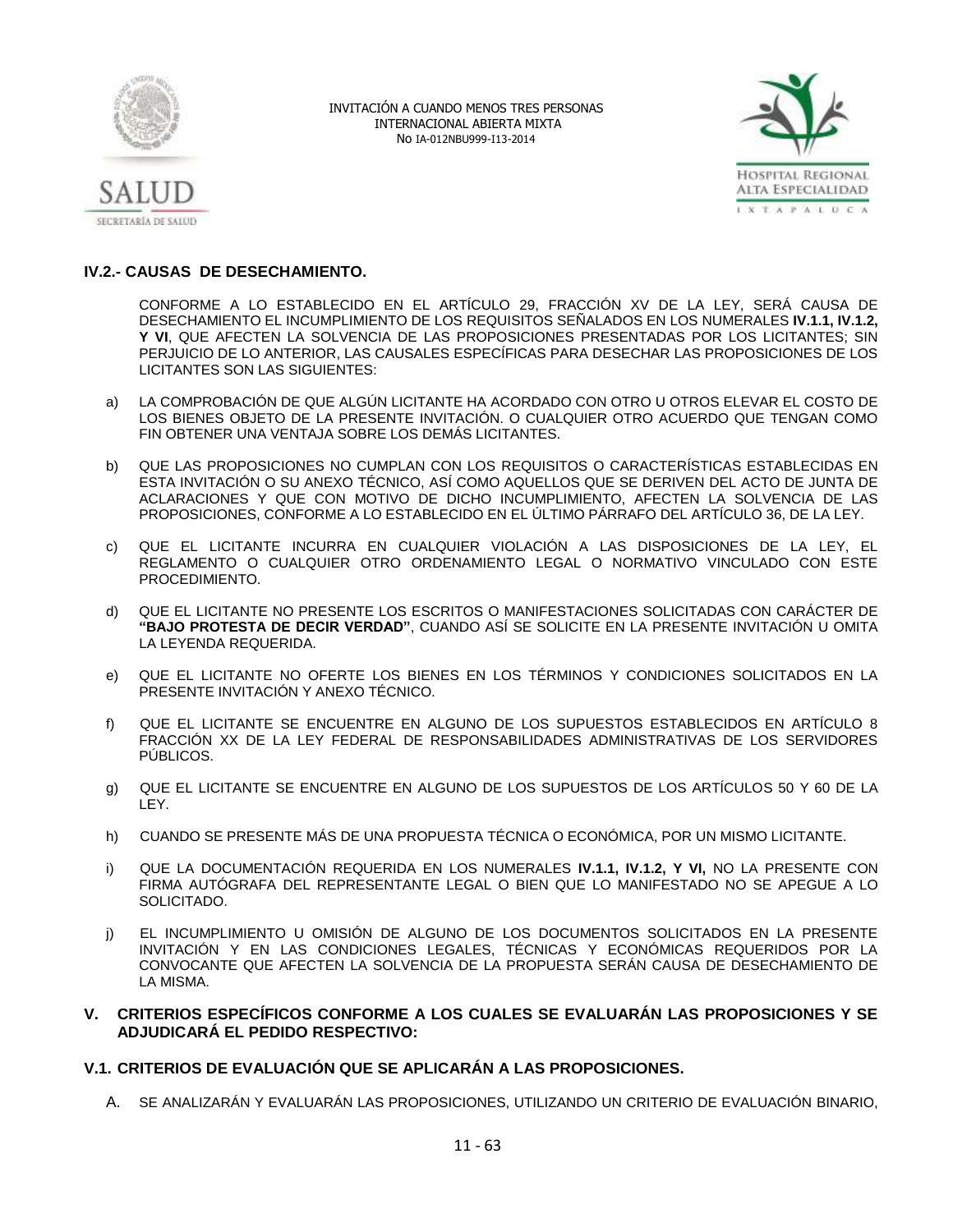



VERIFICANDO QUE LOS LICITANTES CUMPLAN CON TODAS LAS CONDICIONES Y REQUERIMIENTOS DE ESTA INVITACIÓN Y EL ANEXO TÉCNICO.

- B. SE TOMARÁ COMO CRITERIO DE EVALUACIÓN, LA PROPOSICIÓN ECONÓMICA SOLVENTE MÁS BAJA.
- C. LA CONVOCANTE SE RESERVA EL DERECHO DE VERIFICAR LA VERACIDAD DE LA INFORMACIÓN PRESENTADA POR EL LICITANTE, EN CASO DE QUE EL LICITANTE HAYA PROPORCIONADO INFORMACIÓN O DECLARACIÓN FALSA, O QUE ACTÚE CON DOLO O MALA FE, EN SU CASO, PROCEDERÁ A LA NOTIFICACIÓN AL ÓRGANO INTERNO DE CONTROL O SECRETARÍA DE LA FUNCIÓN PÚBLICA PARA QUE EN SU CASO APLIQUE LAS SANCIONES QUE INDICA EL ARTÍCULO 60, DE LA LEY.
- D. SE EVALUARÁN LAS CONDICIONES ECONÓMICAS OFERTADAS, CONSIDERANDO PARA ELLO ÚNICAMENTE LAS PROPUESTAS TÉCNICAS QUE NO HUBIESEN SIDO DESECHADAS EN EL ANÁLISIS DETALLADO DE LAS MISMAS. PARA LO ANTERIOR, LA CONVOCANTE PODRÁ HACER USO DE LOS MECANISMOS SEÑALADOS EN EL ARTÍCULO 51, DEL REGLAMENTO DE LA LEY.
- E. CUANDO LA CONVOCANTE DETECTE UN ERROR DE CÁLCULO EN ALGUNA PROPOSICIÓN PODRÁ LLEVAR A CABO SU RECTIFICACIÓN CUANDO LA CORRECCIÓN NO IMPLIQUE LA MODIFICACIÓN DEL PRECIO UNITARIO. EN CASO DE DISCREPANCIA ENTRE LAS CANTIDADES ESCRITAS CON LETRA Y NÚMERO PREVALECERÁ LA PRIMERA, POR LO QUE DE PRESENTARSE ERRORES EN LAS CANTIDADES O VOLÚMENES SOLICITADOS, ÉSTOS PODRÁN CORREGIRSE.

EN LOS CASOS PREVISTOS EN EL PÁRRAFO ANTERIOR, LA CONVOCANTE NO DEBERÁ DESECHAR LA PROPUESTA ECONÓMICA Y DEJARÁ CONSTANCIA DE LA CORRECCIÓN EFECTUADA CONFORME AL PÁRRAFO INDICADO EN LA DOCUMENTACIÓN SOPORTE UTILIZADA PARA EMITIR EL FALLO QUE SE INTEGRARÁ AL EXPEDIENTE DE CONTRATACIÓN RESPECTIVO, ASENTANDO LOS DATOS QUE PARA EL EFECTO PROPORCIONE EL O LOS SERVIDORES PÚBLICOS RESPONSABLES DE LA EVALUACIÓN.

LAS CORRECCIONES SE HARÁN CONSTAR EN EL FALLO A QUE SE REFIEREN LOS ARTÍCULOS 37 DE LA LEY Y 55 DEL REGLAMENTO. SI LA PROPUESTA ECONÓMICA DEL LICITANTE A QUIEN SE LE ADJUDIQUE EL PEDIDO FUE OBJETO DE CORRECCIONES Y ÉSTE NO ACEPTA LAS MISMAS, SE APLICARÁ LO DISPUESTO EN EL SEGUNDO PÁRRAFO DEL ARTÍCULO 46 DE LA LEY RESPECTO DEL PEDIDO O, EN SU CASO, SÓLO POR LO QUE HACE A LA PARTIDA ÚNICA AFECTADA POR EL ERROR, SIN QUE POR ELLO SEA PROCEDENTE IMPONER LA SANCIÓN A QUE SE REFIERE LA FRACCIÓN I DEL ARTÍCULO 60 DE LA LEY.

F. UNA VEZ HECHA LA EVALUACIÓN DE LAS PROPOSICIONES, SE DETERMINARÁN SOLVENTES AQUÉLLAS QUE REÚNAN TODOS LOS REQUISITOS ESTABLECIDOS EN ESTA INVITACIÓN Y CUMPLAN CON LAS CONDICIONES LEGALES-ADMINISTRATIVAS, TÉCNICAS Y ECONÓMICAS REQUERIDAS POR LA **CONVOCANTE**.

# **V.2.- CRITERIOS DE ADJUDICACIÓN.**

LOS BIENES OBJETO DE LA PRESENTE INVITACIÓN SERÁN ADJUDICADOS POR PARTIDA, AL LICITANTE CUYA OFERTA RESULTE SOLVENTE, PORQUE CUMPLE CON LOS REQUISITOS LEGALES, TÉCNICOS Y ECONÓMICOS ESTABLECIDOS EN LA CONVOCATORIA DE LA INVITACIÓN, Y POR TANTO GARANTIZA EL CUMPLIMIENTO DE LAS OBLIGACIONES RESPECTIVAS Y, EN SU CASO LA PROPOSICIÓN HUBIERA OFERTADO EL PRECIO MÁS BAJO, SIEMPRE Y CUANDO ÉSTE RESULTE CONVENIENTE. LOS PRECIOS OFERTADOS QUE SE ENCUENTREN POR DEBAJO DEL PRECIO CONVENIENTE, PODRÁN SER DESECHADOS POR LA CONVOCANTE.

LA DETERMINACIÓN DEL PRECIO CONVENIENTE, O EN SU CASO, NO ACEPTABLE, SE REALIZARÁ EN BASE A LO ESTABLECIDO POR EL ARTÍCULO 51 DEL REGLAMENTO DE LA LEY.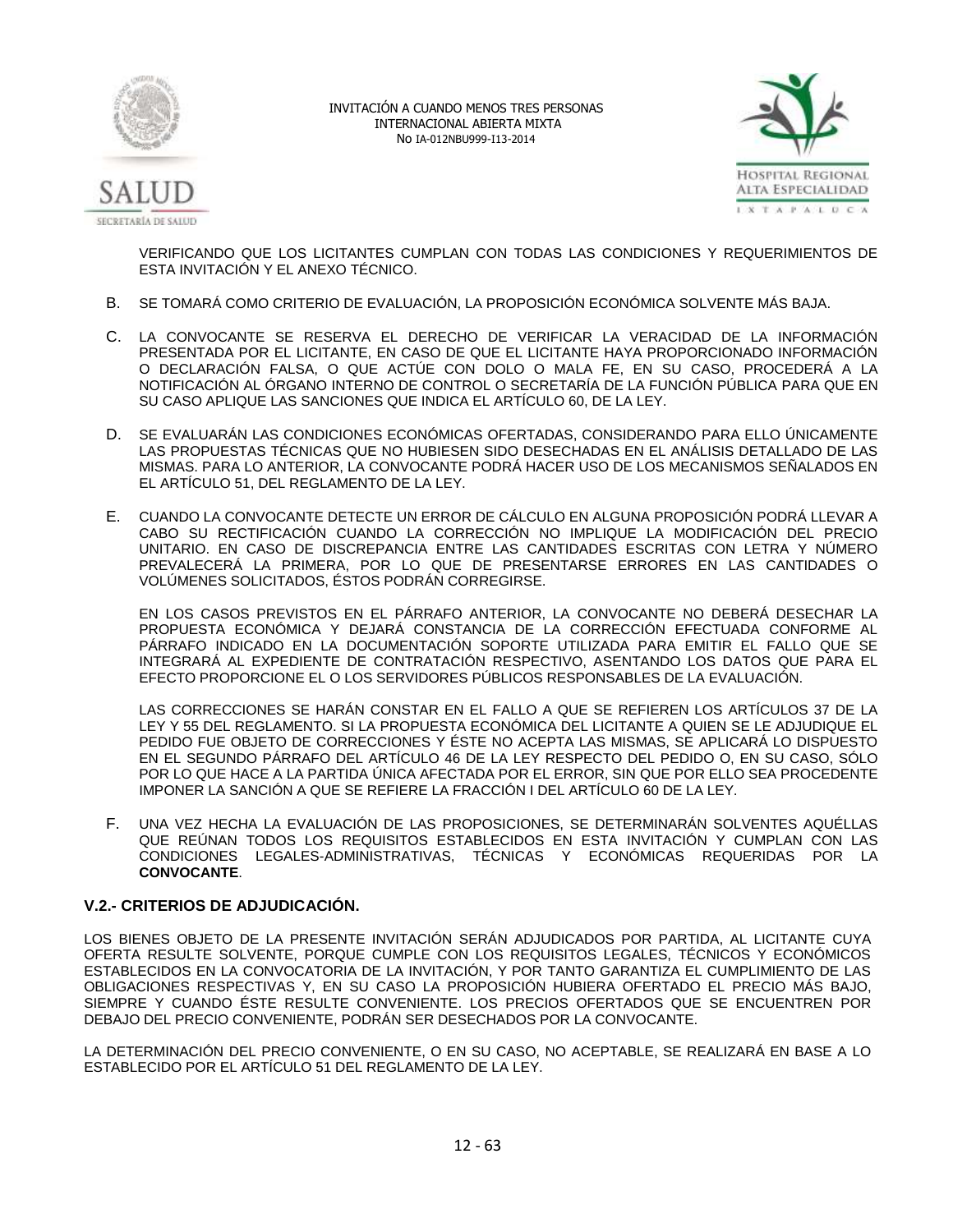



SI DERIVADO DE LA EVALUACIÓN DE LAS PROPOSICIONES SE OBTUVIERA UN EMPATE ENTRE DOS O MÁS PROVEEDORES EN UNA MISMA O MÁS PARTIDAS, DE CONFORMIDAD CON EL CRITERIO DE DESEMPATE PREVISTO EN EL PÁRRAFO SEGUNDO DEL ARTÍCULO 36 BIS DE LA LEY Y 54 DEL REGLAMENTO, SE DEBERÁ ADJUDICAR EL PEDIDO EN PRIMER TÉRMINO A LAS MICRO EMPRESAS, A CONTINUACIÓN SE CONSIDERARÁ A LAS PEQUEÑAS EMPRESAS Y EN CASO DE NO CONTARSE CON ALGUNA DE LAS ANTERIORES, SE ADJUDICARÁ A LA QUE TENGA EL CARÁCTER DE MEDIANA EMPRESA.

EN CASO DE SUBSISTIR EL EMPATE ENTRE EMPRESAS DE LA MISMA ESTRATIFICACIÓN, SE ESTARÁ A LO SEÑALADO EN LOS ARTÍCULOS MENCIONADOS EN EL PÁRRAFO ANTERIOR.

# **VI. DOCUMENTOS ADICIONALES Y DATOS QUE DEBERÁN PRESENTAR LOS LICITANTES:**

LA DOCUMENTACIÓN DISTINTA A SU PROPUESTA TÉCNICA Y ECONÓMICA, QUE DEBERÁ PRESENTARSE EN EL ACTO DE PRESENTACIÓN Y APERTURA DE PROPOSICIONES CON FIRMA AUTÓGRAFA Y PREFERENTEMENTE EN PAPEL CON MEMBRETE, DENTRO O FUERA DEL SOBRE O BIEN CON FIRMA ELECTRÓNICA Y/O FIRMA AUTÓGRAFA DIGITALIZADA DE SU REPRESENTANTE LEGAL DE LOS DOCUMENTOS CORRESPONDIENTES A:

- **A. ACREDITAMIENTO DE EXISTENCIA LEGAL Y PERSONALIDAD JURÍDICA.** LOS LICITANTES QUE PARTICIPEN POR SI MISMOS O A TRAVÉS DE UN REPRESENTANTE LEGAL, DEBERÁN ACREDITAR SU PERSONALIDAD MANIFESTANDO EN UN ESCRITO **"BAJO PROTESTA DE DECIR VERDAD".** QUE CUENTAN CON FACULTADES SUFICIENTES PARA COMPROMETERSE POR SÍ O POR SU REPRESENTADA, MISMO QUE DEBERÁ CONTENER LO SIGUIENTE:
- A.I) **DEL LICITANTE:** REGISTRO FEDERAL DE CONTRIBUYENTES, NOMBRE Y DOMICILIO, ASÍ COMO, EN SU CASO, DE SU APODERADO O REPRESENTANTE LEGAL. TRATÁNDOSE DE PERSONAS MORALES, ADEMÁS SE SEÑALARÁ LA DESCRIPCIÓN DEL OBJETO SOCIAL DE LA EMPRESA, IDENTIFICANDO LOS DATOS DE LAS ESCRITURAS PÚBLICAS Y, DE HABERLAS, SUS REFORMAS Y MODIFICACIONES, CON LAS QUE SE ACREDITA LA EXISTENCIA LEGAL DE LAS PERSONAS MORALES ASÍ COMO EL NOMBRE DE LOS SOCIOS, Y
- A.II) DEL REPRESENTANTE LEGAL DEL LICITANTE: DATOS DE LAS ESCRITURAS PÚBLICAS EN LAS QUE LE FUERON OTORGADAS LAS FACULTADES PARA SUSCRIBIR LAS PROPUESTAS.

LOS LICITANTES PUEDEN PRESENTAR EL ESCRITO ANTES REFERIDO O REQUISITAR EL **FORMATO 8**, SEGÚN CORRESPONDA, A PERSONA FÍSICA O MORAL, E INVARIABLEMENTE SE DEBERÁ INSERTAR LA LEYENDA **"BAJO PROTESTA DE DECIR VERDAD",** LO ANTERIOR CONFORME A LO SEÑALADO EN EL ARTICULO 48 FRACCIÓN V DEL REGLAMENTO.

EL DOMICILIO QUE SE MENCIONE EN LOS DOCUMENTOS ANTES CITADOS, SERÁ EL CONSIDERADO POR LA CONVOCANTE COMO EL INDICADO PARA RECIBIR TODA CLASE DE NOTIFICACIONES QUE RESULTEN DE LOS ACTOS, PEDIDOS Y CONVENIOS DERIVADOS DE ESTE PROCEDIMIENTO.

SERÁ NECESARIO QUE EN CASO DE NO CONTAR CON DOMICILIO DENTRO DEL DISTRITO FEDERAL Y ZONA METROPOLITANA, SE INDIQUE UNO DENTRO DE ESTE PARA RECIBIR NOTIFICACIONES Y NOMBRAR UN APODERADO LEGAL CON FACULTADES SUFICIENTES PARA QUE LOS REPRESENTE; LO ANTERIOR, EN LOS TÉRMINOS ESTABLECIDOS EN EL ARTÍCULO 305, DEL CÓDIGO FEDERAL DE PROCEDIMIENTOS CIVILES.

**B. MANIFIESTO DE NO EXISTIR IMPEDIMENTO PARA PARTICIPAR.** DECLARACIÓN ESCRITA DEL LICITANTE EN EL QUE MANIFIESTE "**BAJO PROTESTA DE DECIR VERDAD"**, QUE NO SE ENCUENTRA EN ALGUNO DE LOS SUPUESTOS DE LOS ARTÍCULOS 50 Y 60, ANTEPENÚLTIMO PÁRRAFO DE LA LEY. **(FORMATO 4).**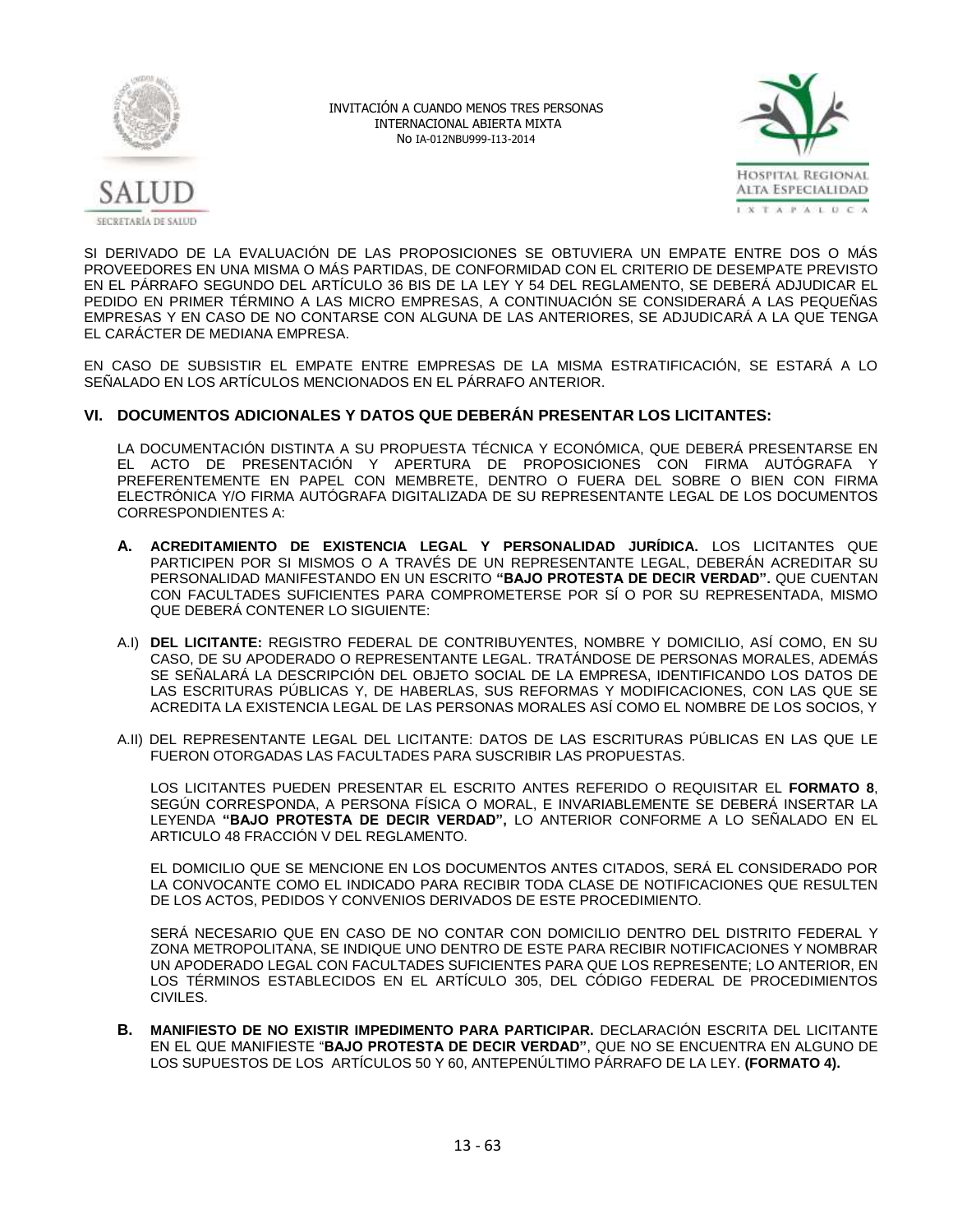



- **C. MANIFIESTO DE NO EXISTIR IMPEDIMENTO PARA PARTICIPAR.** DECLARACIÓN ESCRITA DEL LICITANTE EN EL QUE MANIFIESTE "**BAJO PROTESTA DE DECIR VERDAD"**, QUE NO SE ENCUENTRA EN ALGUNO DE LOS SUPUESTOS DEL ARTICULO 8 FRACCIÓN XX DE LA LEY FEDERAL DE RESPONSABILIDADES ADMINISTRATIVAS DE LOS SERVIDORES PÚBLICOS. **(FORMATO 7).**
- **D. DECLARACIÓN DE INTEGRIDAD.** ESCRITO DEL LICITANTE, EN DONDE MANIFIESTE "**BAJO PROTESTA DE DECIR VERDAD"**, LA DECLARACIÓN DE INTEGRIDAD, DE ACUERDO A LO SEÑALADO EN EL ARTÍCULO 29, FRACCIÓN IX, DE LA LEY Y 39, FRACCIÓN VI, INCISO F), DEL REGLAMENTO (**FORMATO 6).**
- **E.** EN SU CASO, EL LICITANTE DEBERÁ PRESENTAR: COPIA DEL DOCUMENTO EXPEDIDO POR AUTORIDAD COMPETENTE QUE DETERMINE SU ESTRATIFICACIÓN COMO MICRO, PEQUEÑA O MEDIANA EMPRESA, O BIEN, UN ESCRITO EN EL CUAL MANIFIESTE "**BAJO PROTESTA DE DECIR VERDAD"**, QUE CUENTA CON ESE CARÁCTER, DE CONFORMIDAD CON EL ARTÍCULO 34 DEL REGLAMENTO. PUEDE PRESENTARSE EN ANEXO LIBRE O CONFORME AL **FORMATO 9.**
- **F.** ORIGINAL Y COPIA SIMPLE (PARA COTEJO) POR AMBOS LADOS DE SU IDENTIFICACIÓN OFICIAL VIGENTE CON FOTOGRAFÍA DEL LICITANTE, TRATÁNDOSE DE PERSONAS FÍSICAS Y, EN EL CASO DE PERSONAS MORALES, DE LA PERSONA QUE FIRME LA PROPOSICIÓN. LA FIRMA DE LA IDENTIFICACIÓN DEBERÁ COINCIDIR CON LA FIRMA DELA PROPOSICIÓN.
- **G.** ESCRITO EN EL QUE MANIFIESTE QUE DE RESULTAR ADJUDICADO, QUE PREVIO A LA FIRMA DEL PEDIDO, EL LICITANTE DEBERÁ PRESENTAR ORIGINAL O COPIA CERTIFICADA PARA SU COTEJO DE LOS DOCUMENTOS CON LOS QUE SE ACREDITE SU EXISTENCIA LEGAL Y LAS FACULTADES DE SU REPRESENTANTE PARA SUSCRIBIR EL PEDIDO CORRESPONDIENTE. EN EL CASO DE QUE EL LICITANTE SE ENCUENTRE INSCRITO EN EL REGISTRO ÚNICO DE PROVEEDORES, BASTARÁ ÚNICAMENTE EXHIBIR LA CONSTANCIA DE SU INSCRIPCIÓN EN EL COMPRANET Y QUE EN EL CITADO REGISTRO LA INFORMACIÓN SE ENCUENTRE COMPLETA Y ACTUALIZADA.
- **H.** ESCRITO EN EL QUE EXPRESEN SU INTERÉS EN PARTICIPAR EN LA PRESENTE INVITACIÓN, POR SÍ O EN REPRESENTACIÓN DE UN TERCERO, MANIFESTANDO EN TODOS LOS CASOS LOS DATOS GENERALES DEL INTERESADO Y, EN SU CASO, DEL REPRESENTANTE, DE CONFORMIDAD CON LO ESTABLECIDO EN EL ARTÍCULO 45, TERCER PÁRRAFO DEL REGLAMENTO DE LA LEY. **(FORMATO N° 11)**
- **I. CARTA DE ACEPTACIÓN POR EL USO DE MEDIOS ELECTRÓNICOS DE COMUNICACIÓN.** LOS LICITANTES QUE PARTICIPEN A TRAVÉS DE MEDIOS REMOTOS DE COMUNICACIÓN, MANIFIESTEN QUE SE TENDRÁ POR NO PRESENTADAS SUS PROPOSICIONES Y, EN SU CASO, LA DOCUMENTACIÓN REQUERIDA POR LA CONVOCANTE, CUANDO EL ARCHIVO ELECTRÓNICO EN EL QUE SE CONTENGAN LAS PROPOSICIONES Y/O DEMÁS INFORMACIÓN NO PUEDA ABRIRSE POR TENER ALGÚN VIRUS INFORMÁTICO O POR CUALQUIER OTRA CAUSA AJENA A LA CONVOCANTE.

**NOTA IMPORTANTE:** LA CARTA DE ACEPTACIÓN DEBERÁ SER ENVIADA A MÁS TARDAR DIEZ MINUTOS ANTES DEL INICIO DEL ACTO DE PRESENTACIÓN Y APERTURA DE PROPOSICIONES, A LA CUENTA DE CORREO ELECTRÓNICO [JAALCARAZ@HRAEI.GOB.MX;](mailto:JAALCARAZ@HRAEI.GOB.MX) SIENDO RESPONSABILIDAD DEL LICITANTE CONFIRMAR DICHA RECEPCIÓN AL TELÉFONO 59729800-1277 Y 1278 SE TOMARÁ COMO HORA DE RECEPCIÓN LA QUE REGISTRE EL CORREO ELECTRÓNICO.

EL ESCRITO DEBE CONTENER: LA DECLARACIÓN POR PARTE DEL REPRESENTANTE LEGAL DEL LICITANTE DE QUE ACEPTA QUE SE TENDRÁ POR NO PRESENTADAS SUS PROPOSICIONES Y, EN SU CASO, LA DOCUMENTACIÓN REQUERIDA POR LA CONVOCANTE, CUANDO EL ARCHIVO ELECTRÓNICO EN EL QUE SE CONTENGAN LAS PROPOSICIONES Y/O DEMÁS INFORMACIÓN NO PUEDA ABRIRSE POR TENER ALGÚN VIRUS INFORMÁTICO O POR CUALQUIER OTRA CAUSA AJENA A LA SECRETARÍA, LA FIRMA AUTÓGRAFA DEL REPRESENTANTE LEGAL DEL LICITANTE, ASÍ COMO EL NOMBRE DEL MISMO.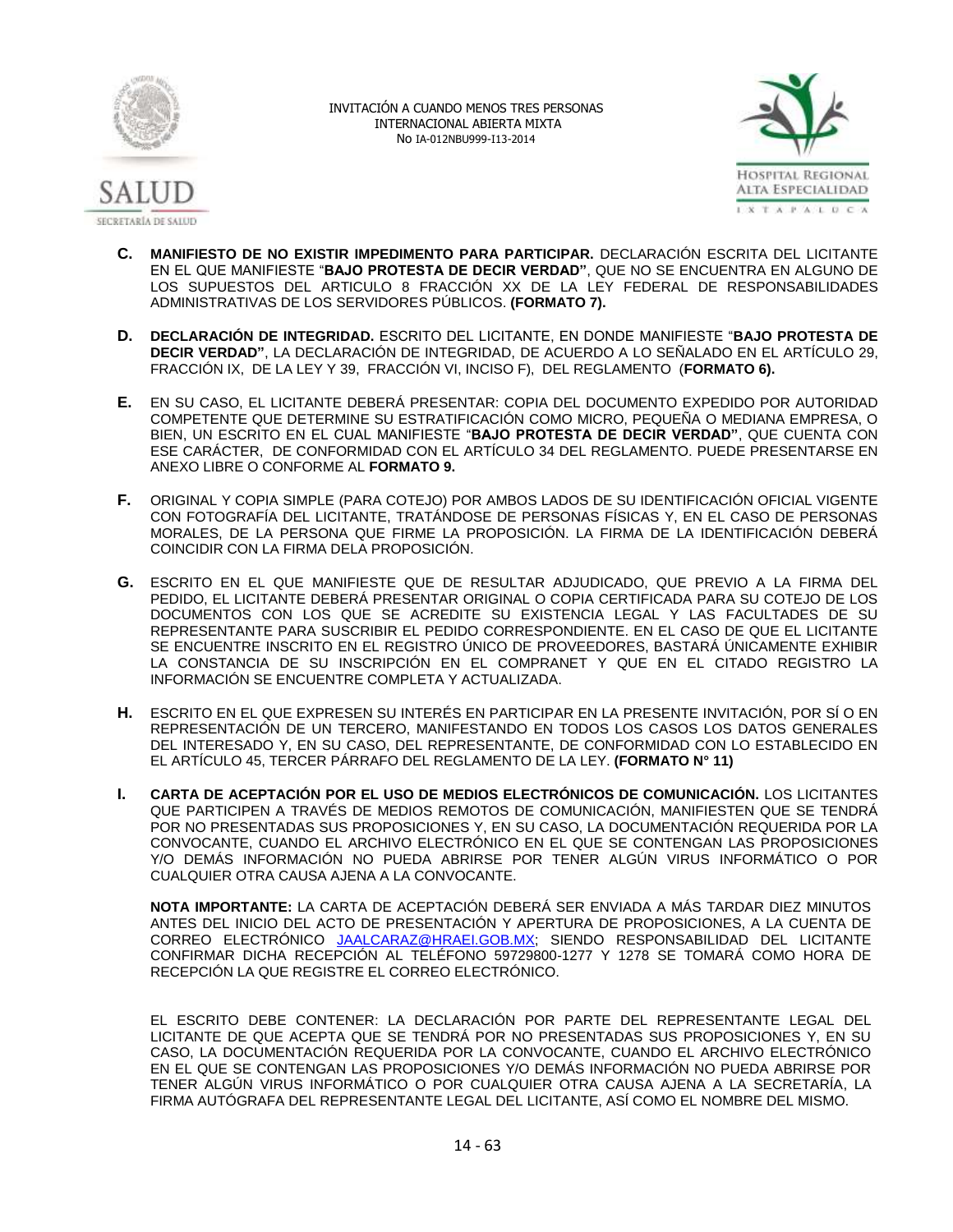



# **VII. DOMICILIO EN EL CUAL LOS LICITANTES PODRÁN PRESENTAR INCONFORMIDADES CONTRA LOS ACTOS DE LA INVITACIÓN.**

CON FUNDAMENTO EN EL ARTÍCULO 65 Y 66 DE LA LEY, LAS PERSONAS INTERESADAS PODRÁN PRESENTAR SU INCONFORMIDAD POR ESCRITO, ANTE LA SECRETARÍA DE LA FUNCIÓN PÚBLICA, UBICADA EN INSURGENTES SUR 1735, COLONIA GUADALUPE INN, DELEGACIÓN ÁLVARO OBREGÓN, EN MÉXICO, DISTRITO FEDERAL, POR CUALQUIER ACTO DEL PROCEDIMIENTO DE CONTRATACIÓN QUE CONTRAVENGAN LAS DISPOSICIONES DE LA LEY Y SU REGLAMENTO.

ASIMISMO, SE SEÑALA QUE TAL INCONFORMIDAD PODRÁ PRESENTARSE MEDIANTE EL SISTEMA COMPRANET EN LA DIRECCIÓN ELECTRÓNICA [WWW.COMPRANET.GOB.MX](http://www.compranet.gob.mx/)

# **VIII. CONDICIONES DE LA INVITACIÓN.**

LAS CONDICIONES CONTENIDAS EN ESTA INVITACIÓN, ASÍ COMO LAS PROPOSICIONES PRESENTADAS POR LOS LICITANTES NO PODRÁN SER NEGOCIADAS.

POR EL HECHO DE PRESENTAR PROPOSICIONES, EL LICITANTE ACEPTA Y SE OBLIGA A CUMPLIR CON LAS CONDICIONES ESTABLECIDAS EN ESTA INVITACIÓN Y EN EL O LAS ACTA(S) DE LA(S) JUNTA(S) DE ACLARACIONES, NO PUDIENDO RENUNCIAR A SU CONTENIDO Y ALCANCE.

A LOS ACTOS DEL PROCEDIMIENTO PODRÁ ASISTIR CUALQUIER PERSONA EN CALIDAD DE OBSERVADOR BAJO LA CONDICIÓN DE REGISTRAR SU ASISTENCIA Y ABSTENERSE DE INTERVENIR EN CUALQUIER FORMA EN LOS MISMOS.

ASIMISMO, CON FUNDAMENTO EN EL ARTÍCULO 43 FRACCIÓN I DE LA LEY, LA PRESENTE INVITACIÓN SE DIFUNDIRÁ EN LA PAGINA DEL SISTEMA ELECTRÓNICO DE INFORMACIÓN PÚBLICO GUBERNAMENTAL SOBRE ADQUISICIONES, ARRENDAMIENTOS, BIENES, OBRAS PÚBLICAS Y BIENES RELACIONADOS CON LAS MISMAS. (COMPRANET), [HTTP://COMPRANET.FUNCIONPUBLICA.GOB.MX;](http://compranet.funcionpublica.gob.mx/) ASÍ COMO EN LA PÁGINA DE INTERNET DEL HRAEI: [HTTP://HRAEI.GOB.MX/](http://hraei.gob.mx/)

Y DE CONFORMIDAD CON LO ESTABLECIDO EN EL ARTÍCULO 77 DE SU REGLAMENTO, SOLAMENTE PODRÁN PARTICIPAR EN EL PROCEDIMIENTO DE CONTRATACIÓN AQUELLAS PERSONAS QUE HAYAN SIDO INVITADAS POR LA CONVOCANTE.

# **IX. PLAZO, LUGAR Y CONDICIONES DE LA ENTREGA DE LOS BIENES.**

LA ENTREGA DE LOS BIENES, DEBERÁ RELIZARSE EN LOS PLAZOS ESTABLECIDOS EN EL ANEXO TÉCNICO.

EN CASO DE QUE SE LLEGARA A CAMBIAR LA UBICACIÓN PARA LA ENTREGA DE LOS BIENES DENTRO DE LA ZONA METROPOLITANA, BASTARÁ CON QUE EL ADMINISTRADOR DEL PEDIDO NOTIFIQUE POR ESCRITO AL LICITANTE ADJUDICADO, CON 5 (CINCO) DÍAS HÁBILES DE ANTICIPACIÓN A LA FECHA DEL CAMBIO DE DOMICILIO, POR LO QUE DICHO CAMBIO NO GENERARÁ COSTOS ADICIONALES PARA LA CONVOCANTE.

LOS BIENES ENTREGADOS EN EL ALMACÉN DE LA CONVOCANTE, DEBERÁN SER NUEVOS, ORIGINALES Y EN SU EMPAQUE ORIGINAL DEBIDAMENTE SELLADO.

EL LICITANTE DEBERÁ APEGARSE A LO SEÑALADO EN EL ANEXO TÉCNICO RESPECTO DE LAS CONDICIONES DE TRANSPORTE Y ENTREGA.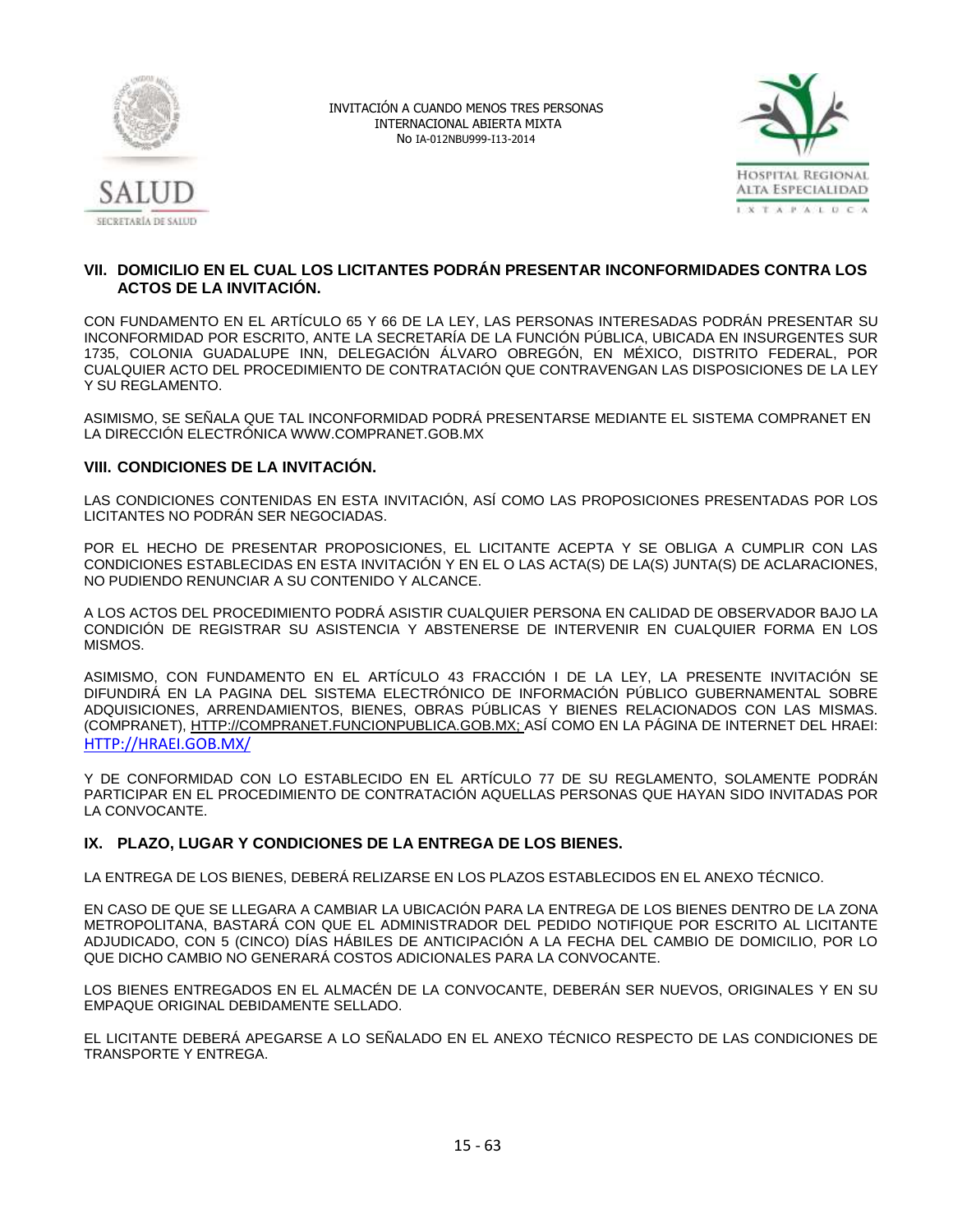



# **X. CONDICIONES PARA LA VERIFICACIÓN Y ACEPTACIÓN DE LOS BIENES**

CON BASE EN LO PREVISTO EN EL ARTÍCULO 84, ÚLTIMO PÁRRAFO, DEL REGLAMENTO DE LA LEY, LA VERIFICACIÓN Y ACEPTACIÓN DE LOS BIENES SE REALIZARÁ A TRAVÉS DEL PERSONAL QUE DESIGNE EL ADMINISTRADOR DEL PEDIDO, CONFORME A LO SIGUIENTE:

- LOS BIENES QUE SE ENTREGUEN, SE VERIFICARÁ QUE CONTENGAN LAS CARACTERÍSTICAS TÉCNICAS, ESTIPULADAS EN EL ANEXO TÉCNICO DE ESTA INVITACIÓN, ASÍ COMO EN LO ESTIPULADO EN LA(S) JUNTA (S) DE ACLARACIÓN (ES), LO OFERTADO EN LA PROPUESTA DEL LICITANTE ADJUDICADO; EN CASO DE QUE NO SE ENTREGUEN LOS BIENES CON LAS CARACTERÍSTICAS SOLICITADAS, SE DEVOLVERÁN AL LICITANTE PARA QUE SEAN SUSTITUIDOS.
- EL ADMINISTRADOR DEL PEDIDO, EN CONJUNTO CON EL REPRESENTANTE DESIGNADO MEDIANTE CARTA PODER SIMPLE POR EL REPERESENTANTE LEGAL DEL LICITANTE ADJUDICADO, VERIFICARAN LA ENTREGA DE LOS BIENES QUE SE REALIZARÁ MEDIANTE **"VALE DE ENTRADA A ALMACÉN" (FORMATO 15).** EN CASO DE INCUMPLIMIENTO DURANTE LA REALIZACIÓN DE LA MISMA, SE ASENTARÁ EL MOTIVO DE LA DEVOLUCIÓN.
- EN CASO DE QUE LOS BIENES CUMPLAN CON LOS REQUISITOS SOLICITADOS, ÉSTOS SE DARÁN POR ACEPTADOS POR PARTE DEL ADMINISTRADOR DEL PEDIDO, EN CASO CONTRARIO DEBERÁN SER SUSTITUIDOS MEDIANTE VALE DE DEVOLUCIÓN EN UN PLAZO NO MAYOR A TRES DÍAS NATURALES.

# **XI. ANTICIPOS.**

NO SE OTORGARÁN ANTICIPOS*.*

# **XII. PAGO.**

CON FUNDAMENTO EN EL ARTÍCULO 51 DE LA LEY, EL PAGO QUE SE GENERE CON MOTIVO DE LA ENTREGA DE LOS BIENES OBJETO DE ESTA INVITACIÓN, SE REALIZARÁ EN MONEDA NACIONAL, UNA VEZ ACEPTADOS A ENTERA SATISFACCIÓN DEL ADMINISTRADOR DEL PEDIDO, DENTRO DE LOS VEINTE (20) DÍAS NATURALES POSTERIORES A LA ENTREGA DE LA(S) FACTURA(S) PREVIA ENTREGA Y ACEPTACIÓN DE LOS BIENES.

EL PAGO SE EFECTUARÁ A TRAVÉS DE LA SUBDIRECCIÓN DE RECURSOS FINANCIEROS, MEDIANTE TRANSFERENCIA ELECTRÓNICA, PARA LO CUAL SERÁ NECESARIO QUE EL LICITANTE ADJUDICADO, PRESENTE AL DÍA SIGUIENTE DE LA FECHA DE EMISIÓN DEL FALLO, ANTE LA COORDINACIÓN DE CONTRATOS DE LA SUBDIRECCIÓN DE RECURSOS MATERIALES, CARTA O DOCUMENTO AUTORIZADO POR INSTITUCIÓN BANCARIA EN PAPEL MEMBRETADO EN LA QUE SE CERTIFIQUE QUE EXISTE UNA CUENTA A NOMBRE DEL LICITANTE ADJUDICADO EN LA CUAL SE HAGA EL DEPOSITO, ASÍ COMO QUE CUENTE CON LA "CLABE" CORRESPONDIENTE.

#### LAS FACTURAS DEBERÁN ENTREGARSE EN:

| <b>ENTIDAD</b> | <b>AREA</b>                                                                             | <b>DOMICILIO</b>                                                                                                                        | <b>TELÉFONO</b>                    |
|----------------|-----------------------------------------------------------------------------------------|-----------------------------------------------------------------------------------------------------------------------------------------|------------------------------------|
| <b>HRAFI</b>   | COORDINACIÓN DE<br>ADQUISICIONES DE LA<br>SUBDIRECCIÓN DE RECURSOS<br><b>MATERIALES</b> | CARRETERA FEDERAL MÉXICO<br>PUEBLA KM 34.5, EDIFICIO "B"<br>3ER PISO, COLONIA<br>ZOQUIAPAN, IXTAPALUCA.<br>ESTADO DE MÉXICO, C.P. 56530 | TELÉFONO:<br>5972 9800 EXT<br>1278 |

LAS FACTURAS DEBERÁN CONTENER, LOS SIGUIENTES REQUISITOS:

# **A) HOSPITAL REGIONAL DE ALTA ESPECIALIDAD DE IXTAPALUCA**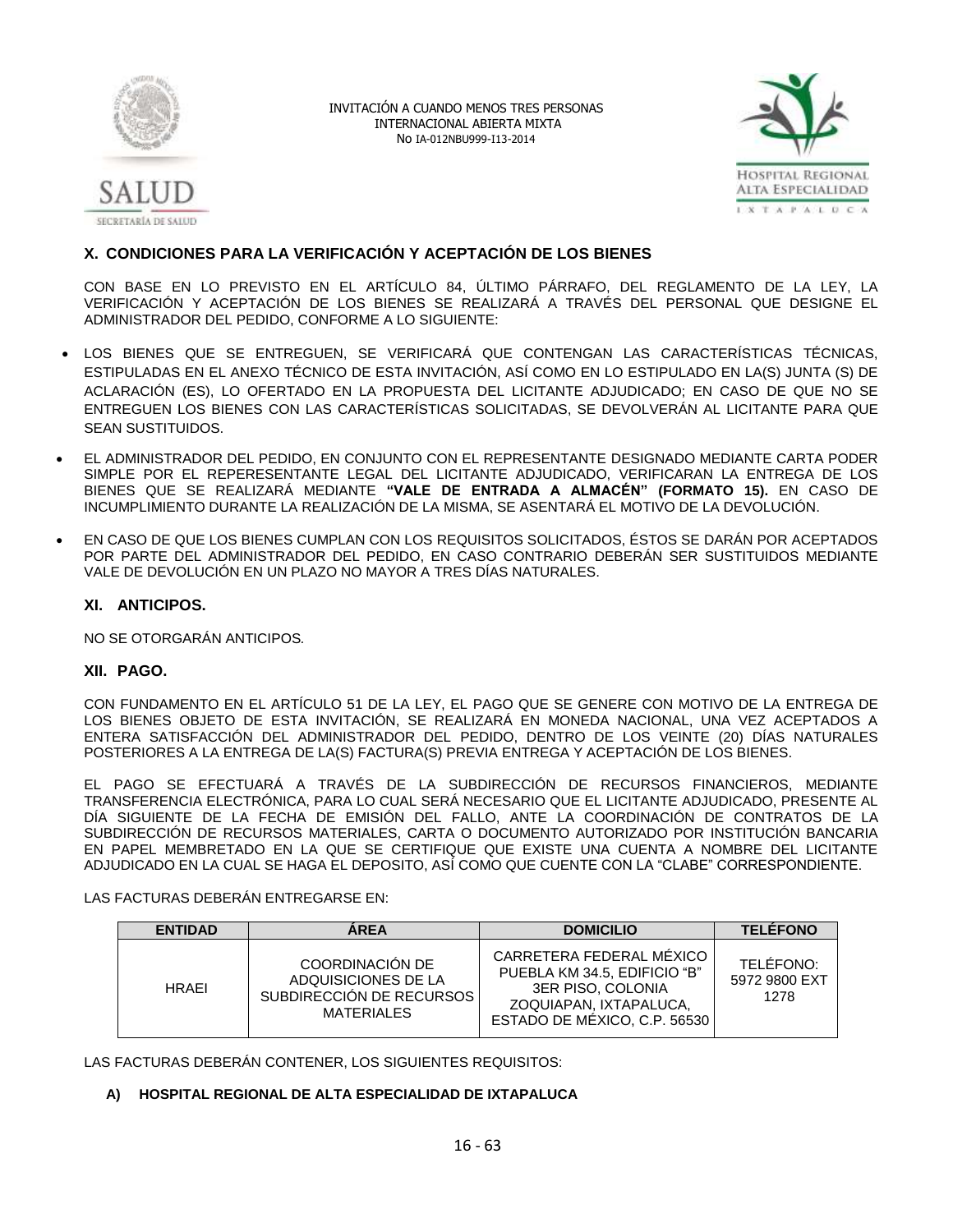



- **B) DOMICILIO FISCAL:** CARRETERA FEDERAL MÉXICO PUEBLA KM 34.5, COLONIA ZOQUIAPAN, IXTAPALUCA, ESTADO DE MÉXICO, C.P. 56530
- **C) R.F.C.** HRA120609DQ4

 LAS FACTURAS EMITIDAS POR EL PROVEEDOR DEBERÁN CONTENER: FIRMA AUTÓGRAFA Y SELLO CORRESPONDIENTE DEL ADMINISTRADOR DE PEDIDO, PARA EFECTO DE PAGO; ASÍ MISMO DEBERÁN ADJUNTAR EL ACTA ENTREGA-RECEPCIÓN DE LOS BIENES, DONDE SE CONSTATE LA VERIFICACIÓN Y ENTREGA DE LOS MISMOS.

 EN CASO DE QUE LAS FACTURAS ENTREGADAS POR EL LICITANTE ADJUDICADO, PRESENTEN ERRORES O DEFICIENCIAS, LA COORDINACIÓN DE ADQUISCIONES DE LA SUBDIRECCIÓN DE RECURSOS MATERIALES, DENTRO DE LOS TRES DÍAS HÁBILES SIGUIENTES AL DE SU RECEPCIÓN, INDICARÁ POR ESCRITO AL PROVEEDOR LAS DEFICIENCIAS QUE DEBERÁ CORREGIR, EL PERIODO QUE TRANSCURRE A PARTIR DE LA ENTREGA DEL CITADO ESCRITO Y HASTA QUE EL PROVEEDOR PRESENTE LAS CORRECCIONES, NO SE COMPUTARA PARA EFECTOS DE LO ESTABLECIDO EN EL ARTÍCULO 51 DE LA LEY, CON FUNDAMENTO EN EL ARTÍCULO 90, DEL REGLAMENTO.

 EL PERÍODO PARA QUE EL LICITANTE ADJUDICADO REMITA LA(S) FACTURA(S) YA CORREGIDA(S) DE ACUERDO A LAS OBSERVACIONES QUE LE FUERON SEÑALADAS POR LA COORDINACIÓN DE ADQUISCIONES DE LA SUBDIRECCIÓN DE RECURSOS MATERIALES, NO DEBERÁ EXCEDER DE 10 DÍAS NATURALES CONTADOS A PARTIR DE LA FECHA DE LA DEVOLUCIÓN.

 EL PAGO QUEDARÁ CONDICIONADO, PROPORCIONALMENTE, AL PAGO QUE EL LICITANTE ADJUDICADO DEBA EFECTUAR POR CONCEPTO DE PENA CONVENCIONAL. EN EL SUPUESTO DE QUE SEA RESCINDIDO EL PEDIDO, NO PROCEDERÁ EL COBRO DE DICHA PENA, NI LA CONTABILIZACIÓN DE LA MISMA PARA HACER EFECTIVA LA GARANTÍA DE CUMPLIMIENTO, DE ACUERDO A LO ESTABLECIDO EN EL ARTÍCULO 95, DEL REGLAMENTO.

#### **XIII. IMPUESTOS Y DERECHOS.**

LOS IMPUESTOS Y DERECHOS LOCALES Y FEDERALES QUE SE GENEREN CON MOTIVO DE LOS BIENES OBJETO DE LA PRESENTE INVITACIÓN, SERÁ(N) CUBIERTO(S) POR EL(LOS) LICITANTE(S) ADJUDICADO(S). LA CONVOCANTE ÚNICAMENTE PAGARÁ EL IMPUESTO AL VALOR AGREGADO.

# **XIV. GARANTÍA DE LOS BIENES.**

EL LICITANTE ADJUDICADO, SE OBLIGA A GARANTIZAR "LOS BIENES OBJETO DE LA PRESENTE INVITACIÓN" MEDIANTE ESCRITO **"BAJO PROTESTA DE DECIR VERDAD"** QUE GARANTIZE LOS BIENES POR EL PERÍODO SEÑALADO EN EL ANEXO TÉCNICO, A PARTIR DE LA ENTREGA Y A ENTERA SATISFACCIÓN DEL ADMINISTRADOR DEL PEDIDO, CONTRA DEFECTOS DE FABRICACIÓN Y/O VICIOS OCULTOS ASÍ COMO DE FUNCIONAMIENTO.

#### **XV. GARANTÍA DE CUMPLIMIENTO DEL PEDIDO.**

CON FUNDAMENTO EN LOS ARTÍCULOS 48, 49 FRACCIÓN II DE LA LEY Y 103 DEL REGLAMENTO, EL LICITANTE QUE RESULTE ADJUDICADO DEBERÁ GARANTIZAR EL CUMPLIMIENTO DEL PEDIDO, MEDIANTE PÓLIZA DE FIANZA EXPEDIDA POR INSTITUCIÓN AUTORIZADA LEGALMENTE PARA ELLO, POR EL IMPORTE DEL 10% (DIEZ POR CIENTO) DEL MONTO TOTAL DEL PEDIDO QUE SE DERIVE, SIN CONSIDERAR EL IMPUESTO AL VALOR AGREGADO, A NOMBRE Y A FAVOR DE LA CONVOCANTE, LA CUAL DEBERÁ PRESENTARSE ANTE LA COORDINACIÓN DE CONTRATOS A MÁS TARDAR DENTRO DE LOS 10 DÍAS NATURALES POSTERIORES A LA FIRMA DEL PEDIDO, EN EL SIGUIENTE DOMICILIO: CARRETERA FEDERAL MÉXICO PUEBLA KM 34.5, EDIFICIO "A-2" 3ER PISO, COLONIA ZOQUIAPAN, IXTAPALUCA, C.P. 56530, ESTADO DE MÉXICO, TELÉFONO: 5972 9800 EXT 1190 Y 1591.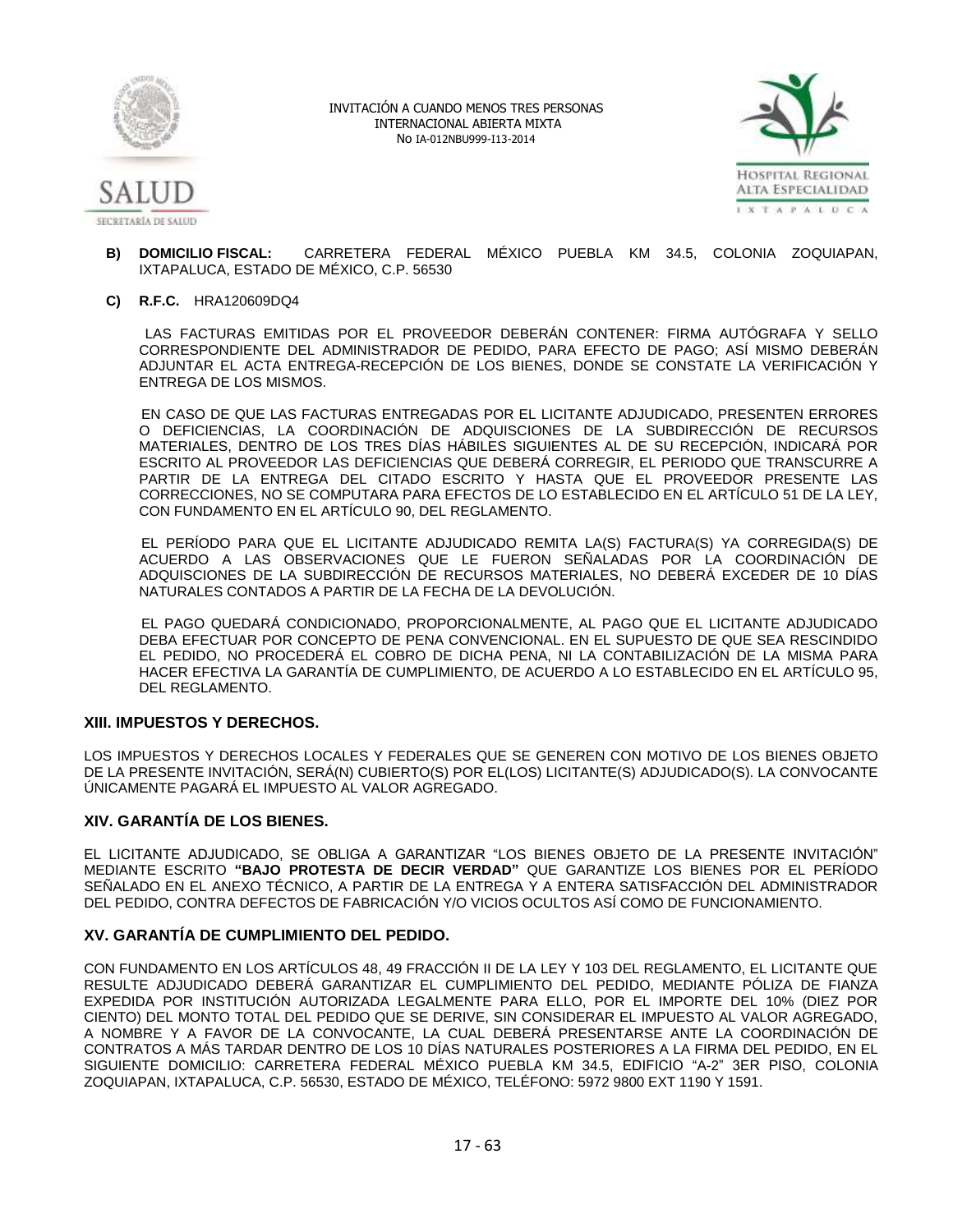



LA FIANZA DEBERÁ CONTENER LOS REQUISITOS EN LA FORMA Y TÉRMINOS ESTABLECIDOS EN EL ARTÍCULO 103, FRACCIÓN I, DEL REGLAMENTO, **(FORMATO 14)** DE ESTA INVITACIÓN, CONFORME A LO SIGUIENTE:

- a) QUE LA FIANZA SE OTORGA ATENDIENDO A TODAS LAS ESTIPULACIONES CONTENIDAS EN EL CONTRATO;
- b) QUE PARA CANCELAR LA FIANZA, SERÁ REQUISITO EN CONTAR CON LA CONSTANCIA DE CUMPLIMIENTO TOTAL DE LAS OBLIGACIONES CONTRACTUALES;
- c) QUE LA FIANZA PERMANECERÁ VIGENTE DURANTE EL CUMPLIMIENTO DE LA OBLIGACIÓN QUE GARANTICE Y CONTINUARÁ VIGENTE EN CASO DE QUE SE OTORGUE PRÓRROGA AL CUMPLIMIENTO DEL CONTRATO, ASÍ COMO DURANTE LA SUBSTANCIACIÓN DE TODOS LOS RECURSOS LEGALES O DE LOS JUICIOS QUE SE INTERPONGAN Y HASTA QUE SE DICTE RESOLUCIÓN DEFINITIVA QUE QUEDE FIRME, Y
- d) QUE LA AFIANZADORA ACEPTA EXPRESAMENTE SOMETERSE A LOS PROCEDIMIENTOS DE EJECUCIÓN PREVISTOS EN LOS ARTICULOS 93, 94, 118 Y 128 LA LEY FEDERAL DE INSTITUCIONES DE FIANZAS PARA LA EFECTIVIDAD DE LA GARANTÍA, PROCEDIMIENTO AL QUE TAMBIEN SE SUJETARÁ PARA EL CASO DE COBRO DE INTERESES QUE PREVEE EL ARTÍCULO 95 BIS DEL MISMO ORDENAMIENTO LEGAL, POR PAGO EXTEMPORÁNEO DEL IMPORTE DE LA PÓLIZA DE FIANZA REQUERIDA. ASIMISMO, OTORGA SU CONSENTIMIENTO EN LO REFERENTE AL ARTÍCULO 119 DE CITADA LEY;

LA VIGENCIA DE LA FIANZA DEBERÁ QUEDAR ABIERTA PARA PERMITIR QUE CUMPLA SU OBJETIVO, DE TAL FORMA QUE NO PODRÁ ESTABLECERSE O ESTIPULARSE PLAZO ALGUNO QUE LÍMITE SU VIGENCIA, LO CUAL NO DEBE CONFUNDIRSE CON EL PLAZO PARA EL CUMPLIMIENTO DE LAS OBLIGACIONES PREVISTAS EN EL PEDIDO Y ACTOS ADMINISTRATIVOS GARANTIZADOS.

EN CASO DE MODIFICACIONES AL PEDIDO, EL LICITANTE ADJUDICADO DEBERÁ ENTREGAR LA MODIFICACIÓN A LA FIANZA DE CUMPLIMIENTO DEL PEDIDO, DE CONFORMIDAD CON LO DISPUESTO EN EL ARTÍCULO 91 ÚLTIMO PÁRRAFO Y 103, FRACCIÓN II, DEL REGLAMENTO.

# **XV.1 EJECUCIÓN DE LA FIANZA DE CUMPLIMIENTO DEL PEDIDO**

LA CONVOCANTE LLEVARÁ A CABO LA EJECUCIÓN DE LA GARANTÍA DE CUMPLIMIENTO DEL PEDIDO EN LOS CASOS SIGUIENTES:

- a) SE RESCINDA ADMINISTRATIVAMENTE EL PEDIDO.
- b) DURANTE LA VIGENCIA DEL PEDIDO SE DETECTEN DEFICIENCIAS, FALLAS O CALIDAD INFERIOR EN LOS BIENES ENTREGADOS, EN COMPARACIÓN CON LOS OFERTADOS.
- c) CUANDO EN EL SUPUESTO DE QUE SE REALICEN MODIFICACIONES AL PEDIDO, EL LICITANTE ADJUDICADO NO ENTREGUE EN EL PLAZO DE LOS DIEZ DÍAS NATURALES SIGUIENTES CONTADOS A PARTIR DE LA FIRMA DEL CONVENIO RESPECTIVO, EL ENDOSO DE LA NUEVA GARANTÍA, QUE AMPARE EL PORCENTAJE ESTABLECIDO PARA GARANTIZAR EL CUMPLIMIENTO DEL PEDIDO.
- d) POR CUALQUIER OTRO INCUMPLIMIENTO DE LAS OBLIGACIONES CONTRAÍDAS EN EL PEDIDO.
- e) QUE LA FIANZA DE GARANTÍA DE CUMPLIMIENTO DE PEDIDO SERÁ DIVISIBLE Y EN CASO DE INCUMPLIMIENTO A LAS CONDICIONES CONTRACTUALES POR PARTE DEL LICITANTE ADJUDICADO, SU APLICACIÓN SERÁ PROPORCIONAL A LA PARTE INCUMPLIDA Y SERÁ EXIGIBLE DESDE EL MOMENTO EN QUE SE DÉ EL INCUMPLIMIENTO.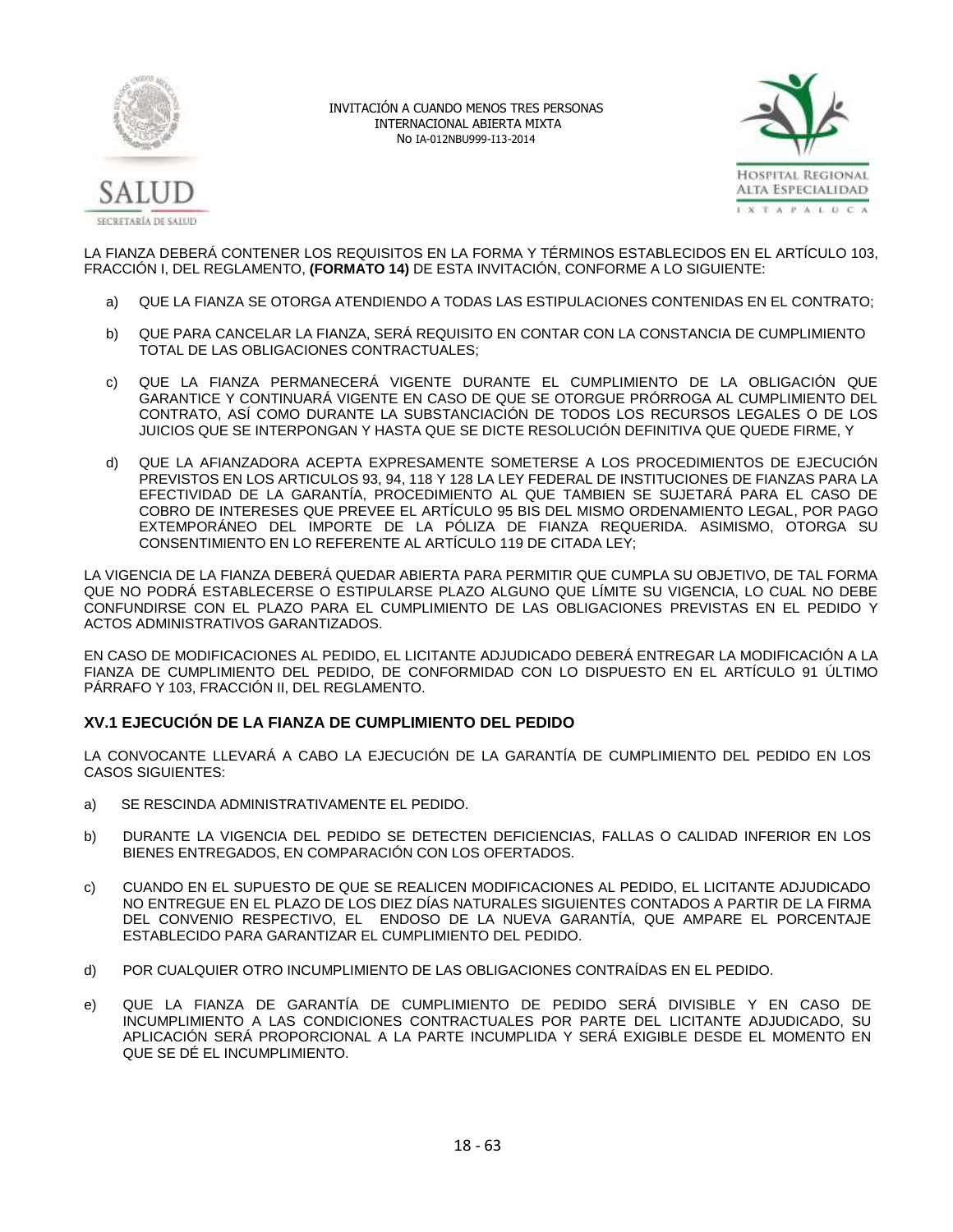



# **XV.2 LIBERACIÓN DE LA GARANTÍA.**

PARA LA LIBERACIÓN DE LA FIANZA DE CUMPLIMIENTO DEL PEDIDO, A PETICIÓN DEL LICITANTE ADJUDICADO, SE EXTENDERÁ LA CONSTANCIA DE CUMPLIMIENTO DE LAS OBLIGACIONES CONTRACTUALES UNA VEZ CUMPLIDAS ESTAS, MEDIANTE LA CONFORMIDAD EXPRESA Y POR ESCRITO.

# **XVI.- GARANTÍA DEL ANTICIPO.**

NO APLICA

# **XVII. PENA CONVENCIONAL.**

SE APLICARÁ PENA CONVENCIONAL DEL 1% (UNO POR CIENTO) POR CADA DÍA NATURAL DE ATRASO EN LA ENTREGA DE LOS BIENES, SOBRE EL IMPORTE DE LOS BIENES NO ENTREGADOS OPORTUNAMENTE, CONFORME A LOS PLAZOS SEÑALADOS EN LA PRESENTE INVITACIÓN Y SU ANEXO TÉCNICO.

LA ACUMULACIÓN DE DICHA PENA NO DEBERÁ EXCEDER EL MONTO DE LA GARANTÍA DE CUMPLIMIENTO DEL PEDIDO ANTES DE I.V.A. LO ANTERIOR SIN PERJUICIO DEL DERECHO DE QUE EL ADMINISTRADOR DEL PEDIDO PUEDA OPTAR ENTRE EXIGIR EL CUMPLIMIENTO DEL PEDIDO O RESCINDIRLO. ELLO DE CONFORMIDAD CON LO ESTABLECIDO EN LOS ARTÍCULOS 53 Y 54 DE LA LEY.

EL PAGO DE LAS PENAS CONVENCIONALES SE RELIZARÁ MEDIANTE NOTA DE CRÉDITO.

EN EL SUPUESTO DE QUE SEA RESCINDIDO EL PEDIDO NO PROCEDERÁ EL COBRO DE DICHA PENA, NI LA CONTABILIZACIÓN DE LA MISMA PARA HACER EFECTIVA LA GARANTÍA DE CUMPLIMIENTO.

#### **XVIII. DEDUCCIONES.**

NO APLICA.

# **XIX.- DECLARACIÓN DE INVITACIÓN DESIERTA, SUSPENSIÓN Y CANCELACIÓN.**

#### **XIX.1.- DECLARACIÓN DE INVITACIÓN DESIERTA.**

LA INVITACIÓN SE DECLARARÁ DESIERTA DE CONFORMIDAD CON LO ESTABLECIDO EN LOS ARTÍCULOS 38 PRIMER PÁRRAFO Y 43, FRACCIÓN III, DE LA LEY, CUANDO:

- A. NO SE PRESENTEN PROPOSICIONES EN EL ACTO DE PRESENTACIÓN Y APERTURA DE PROPOSICIONES.
- B. LA TOTALIDAD DE LAS PROPOSICIONES PRESENTADAS NO REÚNAN LOS REQUISITOS SOLICITADOS EN LA INVITACIÓN, O
- C. QUE LOS PRECIOS DE LOS BIENES OFERTADOS NO RESULTEN ACEPTABLES.

EN CASO DE QUE NO SE PRESENTEN EL MÍNIMO DE PROPOSICIONES SEÑALADO EN EL ARTÍCULO 43 DE LA LEY, LA CONVOCANTE PODRÁ OPTAR POR DECLARAR DESIERTA LA INVITACIÓN, O BIEN, CONTINUAR CON EL PROCEDIMIENTO Y EVALUAR LAS PROPOSICIONES PRESENTADAS. EN CASO DE QUE SÓLO SE HAYA PRESENTADO UNA PROPUESTA, LA CONVOCANTE PODRÁ ADJUDICARLE EL PEDIDO SI CONSIDERA QUE REÚNE LAS CONDICIONES REQUERIDAS, O BIEN PROCEDER A LA ADJUDICACIÓN DIRECTA CONFORME AL ÚLTIMO PÁRRAFO DEL ARTÍCULO CITADO.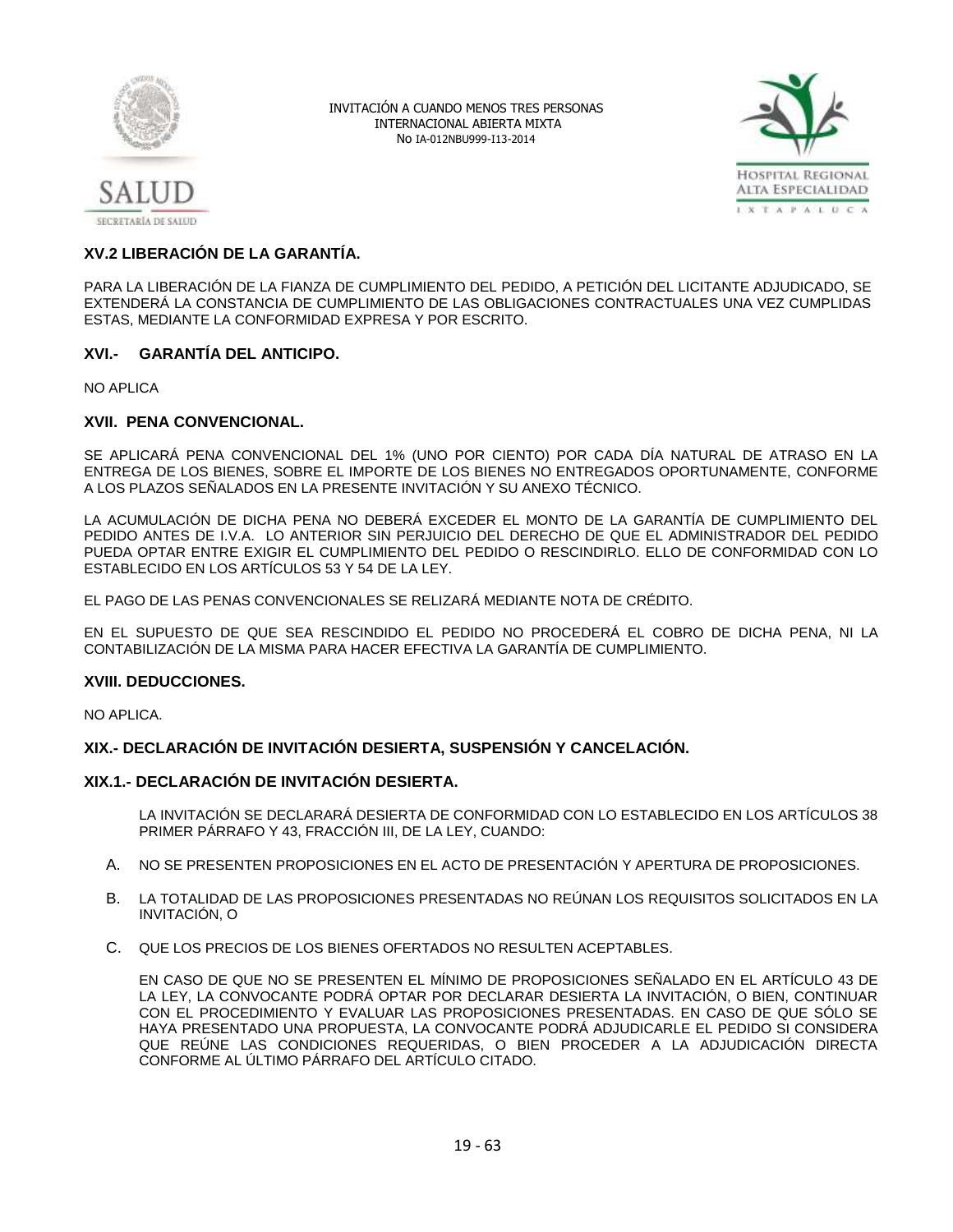



# **XIX.2. SUSPENSIÓN DE LA INVITACIÓN**

EL PROCEDIMIENTO DE INVITACIÓN SE PODRÁ SUSPENDER TEMPORALMENTE POR ACUERDO DE LA SFP, CONFORME A LO ESTABLECIDO EN EL ARTÍCULO 70, DE LA LEY; EN ESTOS CASOS SE NOTIFICARÁ POR ESCRITO A TODOS LOS INVOLUCRADOS.

UNA VEZ QUE SE EMITA LA RESOLUCIÓN, LA CONVOCANTE NOTIFICARÁ POR ESCRITO A TODOS LOS LICITANTES LA RESOLUCIÓN Y LA CONTINUACIÓN DEL PROCEDIMIENTO.

# **XIX.3.- CANCELACIÓN DE LA INVITACIÓN, PARTIDA O CONCEPTOS INCLUIDOS EN ÉSTA.**

SE PODRÁ CANCELAR LA PRESENTE INVITACIÓN, PARTIDA O CONCEPTOS INCLUIDOS EN ÉSTA, DE CONFORMIDAD CON LO ESTABLECIDO EN EL ARTÍCULO 38, PÁRRAFO CUARTO DE LA LEY, CUANDO:

A. EXISTAN CIRCUNSTANCIAS JUSTIFICADAS, QUE EXTINGAN LA NECESIDAD PARA CONTRATAR LOS BIENES O QUE DE CONTINUARSE CON EL PROCEDIMIENTO, SE PUDIERA OCASIONAR UN DAÑO O PERJUICIO A LA CONVOCANTE.

B. POR CASO FORTUITO O FUERZA MAYOR.

# **XX. DOCUMENTACIÓN PARA FORMALIZAR EL PEDIDO.**

LA FIRMA DEL PEDIDO QUE SE DERIVE DE ESTA INVITACIÓN SE LLEVARÁ A CABO EN:

| <b>ENTIDAD</b> | <b>AREA</b>                                                                         | <b>DOMICILIO</b>                                                                                                                         | <b>TELÉFONO</b>              |
|----------------|-------------------------------------------------------------------------------------|------------------------------------------------------------------------------------------------------------------------------------------|------------------------------|
| <b>HRAFI</b>   | COORDINACIÓN DE<br>CONTRATOS DE LA<br>SUBDIRECCIÓN DE RECURSOS<br><b>MATERIALES</b> | CARRETERA FEDERAL MÉXICO<br>PUEBLA KM 34.5. EDIFICIO "B".<br>3ER PISO, COLONIA<br>ZOQUIAPAN, IXTAPALUCA,<br>ESTADO DE MÉXICO, C.P. 56530 | 5972 9800<br>EXT 1190 Y 1591 |

DENTRO DE LOS 15 DÍAS NATURALES POSTERIORES A LA EMISIÓN DEL FALLO. CONFORME A LO ESTABLECIDO EN EL ARTÍCULO 46, DE LA LEY.

DE CONFORMIDAD CON EL ARTÍCULO 35, DEL REGLAMENTO, PREVIO A LA FIRMA DEL PEDIDO, EL LICITANTE ADJUDICADO PRESENTARÁ ORIGINAL Y COPIA SIMPLE PARA SU COTEJO DE LA SIGUIENTE DOCUMENTACIÓN:

- A. CÉDULA DE IDENTIFICACIÓN FISCAL (REGISTRO FEDERAL DE CONTRIBUYENTES).
- B. ACTA CONSTITUTIVA Y EN SU CASO, MODIFICACIONES, OTORGADAS ANTE NOTARIO O FEDATARIO PÚBLICO, AMBAS INSCRITAS EN EL REGISTRO PÚBLICO DE LA PROPIEDAD Y DE COMERCIO.
- C. PODER OTORGADO ANTE NOTARIO O FEDATARIO PÚBLICO EN EL QUE SE FACULTE AL REPRESENTANTE LEGAL PARA SUSCRIBIR PEDIDOS.
- D. COMPROBANTE DE DOMICILIO A NOMBRE DE LA EMPRESA.
- E. IDENTIFICACIÓN OFICIAL VIGENTE DEL REPRESENTANTE LEGAL.
- F. PARA LOS EFECTOS DEL ARTÍCULO 32-D, PRIMERO, SEGUNDO, TERCERO Y CUARTO PÁRRAFOS DEL CFF, EL LICITANTE QUE RESULTE ADJUDICADO DEBERÁ PRESENTAR LA OPINIÓN POSITIVA DEL CUMPLIMIENTO DE OBLIGACIONES FISCALES EMITIDA POR EL SAT, VIGENTE A LA FECHA DE LA FORMALIZACIÓN DEL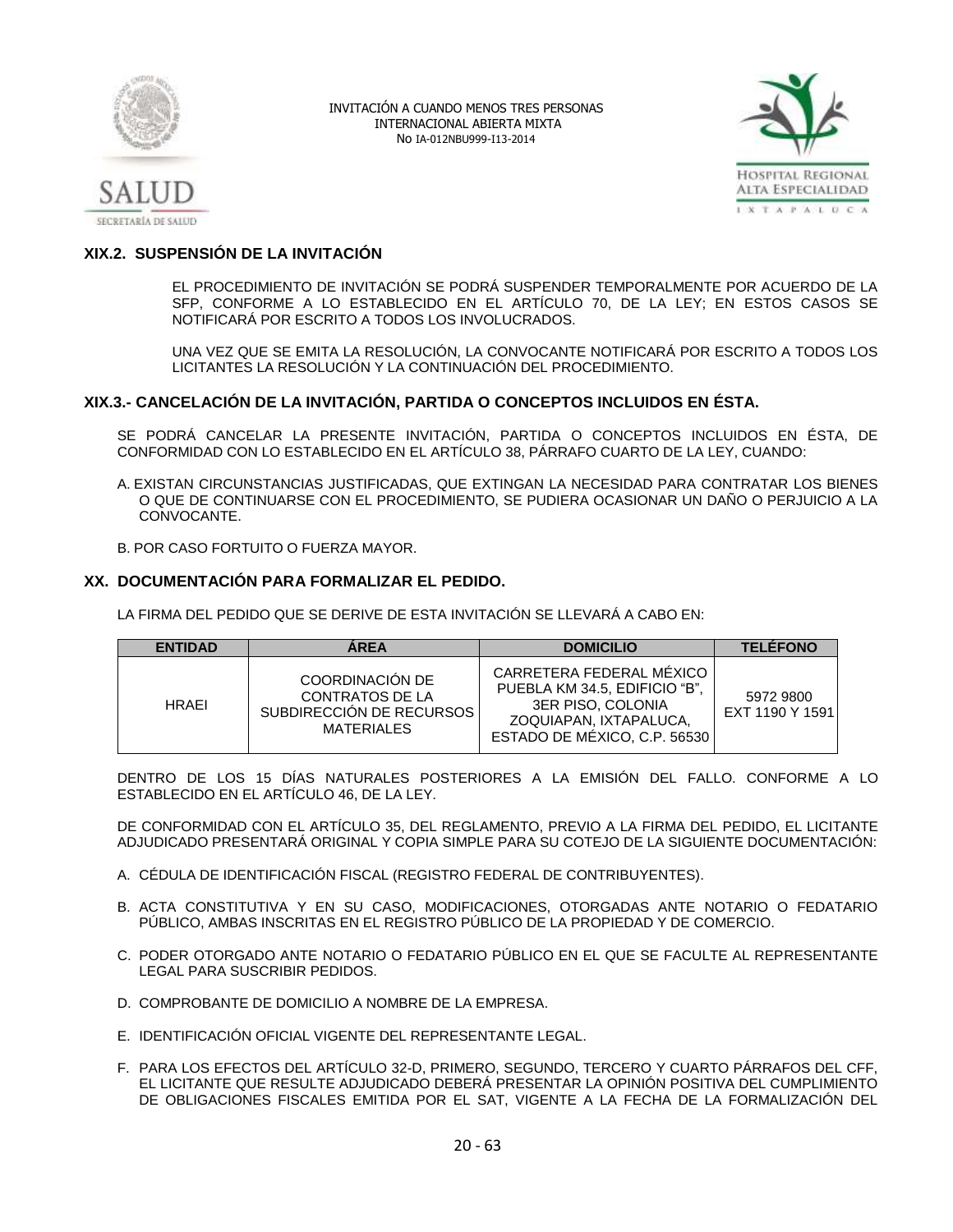



PEDIDO, EN TÉRMINOS DE LO DISPUESTO EN LA REGLA 1.2.1.15 DE LA RESOLUCIÓN MISCELÁNEA FISCAL PARA 2013, PUBLICADA EN EL DIARIO OFICIAL DE LA FEDERACIÓN EL 28 DE DICIEMBRE DE 2012.

G. Y LOS DEMÁS DOCUMENTOS QUE SEÑALEN EN LA PRESENTE INVITACIÓN.

 CONFORME A LO SEÑALADO EN EL ARTÍCULO 107 DEL REGLAMENTO, EL LICITANTE QUE RESULTE ADJUDICADO SE OBLIGA, CON MOTIVO DE LAS AUDITORIAS, VISITAS O INSPECCIONES QUE PRACTIQUE EL ÓRGANO INTERNO DE CONTROL, A PROPORCIONAR INFORMACIÓN Y/O DOCUMENTACIÓN RELACIONADA CON EL PEDIDO QUE SE DERIVE DE ESTE PROCEDIMIENTO

# **XXI. ASPECTOS ADMINISTRATIVOS QUE SE CONSIDERAN EN LOS PEDIDOS.**

# **XXI.1.- MODIFICACIÓN AL PEDIDO.**

EL PEDIDO QUE SE DERIVE DE ESTA INVITACIÓN, ESTANDO VIGENTE, SÓLO SE PODRÁ MODIFICAR CONFORME A LO DISPUESTO EN EL ARTÍCULO 52, DE LA LEY.

CUANDO SE CONVENGA EL INCREMENTO EN LA CANTIDAD DE LOS BIENES, EL LICITANTE ADJUDICADO DEBERÁ ENTREGAR LA MODIFICACIÓN RESPECTIVA DE LA GARANTÍA DE CUMPLIMIENTO DE PEDIDO, CONFORME A LO SEÑALADO EN EL ARTÍCULO 91, DEL REGLAMENTO DE LA LEY.

# **XXI.2.- SANCIÓN POR INCUMPLIMIENTO EN LA FORMALIZACIÓN DEL PEDIDO.**

EL LICITANTE QUE RESULTE ADJUDICADO QUE NO SE PRESENTE A FIRMAR EL PEDIDO, POR CAUSAS IMPUTABLES AL MISMO, SERÁ SANCIONADO POR LA SECRETARÍA DE LA FUNCIÓN PÚBLICA, EN TÉRMINOS DE LA FRACCIÓN I, ARTÍCULO 59 Y 60 DE LA LEY. EN ESTE CASO, LA CONVOCANTE, SIN NECESIDAD DE UN NUEVO PROCEDIMIENTO, PODRÁ ADJUDICAR EL PEDIDO AL LICITANTE QUE HAYA PRESENTADO LA SIGUIENTE PROPOSICIÓN SOLVENTE MÁS BAJA, SIEMPRE QUE LA DIFERENCIA EN PRECIO CON RESPECTO A LA PROPOSICIÓN QUE INICIALMENTE HUBIERE RESULTADO GANADORA, NO SEA SUPERIOR AL 10% (DIEZ POR CIENTO), CONFORME A LO SEÑALADO EN EL ARTÍCULO 46, DE LA LEY.

# **XXI.3.- RESCISIÓN DEL PEDIDO.**

DE ACUERDO A LO SEÑALADO EN LOS ARTÍCULOS 54 DE LA LEY Y 98, DEL REGLAMENTO, LA CONVOCANTE PODRÁ RESCINDIR ADMINISTRATIVAMENTE EL PEDIDO QUE SE DERIVE DE ESTA INVITACIÓN POR LAS SIGUIENTES CAUSAS:

- EN CASO DE INCUMPLIMIENTO DE ALGUNA DE LAS OBLIGACIONES A CARGO DEL LICITANTE, PACTADAS EN EL PEDIDO.
- POR NO ENTREGAR LA GARANTÍA DE CUMPLIMIENTO DEL PEDIDO DENTRO DE LOS DIEZ DÍAS NATURALES SIGUIENTES A LA FIRMA DEL MISMO.
- CUANDO SE ALCANCE EL LÍMITE MÁXIMO POR CONCEPTO DE PENAS CONVENCIONALES EN EL PEDIDO **RESPECTIVO**

EN EL SUPUESTO DE QUE SEA RESCINDIDO EL PEDIDO NO PROCEDERÁ EL COBRO DE PENALIZACIONES, NI LA CONTABILIZACIÓN DE LAS MISMAS PARA HACER EFECTIVA LA GARANTÍA DE CUMPLIMIENTO, CUANDO ESTAS CAUSAS SEAN EL MOTIVO DE LA RESCISIÓN.

EN CASO DE RESCISIÓN, LA APLICACIÓN DE GARANTÍA DE CUMPLIMIENTO SERÁ PROPORCIONAL AL MONTO DE LAS OBLIGACIONES INCUMPLIDAS.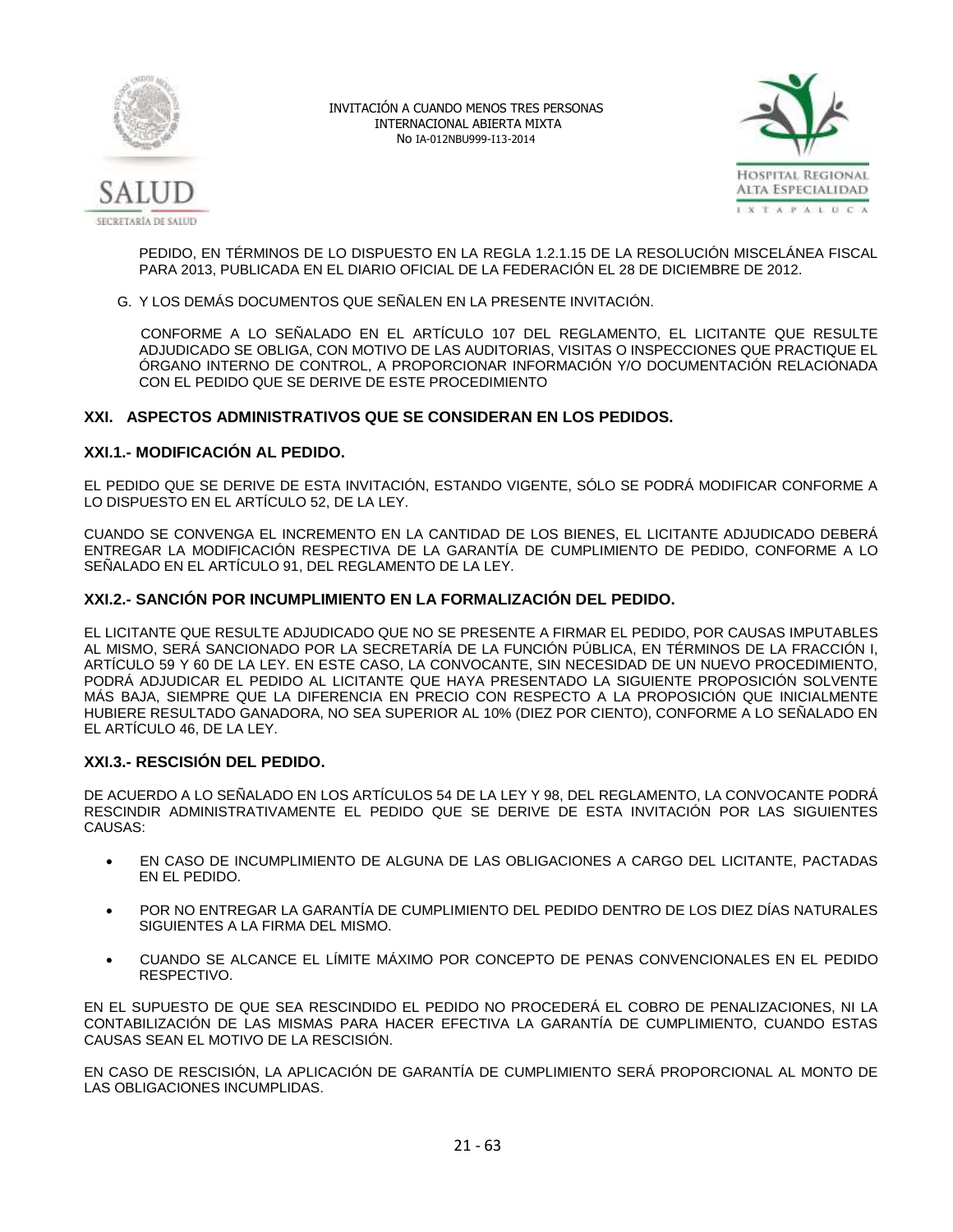



# **XXI. 4.- RESTRICCIÓN DE CESIÓN DE DERECHOS Y OBLIGACIONES.**

DE CONFORMIDAD CON LO ESTABLECIDO EN EL ARTÍCULO 46, ÚLTIMO PÁRRAFO DE LA LEY, LOS DERECHOS Y OBLIGACIONES QUE SE DERIVEN DE LOS PEDIDOS NO PODRÁN CEDERSE EN FORMA PARCIAL NI TOTAL A FAVOR DE CUALQUIER OTRA PERSONA, CON EXCEPCIÓN DE LOS DERECHOS DE COBRO, EN CUYO CASO EL LICITANTE ADJUDICADO DEBERÁ CONTAR CON EL CONSENTIMIENTO DE LA CONVOCANTE.

PARA EL CASO DE QUE EL LICITANTE ADJUDICADO OPTE POR LA CESIÓN DE DERECHOS DE COBRO A TRAVÉS DEL PROGRAMA DE CADENAS PRODUCTIVAS DE NACIONAL FINANCIERA, S.N.C, INSTITUCIÓN DE BANCA DE DESARROLLO, PUBLICADO EN EL DIARIO OFICIAL DE LA FEDERACIÓN EL 28 DE FEBRERO DE 2007, LA CONVOCANTE MANIFIESTA SU CONSENTIMIENTO AL LICITANTE PARA QUE CEDA SUS DERECHOS DE COBRO A FAVOR DE UN INTERMEDIARIO FINANCIERO MEDIANTE OPERACIONES DE FACTORAJE O DESCUENTO ELECTRÓNICO EN CADENAS PRODUCTIVAS, EN TÉRMINOS DEL NUMERAL 10, DE LAS DISPOSICIONES GENERALES A LAS QUE DEBERÁN SUJETARSE LAS DEPENDENCIAS Y ENTIDADES DE LA ADMINISTRACIÓN PÚBLICA FEDERAL PARA SU INCORPORACIÓN AL PROGRAMA DE CADENAS PRODUCTIVAS DE NACIONAL FINANCIERA S.N.C. (LA INFORMACIÓN RELATIVA AL PROGRAMA DE CADENAS PRODUCTIVAS Y PODRÁ APEGARSE AL (**ANEXO 3)** RELATIVO A LA SOLICITUD DE AFILIACIÓN A CADENAS PRODUCTIVAS).

# **XXI.5.- TERMINACIÓN ANTICIPADA DEL PEDIDO.**

SE PODRÁ DAR POR TERMINADO ANTICIPADAMENTE EL PEDIDO, CONFORME A LO DISPUESTO POR EL ARTÍCULO 54 BIS, DE LA LEY EN CUALQUIERA DE LOS SIGUIENTES CASOS:

- I. CUANDO CONCURRAN RAZONES DE INTERÉS GENERAL.
- II. CUANDO POR CAUSAS JUSTIFICADAS SE EXTINGA LA NECESIDAD DE REQUERIR LOS BIENES ORIGINALMENTE CONTRATADO Y SE DEMUESTRE QUE DE CONTINUAR CON EL CUMPLIMIENTO DE LAS OBLIGACIONES PACTADAS, SE OCASIONE ALGÚN DAÑO O PERJUICIO A LA CONVOCANTE. O
- III. SE DETERMINE LA NULIDAD TOTAL O PARCIAL DE LOS ACTOS QUE DIERON ORIGEN AL PEDIDO, CON MOTIVO DE LA RESOLUCIÓN DE UNA INCONFORMIDAD O INTERVENCIÓN DE OFICIO EMITIDA POR LA SFP.

EN CASO DE LA TERMINACIÓN ANTICIPADA SE APLICARÁ LO DISPUESTO EN EL ARTÍCULO 102, DEL REGLAMENTO.

# **XXI.6.- SUSPENSIÓN TEMPORAL DE LA ENTREGA DE LOS BIENES**

DE ACUERDO A LO SEÑALADO EN EL ARTÍCULO 55 BIS, CUANDO EN LA ENTREGA DE LOS BIENES SE PRESENTE CASO FORTUITO O FUERZA MAYOR, LA CONVOCANTE PODRÁ SUSPENDER LA ENTREGA DE LOS BIENES, EN CUYO CASO ÚNICAMENTE SE PAGARÁN AQUELLOS QUE HUBIEREN SIDO EFECTIVAMENTE ENTREGADOS.

# **XXII. NULIDAD DE LOS ACTOS, PEDIDOS Y CONVENIOS.**

LOS ACTOS, PEDIDOS Y CONVENIOS QUE LA CONVOCANTE REALICE O CELEBRE EN CONTRAVENCIÓN A LO DISPUESTO POR ESTA LEY, SERÁN NULOS PREVIA DETERMINACIÓN DE LA AUTORIDAD COMPETENTE, DE CONFORMIDAD A LO SEÑALADO EN EL ARTÍCULO 15, DE LA LEY.

# **XXIII. CONTROVERSIAS.**

CONFORME A LO SEÑALADO EN EL ARTÍCULO 85, DE LA LEY, LAS CONTROVERSIAS QUE SE SUSCITEN CON MOTIVO DE LA INTERPRETACIÓN, CUMPLIMIENTO O APLICACIÓN DE LA LEY, SU REGLAMENTO Y DEL PEDIDO QUE SE DERIVE DE LA PRESENTE INVITACIÓN, SERÁN RESUELTAS POR LOS TRIBUNALES FEDERALES CON RESIDENCIA EN EL DISTRITO FEDERAL, EN TÉRMINOS DE LAS LEYES Y CÓDIGOS APLICABLES EN LA MATERIA.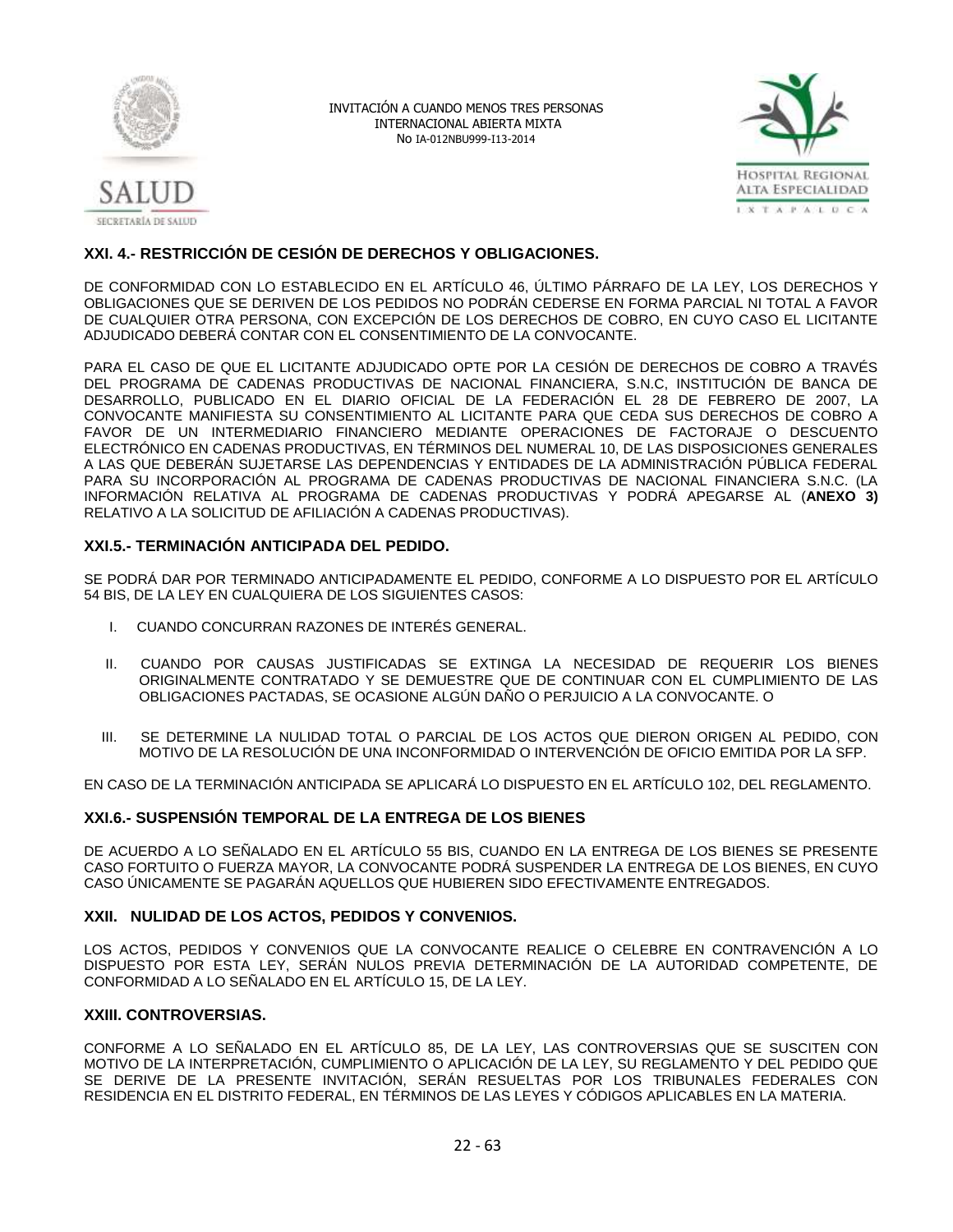



# **XXIV. ACTOS DE LA INVITACIÓN**

LOS ACTOS DE LA PRESENTE INVITACIÓN, SE DESARROLLARÁN EN LAS INSTALACIONES DE LA CONVOCANTE, EN LA SALA DE USOS MULTIPLES DEL EDIFICIO "A-1" TERCER PISO, UBICADO EN LA CARRETERA FEDERAL MÉXICO PUEBLA KM 34.5, COLONIA ZOQUIAPAN, IXTAPALUCA, C.P. 56530, ESTADO DE MÉXICO, TEL. 5972 9800 EXT. 1112 y 1278.

PODRÁN ASISTIR A LOS ACTOS DE LA PRESENTE INVITACIÓN, CUALQUIER PERSONA FÍSICA O MORAL, ASÍ COMO LOS REPRESENTANTES DE LAS CÁMARAS, COLEGIOS O ASOCIACIONES PROFESIONALES U OTRAS ORGANIZACIONES NO GUBERNAMENTALES, BAJO LA CONDICIÓN DE REGISTRAR ANTICIPADAMENTE SU ASISTENCIA AL ACTO Y FUNGIR ÚNICAMENTE COMO OBSERVADORES Y ABSTENERSE DE INTERVENIR EN CUALQUIER FORMA EN LOS MISMOS DE ACUERDO AL ARTÍCULO 26, PENÚLTIMO PÁRRAFO DE LA LEY.

# **XXV.- VISITA A LAS INSTALACIONES DE LA CONVOCANTE.**

NO APLICA

# **XXVI.- VISITA A LAS INSTALACIONES DEL LICITANTE.**

NO APLICA.

# **XXVII.- JUNTA DE ACLARACIONES DE LA INVITACIÓN.**

CONFORME A LO SEÑALADO EN LOS ARTÍCULOS 33, 33 BIS, DE LA LEY, 45 Y 46 DEL REGLAMENTO LA JUNTA DE ACLARACIONES SE LLEVARÁ A CABO DE LA SIGUIENTE FORMA:

LA ASISTENCIA A LA JUNTA DE ACLARACIONES ES OPTATIVA.

LAS PERSONAS QUE PRETENDAN FORMULAR SOLICITUDES DE ACLARACIÓN A LOS ASPECTOS CONTENIDOS EN LA INVITACIÓN, DEBERÁN PRESENTAR JUNTO CON SUS CUESTIONAMIENTOS, UN ESCRITO, EN EL QUE EXPRESEN SU INTERÉS EN PARTICIPAR EN LA INVITACIÓN, POR SI O EN REPRESENTACIÓN DE UN TERCERO, MANIFESTANDO EN TODOS LOS CASOS LOS DATOS GENERALES DEL INTERESADO Y, EN SU CASO, DEL REPRESENTANTE, CONFORME AL ARTICULO 45 Y 48 FRACCIÓN V DEL REGLAMENTO. CUANDO EL ESCRITO SE PRESENTE FUERA DEL PLAZO PREVISTO EN EL ARTÍCULO 33 BIS, DE LA LEY O AL INICIO DE LA JUNTA DE ACLARACIONES, EL LICITANTE SÓLO TENDRÁ DERECHO A FORMULAR PREGUNTAS SOBRE LAS RESPUESTAS QUE DÉ LA CONVOCANTE EN LA MENCIONADA JUNTA.

SI EL ESCRITO SEÑALADO NO SE PRESENTA, SE PERMITIRÁ EL ACCESO A LA JUNTA DE ACLARACIONES A LA PERSONA QUE LO SOLICITE, EN CALIDAD DE OBSERVADOR EN TÉRMINOS DEL PENÚLTIMO PÁRRAFO DEL ARTÍCULO 26, DE LA LEY.

LAS SOLICITUDES DE ACLARACIÓN DEBERÁN PLANTEARSE DE MANERA CONCISA Y ESTAR DIRECTAMENTE VINCULADAS CON LOS PUNTOS CONTENIDOS EN LA INVITACIÓN, INDICANDO EL NUMERAL O PUNTO ESPECÍFICO CON EL CUAL SE RELACIONA. LAS SOLICITUDES QUE NO CUMPLAN CON LOS REQUISITOS SEÑALADOS, PODRÁN SER DESECHADAS POR LA CONVOCANTE.

**LAS SOLICITUDES DE ACLARACIÓN, DEBERÁN ENTREGARSE POR ESCRITO, EN EL DOMICILIO DE LA CONVOCANTE, A MÁS TARDAR 24 HORAS ANTES DE LA FECHA Y HORA EN QUE TENGA VERIFICATIVO LA JUNTA DE ACLARACIONES O A TRAVÉS DE COMPRANET,** SI LA CONVOCANTE NO RECIBE LAS PREGUNTAS O SOLICITUDES DE ACLARACIÓN A LA INVITACIÓN EN EL TIEMPO ESTABLECIDO, NO SE DARÁ RESPUESTA A LAS MISMAS. **(FORMATO 13)**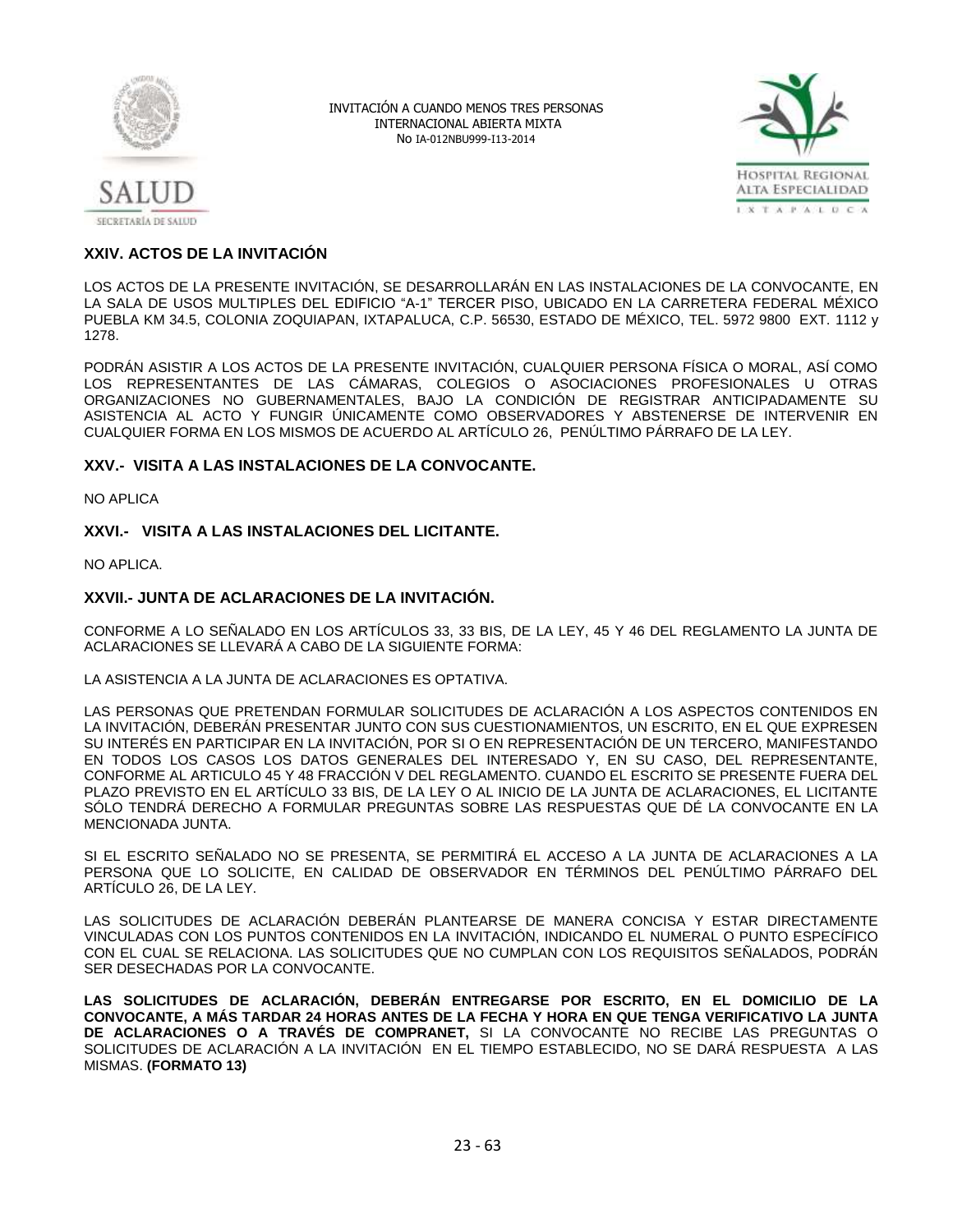



LA SOLICITUD DE ACLARACIÓN SE ACOMPAÑARA DE UNA VERSIÓN ELECTRÓNICA DE LA MISMA QUE PERMITA A LA CONVOCANTE SU CLASIFICACIÓN E INTEGRACIÓN POR TEMAS PARA FACILITAR SU RESPUESTA EN LA JUNTA DE ACLARACIONES RESPECTIVA. CUANDO LA VERSIÓN ELECTRÓNICA ESTÉ CONTENIDA EN UN MEDIO FÍSICO, ÉSTE LE SERÁ DEVUELTO AL LICITANTE EN LA JUNTA DE ACLARACIONES RESPECTIVA.

PARA EL CASO DE LA PRESENTACIÓN DE ACLARACIONES A TRAVÉS DE COMPRANET, TANTO EL ESCRITO DE INTERÉS COMO LAS ACLARACIONES A LA CONVOCATORIA DEBERÁN SER ENVIADAS DEBIDAMENTE FIRMADAS

EN FORMATO PDF , A TRAVÉS DE DICHO SISTEMA ACOMPAÑANDO UNA COPIA DE LOS MISMOS EN VERSIÓN WORD 2003 Ó 2007, QUE PERMITA AGILIZAR EL ACTO.

SE TOMARÁ COMO HORA DE RECEPCIÓN DE LAS SOLICITUDES DE ACLARACIÓN, LA QUE INDIQUE EL SELLO DE RECEPCIÓN DEL ÁREA CONTRATANTE Y, TRATÁNDOSE DE LAS SOLICITUDES QUE SE HAGAN LLEGAR A LA CONVOCANTE A TRAVÉS DE COMPRANET, LA HORA QUE REGISTRE ESTE SISTEMA AL MOMENTO DE SU RECEPCIÓN.

**EL ACTO DE JUNTA DE ACLARACIONES, SE LLEVARÁ A CABO EL DÍA 24 DE MARZO DE 2014, A LAS 10:00 HORAS**, EN LAS INSTALACIONES DE LA CONVOCANTE, EN LA SALA DE USOS MÚLTIPLES DEL EDIFICIO "A-1" TERCER PISO, UBICADO EN LA CARRETERA FEDERAL MÉXICO-PUEBLA KM 34.5, COLONIA ZOQUIAPAN, IXTAPALUCA, C.P. 56530, ESTADO DE MÉXICO, EL ACTO SERÁ PRESIDIDO POR EL SERVIDOR PÚBLICO DESIGNADO POR LA CONVOCANTE, QUIÉN DEBERÁ SER ASISTIDO POR UN REPRESENTANTE DEL ÁREA TÉCNICA Y/O REQUIRENTE DE LOS BIENES OBJETO DE LA PRESENTE CONTRATACIÓN, A FIN DE QUE SE RESUELVAN EN FORMA CLARA Y PRECISA LAS DUDAS Y PLANTEAMIENTOS DE LOS LICITANTES RELACIONADOS CON LOS ASPECTOS CONTENIDOS EN LA INVITACIÓN.

UNA VEZ QUE LA CONVOCANTE TERMINE DE DAR RESPUESTA A LAS SOLICITUDES DE ACLARACIÓN, LOS LICITANTES PODRÁN FORMULAR LAS PREGUNTAS QUE ESTIMEN PERTINENTES EN RELACIÓN CON LAS RESPUESTAS RECIBIDAS, EN UN PLAZO QUE NO PODRÁ SER INFERIOR A SEIS NI SUPERIOR A CUARENTA Y OCHO HORAS.

DE CADA JUNTA DE ACLARACIONES SE LEVANTARÁ ACTA EN LA QUE SE HARÁN CONSTAR LOS CUESTIONAMIENTOS FORMULADOS POR LOS INTERESADOS Y LAS RESPUESTAS DE LA CONVOCANTE. EN EL ACTA CORRESPONDIENTE A LA ÚLTIMA JUNTA DE ACLARACIONES SE INDICARÁ EXPRESAMENTE ESTA CIRCUNSTANCIA.

LAS SOLICITUDES DE ACLARACIÓN QUE SEAN RECIBIDAS CON POSTERIORIDAD AL PLAZO PREVISTO EN EL ARTÍCULO 33 BIS DE LA LEY, NO SERÁN CONTESTADAS POR LA CONVOCANTE POR RESULTAR EXTEMPORÁNEAS, SALVO LO PREVISTO EN EL ARTÍCULO 46, FRACCIÓN VI DEL REGLAMENTO.

CUALQUIER MODIFICACIÓN A L**AS BASES DE LA INVITACIÓN**, **INCLUYENDO LAS QUE RESULTEN** DE LA O LAS JUNTAS DE ACLARACIONES, **FORMARÁ PARTE** DE LA INVITACIÓN Y DEBERÁ SER CONSIDERADA POR LOS LICITANTES EN LA ELABORACIÓN DE SU PROPOSICIÓN.

# **XXVIII.- ACTO DE PRESENTACIÓN Y APERTURA DE PROPOSICIONES.**

CONFORME A LO SEÑALADO EN EL ARTÍCULO 35, DE LA LEY, 47 Y 48, DEL REGLAMENTO AL ACTO DE PRESENTACIÓN Y APERTURA DE PROPOSICIONES SE LLEVARA A CABO DE LA SIGUIENTE FORMA**:**

ESTE ACTO SE LLEVARÁ A CABO EL **DÍA 26 DE MARZO DE 2014, A LAS 10:00 HORAS**, EN LAS INSTALACIONES DE LA CONVOCANTE, EN LA SALA DE USOS MÚLTIPLES DEL EDIFICIO "A-1" TERCER PISO, UBICADO EN LA CARRETERA FEDERAL MÉXICO-PUEBLA KM 34.5, COLONIA ZOQUIAPAN, IXTAPALUCA, C.P. 56530, ESTADO DE MÉXICO, EL QUE SE INICIARÁ CON LA PARTICIPACIÓN DE LOS LICITANTES PRESENTES, A PARTIR DE LA HORA SEÑALADA PARA EL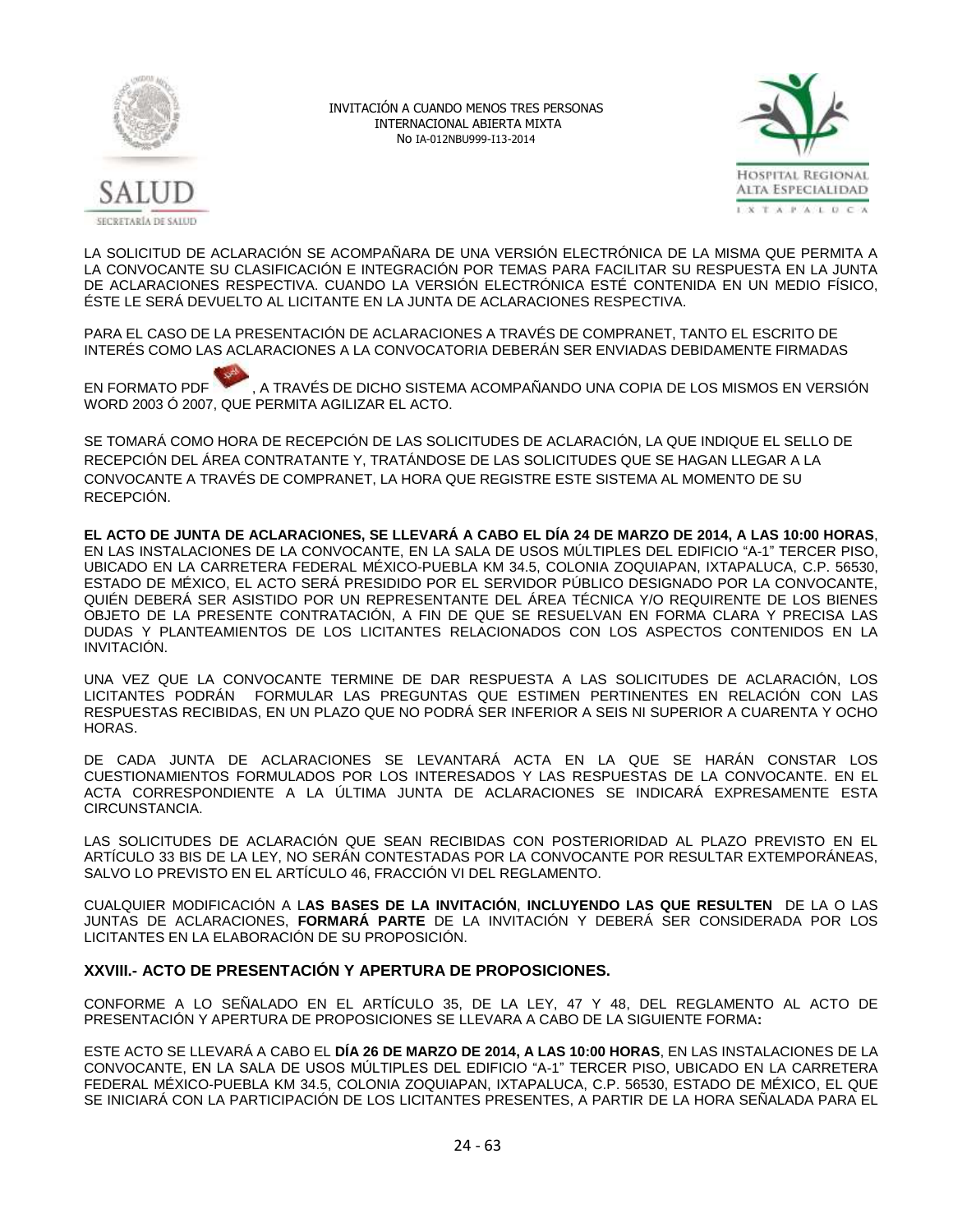



INICIO DEL ACTO DE PRESENTACIÓN Y APERTURA DE PROPOSICIONES FUERA DE LA HORA ESTABLECIDA LA CONVOCANTE NO PERMITIRÁ EL ACCESO A NINGÚN LICITANTE NI OBSERVADOR O SERVIDOR PÚBLICO AJENO AL ACTO, REGISTRANDO A LOS ASISTENTES, ELLO DE CONFORMIDAD CON LO ESTABLECIDO EN EL ARTÍCULO 47, DEL REGLAMENTO.

LOS LICITANTES SOLO PODRÁN PRESENTAR UNA PROPOSICIÓN PARA ESTA INVITACIÓN.

LAS PROPOSICIONES PRESENTADAS EN LA FECHA, HORA Y LUGAR ESTABLECIDOS, NO PODRÁN SER RETIRADAS O DEJARSE SIN EFECTO POR LOS LICITANTES, DE CONFORMIDAD CON LOS ARTÍCULOS 26, ANTEPENÚLTIMO PÁRRAFO DE LA LEY Y 39, FRACCIÓN III, INCISO D, DEL REGLAMENTO.

LOS LICITANTES ENTREGARÁN EN SOBRE CERRADO SUS PROPOSICIONES JUNTO CON LA DOCUMENTACIÓN DISTINTA A LAS PROPUESTAS, CON LOS **FORMATOS 1 Y 2** QUE SERVIRÁ COMO CONSTANCIA DE RECEPCIÓN DE LA DOCUMENTACIÓN PRESENTADA A QUIEN PRESIDA EL ACTO, POSTERIORMENTE SE INICIARÁ LA APERTURA DE LAS PROPOSICIONES.

NO SERÁ MOTIVO DE DESECHAMIENTO LA FALTA DE IDENTIFICACIÓN O DE ACREDITACIÓN DE LA REPRESENTACIÓN DE LA PERSONA QUE SOLAMENTE ENTREGUE LA PROPOSICIÓN, PERO ÉSTA SÓLO PODRÁ PARTICIPAR DURANTE EL DESARROLLO DEL ACTO CON EL CARÁCTER DE OBSERVADOR.

SE PROCEDERÁ A LA APERTURA DEL SOBRE QUE CONTENGA LAS PROPOSICIONES DE LOS LICITANTES, HACIÉNDOSE CONSTAR LA DOCUMENTACIÓN PRESENTADA, SIN QUE ELLO IMPLIQUE EL ANÁLISIS DE SU CONTENIDO. PARA EL EFECTO SE ENTREGARÁ AL LICITANTE EL (LOS) ACUSE(S) DE LA DOCUMENTACIÓN QUE ENTREGUE EN DICHO ACTO.

SE LEVANTARÁ ACTA QUE SERVIRÁ DE CONSTANCIA DE LA CELEBRACIÓN DEL ACTO DE PRESENTACIÓN Y APERTURA DE LAS PROPOSICIONES, EN LA QUE SE HARÁ CONSTAR EL IMPORTE DE CADA UNA DE ELLAS. SE SEÑALARÁ LUGAR, FECHA Y HORA EN QUE SE DARÁ A CONOCER EL FALLO DE LA INVITACIÓN.

DE CONFORMIDAD A LO ESTABLECIDO EN EL ARTÍCULO 56 PÁRRAFO QUINTO DE LA LEY, LA CONVOCANTE CONSERVARÁ TODA LA DOCUMENTACIÓN E INFORMACIÓN ELECTRÓNICA COMPROBATORIA DE LOS ACTOS CUANDO MENOS POR UN LAPSO DE TRES AÑOS, CONTADOS A PARTIR DE LA FECHA DE SU RECEPCIÓN.

LAS PROPOSICIONES DESECHADAS PODRÁN SER DEVUELTAS A LOS LICITANTES QUE LO SOLICITEN, CONFORME AL ÚLTIMO PÁRRAFO DEL ARTÍCULO 56, DE LA LEY Y 104, DEL REGLAMENTO.

# **XXIX.- FALLO.**

CONFORME A LO SEÑALADO EN EL ARTÍCULO 37 DE LA LEY, EL ACTO DE FALLO SE LLEVARA A CABO DE LA SIGUIENTE FORMA:

EL FALLO DE LA PRESENTE INVITACIÓN SE DARÁ A CONOCER EN JUNTA PÚBLICA, QUE SE LLEVARÁ A CABO **EL DÍA 27 DE MARZO DE 2014, A LAS 17:00 HORAS,** EN LAS INSTALACIONES DE LA CONVOCANTE, EN LA SALA DE USOS MÚLTIPLES DEL EDIFICIO "A-1" TERCER PISO, UBICADO EN LA CARRETERA FEDERAL MÉXICO-PUEBLA KM 34.5, COLONIA ZOQUIAPAN, IXTAPALUCA, C.P. 56530, ESTADO DE MÉXICO, SE LEVANTARÁ ACTA DEL MISMO, EN LA QUE SE HARÁ CONSTAR EL ANÁLISIS DE LAS PROPOSICIONES ADMITIDAS, EL LICITANTE A QUIEN SE ADJUDIQUE EL PEDIDO Y LAS PROPOSICIONES QUE FUERON DESECHADAS.

EL PLAZO PARA LA EMISIÓN DEL FALLO PODRÁ DIFERIRSE, SIEMPRE Y CUANDO NO EXCEDA DE 20 DÍAS NATURALES CONTADOS A PARTIR DEL PLAZO ESTABLECIDO ORIGINALMENTE DE CONFORMIDAD CON EL ARTÍCULO 35, FRACCIÓN III, DE LA LEY.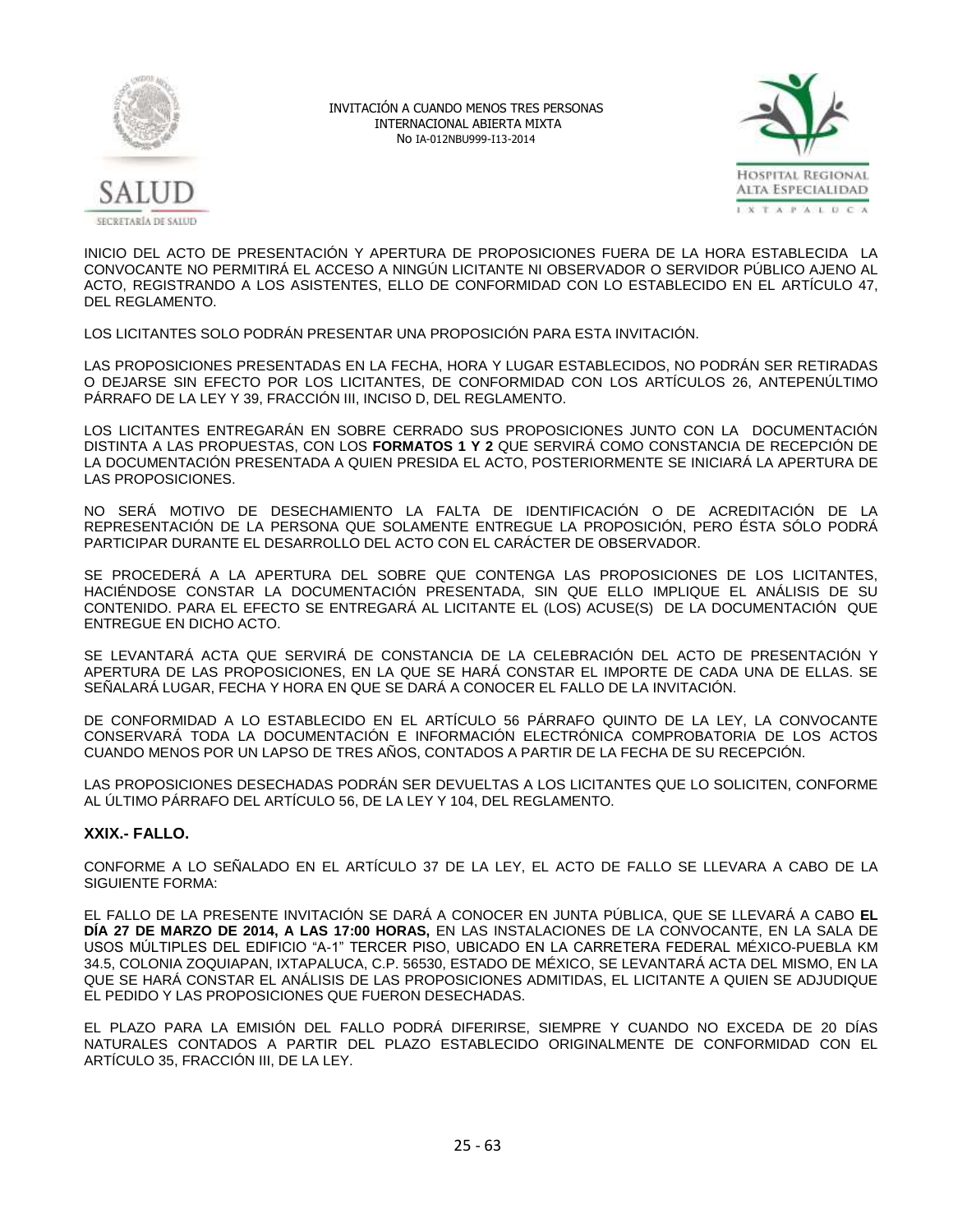



EL CONTENIDO DEL FALLO SE DIFUNDIRÁ A TRAVÉS DE COMPRANET EL MISMO DÍA EN QUE SE EMITA. A LOS LICITANTES QUE NO HAYAN ASISTIDO A LA JUNTA PÚBLICA, SE LES ENVIARÁ POR CORREO ELECTRÓNICO UN AVISO INFORMÁNDOLES QUE EL ACTA SE ENCUENTRA A SU DISPOSICIÓN EN COMPRANET.

# **XXX.- ACTAS DE LOS ACTOS Y SU NOTIFICACIÓN.**

LAS ACTAS DE LA(S) JUNTA(S) DE ACLARACIONES, DE PRESENTACIÓN Y APERTURA DE PROPOSICIONES, Y DEL FALLO DEL PROCEDIMIENTO DE INVITACIÓN, SERÁN RUBRICADAS Y FIRMADAS POR LOS SERVIDORES PÚBLICOS QUE ASISTIERON EN LOS ACTOS, ASÍ COMO POR LOS LICITANTES ASISTENTES, A QUIENES SE ENTREGARÁ LA COPIA CORRESPONDIENTE. LA FALTA DE FIRMA DE ALGÚN LICITANTE NO INVALIDARÁ SU CONTENIDO Y EFECTOS. DE LAS CUALES SE PODRÁ ENTREGAR UNA COPIA A DICHOS ASISTENTES, Y AL FINALIZAR CADA ACTO SE FIJARÁ UN EJEMPLAR DEL ACTA CORRESPONDIENTE EN UN LUGAR VISIBLE, AL QUE TENGA ACCESO EL PÚBLICO, EN EL DOMICILIO DEL ÁREA RESPONSABLE DEL PROCEDIMIENTO DE CONTRATACIÓN, POR UN TÉRMINO NO MENOR DE CINCO DÍAS HÁBILES. EL TITULAR DE LA CITADA ÁREA DEJARÁ CONSTANCIA EN EL EXPEDIENTE DE LA INVITACIÓN, DE LA FECHA, HORA Y LUGAR EN QUE SE HAYAN FIJADO LAS ACTAS O EL AVISO DE REFERENCIA, DE CONFORMIDAD CON EL ARTÍCULO 37 BIS, DE LA LEY.

# **XXXI.- FORMATOS**

| ANEXO DESCRIPCIÓN   |
|---------------------|
| ANEXO TÉCNICO No. 1 |

| <b>FORMATO</b> | <b>DESCRIPCIÓN</b>                                                                                                      |
|----------------|-------------------------------------------------------------------------------------------------------------------------|
| 1)             | FORMATO PARA PRESENTAR PROPOSICIONES TÉCNICAS.                                                                          |
| 2)             | FORMATO PARA PRESENTAR PROPOSICIONES ECONÓMICAS.                                                                        |
| 3)             | FORMATO DE CARTA PODER.                                                                                                 |
| 4)             | FORMATO DE DECLARACIÓN DE NO ESTAR IMPOSIBILITADO PARA PARTICIPAR<br>EN LA INVITACIÓN (ART. 50 Y 60 DE LA LEY)          |
| 5)             | FORMATO DE PATENTES, MARCAS Y DERECHOS DE AUTOR.                                                                        |
| 6)             | FORMATO DE DECLARACIÓN DE INTEGRIDAD                                                                                    |
| 7)             | FORMATO ARTÍCULO 8 FRACCIÓN XX DE LA LEY FEDERAL<br>DF<br>RESPONSABILIDADES ADMINISTRATIVAS DE LOS SERVIDORES PÚBLICOS. |
| 8)             | FORMATO PARA ACREDITAR LA EXISTENCIA LEGAL Y PERSONALIDAD JURÍDICA<br>DE PERSONA FÍSICA O MORAL.                        |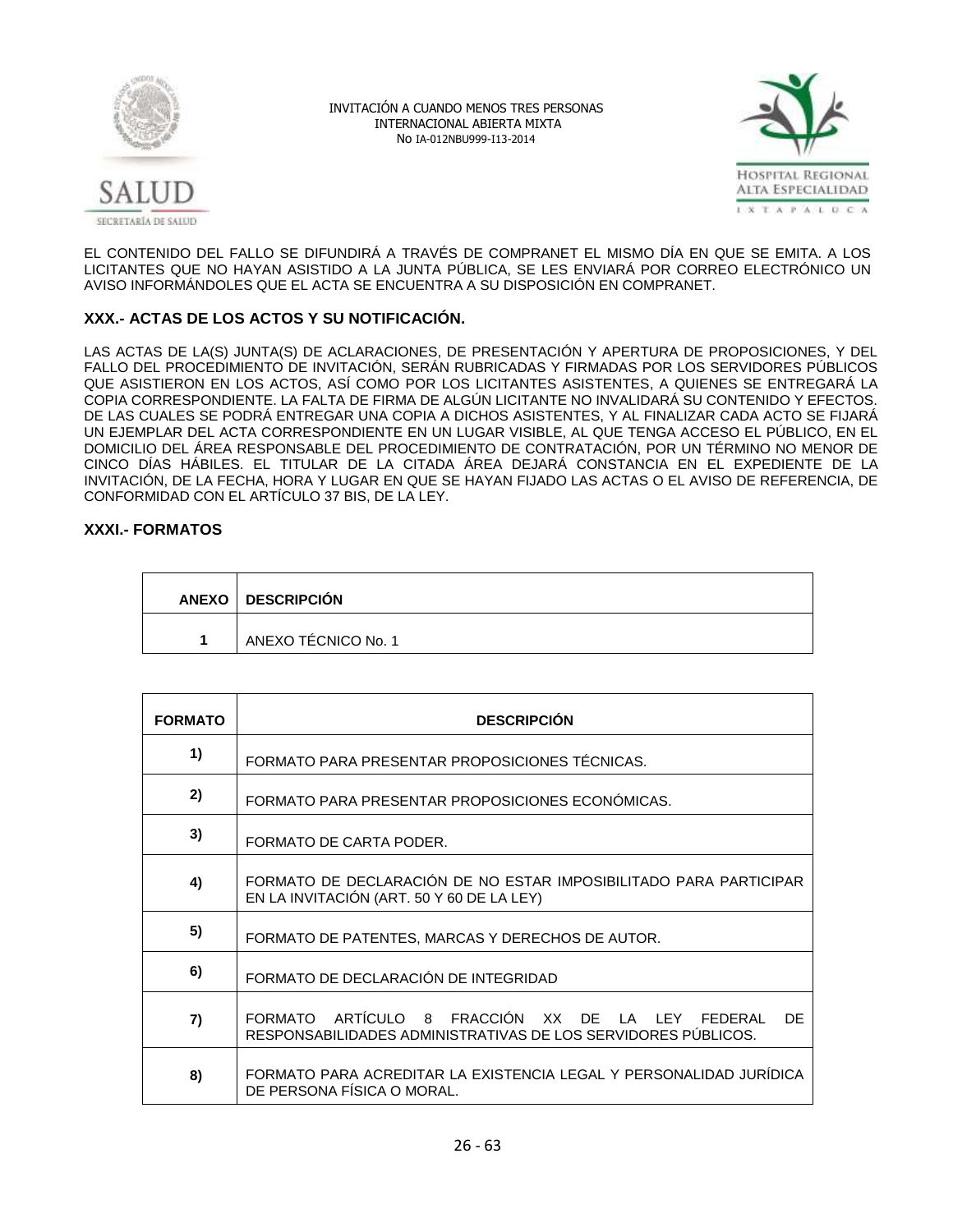



| <b>FORMATO</b> | <b>DESCRIPCIÓN</b>                                                                                                                                                                                                                                                                                                                                                                                                                                                                                                            |
|----------------|-------------------------------------------------------------------------------------------------------------------------------------------------------------------------------------------------------------------------------------------------------------------------------------------------------------------------------------------------------------------------------------------------------------------------------------------------------------------------------------------------------------------------------|
| 9)             | FORMATO DE MANIFESTACIÓN PARA LAS MYPIMES.                                                                                                                                                                                                                                                                                                                                                                                                                                                                                    |
| 10)            | FORMATO PARA LA MANIFESTACIÓN QUE DEBERÁN<br><b>PRESENTAR</b><br><b>LOS</b><br>LICITANTES EN CUMPLIMIENTO A LAS "REGLAS PARA LA APLICACIÓN DEL<br>MARGEN DE PREFERENCIA EN EL PRECIO DE LOS BIENES DE ORIGEN<br>NACIONAL, RESPECTO DEL PRECIO DE LOS BIENES DE IMPORTACIÓN, EN LOS<br>PROCEDIMIENTOS DE CONTRATACIÓN DE CARÁCTER INTERNACIONAL ABIERTO<br>QUE REALIZAN LAS DEPENDENCIAS Y ENTIDADES DE LA ADMINISTRACIÓN<br>PÚBLICA FEDERAL", PUBLICADAS EN EL DIARIO OFICIAL DE LA FEDERACIÓN EL<br>28 DE DICIEMBRE DE 2010. |
| 11)            | SOLICITUD DE REGISTRO                                                                                                                                                                                                                                                                                                                                                                                                                                                                                                         |
| 12)            | FORMATO DE CONSTANCIA DE RECEPCIÓN DE DOCUMENTOS.                                                                                                                                                                                                                                                                                                                                                                                                                                                                             |
| 13)            | PRESENTACIÓN DE PREGUNTAS PARA LA JUNTA DE ACLARACIONES                                                                                                                                                                                                                                                                                                                                                                                                                                                                       |
| 14)            | FORMATO DE FIANZA PARA CUMPLIMIENTO DE CONTRATOS Y CALIDAD DE LOS<br>BIENES.                                                                                                                                                                                                                                                                                                                                                                                                                                                  |
| 15)            | FORMATO DE VALE DE ENTRADA A ALMACÉN                                                                                                                                                                                                                                                                                                                                                                                                                                                                                          |
| <b>ANEXO</b>   | <b>DESCRIPCIÓN</b>                                                                                                                                                                                                                                                                                                                                                                                                                                                                                                            |
| $\overline{2}$ | ANEXO No. 2 (MODELO DE CONTRATO)                                                                                                                                                                                                                                                                                                                                                                                                                                                                                              |
| 3              | ANEXO No. 3 (CADENAS PRODUCTIVAS)                                                                                                                                                                                                                                                                                                                                                                                                                                                                                             |
| 4              | NOTA INFORMATIVA DE LA (OCDE)                                                                                                                                                                                                                                                                                                                                                                                                                                                                                                 |

LOS FORMATOS LISTADOS SON ÚNICAMENTE ENUNCIATIVOS POR LO QUE DEBERÁ APEGARSE A LOS REQUISITOS SOLICITADOS EN LOS NUMERALES IV.1.1, IV.1.2, Y VI, DE LA PRESENTE INVITACIÓN.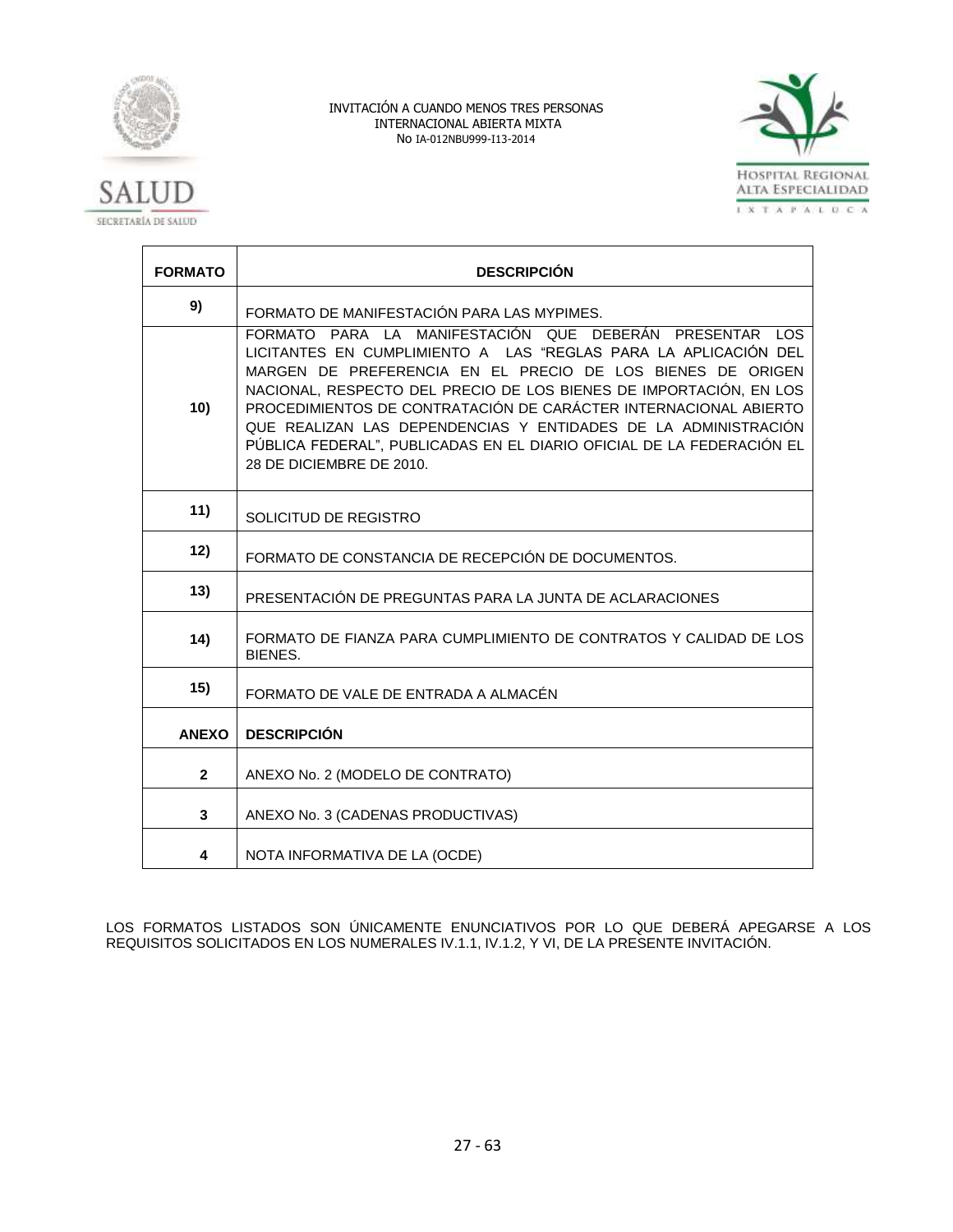



# SECRETARÍA DE SALUD

# **ANEXO TÉCNICO N° 1**

# **CONSUMIBLES PARA EL CENTRO DE TRANSFUSIÓN Y AFÉRESIS**

| <b>No. PARTIDA</b> | <b>CLAVE HRAEI</b>      | <b>CUCOP</b> | <b>CLAVE</b><br><b>CUADRO</b><br><b>BÁSICO</b> | <b>DESCRIPCIÓN DEL ARTÍCULO</b>                                                                                                                                                                                                                                                                                                                                                                                                                                                                                                                                                                                              | <b>UNIDAD DE</b><br><b>COMPRA</b> | <b>CANTIDAD</b><br><b>MÍNIMA</b> | <b>CANTIDAD</b><br><b>MÁXIMA</b> |
|--------------------|-------------------------|--------------|------------------------------------------------|------------------------------------------------------------------------------------------------------------------------------------------------------------------------------------------------------------------------------------------------------------------------------------------------------------------------------------------------------------------------------------------------------------------------------------------------------------------------------------------------------------------------------------------------------------------------------------------------------------------------------|-----------------------------------|----------------------------------|----------------------------------|
| $\mathbf{1}$       | <b>HRAEI-</b><br>CE0189 | 29500009     | F.C.B.                                         | 4C®PLUS COULTER CELL CONTROL, CONTROL CELULAR<br>PARA EQUIPO AC.T DIFF.                                                                                                                                                                                                                                                                                                                                                                                                                                                                                                                                                      | PIEZA                             | $12 \overline{ }$                | 30                               |
| $\overline{2}$     | <b>HRAEI-</b><br>CE0190 | 29500009     | F.C.B.                                         | S-CAL®CALIBRADOR. CALIBRADORA PARA CALIBRACIÓN<br>AUTOMÁTICA. PARA EQUIPO AC.T DIFF.                                                                                                                                                                                                                                                                                                                                                                                                                                                                                                                                         | <b>PIEZA</b>                      | $\overline{4}$                   | 10                               |
| 3                  | <b>HRAEI-</b><br>CE0191 | 29500009     | F.C.B.                                         | REACTIVOS DIFF AC.T PAK™. PAQUETE CON DOS<br>SOLUCIONES (UNA SOLUCIÓN DILUYENTE Y UNA SOLUCIÓN<br>LISADORA DE ERITROCITOS O AGENTE LÍTICO).                                                                                                                                                                                                                                                                                                                                                                                                                                                                                  | <b>PAQUETE</b>                    | $\overline{4}$                   | 10                               |
| $\overline{4}$     | HRAEI-<br>CE0192        | 29500009     | F.C.B.                                         | COULTER CLEAN. FRASCO 5 LITROS.                                                                                                                                                                                                                                                                                                                                                                                                                                                                                                                                                                                              | <b>PIEZA</b>                      | 6                                | 15                               |
| 5                  | <b>HRAEI-</b><br>MA2608 | 25400060     | 080.098.0211                                   | BOLSAS PARA FRACCIONAR SANGRE, CUADRUPLE:<br>CONTIENE UNA BOLSA PRIMARIA DE 450-500 ML CON 63 A<br>70 ML DE SOLUCIÓN ANTICOAGULANTE CPD, CONECTADA A<br>UN TUBO COLECTOR INTEGRAL CON AGUJA DE 15 O 16 G Y<br>A UN SISTEMA SECUNDARIO FORMADO POR TRES BOLSAS<br>UNA BOLSA VACÍA DE 350-400 ML, OTRA VACÍA DE 400-450<br>ML PARA ALMACENAR PLAQUETAS POR 5 DÍAS Y UNA MÁS<br>DE 450 ML CONTENIENDO 100 ML DE SOLUCIÓN ADITIVA<br>QUE PROPORCIONE COMO MÍNIMO 42 DÍAS DE VIGENCIA AL<br>CONCENTRADO ERITROCITARIO; COMPATIBLE CON<br>SISTEMAS DE REDUCCIÓN DE LEUCOCITOS EN 1 O MÁS<br>LOGARITMOS. UNIDAD O ENVASE COLECTIVO. | <b>BOLSA</b>                      | 720                              | 1800                             |
| 6                  | <b>HRAEI-</b><br>MA2609 | 25400069     | 080.098.0138                                   | <b>BOLSAS PARA TRANSFERENCIA CON CONECTOR</b><br>PERFORADOR, 150 ML                                                                                                                                                                                                                                                                                                                                                                                                                                                                                                                                                          | <b>BOLSA</b>                      | 40                               | 100                              |
| $\overline{7}$     | HRAEI-<br>MA2615        | 25500048     |                                                | TUBO SISTEMA PARA TOMA Y RECOLECCIÓN DE SANGRE.<br>080.909.6498 DE PLASTICO PET AL VACIO (13X75 MM) DESECHABLE PARA<br>ADULTO CON EDTA K2 TAPON LILA.                                                                                                                                                                                                                                                                                                                                                                                                                                                                        | <b>CAJA</b>                       | 80                               | 200                              |
| 8                  | HRAEI-<br>MA2616        | 25500048     |                                                | TUBO DE SISTEMA PARA TOMA Y RECOLECCIÓN DE<br>080.909.0236 SANGRE, DE PLASTICO PET AL VACIO (13 X 100 MM) CON<br>TAPÓN ROJO                                                                                                                                                                                                                                                                                                                                                                                                                                                                                                  | <b>CAJA</b>                       | 80                               | 200                              |
| 9                  | <b>HRAEI-</b><br>MA2617 | 25400554     |                                                | AGUJAS PARA TOMA Y RECOLECCIÓN DE SANGRE,<br>080.025.0052 SENCILLA, ESTERILES Y DESECHABLES. 21G. x 38 mm.CAJA<br><b>CON 100</b>                                                                                                                                                                                                                                                                                                                                                                                                                                                                                             | <b>CAJA</b>                       | 30                               | 75                               |
| 10                 | <b>HRAEI-</b><br>MA2618 | 25400023     |                                                | AGUJAS PARA TOMA Y RECOLECCIÓN DE SANGRE.<br>080.025.0128 SENCILLA, ESTERILES Y DESECHABLES, 22G, x 38 mm, CAJA<br><b>CON 100</b>                                                                                                                                                                                                                                                                                                                                                                                                                                                                                            | CAJA                              | 30                               | 75                               |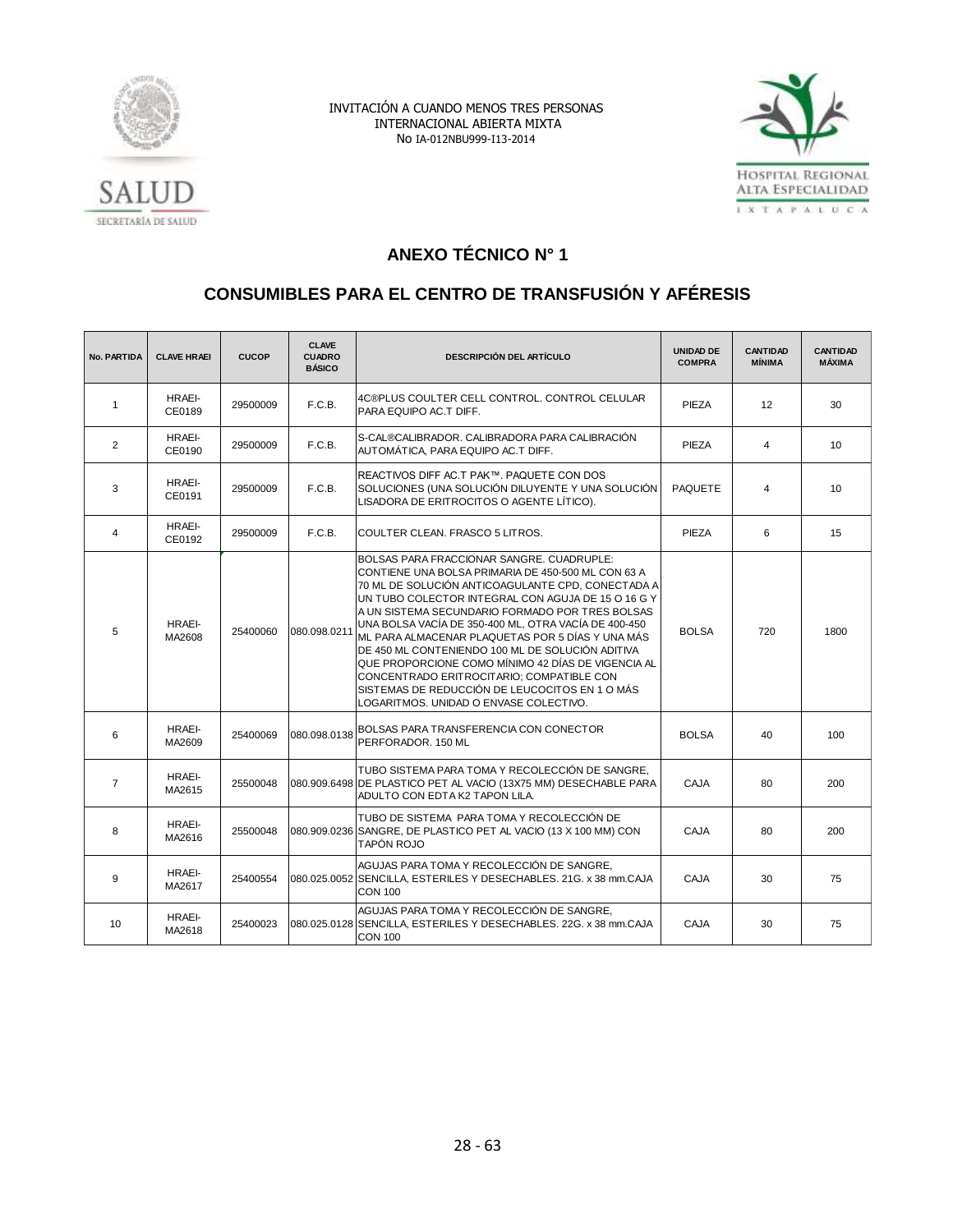



# **A) Plazo, lugar y condiciones de entrega:**

**1.- Condiciones de entrega:** Las entregas de los bienes se realizarán de manera mensual conforme a las cantidades establecidas en el calendario de entregas, siendo la primera dentro de los cinco días naturales posteriores al fallo.

# **CALENDARIO DE ENTREGAS**

| <b>PARTIDA</b> | <b>MARZO</b> | <b>ABRIL</b> | <b>MAYO</b> | <b>JUNIO</b> | <b>JULIO</b> | <b>AGOSTO</b> | <b>SEPTIEMBRE</b> | <b>OCTUBRE</b> | <b>NOVIEMBRE</b> | <b>DICIEMBRE</b> |
|----------------|--------------|--------------|-------------|--------------|--------------|---------------|-------------------|----------------|------------------|------------------|
|                |              | ີ            |             | ົ            |              |               |                   |                |                  |                  |
|                |              |              |             |              |              |               |                   |                |                  |                  |
|                |              |              |             |              |              |               |                   |                |                  |                  |
|                |              |              |             |              |              |               |                   |                |                  |                  |
|                | 264          | 50           | 130         | 150          | 200          | 200           | 200               | 200            | 200              | 200              |
|                | 10           | 10           | 10          | 10           | 10           | 10            | 10                | 10             | 10               | 10               |
|                | 20           | 10           | 10          | 10           | 10           | 20            | 10                | 10             | 20               | 30               |
|                | 20           | 10           | 10          | 10           | 10           | 20            | 10                | 10             | 20               | 30               |
|                | 10           |              | 10          |              | 10           |               | 10                |                | 10               | 10               |
| 10             | 10           |              | 10          |              | 10           |               | 10                |                | 10               | 10               |

En caso de que por necesidades de la convocante se llegase a incrementar la cantidad de los bienes, previa notificación del administrador del pedido mediante orden de suministro al licitante que resulte adjudicado para suministrar los bienes y hasta la vigencia del pedido.

La recepción de los bienes en el Almacén de la convocante se realizará mediante **"Vale de entrega a Almacén"** debidamente requisitado conforme al **formato 15** que firmara el representante designado mediante carta poder simple por el representante legal del licitante adjudicado, así como los responsables del Almacén y Área requirente (Administrador del pedido).

En caso de que los bienes cumplan con los requisitos solicitados, éstos se darán por aceptados por parte del administrador del pedido, en caso contrario deberán ser sustituidos mediante vale de devolución en un plazo no mayor a tres días naturales.

Los bienes deberán entregarse para los que aplique, instructivos de manejo del bien.

Las cajas deberán estar claramente identificadas por medio de etiquetas impresas o grabadas por plantilla, colocadas en la cara frontal y contra lateral del empaque o caja, los datos que deben contener son los siguientes:

•Clave del Hospital Regional de Alta Especialidad de Ixtapaluca.

•Nombre y descripción completa del producto.

•Total de unidades que contiene cada caja (las cantidades por caja deben ser uniformes).

•Lote.

•Indicar la temperatura de conservación.

•Fecha de fabricación y caducidad. Esta deberá ser con no menos de 3 meses a partir de su fecha de entrega/recepción en el almacén.

•Razón social del proveedor (fabricante y/o distribuidor).

•Número de Invitación y partida.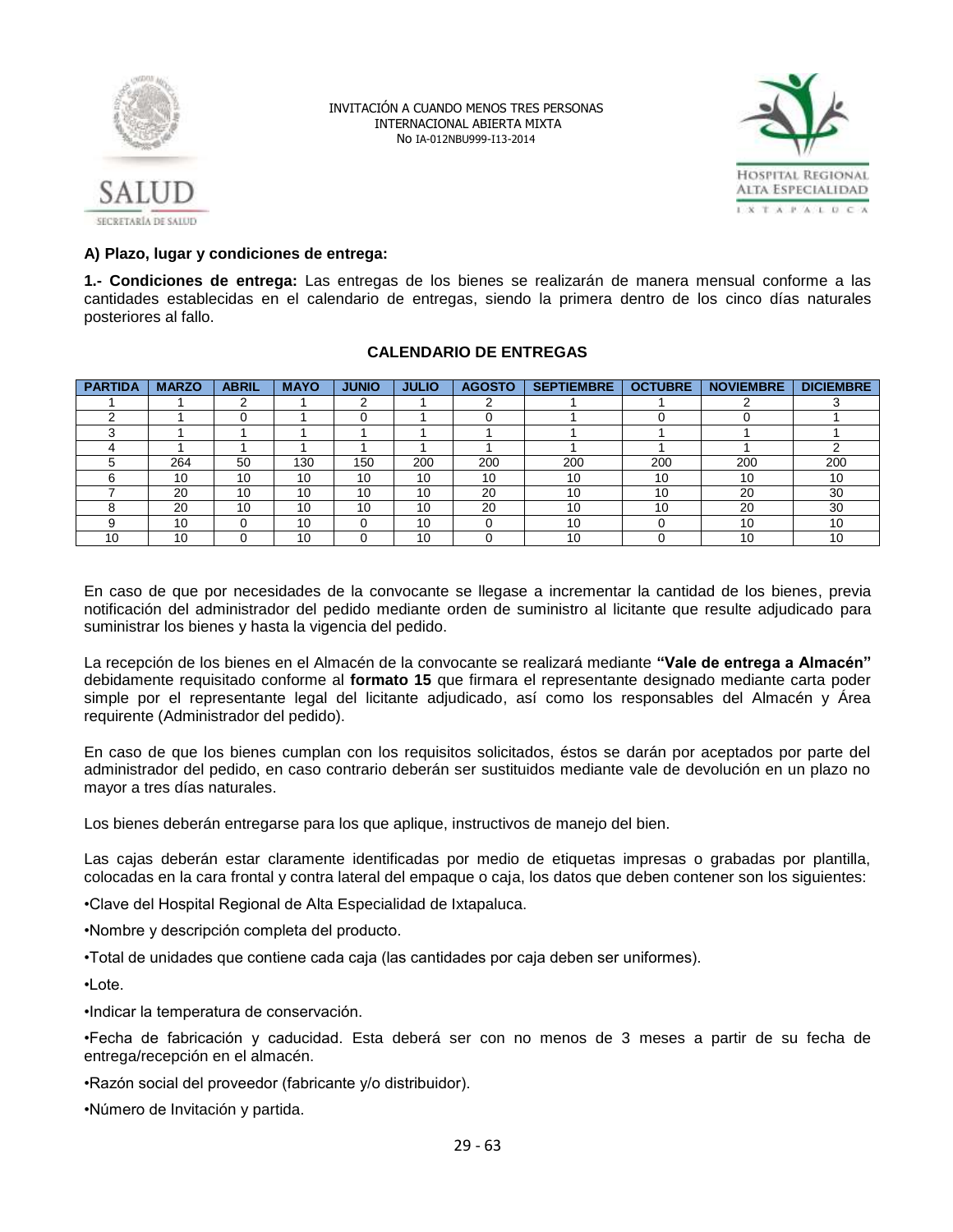



**2.- Lugar:** Las entregas deberán realizarse en el Almacén del Hospital Regional de Alta Especialidad de Ixtapaluca, ubicado en: Carretera Federal México-Puebla, Km 34.5, Colonia Zoquiapan, C.P. 56530, Ixtapaluca Estado de México; De lunes a viernes en un horario de las 09:00 a 15:00 hrs.

# **3.- Condiciones de transporte y entrega:**

•El transporte de los bienes será por cuenta, cargo y riesgo del proveedor y sin costo para la convocante, debiendo garantizar la entrega de los bienes en condiciones óptimas de envase y embalaje, tales que preserven la calidad y condiciones durante el transporte y el almacenaje, el cual deberá ser L.B.A.

•El aseguramiento de los bienes será hasta que éstos sean recibidos de manera oficial por el Almacén de la convocante, siendo éste responsabilidad del proveedor.

•Los bienes estarán sujetos a verificación y/o revisión en todo momento durante su entrega/recepción, con el objeto de validar las condiciones de entrega tanto para empaques, envases y cantidades, pudiendo ser devueltas si no cumplen con las mismas.

•El licitante que resulte adjudicado, otorgará mediante escrito garantía contra vicios ocultos y/o defectos de fabricación de los bienes que amparé el tiempo de su caducidad, debiendo ser esta de 18 meses, comprometiéndose a su canje en un término no mayor a 8 días naturales, notificándole el administrador del pedido con 30 días de anticipación a la fecha de caducidad. Dicho escrito deberá ser entregado en el plazo estipulado en el numeral XX Documentación para formalizar el pedido de la presente Invitación

•Presentar vale de entrada a almacén **(formato 15)** en original y dos copias.

**B) El proveedor deberá cumplir con las siguientes normas:**

# **Licencias, Permisos o Autorizaciones que deben cumplir:**

# **Autoridad Emisora COFEPRIS**

Registro Sanitario vigente emitido por la Comisión Federal para la Protección contra Riesgos Sanitarios (COFEPRIS) o en su caso la solicitud de renovación del mismo.

# **BIENES DE IMPORTACION**

# **NORMAS - CERTIFICADOS:**

Además del registro sanitario deberán presentar, las siguientes normas: producto extranjero: (FDA,ISO)

1.- LOS LICITANTES DEBERÁN CUMPLIR CON ALGUNA DE LAS SIGUIENTES ESPECIFICACIONES DE CALIDAD: FDA- Food and Drug Administration ISO- International Organization for Standardization

Certificación emitida por la E. M. A.

# **Normas aplicables:**

# **NOM-037-SSA1-2005**

Estabilidad de fármacos y medicamentos.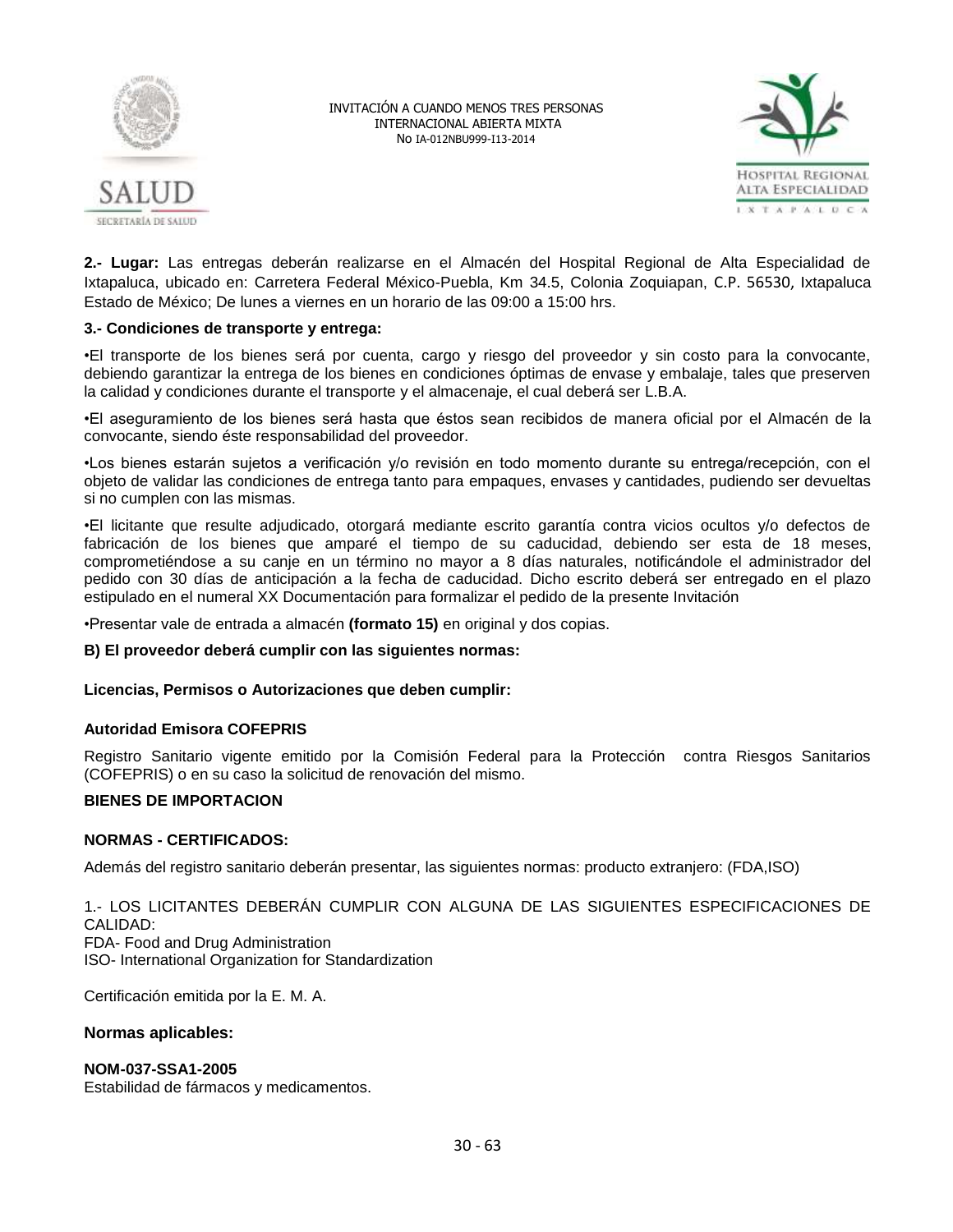



# Aviso de funcionamiento expedido por la Secretaría de Salud **FORMATO No. 1 PROPOSICIÓN TÉCNICA**

(PAPEL MEMBRETADO DEL LICITANTE)

## **HOSPITAL REGIONAL DE ALTA ESPECIALIDAD DE IXTAPALUCA** PRESENTE

INVITACIÓN A CUANDO MENOS TRES PERSONAS INTERNACIONAL ABIERTA PRESENCIAL No. \_\_\_\_\_\_\_\_\_\_ PARA LA ADQUISICIÓN DE:

PROPOSICIÓN TÉCNICA PRESENTADA POR: (NOMBRE O RAZÓN SOCIAL DEL LICITANTE).

| <b>PARTIDA</b> | <b>CLAVE</b><br><b>HRAEI</b> | <b>CUCOP</b> | <b>CLAVE</b><br><b>CUADRO</b><br><b>BASICO</b> | <b>DESCRIPCIÓN</b><br><b>COMPLETA DEL</b><br><b>BIEN</b><br><b>OFERTADO</b> | <b>UNIDAD DE</b><br><b>MEDIDA</b> | <b>CANTIDAD</b> | <b>NOMBRE</b><br><b>COMERCIAL Y/O</b><br><b>MARCA</b> | <b>PAIS DE ORIGEN</b><br><b>DEL BIEN</b> |
|----------------|------------------------------|--------------|------------------------------------------------|-----------------------------------------------------------------------------|-----------------------------------|-----------------|-------------------------------------------------------|------------------------------------------|
|                |                              |              |                                                |                                                                             |                                   |                 |                                                       |                                          |
|                |                              |              |                                                |                                                                             |                                   |                 |                                                       |                                          |
| ື              |                              |              |                                                |                                                                             |                                   |                 |                                                       |                                          |

MÉXICO, D.F. A \_\_\_\_ DE \_\_\_\_\_\_\_\_\_\_\_\_\_\_\_\_DE 20\_\_

DATOS DEL REPRESENTANTE

DENOMINACIÓN DEL LICITANTE \_\_\_\_\_\_\_\_\_\_\_\_\_\_\_\_\_\_\_\_\_\_\_\_\_\_\_\_\_\_

NOMBRE DEL REPRESENTANTE LEGAL\_\_\_\_\_\_\_\_\_\_\_\_\_\_\_\_\_\_\_\_\_\_\_\_\_\_\_\_\_\_\_

FIRMA DEL REPRESENTANTE LEGAL \_\_\_\_\_\_\_\_\_\_\_\_\_\_\_\_\_\_\_\_\_\_\_\_\_\_\_\_\_\_\_\_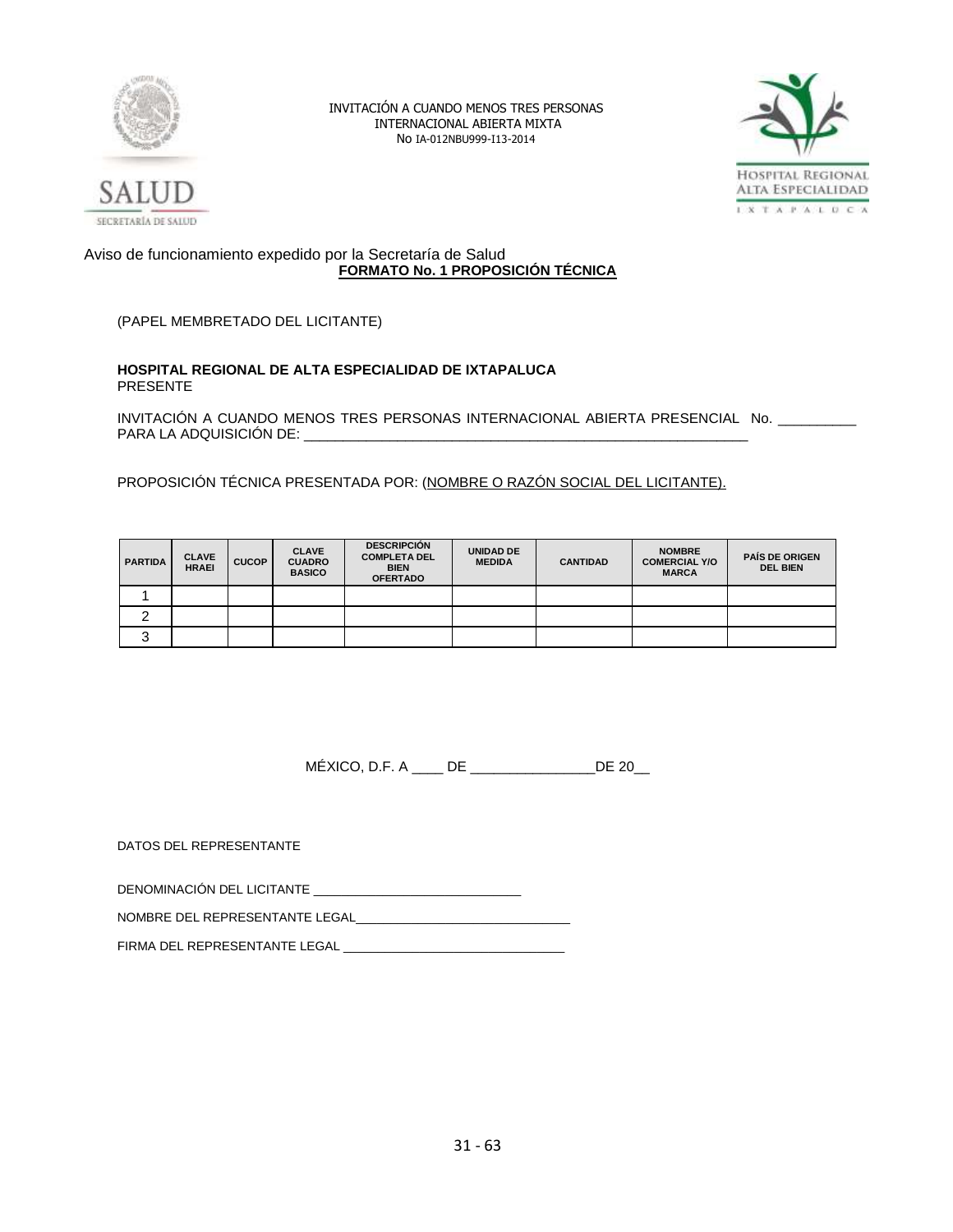



# **FORMATO No. 2 PROPOSICIÓN ECONÓMICA**

(PAPEL MEMBRETADO DEL LICITANTE)

# **HOSPITAL REGIONAL DE ALTA ESPECIALIDAD DE IXTAPALUCA** PRESENTE

INVITACIÓN A CUANDO MENOS TRES PERSONAS INTERNACIONAL ABIERTA PRESENCIAL No.\_\_\_\_\_\_\_\_\_\_\_ PARA LA ADQUISICIÓN DE:

PROPOSICIÓN ECONÓMICA PRESENTADA POR: NOMBRE O RAZÓN SOCIAL, DOMICILIO Y R.F.C. DEL LICITANTE.

| <b>PARTIDA</b> | <b>RENGLÓN</b> | <b>CLAVE</b><br><b>HRAEI</b> | <b>CUCOP</b> | <b>DESCRIPCIÓN COMPLETA DEL</b><br><b>BIEN OFERTADO</b> | <b>UNIDAD DE</b><br><b>MEDIDA</b> | <b>CANTIDAD</b><br><b>MÍNIMA</b> | <b>CANTIDAD</b><br>MÁXIMA | <b>ORIGEN DEL</b><br><b>BIEN</b> | <b>PRECIO</b><br><b>UNITARIO</b> | <b>MONTO TOTAL</b> |
|----------------|----------------|------------------------------|--------------|---------------------------------------------------------|-----------------------------------|----------------------------------|---------------------------|----------------------------------|----------------------------------|--------------------|
|                |                |                              |              |                                                         |                                   |                                  |                           |                                  | $($ \$)                          | $($ \$)            |
| $\overline{2}$ |                |                              |              |                                                         |                                   |                                  |                           |                                  | $($ \$)                          | $($ \$)            |
| $\cdots$       |                |                              |              |                                                         |                                   |                                  |                           |                                  | $($ \$)                          | $($ \$)            |
| $\cdots$       |                |                              |              |                                                         |                                   |                                  |                           |                                  | $($ \$)                          | $($ \$)            |
|                |                |                              |              |                                                         |                                   |                                  |                           |                                  | <b>SUBTOTAL</b>                  | $($ \$)            |
|                |                |                              |              |                                                         |                                   |                                  |                           |                                  | <u>IVA</u>                       | $($ \$)            |
|                |                |                              |              |                                                         |                                   |                                  |                           |                                  | <b>TOTAL</b>                     | $($ \$)            |

**IMPORTE TOTAL CON NÚMERO Y LETRA (\_\_\_\_\_\_\_\_\_\_\_\_\_\_\_PESOS 00/100 M.N.)**

LOS PRECIOS SEÑALADOS EN ESTA PROPOSICIÓN ECONÓMICA SERÁN EN MONEDA NACIONAL, A DOS DECIMALES, FIJOS, Y ESTARÁN VIGENTES POR EL EJERCICIO FISCAL 2013, HASTA EL TOTAL CUMPLIMIENTO DEL PEDIDO QUE DERIVE DE ESTA INVITACIÓN PÚBLICA INTERNACIONAL ABIERTA

MÉXICO, D.F. A \_\_\_\_ DE \_\_\_\_\_DE 20\_\_

DATOS DEL REPRESENTANTE

DENOMINACIÓN DEL LICITANTE

NOMBRE DEL REPRESENTANTE LEGAL

FIRMA DEL REPRESENTANTE LEGAL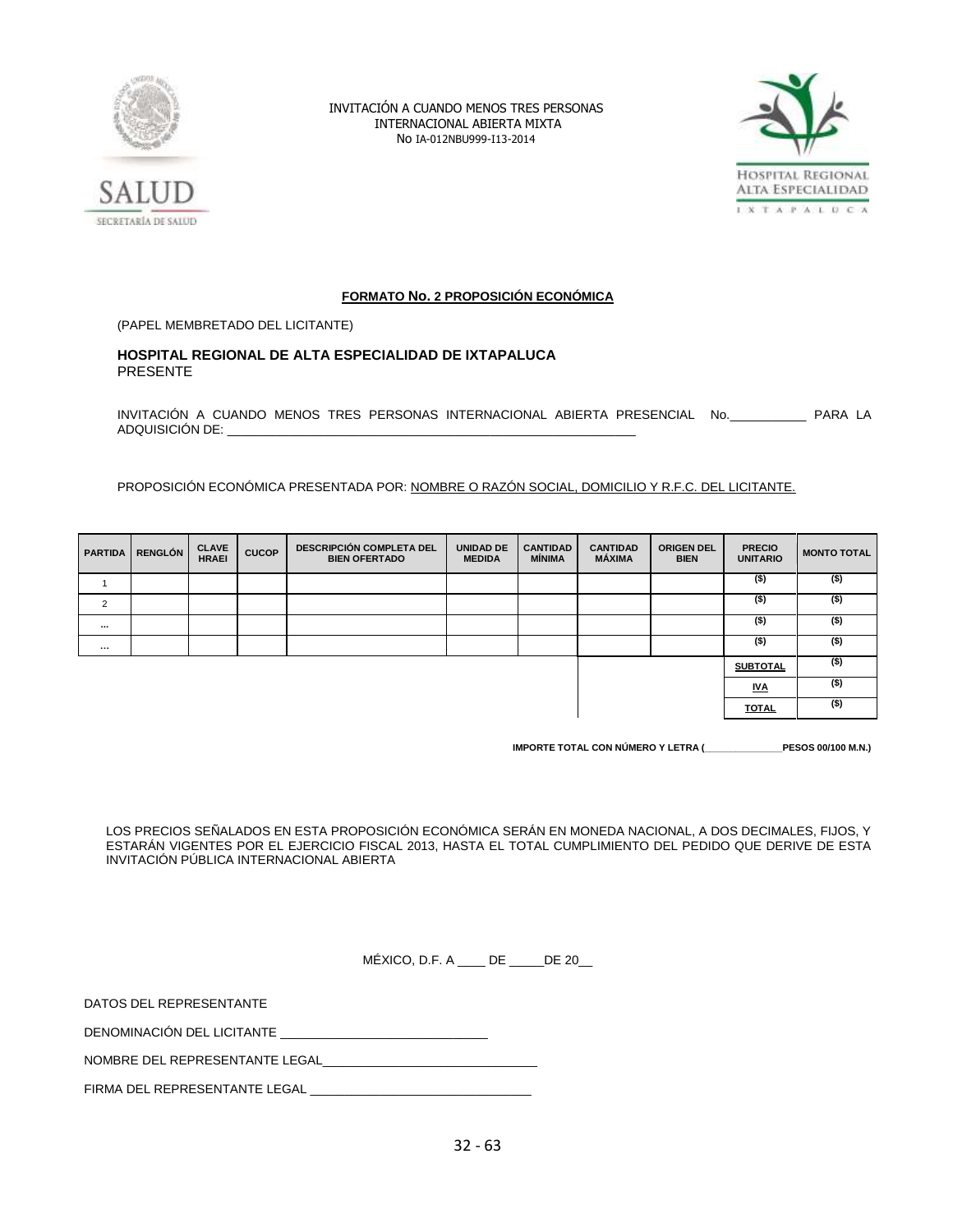



# **FORMATO Nº 3 CARTA PODER**

MÉXICO, D.F. A \_\_\_\_ DE \_\_\_\_\_DE 20\_\_

# **HOSPITAL REGIONAL DE ALTA ESPECIALIDAD DE IXTAPALUCA**

(NOMBRE DE QUIEN OTORGA EL PODER) BAJO PROTESTA DE DECIR VERDAD, EN MI CARÁCTER DE REPRESENTANTE LEGAL DE LA EMPRESA DENOMINADA (NOMBRE DE LA PERSONA MORAL), SEGÚN CONSTA EN EL TESTIMONIO NOTARIAL DE FECHA (FECHA DEL TESTIMONIO NOTARIAL) OTORGADO ANTE LA FE DEL NOTARIO PÚBLICO NO. (NÚMERO DEL NOTARIO PÚBLICO), LIC. (NOMBRE DEL NOTARIO PÚBLICO) DE LA CIUDAD DE (CIUDAD EN QUE SE OTORGÓ EL TESTIMONIO REFERIDO) Y QUE SE ENCUENTRA REGISTRADO BAJO EL NUMERO (NÚMERO DE TESTIMONIO REFERIDO) DEL REGISTRO PÚBLICO DE LA PROPIEDAD Y DEL COMERCIO DE (LUGAR EN QUE SE EFECTUÓ EL REGISTRO), POR ESTE CONDUCTO AUTORIZO A: (NOMBRE DE QUIEN RECIBE EL PODER) PARA QUE A NOMBRE DE MI REPRESENTADA SE ENCARGUE DE LAS SIGUIENTES GESTIONES:

ENTREGAR Y RECIBIR DOCUMENTACIÓN EN LA INVITACIÓN A CUANDO MENOS TRES PERSONAS INTERNACIONAL ABIERTA PRESENCIAL Nº.\_\_\_\_\_\_\_\_\_\_\_\_\_\_\_\_\_, ASÍ COMO ASISTIR A TODOS SUS ACTOS.

\_\_\_\_\_\_\_\_\_\_\_\_\_\_\_\_\_\_\_\_\_\_\_\_\_\_\_\_\_\_\_\_\_\_\_\_\_ (NOMBRE, DOMICILIO Y FIRMA DE QUIEN OTORGA EL PODER

\_\_\_\_\_\_\_\_\_\_\_\_\_\_\_\_\_\_\_\_\_\_\_\_\_\_\_\_\_\_\_\_\_\_\_\_\_ (NOMBRE, DOMICILIO Y FIRMA DE QUIEN RECIBE)

**TESTIGOS**

\_\_\_\_\_\_\_\_\_\_\_\_\_\_\_\_\_\_\_\_\_\_\_\_\_\_\_\_\_\_\_\_\_\_\_\_\_\_\_ (NOMBRE, DOMICILIO Y FIRMA)

\_\_\_\_\_\_\_\_\_\_\_\_\_\_\_\_\_\_\_\_\_\_\_\_\_\_\_\_\_\_\_\_\_\_\_\_\_\_\_\_ (NOMBRE, DOMICILIO Y FIRMA)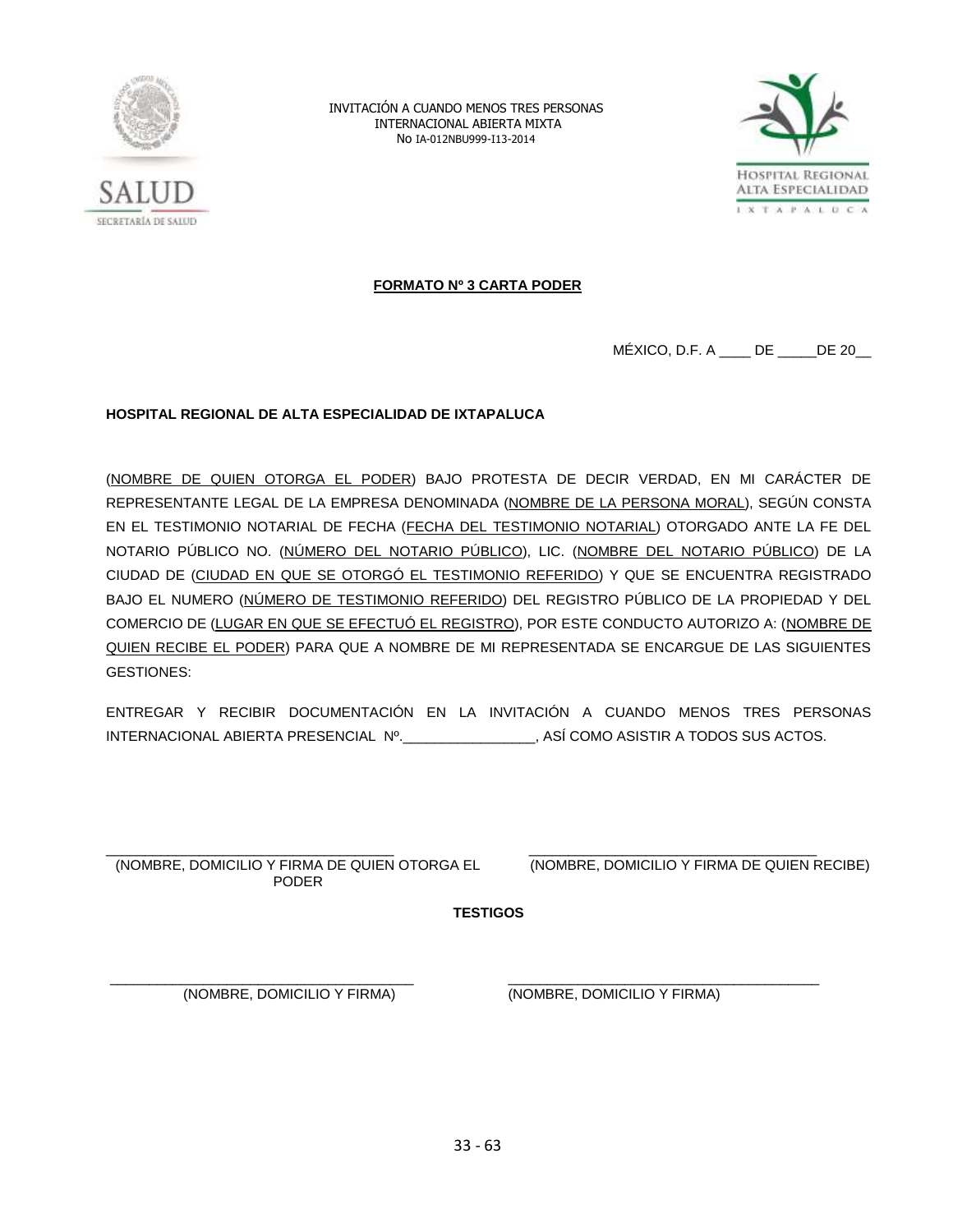



# **FORMATO Nº 4 ESCRITO RELATIVO AL ARTÍCULO 50 Y 60 DE LA LEY DE ADQUISICIONES, ARRENDAMIENTOS Y SERVICIOS DEL SECTOR PÚBLICO**

**F E C H A**

#### **HOSPITAL REGIONAL DE ALTA ESPECIALIDAD DE IXTAPALUCA P R E S E N T E.**

EN RELACIÓN A LA INVITACIÓN A CUANDO MENOS TRES PERSONAS INTERNACIONAL ABIERTA PRESENCIAL (NÚMERO DE LA LICITACIÓN) PARA LA ADQUISICIÓN DE (BIENES A ADQUIRIR), EL SUSCRITO (NOMBRE DEL REPRESENTANTE LEGAL DE LA EMPRESA LICITANTE), EN MI CALIDAD DE REPRESENTANTE LEGAL DE LA (NOMBRE DE LA EMPRESA), COMPAREZCO ANTE USTED, PARA **DECLARAR BAJO PROTESTA DE DECIR VERDAD**:

QUE NINGUNO DE LOS INTEGRANTES DE MI REPRESENTADA SE ENCUENTRA BAJO LOS SUPUESTOS QUE ESTABLECE EL ARTÍCULO **50** O DE NO HABER SIDO INHABILITADO POR ALGUNO DE LOS SUPUESTOS SEÑALADOS POR EL ARTÍCULO **60** DE LA LEY DE ADQUISICIONES, ARRENDAMIENTOS Y SERVICIOS DEL SECTOR PÚBLICO.

MI REPRESENTADA SE DA POR ENTERADA QUE EN CASO DE LA INFORMACIÓN AQUÍ PROPORCIONADA RESULTASE FALSA, SERÁ CAUSA DE SANCIONES CONFORME A LA LEY DE ADQUISICIONES, ARRENDAMIENTOS Y SERVICIOS DEL SECTOR PÚBLICO.

# **A T E N T A M E N T E (NOMBRE O RAZÓN SOCIAL DEL LICITANTE)**

#### **\_\_\_\_\_\_\_\_\_\_\_\_\_\_\_\_\_\_\_\_\_\_\_\_\_\_\_\_\_\_\_\_\_\_\_\_\_\_\_\_\_\_\_\_\_\_\_\_ (NOMBRE Y FIRMA DEL REPRESENTANTE LEGAL)**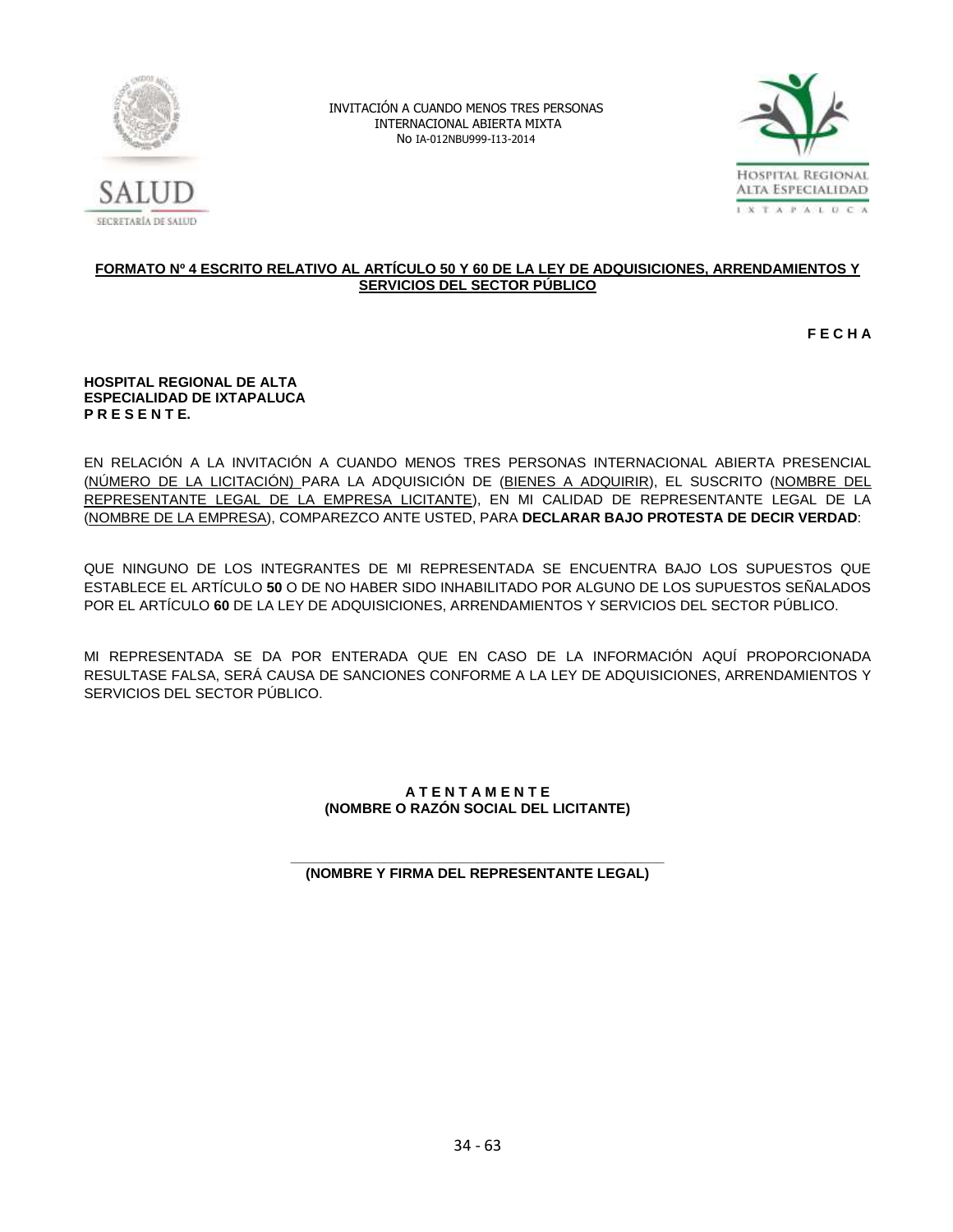

.

INVITACIÓN A CUANDO MENOS TRES PERSONAS INTERNACIONAL ABIERTA MIXTA No IA-012NBU999-I13-2014



# **FORMATO Nº 5 PATENTES, MARCAS Y DERECHOS DE AUTOR**

**FECHA** 

**HOSPITAL REGIONAL DE ALTA ESPECIALIDAD DE IXTAPALUCA** CARRETERA MÉXICO PUEBLA KM 34.5, COLONIA ZOQUIAPAN, IXTAPALUCA, C.P. 56530, ESTADO DE MÉXICO. **PRESENTE**.

C. \_\_\_\_\_\_\_\_\_\_\_\_\_\_\_\_\_\_\_\_\_\_\_\_\_\_\_\_\_\_\_\_\_\_\_\_\_\_\_\_\_\_\_, MANIFIESTO, QUE ASUMIRÉ LA RESPONSABILIDAD TOTAL EN CASO DE QUE AL PROPORCIONAR LOS BIENES **OBJETO DE LA PRESENTE LICITACIÓN**, **SE INFRINJAN PATENTES, MARCAS O DERECHOS DE AUTOR**, EXIMIENDO A LA CONVOCANTE DE CUALQUIER RESPONSABILIDAD.

A T E N T A M E N T E

\_\_\_\_\_\_\_\_\_\_\_\_\_\_\_\_\_\_\_\_\_\_\_\_\_\_\_\_\_\_\_\_\_\_\_\_\_\_\_\_\_\_\_\_\_\_\_\_\_\_\_\_\_\_\_\_ (NOMBRE, CARGO Y FIRMA DEL REPRESENTANTE LEGAL)

(EN HOJA MEMBRETADA DE LA EMPRESA)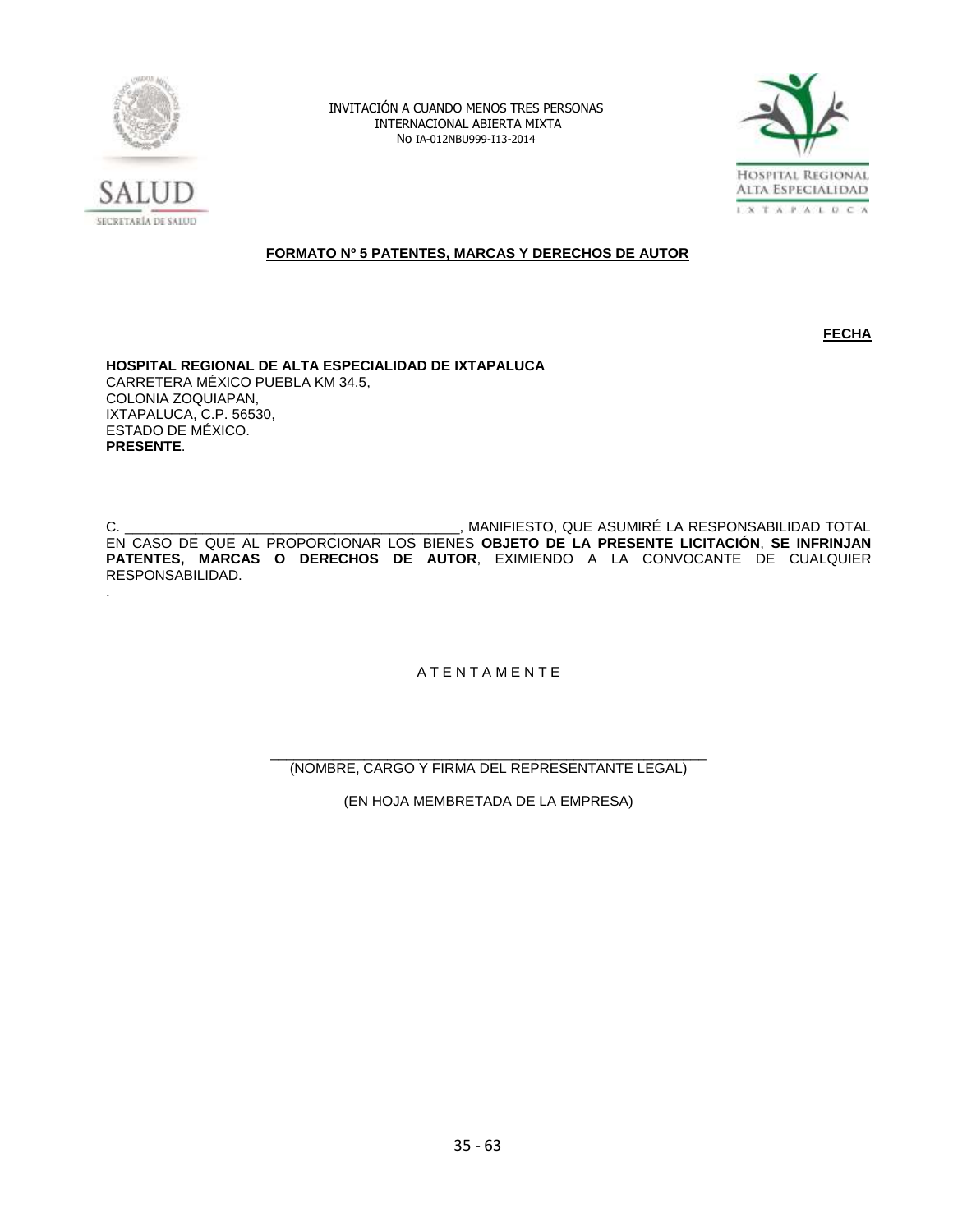



# **FORMATO Nº 6 DECLARACIÓN DE INTEGRIDAD**

\_\_\_\_\_\_\_\_\_\_DE \_\_\_\_\_\_\_\_\_\_ DE \_\_\_\_\_\_\_\_\_\_\_\_\_\_

**HOSPITAL REGIONAL DE ALTA ESPECIALIDAD DE IXTAPALUCA** CARRETERA MÉXICO PUEBLA KM 34.5, COLONIA ZOQUIAPAN, IXTAPALUCA, C.P. 56530 ESTADO DE MÉXICO. **PRESENTE**.

C.\_\_\_\_\_\_\_\_\_\_\_\_\_\_\_\_\_, REPRESENTANTE LEGAL DE LICITANTE \_\_\_\_\_\_\_\_\_\_\_\_\_\_\_\_\_\_\_\_\_\_\_\_\_\_\_\_, QUIÉN PARTICIPA EN EL PROCEDIMIENTO DE LICITACIÓN PÚBLICA NACIONAL NO. \_\_\_\_\_\_\_\_\_\_\_\_\_\_\_\_\_\_, **MANIFIESTO BAJO PROTESTA DE DECIR VERDAD**, QUE POR MÍ O POR INTERPÓSITA PERSONA, NOS ABSTENDREMOS DE ADOPTAR CONDUCTAS, PARA QUE LOS SERVIDORES PÚBLICOS DE LA HOSPITAL REGIONAL DE ALTA ESPECIALIDAD DE IXTAPALUCA, INDUZCAN O ALTEREN LAS EVALUACIONES DE LAS PROPOSICIONES, EL RESULTADO DEL PROCEDIMIENTO, U OTROS ASPECTOS QUE OTORGUEN CONDICIONES MÁS VENTAJOSAS CON RELACIÓN A LOS DEMÁS PARTICIPANTES.

# **ATENTAMENTE**

\_\_\_\_\_\_\_\_\_\_\_\_\_\_\_\_\_\_\_\_\_\_\_\_\_\_\_ NOMBRE, CARGO Y FIRMA DEL REPRESENTANTE LEGAL

**NOTA:** ESTE ESCRITO DEBERÁ SER PRESENTADO, PREFERENTEMENTE, EN PAPEL MEMBRETADO DE LICITANTE.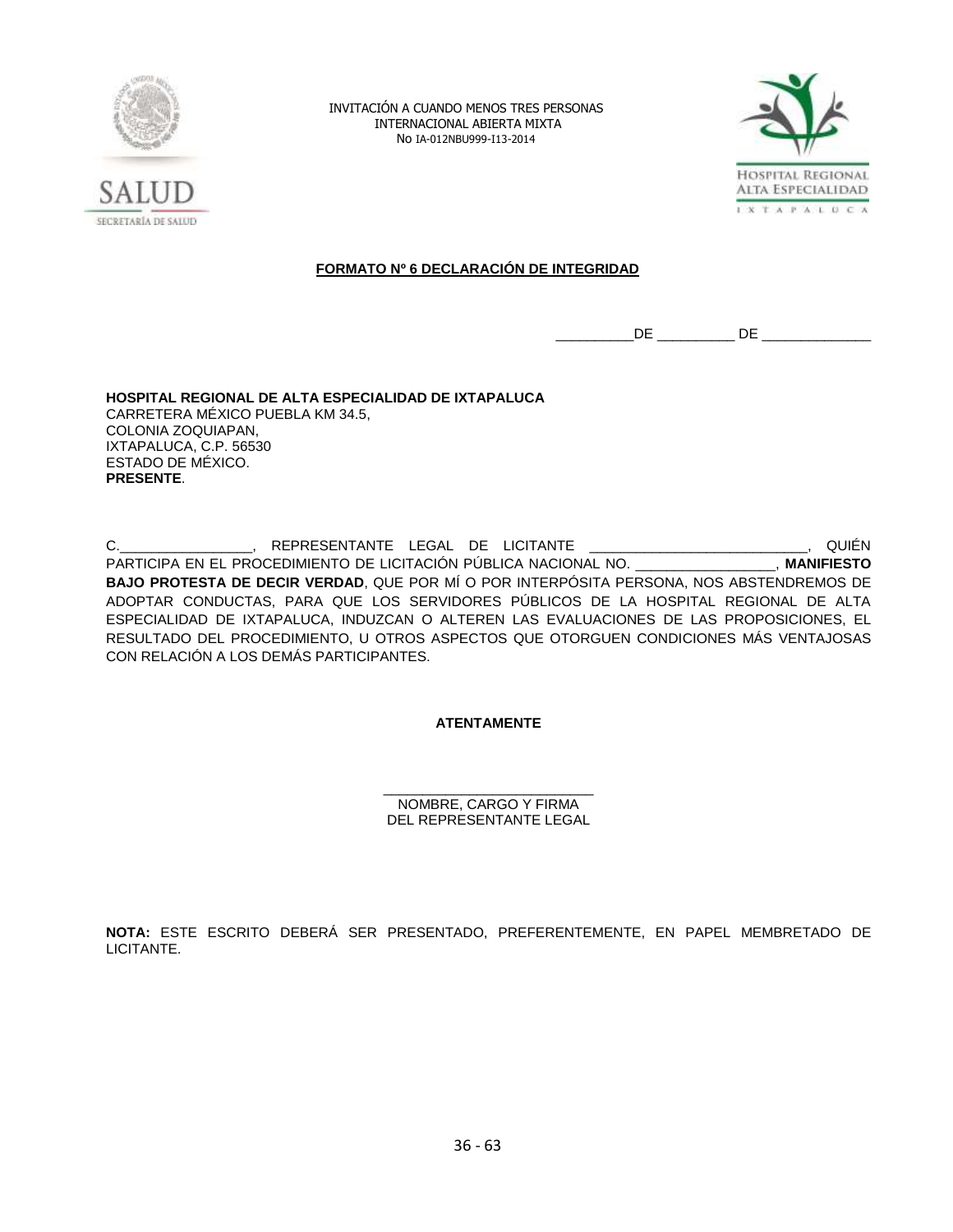



# **FORMATO Nº 7 RESPONSABILIDADES ADMINISTRATIVAS**

México, D.F. a - - - - de - - - - - 2013

# **HOSPITAL REGIONAL DE ALTA ESPECIALIDAD DE IXTAPALUCA. P R E S E N T E.**

C. - - - - - - - EN MI CARÁCTER DE REPRESENTANTE LEGAL DE - - - - - -, **DECLARO BAJO PROTESTA DE DECIR VERDAD**, QUE EN LA EMPRESA QUE REPRESENTO, NINGUNO DE LOS SOCIOS O DIRECTIVOS NI EL SUSCRITO, DESEMPEÑAMOS UN EMPLEO, CARGO O COMISIÓN EN EL SERVICIO PÚBLICO, NI ESTAMOS INHABILITADOS PARA ELLO. LO ANTERIOR, EN TÉRMINOS DE LO DISPUESTO POR LA FRACCIÓN XX DEL ARTÍCULO 8 DE LA LEY FEDERAL DE RESPONSABILIDADES ADMINISTRATIVAS DE LOS SERVIDORES PÚBLICOS.

A T E N T A M E N T E

**REPRESENTANTE LEGAL DE LA EMPRESA**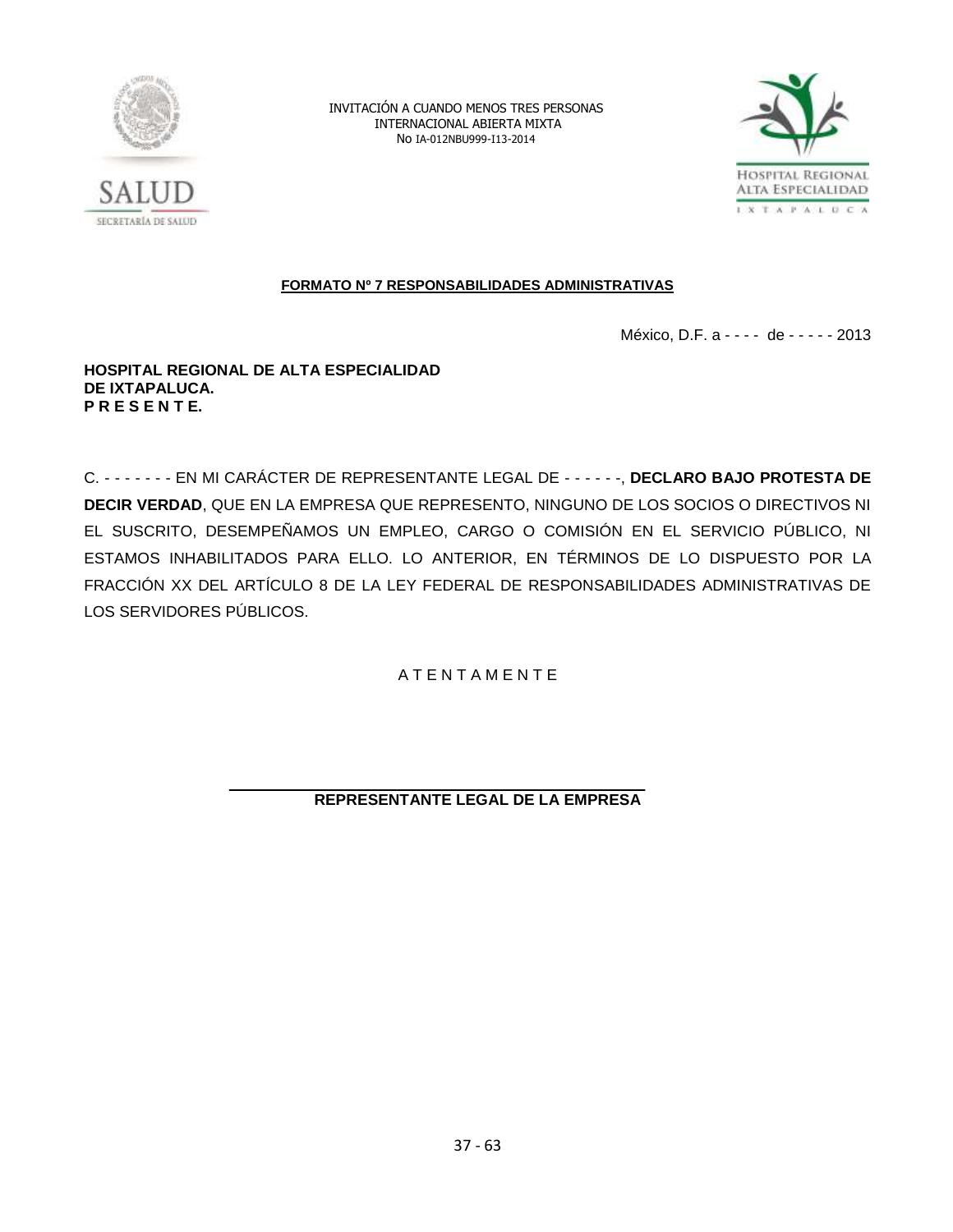



# **FORMATO No. 8 PARA ACREDITAR LA EXISTENCIA LEGAL Y PERSONALIDAD JURÍDICA DE PERSONA FÍSICA O MORAL**

(NOMBRE) , MANIFIESTO BAJO PROTESTA DE DECIR VERDAD QUE LOS DATOS AQUÍ ASENTADOS, SON CIERTOS Y HAN SIDO DEBIDAMENTE VERIFICADOS, ASÍ COMO QUE CUENTO CON FACULTADES SUFICIENTES PARA SUSCRIBIR LA PROPOSICIÓN A NOMBRE Y REPRESENTACIÓN DE: (PERSONA FÍSICA O MORAL).

# **NO. DE INVITACIÓN:**

| NOMBRE O RAZÓN SOCIAL DE LA EMPRESA:                                                                                                                                                                                           |  |  |  |  |  |  |
|--------------------------------------------------------------------------------------------------------------------------------------------------------------------------------------------------------------------------------|--|--|--|--|--|--|
| REGISTRO FEDERAL DE CONTRIBUYENTES: ____________________                                                                                                                                                                       |  |  |  |  |  |  |
| REGISTRO PATRONAL DEL IMSS: _______________                                                                                                                                                                                    |  |  |  |  |  |  |
| NACIONALIDAD: NACIONALIDAD:                                                                                                                                                                                                    |  |  |  |  |  |  |
| DOMICILIO: (EL CASO DE QUE EL DOMICILIO PRINCIPAL DE SU EMPRESA SE ENCUENTRE FUERA DEL ÁREA<br>METROPOLITANA, SE SOLICITA TAMBIÉN OTRO DOMICILIO DE SUCURSAL, OFICINA, BODEGA, ETC. UBICADO EN EL D.F.)                        |  |  |  |  |  |  |
| CALLE Y NÚMERO: ____________                                                                                                                                                                                                   |  |  |  |  |  |  |
| COLONIA: _____________                                                                                                                                                                                                         |  |  |  |  |  |  |
| DELEGACIÓN: ________________                                                                                                                                                                                                   |  |  |  |  |  |  |
| CÓDIGO POSTAL:                                                                                                                                                                                                                 |  |  |  |  |  |  |
| ENTIDAD FEDERATIVA:                                                                                                                                                                                                            |  |  |  |  |  |  |
| TELÉFONO Y FAX: (EN CASO DE QUE EL TELÉFONO PRINCIPAL DE SU EMPRESA SE ENCUENTRE FUERA DEL ÁREA                                                                                                                                |  |  |  |  |  |  |
| METROPOLITANA, SE SOLICITA TAMBIÉN OTRO TELÉFONO DE SUCURSAL, OFICINA, BODEGA, ETC. UBICADO EN EL D.F.)                                                                                                                        |  |  |  |  |  |  |
|                                                                                                                                                                                                                                |  |  |  |  |  |  |
| CORREO ELECTRÓNICO:                                                                                                                                                                                                            |  |  |  |  |  |  |
| NO. DE ESCRITURA PÚBLICA EN LA QUE CONSTA SU ACTA CONSTITUTIVA:                                                                                                                                                                |  |  |  |  |  |  |
| FECHA: The contract of the contract of the contract of the contract of the contract of the contract of the contract of the contract of the contract of the contract of the contract of the contract of the contract of the con |  |  |  |  |  |  |
| NOMBRE. NÚMERO Y LUGAR DEL NOTARIO PÚBLICO ANTE EL CUAL SE DIO FE DE LA MISMA:                                                                                                                                                 |  |  |  |  |  |  |
| FOLIO MERCANTIL:                                                                                                                                                                                                               |  |  |  |  |  |  |
| FECHA DE INSCRIPCIÓN EN EL FOLIO MERCANTIL: _______________                                                                                                                                                                    |  |  |  |  |  |  |
| REGISTRO PÚBLICO DE LA PROPIEDAD Y DEL COMERCIO: _______________                                                                                                                                                               |  |  |  |  |  |  |
|                                                                                                                                                                                                                                |  |  |  |  |  |  |
| RELACIÓN DE ACCIONISTAS:                                                                                                                                                                                                       |  |  |  |  |  |  |
| APELLIDO PATERNO: APELLIDO MATERNO: NOMBRE (S): R.F.C. %                                                                                                                                                                       |  |  |  |  |  |  |
| DESCRIPCIÓN DEL OBJETO SOCIAL: _________________                                                                                                                                                                               |  |  |  |  |  |  |
| REFORMAS AL ACTA CONSTITUTIVA:                                                                                                                                                                                                 |  |  |  |  |  |  |
| NOMBRE DE LA PERSONA FACULTADA Y CON PODER NOTARIAL PARA FIRMAR LAS PROPOSICIONES:                                                                                                                                             |  |  |  |  |  |  |
| REGISTRO FEDERAL DE CONTRIBUYENTES: _______________                                                                                                                                                                            |  |  |  |  |  |  |
|                                                                                                                                                                                                                                |  |  |  |  |  |  |
| DATOS DEL DOCUMENTO MEDIANTE EL CUAL ACREDITA SU PERSONALIDAD Y FACULTADES:                                                                                                                                                    |  |  |  |  |  |  |
| ESCRITURA PÚBLICA NÚMERO:                                                                                                                                                                                                      |  |  |  |  |  |  |
| FECHA: The contract of the contract of the contract of the contract of the contract of the contract of the contract of the contract of the contract of the contract of the contract of the contract of the contract of the con |  |  |  |  |  |  |
| NOMBRE, NÚMERO Y LUGAR DEL NOTARIO PÚBLICO ANTE EL CUAL SE OTORGÓ:                                                                                                                                                             |  |  |  |  |  |  |
|                                                                                                                                                                                                                                |  |  |  |  |  |  |

# LUGAR Y FECHA

# PROTESTO LO NECESARIO

#### \_\_\_\_\_\_\_\_\_\_\_\_\_\_\_\_\_\_\_\_\_\_\_\_\_\_\_\_\_\_\_\_ NOMBRE Y FIRMA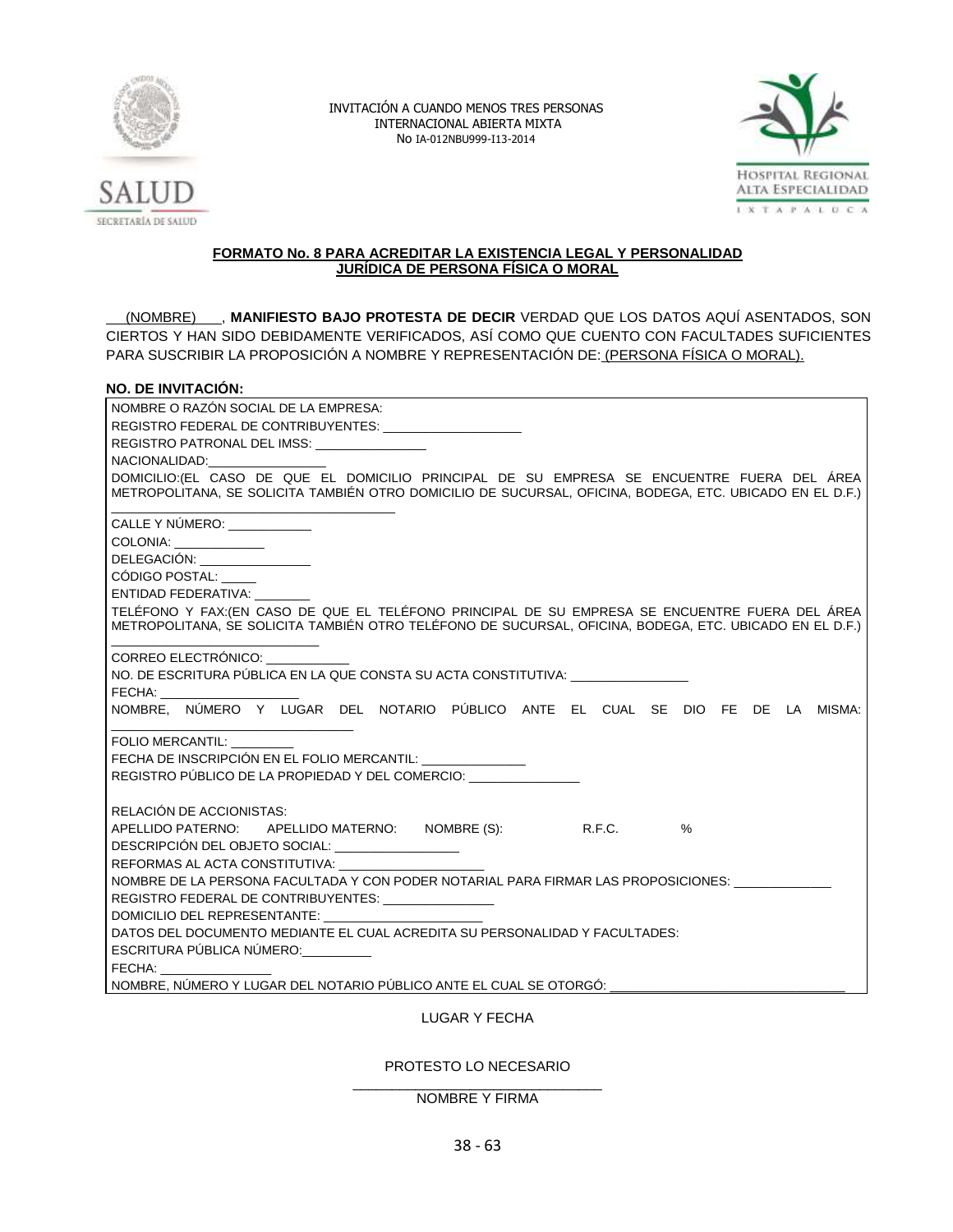



# **FORMATO Nº 9 DE MANIFESTACIÓN PARA LAS MIPYMES**

\_\_\_\_\_\_\_\_\_\_\_\_\_\_\_\_\_ De \_\_\_\_\_\_\_\_\_\_\_\_\_\_ de \_\_\_\_\_\_\_\_\_ (1)

 $\qquad \qquad \qquad (2)$ P r e s e n t e.

Me refiero al procedimiento \_\_\_\_\_\_\_\_\_\_\_\_\_\_\_\_\_\_\_ (3) no. \_\_\_\_\_\_\_\_\_\_\_\_\_\_(4) en el que mi representada, la empresa \_\_\_\_\_\_\_\_\_\_\_\_\_\_\_\_\_\_\_\_\_\_\_\_\_\_\_\_\_\_(5) participa a través de la proposición que se contiene en el presente sobre.

Sobre el particular, y en los términos de lo previsto por los "lineamientos para fomentar la participación de las micro, pequeñas y medianas empresas en los procedimientos de adquisición y arrendamiento de bienes muebles, así como la contratación de servicios que realicen las dependencias y entidades de la administración pública federal", declaro bajo protesta de decir verdad, que mi representada pertenece al sector \_\_\_\_\_\_\_\_(6), cuenta con \_\_\_\_\_\_(7) empleados de planta registrados ante el IMSS y con \_\_\_\_\_\_\_(8) personas subcontratadas y que el monto de las ventas anuales de mi representada es de \_\_\_\_\_\_\_\_\_\_\_\_\_\_\_\_\_\_\_(9) obtenido en el ejercicio fiscal correspondiente a la última declaración anual de impuestos federales.

Considerando lo anterior, mi representada se encuentra en el rango de una empresa \_\_\_\_\_\_\_(10), atendiendo a lo siguiente:

| <b>Estratificación</b> |                       |                                                   |                                                  |                           |  |  |  |
|------------------------|-----------------------|---------------------------------------------------|--------------------------------------------------|---------------------------|--|--|--|
| Tamaño<br>(19)         | Sector<br>(6)         | Rango de número<br>de trabajadores<br>$(7) + (8)$ | Rango de monto de ventas<br>anuales (MDP)<br>(9) | Tope máximo<br>combinado* |  |  |  |
| Micro                  | Todas                 | Hasta 10                                          | Hasta \$4                                        | 4.6                       |  |  |  |
| Pequeña                | Comercio              | Desde 11 hasta 30                                 | Desde \$4.01 hasta \$100                         | 93                        |  |  |  |
|                        | Industria y servicios | Desde 11 hasta 50                                 | Desde \$4.01 hasta \$100                         | 95                        |  |  |  |
| Mediana                | Comercio              | 31<br>Desde<br>hasta<br>100                       | Desde 100.01 hasta \$250                         | 235                       |  |  |  |
|                        | <b>Servicios</b>      | 51<br>Desde<br>hasta<br>100                       |                                                  |                           |  |  |  |
|                        | Industria             | 51<br>Desde<br>hasta<br>250                       | Desde \$100.01 hasta \$250                       | 250                       |  |  |  |

\* Tope máximo combinado = (trabajadores) x 10% + (ventas anuales) x 90%.

(7) (8) el número de trabajadores será el que resulte de la sumatoria de los puntos (7) y (8).

(10) el tamaño de la empresa se determinará a partir del puntaje obtenido conforme a la siguiente fórmula: puntaje de la empresa = (número de trabajadores) x 10% + (monto de ventas anuales) x 90% el cual debe ser igual o menor al tope máximo combinado de su categoría.

Asimismo, manifiesto bajo protesta de decir verdad, que el registro federal de contribuyentes de mi representada es: \_\_\_\_\_\_\_\_\_\_\_\_\_\_\_\_\_\_\_\_\_\_\_\_(11); y que el registro federal de contribuyentes del(los) fabricante(s) de los bienes que integran mi oferta, es(son): \_\_\_\_\_\_\_\_\_\_\_\_\_\_\_\_\_\_\_\_\_\_\_\_\_\_\_\_(12).

# **A T E N T A M E N T E**

 $\sim$  (13)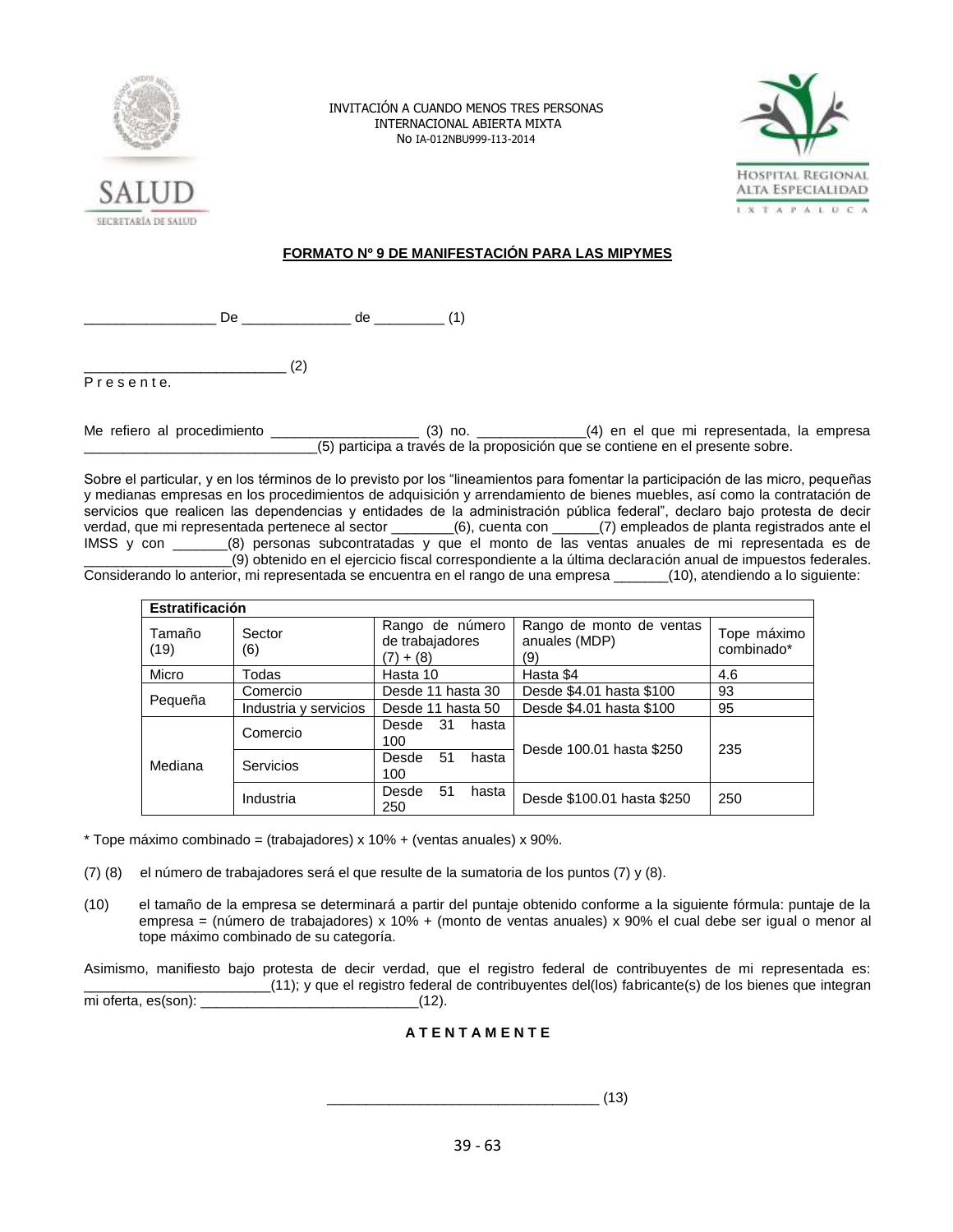



# **INSTRUCTIVO**

Instructivo para el llenado del formato para la manifestación que deberán presentar los licitantes para dar cumplimiento a lo dispuesto en los lineamientos para fomentar la participación de las micro, pequeñas y medianas empresas en los procedimientos de adquisición y arrendamiento de bienes muebles, así como la contratación de servicios que realicen las dependencias y entidades de la Administración Pública Federal.

| <b>Número</b>  | <b>Descripción</b>                                                                                                                           |
|----------------|----------------------------------------------------------------------------------------------------------------------------------------------|
|                | Señalar la fecha de suscripción del documento.                                                                                               |
| $\overline{2}$ | Anotar el nombre de la dependencia o entidad convocante.                                                                                     |
| 3              | Precisar el procedimiento de que se trate, Licitación pública, LICITACIÓN a cuando menos tres personas o                                     |
|                | adjudicación directa.                                                                                                                        |
| 4              | Indicar el número respectivo del procedimiento.                                                                                              |
| 5              | Citar el nombre o razón social o denominación de la empresa.                                                                                 |
| 6              | Indicar con letra el sector al que pertenece (industria, comercio o servicios).                                                              |
|                | Anotar el número de trabajadores de planta inscritos en el IMSS.                                                                             |
| 8              | En su caso, anotar el número de personas subcontratadas.                                                                                     |
| 9              | Señalar el rango de monto de ventas anuales en millones de pesos (MDP), conforme al reporte de su                                            |
|                | ejercicio fiscal correspondiente a la última declaración anual de impuestos federales.                                                       |
| 10             | Señalar con letra el tamaño de la empresa (micro, pequeña o mediana), conforme a la fórmula anotada al<br>pie del cuadro de estratificación. |
| 11             | Indicar el registro federal de contribuyentes del licitante.                                                                                 |
| 12             | Cuando el procedimiento tenga por objeto la adquisición de bienes y el licitante y fabricante sean personas                                  |
|                | distintas, indicar el registro federal de contribuyentes del(los fabricante(s) de los bienes que integran la                                 |
|                | oferta.                                                                                                                                      |
| 13             | Anotar el nombre y firma del representante de la empresa licitante.                                                                          |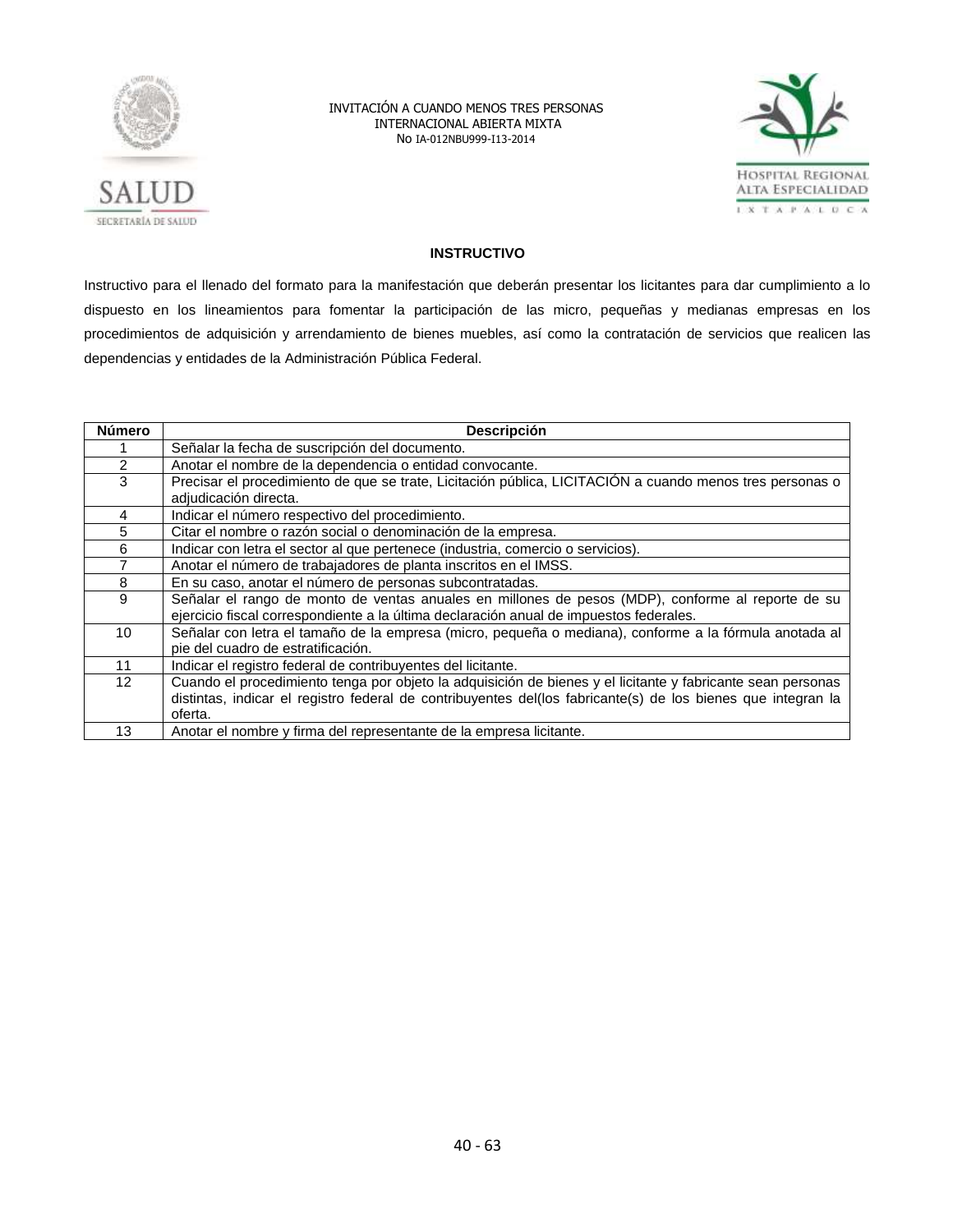



#### **FORMATO No. 10 MARGEN DE PREFERENCIA**

**FORMATO PARA LA MANIFESTACIÓN QUE DEBERÁN PRESENTAR LOS LICITANTES EN CUMPLIMIENTO A LAS**  *"REGLAS PARA LA APLICACIÓN DEL MARGEN DE PREFERENCIA EN EL PRECIO DE LOS BIENES DE ORIGEN NACIONAL, RESPECTO DEL PRECIO DE LOS BIENES DE IMPORTACIÓN, EN LOS PROCEDIMIENTOS DE CONTRATACIÓN DE CARÁCTER INTERNACIONAL ABIERTO QUE REALIZAN LAS DEPENDENCIAS Y ENTIDADES DE LA ADMINISTRACIÓN PÚBLICA FEDERAL"***, PUBLICADAS EN EL DIARIO OFICIAL DE LA FEDERACIÓN EL 28 DE DICIEMBRE DE 2010.**

 $DE$  DE  $DE$  (1)

PRESENTE.

 $(2)$   $\qquad \qquad$ 

ME REFIERO AL PROCEDIMIENTO DE\_\_\_\_\_\_\_ (3) \_\_\_\_\_\_\_\_\_\_\_ NO. \_\_ (4) \_\_\_\_ EN EL QUE MI REPRESENTADA, LA EMPRESA \_\_\_\_\_\_\_\_\_\_\_\_\_\_\_ (5) \_\_\_\_\_\_\_\_\_\_\_\_\_\_\_\_\_\_\_ PARTICIPA A TRAVÉS DE LA PRESENTE PROPUESTA.

SOBRE EL PARTICULAR, Y EN LOS TÉRMINOS DE LO PREVISTO POR LAS *"REGLAS PARA LA APLICACIÓN DEL MARGEN DE PREFERENCIA EN EL PRECIO DE LOS BIENES DE ORIGEN NACIONAL, RESPECTO DEL PRECIO DE LOS BIENES DE IMPORTACIÓN, EN LOS PROCEDIMIENTOS DE CONTRATACIÓN DE CARÁCTER INTERNACIONAL ABIERTO QUE REALIZAN LAS DEPENDENCIAS Y ENTIDADES DE LA ADMINISTRACIÓN PÚBLICA FEDERAL"*, EL QUE SUSCRIBE, DECLARA BAJO PROTESTA DE DECIR VERDAD QUE, EN EL SUPUESTO DE QUE ME SEA ADJUDICADO EL CONTRATO RESPECTIVO, LA TOTALIDAD DE LOS BIENES QUE OFERTO EN DICHA PROPUESTA Y SUMINISTRARÉ, BAJO LAS PARTIDAS \_\_\_\_(6)\_\_\_\_\_\_, SERÁ(N) PRODUCIDO(S) EN LOS ESTADOS UNIDOS MEXICANOS Y CONTARÁ(N) CON UN PORCENTAJE DE CONTENIDO NACIONAL DE CUANDO MENOS EL **65%**, O \_\_(7)\_\_\_% COMO CASO DE EXCEPCIÓN.

DE IGUAL FORMA **MANIFIESTO BAJO PROTESTA DE DECIR VERDAD**, QUE TENGO CONOCIMIENTO DE LO PREVISTO EN EL ARTÍCULO 57 DE LA LEY DE ADQUISICIONES, ARRENDAMIENTOS Y SERVICIOS DEL SECTOR PÚBLICO. EN ESTE SENTIDO, ME COMPROMETO, EN CASO DE SER REQUERIDO, A ACEPTAR UNA VERIFICACIÓN DEL CUMPLIMIENTO DE LOS REQUISITOS SOBRE EL CONTENIDO NACIONAL DE LOS BIENES AQUÍ OFERTADOS, A TRAVÉS DE LA EXHIBICIÓN DE LA INFORMACIÓN DOCUMENTAL CORRESPONDIENTE Y/O A TRAVÉS DE UNA INSPECCIÓN FÍSICA DE LA PLANTA INDUSTRIAL EN LA QUE SE PRODUCEN LOS BIENES, CONSERVANDO DICHA INFORMACIÓN POR TRES AÑOS A PARTIR DE LA ENTREGA DE LOS BIENES A LA CONVOCANTE. ATENTAMENTE

 $(8)$ 

**INSTRUCTIVO PARA EL LLENADO DEL FORMATO.**

| <b>NUMERO</b> | <b>DESCRIPCION</b>                                                             |
|---------------|--------------------------------------------------------------------------------|
|               | SENALAR LA FECHA DE SUSCRIPCION DEL DOCUMENTO.                                 |
|               | ANOTAR EL NOMBRE DE LA DEPENDENCIA O ENTIDAD QUE CONVOCA O INVITA.             |
| 3             | PRECISAR EL PROCEDIMIENTO DE QUE SE TRATE, LICITACIÓN PÚBLICA, INVITACIÓN A    |
|               | CUANDO MENOS TRES PERSONAS O ADJUDICACIÓN DIRECTA.                             |
|               | INDICAR EL NÚMERO RESPECTIVO.                                                  |
| 5             | CITAR EL NOMBRE O RAZÓN SOCIAL O DENOMINACIÓN DE LA EMPRESA LICITANTE.         |
| 6             | SENALAR EL NUMERO DE PARTIDA QUE CORRESPONDA.                                  |
|               | ESTABLECER EL PORCENTAJE CORRESPONDIENTE AL CAPITULO III, DE LOS CASOS DE      |
|               | EXCEPCIÓN AL CONTENIDO NACIONAL, DE LAS "REGLAS PARA LA DETERMINACIÓN,         |
|               | ACREDITACIÓN Y VERIFICACIÓN DEL CONTENIDO NACIONAL DE LOS BIENES QUE SE        |
|               | OFERTAN Y ENTREGAN EN LOS PROCEDIMIENTOS DE CONTRATACIÓN NACIONAL. ASÍ         |
|               | COMO PARA LA APLICACIÓN DEL REQUISITO DE CONTENIDO NACIONAL EN LA              |
|               | CONTRATACIÓN DE OBRAS PÚBLICAS, QUE CELEBREN LAS DEPENDENCIAS Y ENTIDADES      |
|               | DE LA ADMINISTRACIÓN PÚBLICA FEDERAL.                                          |
| 8             | ANOTAR EL NOMBRE Y FIRMA DEL REPRESENTANTE DE LA EMPRESA LICITANTE.            |
| <b>NOTA:</b>  | SI EL LICITANTE ES UNA PERSONA FÍSICA. SE PODRÁ AJUSTAR EL PRESENTE FORMATO EN |

SU PARTE CONDUCENTE.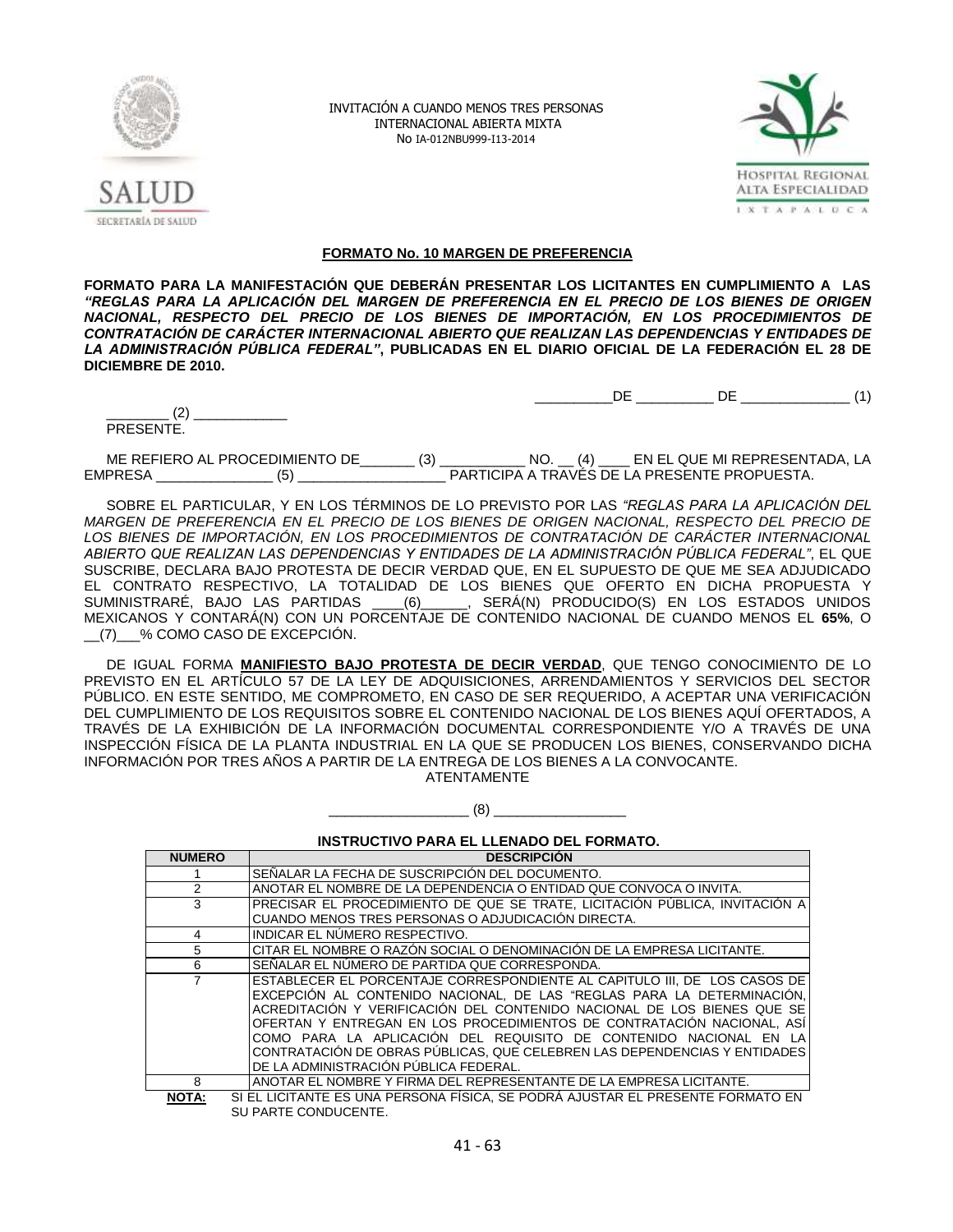



# **FORMATO Nº 11 SOLICITUD DE REGISTRO**

México, D.F. a \_ de \_\_\_\_\_\_ de 20\_.

#### **HOSPITAL REGIONAL DE ALTA ESPECIALIDAD DE IXTAPALUCA P R E S E N T E.**

ME REFIERO A LA INVITACIÓN DE FECHA (FECHA DE OFICIO DE INVITACIÓN), POR MEDIO DE LA CUAL EL HOSPITAL REGIONAL DE ALTA ESPECIALIDAD DE IXTAPALUCA, CONVOCÓ A PARTICIPAR EN LA INVITACIÓN A CUANDO MENOS TRES PERSONAS INTERNACIONAL ABIERTA PRESENCIAL Nº (NÚMERO DE LA INVITACIÓN) RELATIVA A LA ADQUISICIÓN DE (BIENES SEÑALADOS EN EL ANEXO TÉCNICO).

SOBRE EL PARTICULAR COMUNICO A USTED QUE MI REPRESENTADA CUMPLE CON LOS REQUISITOS ESTABLECIDOS EN LA INVITACIÓN PARA PARTICIPAR Y POR LO TANTO COMO REPRESENTANTE LEGAL DE (NOMBRE O RAZÓN SOCIAL DE LA EMPRESA) MANIFIESTO A USTED LO SIGUIENTE:

QUE ES DESEO DE MI REPRESENTADA PARTICIPAR EN ESTA INVITACIÓN, MISMA QUE NOS FUE ENVIADA MEDIANTE OFICIO Y ANEXO POR LA CONVOCANTE, POR LO QUE SE TIENE PLENO CONOCIMIENTO DE TODAS Y CADA UNA DE LAS CONDICIONES, ESPECIFICACIONES DE LA MISMA Y ANEXO TÉCNICO, ASÍ COMO LO ESTABLECIDO EN LA JUNTA DE ACLARACIONES, MANIFESTANDO MI ACEPTACIÓN.

ASIMISMO, EXPRESO QUE SE CONOCE LO ESTABLECIDO POR LA LEY DE ADQUISICIONES, ARRENDAMIENTOS Y SERVICIOS DEL SECTOR PÚBLICO Y SU REGLAMENTO.

DE CONFORMIDAD CON LO ANTERIOR, SE SOLICITA SE TENGA POR REGISTRADO A ESTE LICITANTE PARA LA INVITACIÓN EN MENCIÓN.

**A T E N T A M E N T E**

\_\_\_\_\_\_\_\_\_\_\_\_\_\_\_\_\_\_\_\_\_\_\_\_\_\_\_\_\_\_\_\_\_\_\_\_\_\_\_\_ (NOMBRE Y FIRMA DEL REPRESENTANTE LEGAL)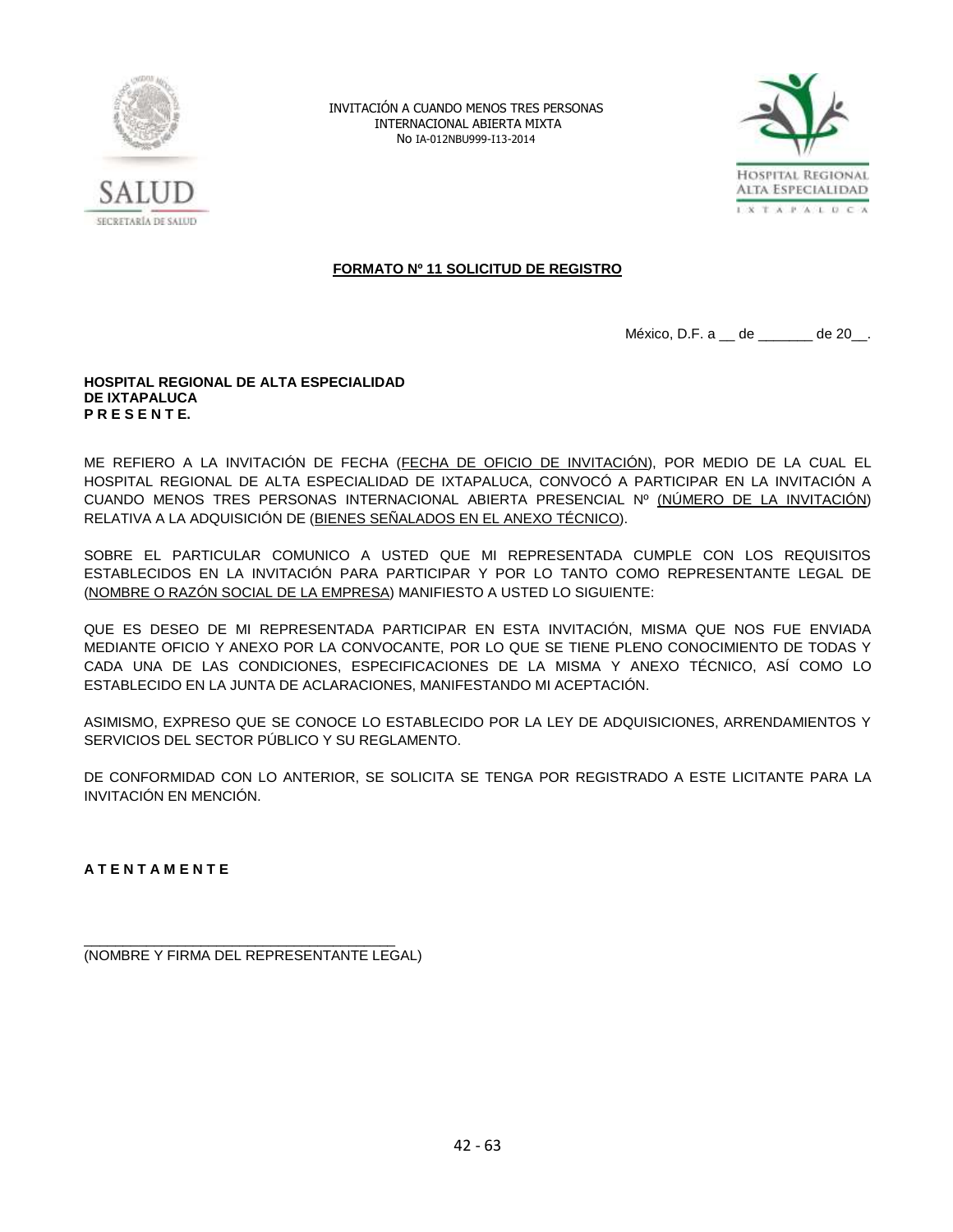



# SECRETARÍA DE SALUD

# **FORMATO Nº 12 DE CONSTANCIA DE RECEPCIÓN DE DOCUMENTOS**

NÚMERO DE INVITACIÓN:

NOMBRE DEL LICITANTE:

|                | <b>CONSTANCIA DE RECEPCIÓN DE DOCUMENTOS</b>                                                                                                                                                                                                                                                                                                                                                                                                                                                                                                                                                      | S <sub>1</sub> | NO O NO<br><b>APLICA</b> |  |  |  |  |
|----------------|---------------------------------------------------------------------------------------------------------------------------------------------------------------------------------------------------------------------------------------------------------------------------------------------------------------------------------------------------------------------------------------------------------------------------------------------------------------------------------------------------------------------------------------------------------------------------------------------------|----------------|--------------------------|--|--|--|--|
|                | VI. DOCUMENTOS ADICIONALES Y DATOS QUE DEBERÁN PRESENTAR LOS LICITANTES                                                                                                                                                                                                                                                                                                                                                                                                                                                                                                                           |                |                          |  |  |  |  |
|                | <b>DOCUMENTOS LEGALES Y ADMINISTRATIVOS</b>                                                                                                                                                                                                                                                                                                                                                                                                                                                                                                                                                       |                |                          |  |  |  |  |
| A)             | ESCRITO ORIGINAL "BAJO PROTESTA DE DECIR VERDAD" PARA<br>ACREDITAR LA EXISTENCIA LEGAL Y PERSONALIDAD JURÍDICA DEL                                                                                                                                                                                                                                                                                                                                                                                                                                                                                |                |                          |  |  |  |  |
|                | LICITANTE, DE ACUERDO AL FORMATO 8 (PERSONA FÍSICA O<br>MORAL).                                                                                                                                                                                                                                                                                                                                                                                                                                                                                                                                   |                |                          |  |  |  |  |
| $\overline{B}$ | CORREO ELECTRONICO, EN CASO DE CONTAR CON EL MISMO.                                                                                                                                                                                                                                                                                                                                                                                                                                                                                                                                               |                |                          |  |  |  |  |
| $\overline{c}$ | DECLARACIÓN POR ESCRITO, BAJO PROTESTA DE DECIR VERDAD<br>DE NO ENCONTRARSE EN LOS SUPUESTOS QUE ESTABLECEN LOS<br>ARTÍCULOS 50 Y 60 DE LA LEY. (FORMATO NO. 4).                                                                                                                                                                                                                                                                                                                                                                                                                                  |                |                          |  |  |  |  |
| D)             | DECLARACIÓN ESCRITA DEL LICITANTE BAJO PROTESTA DE DECIR<br>VERDAD, ARTICULO 8 FRACCIÓN XX DE LA LEY FEDERAL DE<br>RESPONSABILIDADES ADMINISTRATIVAS DE LOS SERVIDORES<br>PUBLICOS FORMATO 7.                                                                                                                                                                                                                                                                                                                                                                                                     |                |                          |  |  |  |  |
| E)             | DECLARACIÓN DE INTEGRIDAD ESCRITO DEL LICITANTE, EN DONDE<br>MANIFIESTE "BAJO PROTESTA DE DECIR VERDAD", LA DECLARACIÓN<br>DE INTEGRIDAD, DE ACUERDO A LO SEÑALADO EN EL ARTÍCULO 29.<br>FRACCIÓN IX, DE LA LEY Y 39, FRACCIÓN VI, INCISO F), DEL<br>REGLAMENTO (FORMATO 6).                                                                                                                                                                                                                                                                                                                      |                |                          |  |  |  |  |
| F)             | LOS LICITANTES QUE SE ENCUENTREN CATALOGADOS COMO<br>MICRO, PEQUEÑA O MEDIANA EMPRESA NACIONAL, DEBERÁN<br>PRESENTAR DOCUMENTO EXPEDIDO POR AUTORIDAD COMPETENTE<br>QUE DETERMINE SU ESTRATIFICACIÓN O BIEN DEBERÁN<br>PRESENTAR UN ESCRITO EN EL QUE BAJO PROTESTA DE DECIR<br>VERDAD MANIFIESTEN TAL CONDICIÓN DE ACUERDO AL FORMATO<br><b>No. 9</b>                                                                                                                                                                                                                                            |                |                          |  |  |  |  |
| G)             | ORIGINAL Y COPIA SIMPLE PARA COTEJO DE LA IDENTIFICACIÓN<br>OFICIAL Y VIGENTE CON FOTOGRAFÍA DE LA PERSONA QUE FIRMA<br>LAS PROPOSICIONES.                                                                                                                                                                                                                                                                                                                                                                                                                                                        |                |                          |  |  |  |  |
| H)             | ESCRITO EN EL QUE MANIFIESTE QUE DE RESULTAR ADJUDICADO.<br>QUE PREVIO A LA FIRMA DEL PEDIDO, EL LICITANTE DEBERÁ<br>PRESENTAR ORIGINAL O COPIA CERTIFICADA PARA SU COTEJO DE<br>LOS DOCUMENTOS CON LOS QUE SE ACREDITE SU EXISTENCIA<br>LEGAL Y LAS FACULTADES DE SU REPRESENTANTE PARA<br>SUSCRIBIR EL PEDIDO CORRESPONDIENTE. EN EL CASO DE QUE EL<br>LICITANTE SE ENCUENTRE INSCRITO EN EL REGISTRO ÚNICO DE<br>PROVEEDORES, BASTARÁ ÚNICAMENTE EXHIBIR LA CONSTANCIA DE<br>SU INSCRIPCIÓN EN EL COMPRANET Y QUE EN EL CITADO REGISTRO<br>LA INFORMACIÓN SE ENCUENTRE COMPLETA Y ACTUALIZADA. |                |                          |  |  |  |  |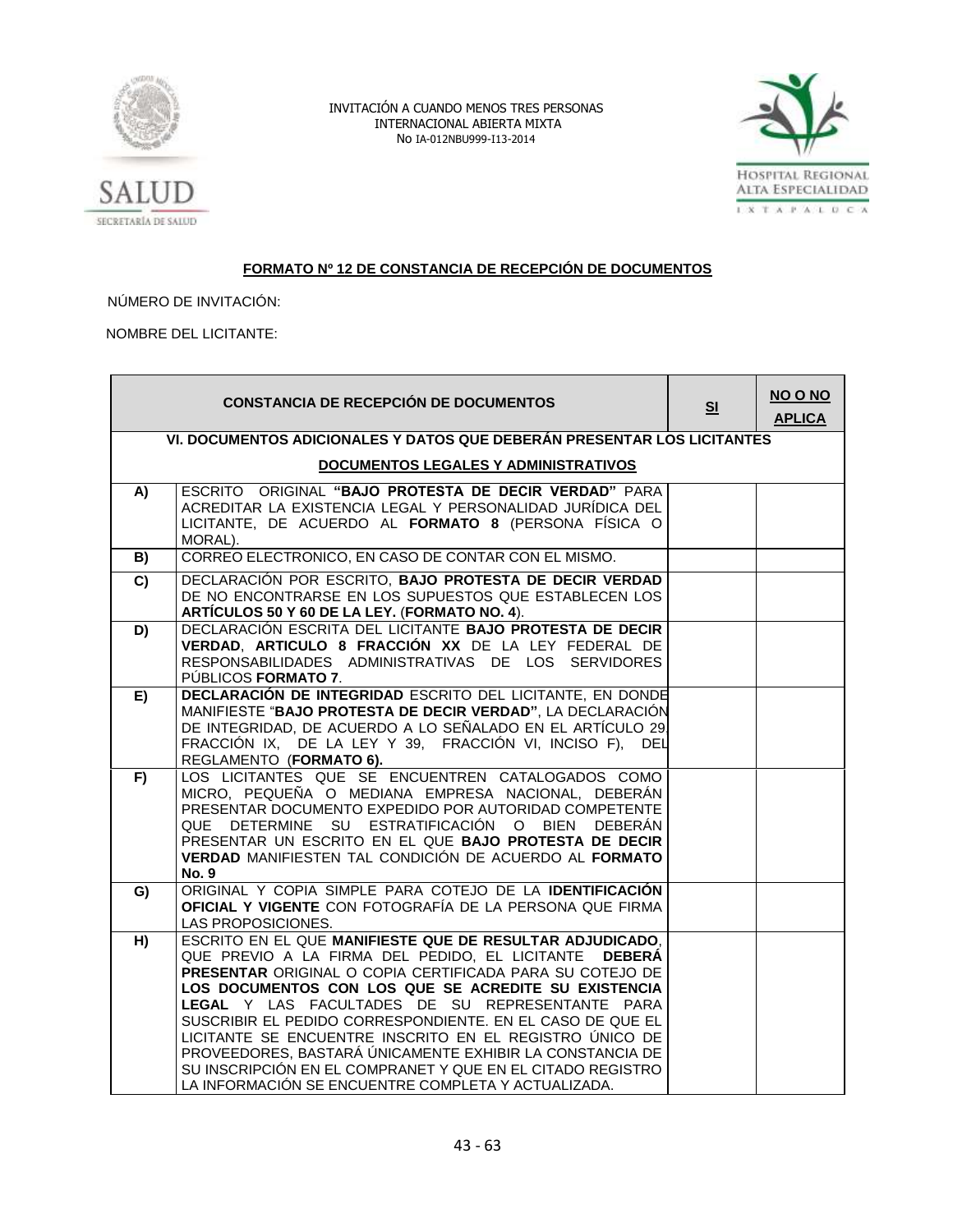



|              | <b>CONSTANCIA DE RECEPCIÓN DE DOCUMENTOS</b>                                                                                                                                                                                                                                                                                                                  | S <sub>1</sub> | NO O NO<br><b>APLICA</b> |
|--------------|---------------------------------------------------------------------------------------------------------------------------------------------------------------------------------------------------------------------------------------------------------------------------------------------------------------------------------------------------------------|----------------|--------------------------|
| $\mathbf{I}$ | ESCRITO EN EL QUE EXPRESEN SU INTERÉS EN PARTICIPAR EN LA<br>PRESENTE INVITACIÓN, POR SÍ O EN REPRESENTACIÓN DE UN<br>TERCERO, MANIFESTANDO EN TODOS LOS CASOS LOS DATOS<br>GENERALES DEL INTERESADO Y, EN<br>SU CASO, DEL<br>REPRESENTANTE, DE CONFORMIDAD CON LO ESTABLECIDO EN EL<br>ARTÍCULO 45, TERCER PÁRRAFO DEL REGLAMENTO DE LA LEY.<br>(FORMATO 11) |                |                          |
|              | DOCUMENTOS QUE INTEGRAN EL SOBRE DE LA PROPOSICIÓN TÉCNICA Y ECONÓMICA                                                                                                                                                                                                                                                                                        |                |                          |
|              | LA PROPOSICIÓN TÉCNICA                                                                                                                                                                                                                                                                                                                                        |                |                          |
| A)           | ORIGINAL Y COPIA DEL OFICIO DE INVITACIÓN PARA PARTICIPAR EN<br>EL PRESENTE PROCEDIMIENTO, PARA SU COTEJO.                                                                                                                                                                                                                                                    |                |                          |
| B)           | DESCRIPCIÓN DETALLADA DE LOS BIENES A OFERTAR CUBRIENDO<br>LAS ESPECIFICACIONES Y REQUISITOS QUE SE INDICAN EN EL<br>ANEXO TÉCNICO.                                                                                                                                                                                                                           |                |                          |
| C)           | ESCRITO DEL LICITANTE, EN EL QUE MANIFIESTE "BAJO PROTESTA<br>DE DECIR VERDAD" EL ORIGEN DE LOS BIENES.                                                                                                                                                                                                                                                       |                |                          |
| D)           | ESCRITO DEL LICITANTE EN EL QUE MANIFIESTE QUE ASUMIRÁ LA<br>RESPONSABILIDAD TOTAL EN CASO DE QUE LOS BIENES INFRINJAN<br>PATENTES, MARCAS O DERECHOS DE AUTOR, EXIMIENDO A LA<br>CONVOCANTE DE CUALQUIER RESPONSABILIDAD. (FORMATO 5).                                                                                                                       |                |                          |
| E)           | ESCRITO DEL LICITANTE EN EL QUE MANIFIESTE "BAJO PROTESTA<br>DE DECIR VERDAD" QUE OTORGARÁ COMO MÍNIMO, LA GARANTÍA<br>CONFORME A LO SOLICITADO EN EL NUMERAL XIV Y ANEXO<br><b>TÉCNICO</b> DE LA INVITACIÓN.                                                                                                                                                 |                |                          |
| F)           | ESCRITO DEL LICITANTE EN EL QUE MANIFIESTE QUE EN CASO DE<br>RESULTAR ADUJIDICADO DEBERÁ GARANTIZAR EL CUMPLIMIENTO<br>DEL PEDIDO MEDIANTE PÓLIZA DE FIANZA CONFORME A LO<br>ESTIPULADO EN EL NUMERAL XV DE LA PRESENTE INVITACIÓN.                                                                                                                           |                |                          |
| G)           | ESCRITO DEL LICITANTE EN EL QUE MANIFIESTE QUE LOS BIENES<br>SE ENTREGRÁN EN LOS TÉRMINOS Y CONDICIONES ESTABLECIDOS<br>EN EL NUMERAL X Y ANEXO TÉCNICO (PLAZO, LUGAR Y<br>CONDICIONES PARA LA ENTREGA DE LOS BIENES) DE LA PRESENTE<br>INVITACIÓN.                                                                                                           |                |                          |
| H)           | ESCRITO DEL LICITANTE EN EL QUE MANIFIESTE QUE ACEPTA LAS<br>CONDICIONES PARA LA VERIFICACIÓN Y ACEPTACIÓN DE LOS<br>BIENES CONFORME A LO SEÑALADO EN EL NUMERAL X DE LA<br>PRESENTE INVITACIÓN.                                                                                                                                                              |                |                          |
| I)           | ESCRITO DEL LICITANTE, EN EL QUE MANIFIESTE BAJO PROTESTA<br>DE DECIR VERDAD QUE LOS BIENES QUE OFERTA CUMPLEN CON LA<br>NORMAS APLICABLES, SOLICITADAS EN EL ANEXO TÉCNICO DE LA<br>PRESENTE INVITACIÓN.                                                                                                                                                     |                |                          |
| J)           | ESCRITO DEL LICITANTE EN CUAL MANIFIESTE EL CUMPLIMIENTO A<br>LAS REGLAS PARA LA APLICACIÓN DEL MARGEN DE PREFERENCIA<br>EN EL PRECIO DE LOS BIENES DE ORIGEN NACIONAL, RESPECTO<br>DEL PRECIO DE LOS BIENES DE IMPORTACIÓN, EN LOS                                                                                                                           |                |                          |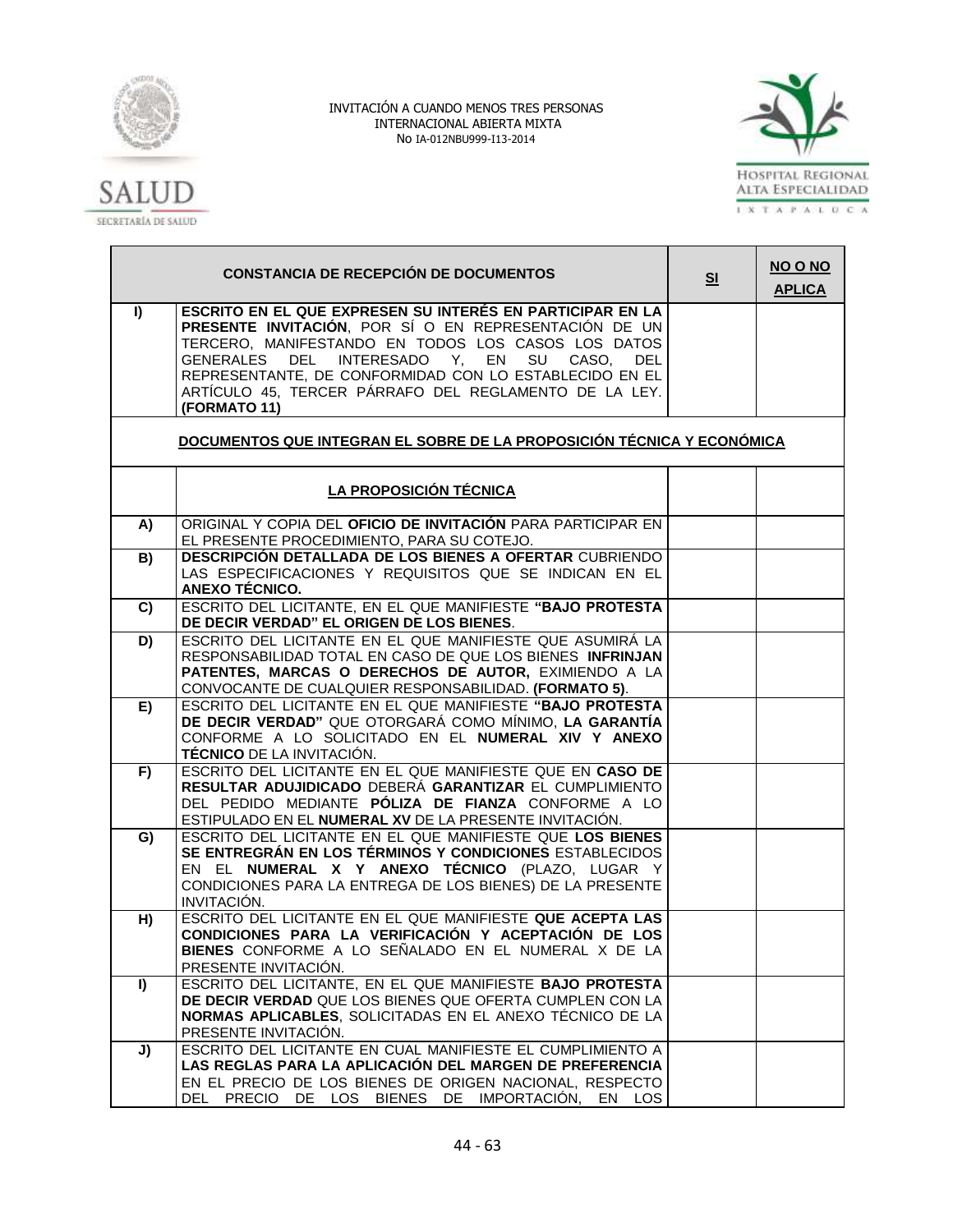



|    | <b>CONSTANCIA DE RECEPCIÓN DE DOCUMENTOS</b>                                                                                                                                                                                               | S <sub>1</sub> | NO O NO<br><b>APLICA</b> |
|----|--------------------------------------------------------------------------------------------------------------------------------------------------------------------------------------------------------------------------------------------|----------------|--------------------------|
|    | <b>CONTRATACIÓN</b><br><b>PROCEDIMIENTOS</b><br>DF.<br>INTERNACIONALES. (FORMATO 10)                                                                                                                                                       |                |                          |
|    | LA PROPOSICIÓN ECONÓMICA                                                                                                                                                                                                                   |                |                          |
| 1) | INDICAR, EL NÚMERO DE PARTIDA, RENGLÓN Y DESCRIPCIÓN DE<br>CADA UNO DE LOS BIENES SOLICITADOS, UNIDAD DE MEDIDA,<br>CANTIDAD, PRECIO UNITARIO EN MONEDA NACIONAL, ORIGEN DEL<br>BIEN, CONFORME AL ANEXO TÉCNICO DE LA PRESENTE INVITACIÓN. |                |                          |
| 2) | SUBTOTAL DE LA PROPUESTA                                                                                                                                                                                                                   |                |                          |
| 3) | IMPUESTO AL VALOR AGREGADO (I.V.A.)                                                                                                                                                                                                        |                |                          |
| 4) | IIMPORTE TOTAL DE LA PROPUESTA CON NÚMERO Y LETRA.                                                                                                                                                                                         |                |                          |
| 5) | LA INDICACIÓN DE QUE LOS PRECIOS SERÁN FIJOS DURANTE LA<br>lVIGENCIA DEL PEDIDO QUE SE SUSCRIBA.                                                                                                                                           |                |                          |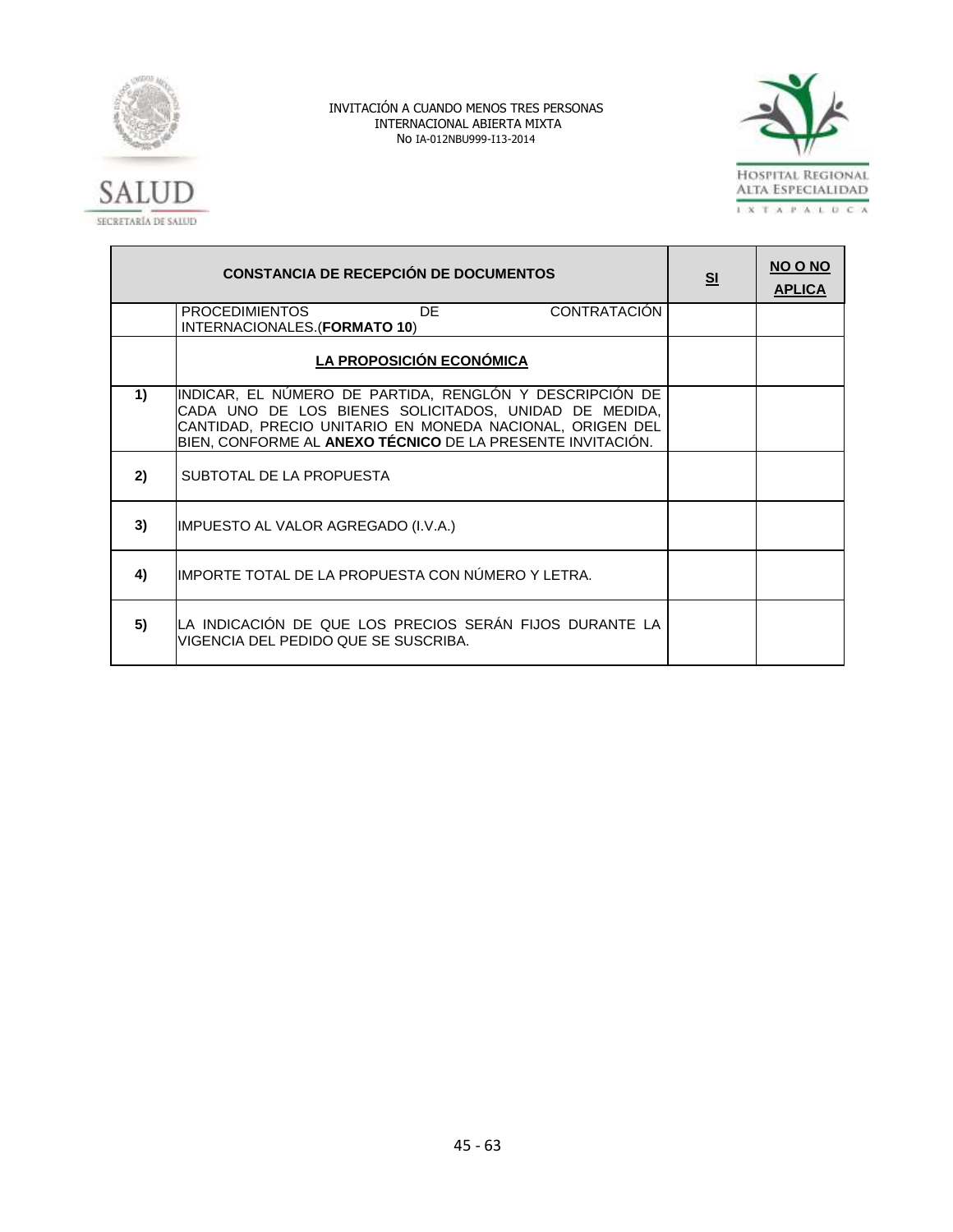



# **FORMATO Nº 13 PRESENTACIÓN DE PREGUNTAS PARA LA JUNTA DE ACLARACIÓNES**

# **DUDAS DE CARÁCTER LEGAL Y ADMINISTRATIVO** (PAPEL MEMBRETADO DEL LICITANTE)

MÉXICO, D.F. A \_\_ DE \_\_\_\_\_\_ DE 20\_\_.

| HOSPITAL REGIONAL DE ALTA ESPECIALIDAD<br>DE IXTAPALUCA.<br>PRESENTE. |  |
|-----------------------------------------------------------------------|--|
|                                                                       |  |
|                                                                       |  |
| PREGUNTA:                                                             |  |
| RESPUESTA:                                                            |  |
|                                                                       |  |

**ATENTAMENTE**

**\_\_\_\_\_\_\_\_\_\_\_\_\_\_\_\_\_\_\_\_\_\_\_\_\_\_\_\_\_\_\_\_\_\_\_\_\_\_\_\_\_\_\_\_ NOMBRE Y FIRMA DEL REPRESENTANTE LEGAL**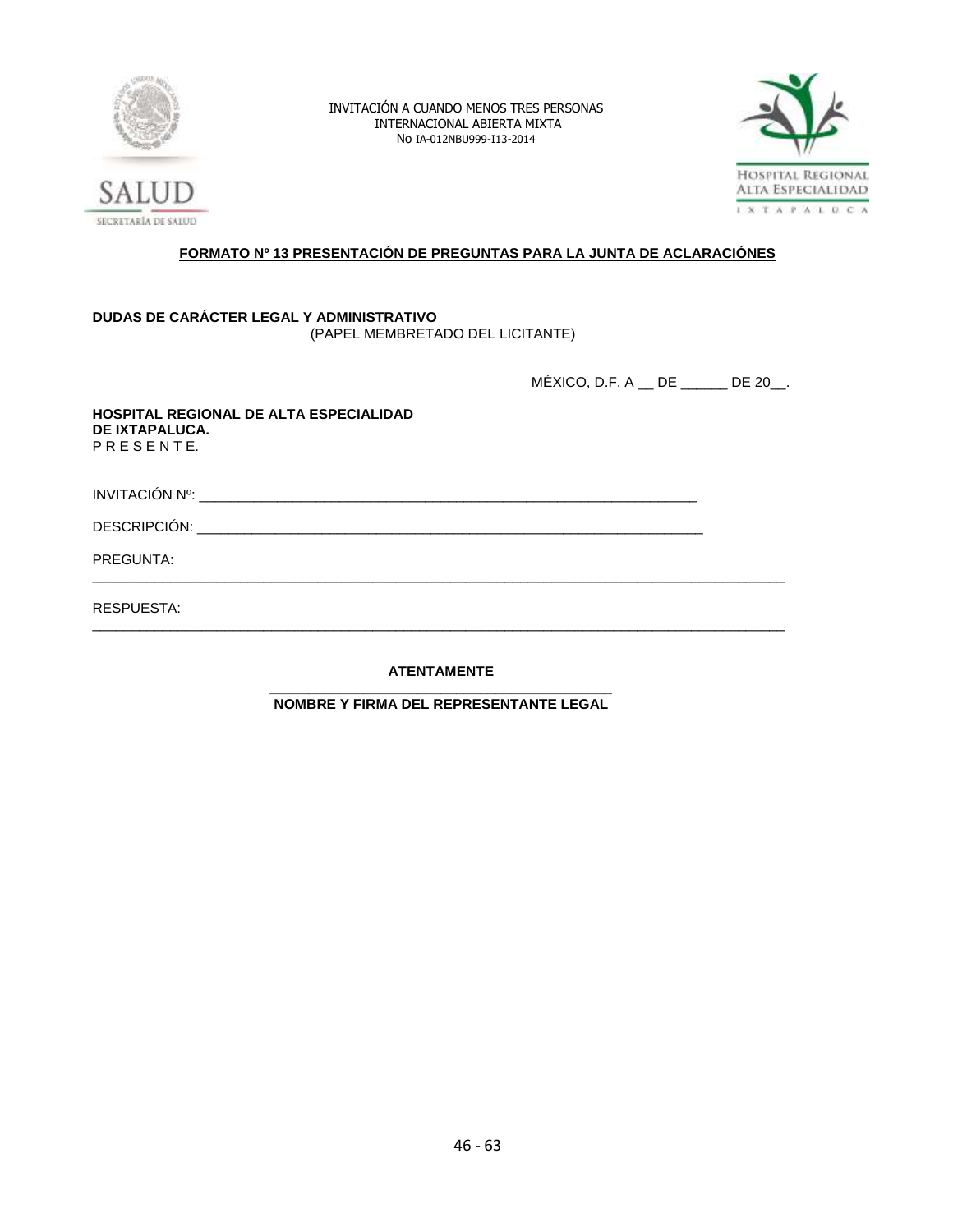



# **FORMATO Nº 13 PRESENTACIÓN DE PREGUNTAS PARA LA JUNTA DE ACLARACIÓNES**

**DUDAS DE CARÁCTER TÉCNICO**

(PAPEL MEMBRETADO DEL PROVEEDOR)

MÉXICO, D.F. A \_\_ DE \_\_\_\_\_\_ DE 20\_\_.

**HOSPITAL REGIONAL DE ALTA ESPECIALIDAD DE IXTAPALUCA.** P R E S E N T E.

INVITACIÓN Nº: \_\_\_\_\_\_\_\_\_\_\_\_\_\_\_\_\_\_\_\_\_\_\_\_\_\_\_\_\_\_\_\_\_\_\_\_\_\_\_\_\_\_\_\_\_\_\_\_\_\_\_\_\_\_\_\_\_\_\_\_\_\_\_\_

No. DE PARTIDA: \_\_\_\_\_\_\_\_\_\_\_\_\_\_\_\_\_\_\_\_\_\_\_\_\_\_\_\_\_\_\_\_\_\_\_\_\_\_\_\_\_\_\_\_\_\_\_\_\_\_\_\_\_\_\_\_\_\_\_\_\_\_\_

DESCRIPCIÓN: \_\_\_\_\_\_\_\_\_\_\_\_\_\_\_\_\_\_\_\_\_\_\_\_\_\_\_\_\_\_\_\_\_\_\_\_\_\_\_\_\_\_\_\_\_\_\_\_\_\_\_\_\_\_\_\_\_\_\_\_\_\_\_\_\_

PREGUNTA:

RESPUESTA:

# **ATENTAMENTE**

#### **\_\_\_\_\_\_\_\_\_\_\_\_\_\_\_\_\_\_\_\_\_\_\_\_\_\_\_\_\_\_\_\_\_\_\_\_\_\_\_\_\_\_\_\_ NOMBRE Y FIRMA DEL REPRESENTANTE LEGAL**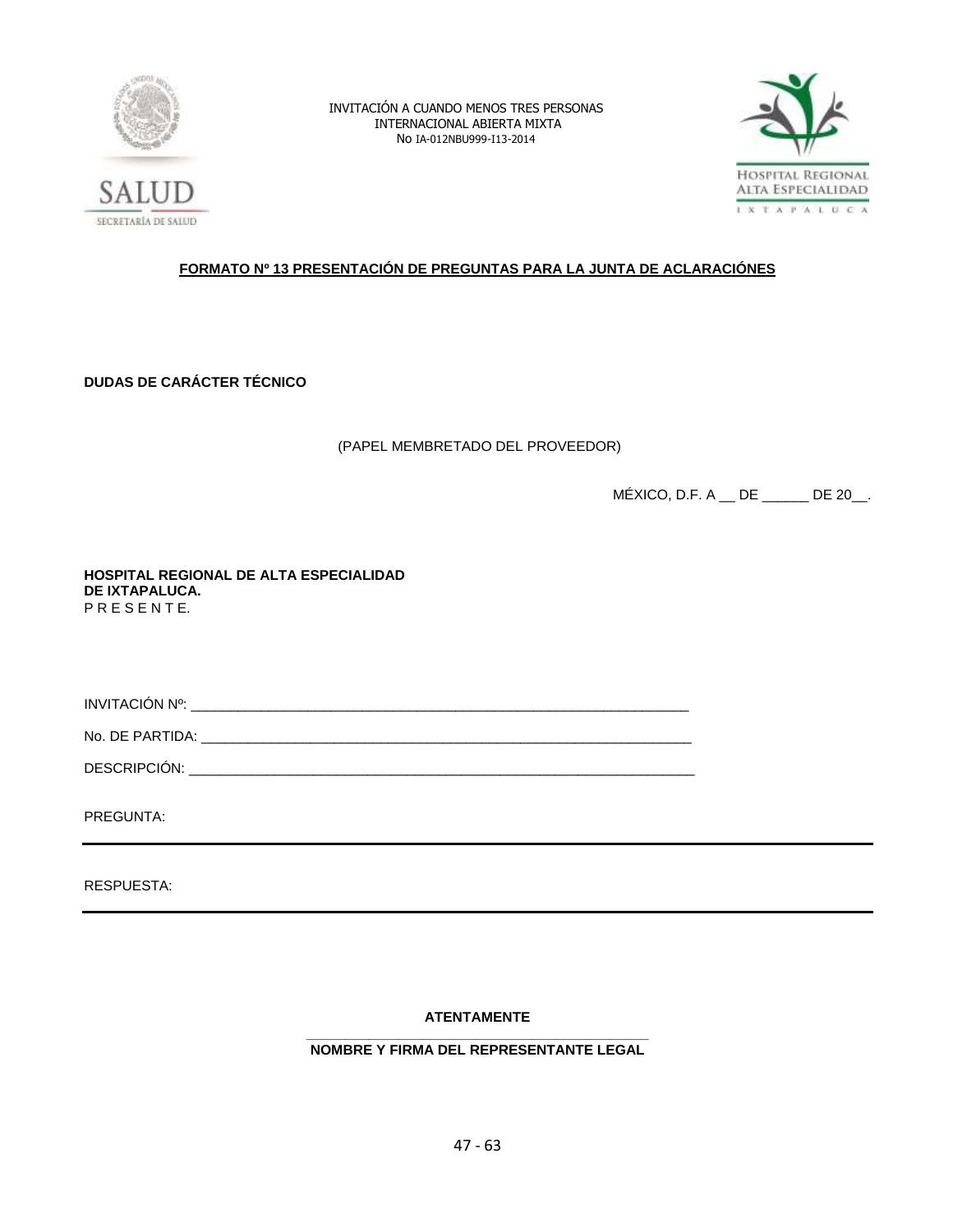



# **FORMATO Nº 14 FIANZA PARA CUMPLIMIENTO DE CONTRATOS Y/O PEDIDOS Y CALIDAD DE LOS BIENES**

#### **A F I A N Z A D O R A**

CONTRATO INDIVISIBLE

FIADO: (NOMBRE DE LA PERSONA FÍSICA O RAZON SOCIAL DE LA PERSONA MORAL CONTRATADA) BENEFICIARIO: HOSPITAL REGIONAL DE ALTA ESPECIALIDAD DE IXTAPALUCA

ANTE: HOSPITAL REGIONAL DE ALTA ESPECIALIDAD DE IXTAPALUCA

PARA GARANTIZAR POR, \_\_\_\_\_(NOMBRE DE LA PERSONA FÍSICA O RAZON SOCIAL DE LA PERSONA MORAL CONTRATADA)\_ CON DOMICILIO EN \_\_\_\_\_\_\_\_\_\_\_\_\_\_\_\_\_\_\_, NÚMERO \_\_\_, COLONIA\_\_\_\_\_\_\_\_\_\_\_\_\_\_\_\_, DELEGACIÓN\_\_\_\_\_\_\_\_\_\_\_\_\_\_\_\_\_\_\_\_\_, CÓDIGO POSTAL \_\_\_\_\_\_\_\_, CON R.F.C. \_\_\_\_\_\_(DE LA PERSONA FÍSICA O MORAL CONTRATADA)\_\_\_\_\_ EL FIEL Y EXACTO CUMPLIMIENTO DE TODAS Y CADA UNA DE LAS OBLIGACIONES A SU CARGO DERIVADAS DEL CONTRATO-PEDIDO \_\_\_\_(SEÑALAR, EN SU CASO, SI ES ABIERTO)\_\_ NÚMERO. \_\_\_\_\_\_\_\_\_\_\_\_\_\_\_\_\_ Y SU ANEXO UNICO, DE FECHA \_\_\_\_\_(SEÑALAR FECHA DE FIRMA DEL PEDIDO O CONTRATO)\_\_\_\_\_\_\_ DE 2013, CON UNA VIGENCIA DEL \_\_\_\_ DE \_\_\_\_\_\_\_\_\_\_\_\_\_\_\_ AL \_\_\_\_ DE \_\_\_\_\_\_\_\_\_\_\_\_ DE 2013, QUE TIENE POR OBJETO \_\_\_\_\_\_\_\_\_ESPECIFICAR EL OBJETO DEL CONTRATO\_\_(SEÑALAR LOS BIENES A ADQUIRIR, O EL SERVICIO A CONTRATAR, O EL TIPO DE ARRENDAMIENTO, O LO SEÑALADO EN EL FORMATO DE PEDIDO, EN EL CONCEPTO "Objeto de la Contratación")\_\_\_\_\_\_\_\_\_\_\_\_\_\_ CON LAS CARACTERISTICAS Y DEMÁS ESPECIFICACIONES QUE SE DETALLAN EN SU ANEXO ÚNICO, DERIVADO DE  $\qquad \qquad$  (SEÑALAR EL NÚMERO Y/O PROCEDIMIENTO DE CONTRATACIÓN)  $\qquad \qquad$  QUE CELEBRAN EL HOSPITAL REGIONAL DE ALTA ESPECIALIDAD DE IXTAPALUCA, REPRESENTADO EN ESTE ACTO POR \_\_\_\_\_\_\_\_NOMBRE DEL FUNCIONARIO DEL HOSPITAL (HACER MENCIÓN ÚNICAMENTE DEL FUNCIONARIO DE MAYOR JERARQUIA ADMINISTRATIVA –EN PRIMER LUGAR EL DIRECTOR GENERAL, Y EN CASO DE NO FIRMARLO ÉSTE, SEÑALAR AL DIRECTOR DE ADMINISTRACIÓN Y FINANZAS)\_\_\_\_QUE FIRMA EL CONTRATO-PEDIDO\_\_\_\_\_\_, EN SU CARÁCTER DE \_\_\_\_\_\_\_\_\_\_\_(DIRECTOR GENERAL O DIRECTOR DE ADMINISTRACIÓN Y FINANZAS)\_\_\_\_\_\_\_\_\_ Y POR LA OTRA \_\_\_\_\_\_\_\_(RAZÓN SOCIAL DE LA EMPRESA\_\_\_\_\_\_\_\_\_, REPRESENTADA POR \_\_\_\_\_\_(NOMBRE DE LA PERSONA FÍSICA O DEL REPRESENTANTE LEGAL DE LA EMPRESA QUE FIRMA EL PEDIDO-CONTRATO)\_ CON UN IMPORTE \_\_\_\_\_\_(HACER REFERENCIA, ÚNICAMENTE, SI ES EL IMPORTE TOTAL O EL IMPORTE MÁXIMO EN CASO DE SER<br>UN CONTRATO ABIERTO) \_\_\_\_\_\_\_ DE \_\_\_\_\_(IMPORTE TOTAL O MÁXIMO CON NÚMERO Y LETRA) \_\_\_\_\_\_\_\_\_, ANTES DEL IVA. \_\_\_ DE \_\_\_\_\_(IMPORTE TOTAL O MÁXIMO CON NÚMERO Y LETRA)\_\_\_\_\_\_\_\_\_, ANTES DEL IVA. CONSTITUYENDOSE (NOMBRE DE LA AFIANZADORA) [FIADORA HASTA POR UN IMPORTE DE  $\qquad$  (ANOTAR EL 10% DEL IMPORTE TOTAL O MÁXIMO DEL CONTRATO CON NÚMERO Y LETRA)\_\_\_\_\_\_, QUE REPRESENTA EL 10% (DIEZ POR CIENTO) DEL IMPORTE \_\_\_\_\_\_(INDICAR, ÚNICAMENTE, SI ES EL IMPORTE TOTAL O EL IMPORTE MÁXIMO \_\_\_\_\_\_\_\_ DEL CONTRATO-PEDIDO NÚMERO\_\_\_\_\_\_\_\_\_\_\_\_\_\_\_\_\_CORRESPONDIENTE AL EJERCICIO FISCAL DE \_\_\_\_\_(AÑO DE VIGENCIA)\_\_\_\_.

\_\_\_\_\_\_\_\_\_(NOMBRE DE LA AFIANZADORA)\_\_\_\_\_\_\_\_, EXPRESAMENTE DECLARA:

QUE LA PRESENTE FIANZA SE OTORGA ATENDIENDO A TODAS LAS ESTIPULACIONES CONTENIDAS EN EL CONTRATO-PEDIDO NÚMERO \_\_\_\_\_\_\_\_\_\_\_ Y SU ANEXO ÚNICO;

QUE LA FIANZA SE OTORGA DE CONFORMIDAD CON LO DISPUESTO POR LOS ARTÍCULOS 48, FRACCIÓN II Y ÚLTIMO PÁRRAFO, Y 49, FRACCIÓN II, DE LA LEY DE ADQUISICIONES, ARRENDAMIENTOS Y SERVICIOS DEL SECTOR PÚBLICO, Y DEMÁS NORMATIVIDAD APLICABLE EN LOS TÉRMINOS DEL CONTRATO-PEDIDO NÚMERO \_\_\_\_\_\_\_\_\_\_\_\_\_\_\_ Y SU ANEXO ÚNICO Y SE HARÁ EFECTIVA POR PARTIDA Y TENDRIA QUE SER POR LA PARTE PROPORCIONAL AL MONTO DE LA PARTE INCUMPLIDA DE LAS OBLIGACIONES GARANTIZADAS, CUANDO \_\_\_\_(NOMBRE DE LA EMPRESA)\_\_\_\_, NO CUMPLA CON LAS OBLIGACIONES ESTABLECIDAS EN EL CONTRATO-PEDIDO NÚMERO \_\_\_\_\_\_\_\_\_\_\_ Y SU ANEXO ÚNICO, O INCURRA EN ALGUNO DE LOS SUPUESTOS DE INCUMPLIMIENTO ESTABLECIDOS EN DICHO INSTRUMENTO JURÍDICO;

EN CASO DE QUE ESTA FIANZA SE HAGA EXIGIBLE \_\_\_(NOMBRE DE LA AFIANZADORA)\_\_\_ ACEPTA EXPRESAMENTE SOMETERSE AL PROCEDIMIENTO DE EJECUCIÓN ESTABLECIDO EN LOS ARTICULOS 93, 94 Y 118, DE LA LEY FEDERAL DE INSTITUCIONES DE FIANZAS EN VIGOR, PARA LA EFECTIVIDAD DE LA PRESENTE GARANTÍA, CON EXCLUSIÓN DE CUALQUIER OTRO PROCEDIMIENTO. TAMBIÉN SE SUJETARÁ PARA EL CASO DE COBRO DE INTERESES A LO QUE PREVÉ EL ARTÍCULO 95 BIS, DEL MISMO ORDENAMIENTO LEGAL, POR PAGO EXTEMPORÁNEO DEL IMPORTE DE LA OBLIGACIÓN;

ESTA GARANTÍA ESTARÁ VIGENTE DURANTE LA SUBSTANCIACIÓN DE TODOS LOS RECURSOS LEGALES O JUICIOS QUE SE INTERPONGAN, HASTA QUE SE PRONUNCIE RESOLUCIÓN DEFINITIVA POR AUTORIDAD COMPETENTE, SALVO QUE LAS PARTES SE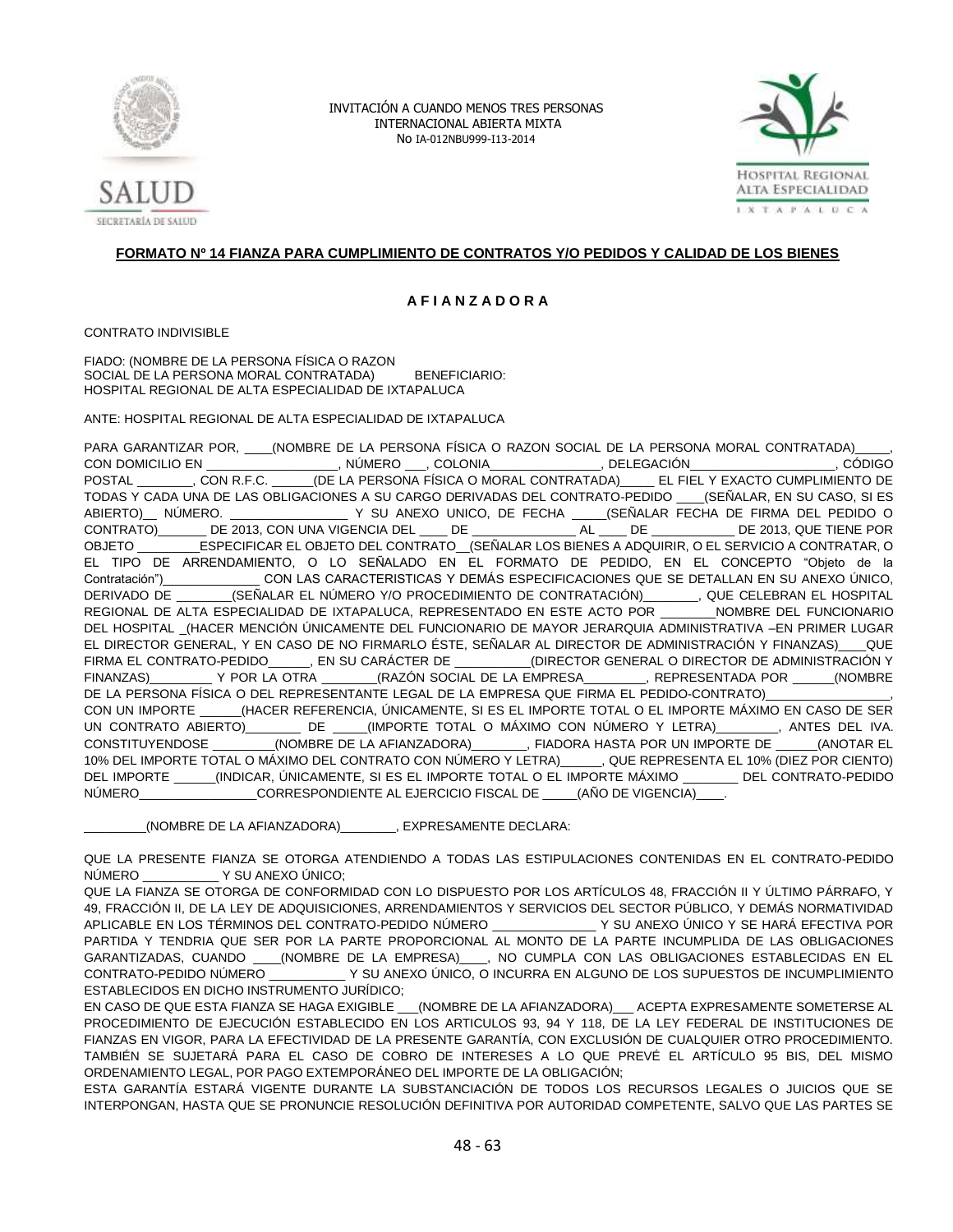



OTORGUEN FINIQUITO, DE FORMA TAL QUE SU VIGENCIA NO PODRÁ ACOTARSE EN RAZÓN DEL PLAZO DE EJECUCIÓN DEL CONTRATO PRINCIPAL O FUENTE DE OBLIGACIONES, O CUALQUIER OTRA CIRCUNSTANCIA. ASÍ MISMO, ESTA FIANZA PERMANECERÁ EN VIGOR AÚN EN LOS CASOS EN QUE EL "HOSPITAL REGIONAL DE ALTA ESPECIALIDAD DE IXTAPALUCA", O EL SERVIDOR PÚBLICO QUE CUENTE CON FACULTADES PARA LA CANCELACIÓN DE FIANZAS, OTORGUE PRÓRROGA O ESPERAS A\_\_\_\_\_NOMBRE DE LA EMPRESA)\_\_\_\_ PARA EL CUMPLIMIENTO DE SUS OBLIGACIONES, POR LO QUE, \_\_(NOMBRE DE LA AFIANZADORA)\_\_\_\_, MANIFIESTA SU CONSENTIMIENTO, A TRAVÉS DE LA PRESENTE FIANZA.

EN CASO DE OTORGAMIENTO DE PRÓRROGAS O ESPERAS A \_\_\_\_\_ (NOMBRE DE LA EMPRESA)\_\_\_\_\_\_\_, PARA EL CUMPLIMIENTO DE SUS OBLIGACIONES, DERIVADAS DE LA FORMALIZACIÓN DE CONVENIOS MODIFICATORIOS DE AMPLIACIÓN AL MONTO O AL PLAZO DEL CONTRATO, SE DEBERÁ OBTENER LA MODIFICACIÓN DE LA FIANZA;

LA PRESENTE GARANTÍA DE CUMPLIMIENTO DE CONTRATO, PODRÁ SER LIBERADA ÚNICAMENTE MEDIANTE ESCRITO EXPEDIDO Y FIRMADO POR EL SERVIDOR PÚBLICO QUE CUENTE CON FACULTADES PARA LA CANCELACIÓN DE FIANZAS, CUANDO (NOMBRE DE LA EMPRESA)\_\_\_\_\_\_\_ HAYA CUMPLIDO TODAS LAS OBLIGACIONES QUE SE DERIVEN DEL CONTRATO QUE GARANTIZA;

QUE \_\_\_\_(NOMBRE DE LA AFIANZADORA)\_\_\_\_ SE SOMETE EXPRESAMENTE A LA JURISDICCIÓN DE LOS TRIBUNALES DEL DISTRITO FEDERAL, RENUNCIANDO A LA QUE PUDIERA CORRESPONDERLE POR RAZÓN DE SU DOMICILIO PRESENTE O FUTURO O POR CUALQUIER OTRA CAUSA.

TODA ESTIPULACIÓN QUE APAREZCA IMPRESA POR FORMATO POR PARTE DE \_\_\_\_(NOMBRE DE LA AFIANZADORA)\_\_\_\_\_\_ QUE CONTRAVENGA LAS ESTIPULACIONES AQUÍ ASENTADAS LAS CUALES COMPRENDEN EL PROEMIO Y LOS INCISOS A) AL G), SE CONSIDERARÁN COMO NO PUESTAS.---- FIN DE TEXTO -----------------------------------------------------------------------------------

NOTA: PARA LA REQUISITACIÓN DEL PRESENTE FORMATO, SERÁ NECESARIO ELIMINAR LAS INSTRUCCIONES DE LLENADO Y SUSTITUIRLAS CON LA INFORMACIÓN SOLICITADA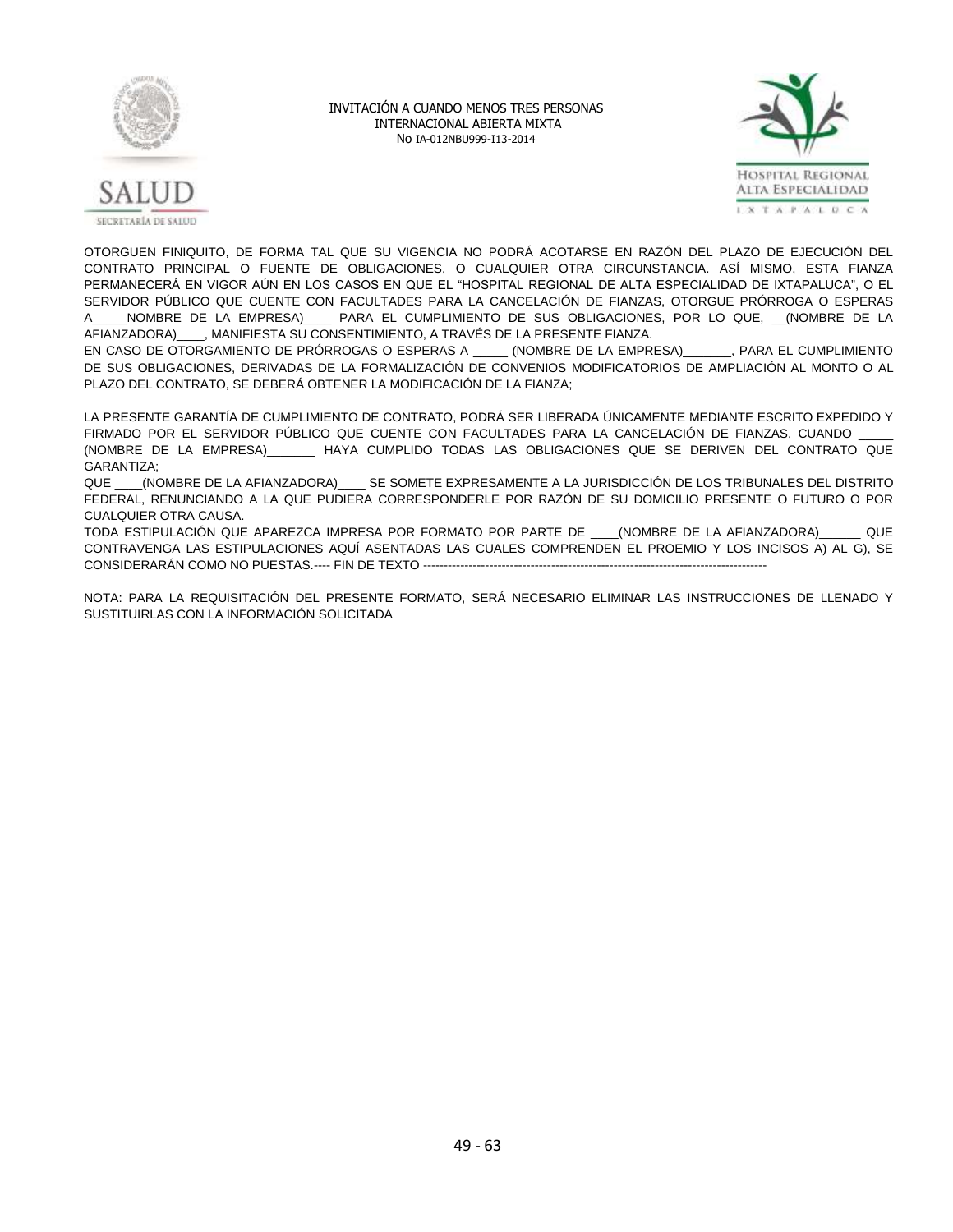



# SECRETARÍA DE SALUD

# **FORMATO Nº 15 VALE DE ENTRADA A ALMACÉN**

|                                        |                                                   |                                       |                            |                              |                      | DIRECCIÓN DE ADMINISTRACIÓN Y FINANZAS<br><b>SUBDIRECCIÓN DE RECURSOS MATERIALES</b><br><b>ALMACÉN GENERAL</b> |                                         |                                   |                                          |                                  |                                          |
|----------------------------------------|---------------------------------------------------|---------------------------------------|----------------------------|------------------------------|----------------------|----------------------------------------------------------------------------------------------------------------|-----------------------------------------|-----------------------------------|------------------------------------------|----------------------------------|------------------------------------------|
|                                        | SALUD                                             |                                       |                            |                              |                      |                                                                                                                |                                         |                                   |                                          | <b>FOR</b>                       | HISSPITAL RIGHTSPAL<br>AFTA ESPTCLALIDSD |
|                                        |                                                   |                                       | VALE DE ENTRADA ALMACÉN    |                              |                      |                                                                                                                | <b>HOJA NÚMERO</b>                      |                                   | FECHA DE ELABORACIÓN                     |                                  | エネチネルギス<br><b>FOLIO</b>                  |
|                                        |                                                   |                                       | <b>DATOS DEL PROVEEDOR</b> |                              |                      |                                                                                                                |                                         | <b>DIA</b>                        | MES                                      | AÑO                              |                                          |
|                                        | NOMBRE,<br><b>DENOMINACIÓN O</b><br>RAZÓN SOCIAL: |                                       |                            |                              |                      |                                                                                                                | 1 DE 2                                  |                                   |                                          |                                  |                                          |
|                                        | DIRECCIÓN:<br>NUMERO:                             |                                       |                            |                              |                      |                                                                                                                | NÚMERO DE ORDEN DE<br><b>SUMINISTRO</b> | NÚMERO DE<br><b>PEDIDO</b>        |                                          | NÚMERO DE CONTRATO               |                                          |
|                                        | <b>CÓDIGO POSTAL</b>                              |                                       |                            |                              |                      |                                                                                                                |                                         |                                   |                                          |                                  |                                          |
|                                        | R.F.C.                                            |                                       |                            |                              |                      |                                                                                                                |                                         |                                   | <b>FECHA</b>                             |                                  |                                          |
|                                        |                                                   |                                       |                            |                              |                      |                                                                                                                | DIA                                     |                                   |                                          |                                  | AÑO                                      |
|                                        |                                                   |                                       | <b>TIPO DE INSUMO</b>      |                              |                      |                                                                                                                |                                         | <b>MES</b>                        |                                          |                                  |                                          |
|                                        | <b>MEDICAMENTO</b>                                | <b>MATERIAL DE</b><br><b>CURACIÓN</b> | PAPELERIA                  | <b>AGUA</b>                  | <b>OTROS</b>         |                                                                                                                |                                         |                                   | MOTIVO DEL DOCUMENTO                     |                                  |                                          |
|                                        |                                                   | <b>XXXX</b>                           |                            |                              |                      |                                                                                                                | <b>ADQUISICIÓN</b>                      | CANJE                             | <b>DONATIVO</b>                          |                                  | <b>TRANSFERENCIA</b>                     |
|                                        | <b>REGISTRO SANITARIO</b>                         |                                       |                            |                              |                      |                                                                                                                | <b>XXXX</b>                             |                                   |                                          |                                  |                                          |
|                                        |                                                   |                                       |                            |                              |                      |                                                                                                                |                                         |                                   |                                          |                                  |                                          |
|                                        | <b>CLAVE DE CUADRO BASICO</b>                     |                                       | <b>CLAVE HRAEI</b>         | LOTE                         | <b>CADUCIDAD</b>     |                                                                                                                | <b>DESCRIPCIÓN</b>                      | <b>UNIDAD DE</b><br><b>MEDIDA</b> | <b>CANTIDAD</b>                          | <b>PRECIO</b><br><b>UNITARIO</b> | <b>IMPORTE</b>                           |
| $\mathbf 1$<br>$\overline{\mathbf{2}}$ |                                                   |                                       |                            |                              |                      |                                                                                                                |                                         |                                   |                                          |                                  |                                          |
| 3                                      |                                                   |                                       |                            |                              |                      |                                                                                                                |                                         |                                   |                                          |                                  |                                          |
|                                        |                                                   |                                       |                            |                              |                      |                                                                                                                |                                         |                                   |                                          |                                  |                                          |
|                                        | <b>IMPORTE CON LETRA:</b>                         |                                       |                            |                              |                      |                                                                                                                |                                         |                                   | <b>SUBTOTAL</b>                          |                                  |                                          |
|                                        |                                                   |                                       |                            |                              |                      |                                                                                                                |                                         |                                   | <b>IVA</b>                               |                                  |                                          |
|                                        |                                                   |                                       |                            |                              |                      |                                                                                                                |                                         |                                   | <b>TOTAL</b>                             |                                  |                                          |
|                                        |                                                   |                                       |                            |                              |                      |                                                                                                                |                                         |                                   |                                          |                                  |                                          |
|                                        | <b>OBSERVACIONES:</b>                             |                                       |                            |                              |                      |                                                                                                                |                                         |                                   |                                          |                                  |                                          |
|                                        |                                                   |                                       |                            |                              |                      |                                                                                                                |                                         |                                   |                                          |                                  |                                          |
|                                        |                                                   |                                       |                            |                              |                      |                                                                                                                |                                         |                                   |                                          |                                  |                                          |
|                                        |                                                   |                                       |                            |                              | <b>ENTREGA TOTAL</b> |                                                                                                                |                                         |                                   |                                          | <b>ENTREGA PARCIAL</b>           |                                          |
|                                        |                                                   |                                       |                            |                              |                      |                                                                                                                |                                         |                                   |                                          |                                  |                                          |
|                                        |                                                   |                                       |                            | NOMBRE Y FIRMA DE LA PERSONA | <b>QUE RECIBE</b>    |                                                                                                                |                                         |                                   | NOMBRE Y FIRMA DE LA PERSONA QUE ENTREGA |                                  |                                          |
|                                        |                                                   |                                       |                            |                              |                      |                                                                                                                |                                         |                                   |                                          |                                  |                                          |
|                                        |                                                   |                                       |                            |                              |                      |                                                                                                                |                                         |                                   |                                          |                                  |                                          |
|                                        |                                                   | <b>SELLO CON FECHA</b>                |                            |                              |                      |                                                                                                                | <b>FIRMA</b>                            |                                   |                                          | <b>FIRMA</b>                     |                                          |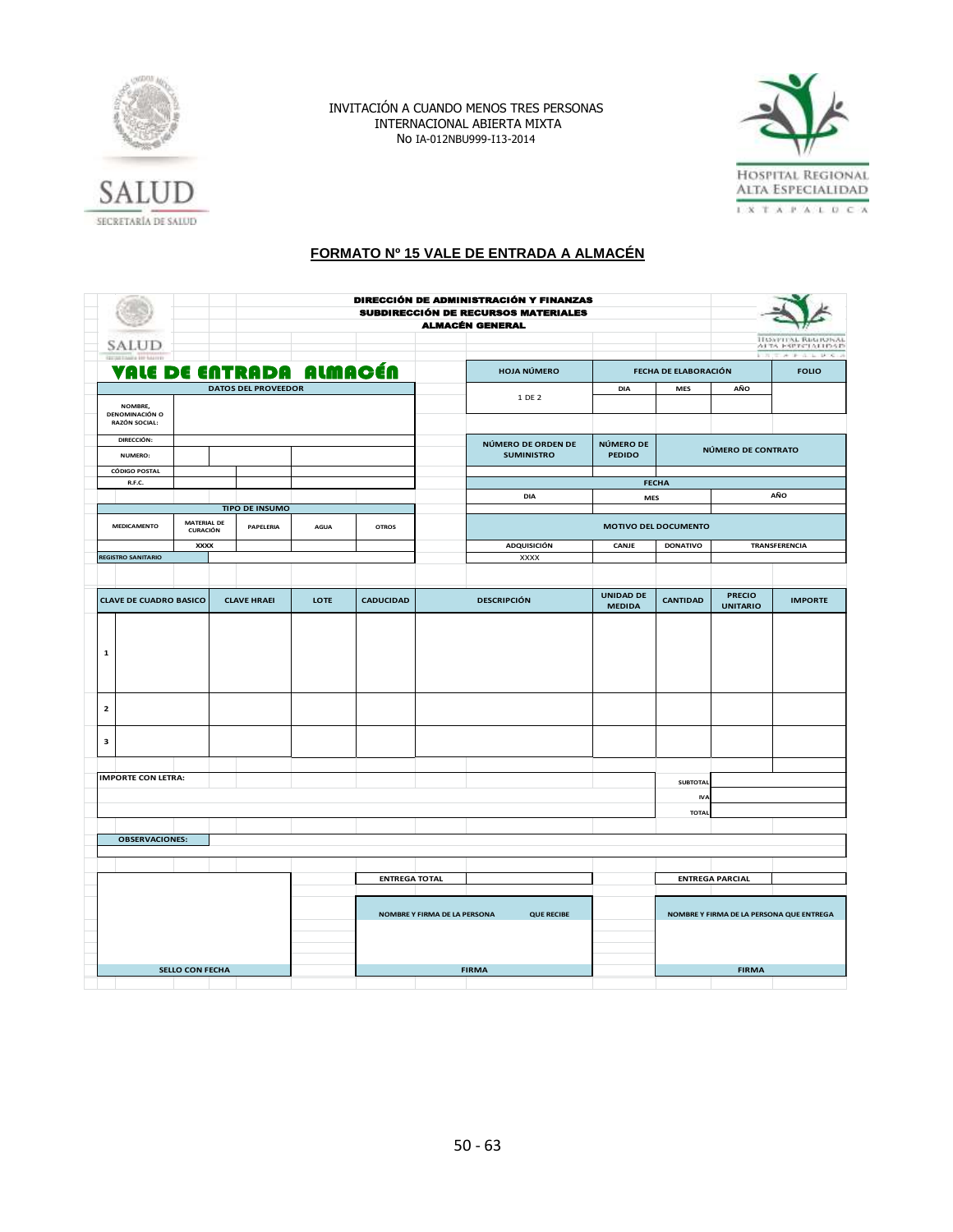



# **ANEXO No. 2**

# **MODELO DE PEDIDO**

| HOSPITAL REGIONAL, DE ALTA<br>ESPECIALIDAD DE INTARALISCA<br>SALUD<br>DIRECCIÓN DE ADMINISTRACIÓN Y<br>FINANZAS<br>SUBDIRECCIÓN DE RECURSOS                                                       |                                  | NOMBRE DEL PROVEEDOR:<br>DOMICILIO DEL PROVEEDOR:                                                                                                                                                                                                                                                                                                                                                |                               | FUNDAMENTO LEGAL DE ADJUDICACIÓN:<br>ARTÍCULOS |        |  |
|---------------------------------------------------------------------------------------------------------------------------------------------------------------------------------------------------|----------------------------------|--------------------------------------------------------------------------------------------------------------------------------------------------------------------------------------------------------------------------------------------------------------------------------------------------------------------------------------------------------------------------------------------------|-------------------------------|------------------------------------------------|--------|--|
| egestioned<br>MATERIALES Y SERVICIOS<br>GENERAL ES<br><b>HELLIS</b><br><b>PEDIDO</b>                                                                                                              |                                  | REGISTRO FEDERAL DE CONTRIBUYENTES: TELÉFONO:                                                                                                                                                                                                                                                                                                                                                    | MODALIDAD DE LA ADJUDICACIÓN: |                                                |        |  |
| HOJA:<br>FECHA DE FIRMA:<br>1 DE 1                                                                                                                                                                |                                  | LUGAR DE ENTREGA DE LOS BIENES:<br>ALMACEN GENERAL DEL HOSPITAL REGIONAL DE ALTA ESPECIALIDAD DE IXTAPALUCA<br>CARRETERA FEDERAL MÉXICO-PUEBLA KM 34.5. ZOQUIAPAN, IXTAPALUCA, ESTADO DE MÉXICO, C.P. 56530                                                                                                                                                                                      |                               | PORCENTAJE DE PENA CONVENCIONAL:               |        |  |
| NÚMERO DE PEDIDO:                                                                                                                                                                                 |                                  | VIGENCIA DEL PEDIDO:                                                                                                                                                                                                                                                                                                                                                                             | CUMPLIMIENTOL:                | MONTO DE LA PÓLIZA DE GARANTIA DE              |        |  |
| SUFICIENCIA<br>REQUISICIÓN:<br>PRESUPUESTARIA:                                                                                                                                                    |                                  | FUNDAMENTO LEGAL Y PLAZO PARA EFECTUAR EL PAGO:<br>EN TÉRMINOS DEL ARTÍCULO 51 DE LA LEY DE ADQUISICIONES, ARRENDAMIENTOS Y SERVICIOS DEL SECTOR<br>PÚBLICO, LOS PAGOS QUE SE GENEREN SE REALIZARÁN DENTRO DE LOS 20 (VEINTE) DÍAS NATURALES CONTADOS<br>A PARTIR DE LA ENTREGA DE LAS FACTURAS RESPECTIVAS. UNA VEZ ENTREGADOS LOS BIENES A ENTERA<br>SATISFACCIÓN DEL ADMINISTRADOR DEL PEDIDO |                               | PORCENTAJE DE DEDUCTIVAS:                      |        |  |
| PARTIDA PRESUPUESTARIA:                                                                                                                                                                           |                                  |                                                                                                                                                                                                                                                                                                                                                                                                  |                               | <b>ANTICIPO:</b><br>NO APLICA                  |        |  |
|                                                                                                                                                                                                   | <b>DESCRIPCIÓN DE LOS BIENES</b> |                                                                                                                                                                                                                                                                                                                                                                                                  |                               |                                                |        |  |
| LA ADQUISICIÓN DE CON LAS CARACTERÍSTICAS, ESPECIFICACIONES Y PRECIOS                                                                                                                             |                                  | <b>MONTO</b>                                                                                                                                                                                                                                                                                                                                                                                     |                               |                                                |        |  |
| UNITARIOS DE LOS BIENES. QUE SE ENCUENTRAN DESCRITOS EN EL ANEXO ÚNICO DEL PRESENTE PEDIDO. EL<br>CUAL FORMA PARTE INTEGRANTE DEL MISMO.                                                          |                                  |                                                                                                                                                                                                                                                                                                                                                                                                  |                               | мінімо                                         | MÁXIMO |  |
| EL _________________EN SU CARÁCTER DE ____________________________DEL HOSPITAL REGIONAL DE ALTA                                                                                                   | SUBTOTAL                         |                                                                                                                                                                                                                                                                                                                                                                                                  |                               |                                                |        |  |
| ESPECIALIDAD DE IXTAPALUCA, SERA EL SERVIDOR PÚBLICO ENCARGADO DE REALIZAR LA ADMINISTRACIÓN Y<br>VERIFICACIÓN DEL PRESENTE PEDIDO, LO ANTERIOR, SIN PERJUICIO DE QUE DURANTE LA VIGENCIA DE ESTE | LV.A.                            |                                                                                                                                                                                                                                                                                                                                                                                                  |                               |                                                |        |  |
| TOTAL<br>INSTRUMENTO, LA TITULAR DEL ÁREA REQUIRENTE REALICE NUEVAS DESIGNACIONES PARA TALES EFECTOS, LAS<br>CUALES SERÁN DEBIDA Y OPORTUNAMENTE NOTIFICADAS AL PROVEEDOR.                        |                                  |                                                                                                                                                                                                                                                                                                                                                                                                  |                               |                                                |        |  |

LEÍDO POR LAS PARTES Y ENTERADAS DE SU CONTENDO Y ALCANCE LEGAL, SE FIRMA EL PRESENTE PEDIDO Y SU ANEXO ÚNICO POR QUINTUPLICADO POR LOS QUE EN ÉL INTERVINERON, COMO<br>CONSTANCIA DE SU ACEPTACIÓN, CON DOMICILIO UBICADO EN CAR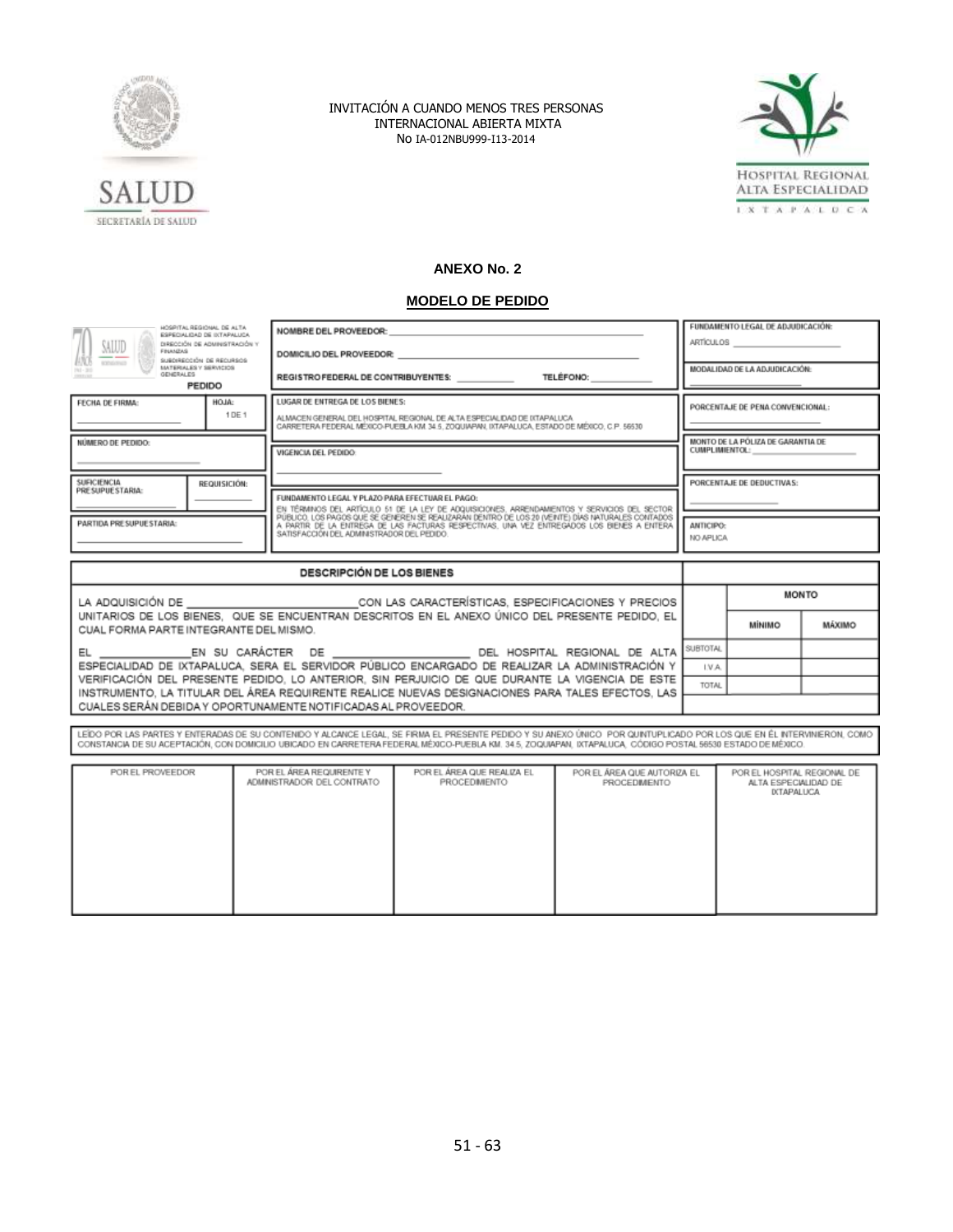



#### $E$ scrit $E$ scrit $E$ scrit $E$ scrit $E$ scrit $\mathcal{L}$ PÉDIDO NARLA LA DOSIGISION DE LOS BERES ESPALADOS AL ANYGERO, EN ADELANTE "LOS BIENES" QUE CELEBRAN POR UNA C<br>PERSONA MORAL RODCADA AL RUBOL EX LOS CARDOS Y CARACTERES SEÑALADOS EN EL ANYERSO, Y POR LA CIPIE ALLE<br>PERSONA M **PRESENTES**<br>PRESENTES<br>PERIODIENTES

#### **D E C L A R A C I O N E S**

**I.- El "HRAEI" declara a través de sus representantes, que:** 1.1 Es un Organismo Descentralizado de la Administración Pública Federal tal como lo establecen los artículos 90 de la Constitución Política de los<br>Estados Unidos Mexicanos, 1º, párrafo tercero y 45 de la Ley Orgánica de l Entidades Paraestatales y 1°, del Decreto de creación de Hospital Regional de Alta Especialidad de Ixtapaluca, publicado en el diario oficial el 8 de

junio de 2012. **I.2** El Director General que firma el presente pedido tiene facultades en términos de lo dispuesto por l os artículos 16, fracción IV del Estatuto Orgánico del Hospital Regional de Alta Especialidad de Ixtapaluca , en los procedimientos de contratación para la adquisición y arrendamiento de bienes muebles y la prestación de servicios de cualquier naturaleza, con excepción de los servicios relacionados con la obraública.

1.3 Para atender y cubrir sus necesidades, el "AREA REQUIRENTE" solicita la adquisición de "LOS BIENES" con las características,<br>especificaciones y términos, contenidos en el presente instrumento legal y el ANEXO ÚNICO" qu

**I.4** La presente contratación se adjudicó al **"PROVEEDOR** en atención a la solicitud formulada por el Titular del **"ÁREA REQUIRENTE"**mediante el procedimiento señalado al anverso, con las partidas y/o conceptos precisados en el anverso, por ser él, quien a criterio del **"ÁREA REQUIRENTE"** ofrece las mejores condiciones del mercado en cuanto al precio y calidad a favor de l **"HRAEI"** y con base en los documentos denominados Justificación y estudio referencial, suscritos por dicho servidor público.

1.5 El presente pedido incluye un **"ANEXO ÚNICO"** aprobado por el **"PROVEEDOR"** y por el Titular del **"AREA REQUIRENTE"**como responsable<br>de su elaboración, así como de las características especificaciones, términos ycondic

L6 El "**ÁREA REQUIRENTE"** cuenta con los recursos suficientes para cubrir las obligaciones derivadas del presente pedido en términos del<br>articulo 25 de la Ley de Adquisiciones, Arrendamientos y Servicios del Sector Público que se determina la procedencia de aplicar la referida al anverso.

1.7 Su clave de Registro Federal de Contribuyentes es: HRA120609DQ4 y su domicilio para efectos fiscales es el ubicado en Carretera Federal<br>México-Puebla Km. 34.5, Zoquiapan, Ixtapaluca,código postal 56530, Estado de Méxic

**I.8** Para todos los efectos legales del presente pedido, así como para todas las notificaciones que **"LAS PARTES"** deban efectuarse al respecto, señala como su domicilio el precisado en la declaración anterior.

**II.- Declara el "PROVEEDOR", bajo protesta de decirverdad, a través de su "REPRESENTANTE LEGAL", que:**

II.1 Es una sociedad legalmente constituida conforme a las leyes mexicanas, lo cual acredita con el testimonio de la escritura púlica cuyos datos se<br>describen al rubro y de conformidad con su obieto soial, puede vender "LO **II.2** Cuenta con facultades para suscribir el presente pedido, acreditando la personalidad con la que se ostenta con el testimonio — de la escritura<br>pública que se describe al rubro; que dichas facultades no le han sido m surten plenos efectos para la celebración del presente instrumento jurídicoApéndice 2

**II.3** Su clave de Registro Federal de Contribuyentes es el señalado en el anverso.

II.4 Cuenta con la experiencia, capacidad técnica, humana, material y financiera —propia y suficiente, así como con una adecuada organización<br>administrativa, personal calificado, equipo e instataciones apropiadas para cump

II.5 Para los efectos de lo previsto en el artículo 32D del Código Fiscal de la Federación, ha presentado al "HRAEI" la opinión favorable emitida por<br>el Servicio de Administración Tributaria respecto del cumplimiento de su Resolución Miscelánea Fiscal para 2012, publicada en el Diario Oficial de la Federación el 28 de diciembre de 2011.

**II.6** Formaliza este documento con la seguridad de que ninguno de los socios o directivos que la integran, ni su **"REPRESENTANTE LEGAL"**se<br>encuentran en alguno de los sucuestos previstos en los artículos 50 v 60 antepenút encuentran en alguno de los su

IIL7 Para todos los efectos legates del presente pedido, así como para todas nordenadores que "LAS PARTES" doba<br>señala como su domicilio el precisado en el anverso. Cualquier cambio de domicilio deben ser notificado per el **III.- "LAS PARTES"** manifiestan que:

**III.1** Se reconocen mutuamente la personalidad con que se ostentan;

#### **III.2** Saben y conocen que la Secretaría de la Función Pública en el ejercicio de sus facultades, podrá realizar las visitas e inspecciones que estime pertinentes a las dependencias que realicen adquisiciones, arrendamientos y servicios, e igualmente podrá solicitar a los servidores públicos de el **"HRAEI"** y al **"PROVEEDOR"** todos los datos e informes relacionados con los actos de que se trate. Asimismo, que conforme al artículo 107 del Reglamento de la Ley de Adquisiciones, Arrendamientos y Servicios del Sector Público, la Secretaría de la Función Pública y el órgano interno de control en la **"HRAEI"**, con motivo de las auditorias, visitas o inspecciones que practiquen, podrán solicitar al **"PROVEEDOR"** información y/o documentación relacionada con el presente pedido, por lo que este último deberá proporcionar la información que en su momento le sea requerida;

III.3 Los instrumentos derivados del procedimiento de contratación señalados en la Declaración I.4, la solicitud de cotización, la cotización<br>presentada por "EL PROVEEDOR", el presente pedido y su "ANEXO ÚNICO", son los in obligaciones en la presente contratación. **III.4** Todas las notificaciones que deban realizarse con motivo del presente pedido, deberán hacerse por escrito, mediante entrega directa con<br>acuse de recibo, fax o correo electrónico o vía correo certificado con acuse d

declaraciones. Las notificaciones se considerarán entregadas en la fecha que aparece en el recibo de confirmación de entrega del correo, o en la confirmación de entrega del servicio de mensajería, fax o correo electrónico. **III.5** En caso de discrepancia entre la convocatoria a la licitación pública, la invitación a cuando menos tres personas o la solicitud de cotización y el<br>modelo del Pedido, prevalecerá lo establecido en la convocatoria,

#### al tenor de las siguientes:

**C L Á U S U L A S**

#### PRIMERA- OBJETO.- El "PROVEEDOR" se obliga a entregar a el "HRAEI", "LOS BIENES" descritos en el anverso, en los términos y<br>condiciones establecidos en el presente pedido y en su "ANEXO ÚNICO". **.<br><b>NDA.- MONTO, FORMA Y LUGAR DE PAGO.- "LAS PARTES" a**cue<br>o. la cual se pagará en moneda nacional y será fila e inalterable durant anverso, la cual se pagará en monda nacional y será lija e inalienzilo durante su vigencial de la cual de medi<br>pagó que se genere con motivo de la entrega de "LOS BIENES" se electuará dentro de los 20 (veinte) dias natural

TERCERA.» ADMINISTRACIÓN Y VIGILANCIA DEL PEDIDO.» El área encargada de administrar, supervisar y verificar el cumplimiento de este<br>pedido y de su "ANEXO ÚNICO", en términos del artículo 84, séptimo párrafo del Reglamento Servicios del Sector Público; así como de supervisar en todo tiempo, dentro del ámbito de su competencia, que "L**OS BIENES"** objeto de este<br>Instrumento sean proporcionados por el "**PROVEEDOR"** contorme se obligó a hacerlo,

oportunamente notificadas al **"PROVEEDOR"**. El "PROVEEDOR" acepta que el "ADMINISTRADOR DEL PEDIDO" implemente las acciones que estime necesarias para la administración y<br>supervisión del mismo en los términos de su objeto y que en tanto éste no acepte por escrito "L

aceptados komiemos.<br>Si de la verilización a que se reflere el primer párrafo de la prosente Cláusula, o de la notivo el minimitaci<br>entrega de "LOS BIENES", se desprendera que éstos no cumplen con las características solvis **"ANEXO ÚNICO"**, cuya procedencia deberá determinarse por el Titular del **"ÁREA REQUIRENTE"** o el **"ADMINISTRADOR DEL PEDIDO".**  on<br>su 7. Sise e<br>de adjud

Lo suisticolo en la presenc Claudia debrá ser interpretacion pepicó de que el Taur od - **AREA RECURENTE**" opera recorde d<br>COMETA - Videlical - LAS PARTES" acuerdan que la vigencia del presente pedici ser la industa en el " **QUINTA.- OBLIGACIONES DEL "PRO** 

1. Garantzar y hacerse responsable de que "**LOS BIENES**" objeto del presente pedido serán entregados de forma profesional, igual que los<br>estándares operacionales, reconocidos y aplicables a tales bienes y con la calidad, e especificaciones y términos señalados en el "ANEXO UNICO" el cual, una vez firmado, forma parte integrante de este instrumento, teniéndose<br>aquí por reproducido como si a la tetra se i nsentara, a entera satisfacción del "A

**2.** Observar y c **"LOS BIENES"** así como contar con las licencias, autorizaciones y/o permisos que en su caso sean necesarias, de conformidad con el artículo 31 del Reglamento de la Ley de Adquisiciones, Arrendamientos y Servicios del Sector Público.

3. Responder de la totalidad de los daños y/o perjuicios causados a los bienes o trabajadores del "HRAEI" o a los bienes y personal de terceros,<br>causados por él durante la entrega de "LOS BIENES" o por el personal que cont responsabilidad al **"HRAEI"**.

4. Ausmi la responsibilisid total en caso de que infinipia homatividad relativa a dereche inference al propiede imitation parces de provincipamente de la propiede and total provincipamente and the state of the state of the viole algún derecho de<br>que suria al respecto.

5. Que el personal a través del cual se realice la entrega de **"LOS BIENES"** no se presente a las instalaciones de el "HRAEI", o bien, en el lugar<br>en el que se deban entregar **"LOS BIENES"** en estado de ebriedad o con alle

**6.** Cumplir con la totalidad de las obligaciones que se establecen en el presente pedido y su **"ANEXO ÚNICO"**. 7. En su caso, el pesonal comisionado por el "PROVEEDOR" para realizar la entrega de "LOS BIENES" que asista a las instalaciones del<br>"HRAE", deberá portar invariablemente a la vista, identificación expedida por el "PROVEED

**8.** Cubrir los impuestos y derechos que se generen con motivo de la a

9. Otorgar fianza por el porcentaje señalado en el "**ANEXO ÚNICO**" respecto del importe total del presente pedido, sin incluir el Impuesto al Valor<br>Agregado, la cual deberá ser expedida por institución autorizada para ello **10.** Garantizar la entrega de "LOS BIENES" objeto del presente pedido contra fallas y/o vicios ocultos, co<br>BIENES", durante la vigencia del presente pedido.

BIENCE", durante te gencie dal presente posto.<br>11. Entrega a lavor de d<sup>u</sup>rificatif e conservatorio de l'absolvato en al PANEXO DNACO", una poliza de seguno de regolazione del protezi<br>11. Entrega a lavor de presidente pass

En caso de que el "P**ROVEEDOR**" ya cuente con un seguro de resporsabildad civil expedido por una compañía aseguradora establecida en<br>territorio nacional, antes de la firma del pedido, como beneficiario a el "HRAEI" en los 12. Mantener la estricta confidenc

responsabilidad penal, civil o de otra índole, y por lo tanto, no podrá ser divulgada, transmitida, ni utilizada en beneficio propio o de tercero. **13.** Asumir expresamente cualquier responsabilidad que se derive del incumplimiento por parte de sus empleados o consultores a las obligaciones de confidencialidad descritas en el presente pedido. Cuando la información confidencial ya no sea necesaria para llevar a cabo una obligación bajo

este pedido, el **"PROVEEDOR"** la devolverá al **"HRAEI"** o la destruirá si así se le solicitara por escrito. **14.** Notificar inmediatamente a el "HRAEI" en caso de de cooperará en forma razonable para que aquélla retome la posesión e impedirá usos no autorizados adicionales de dicha información.

15. Realizar todas las erogaciones y gastos directos e indirectos que para el cumplimiento del objeto del presente pedido realice el "PROVEEDOR"<br>por concepto de pagos a su personal, adquisición de equipo y utensilios de tr de su personal, primas de seguros, impuestos y cualquier otro concepto, serán exclusivamente a su cargo, cuenta y riesgo, por lo que no podrán ser exigidos a el **"HRAEI"**.

16. No transferir en forma parcial ni total a favor de cualquier otra persona, con excepción de los derechos de cobro, en cuyo caso se deberá contar<br>con el consentimiento por escrito del "HRAEI"" a través del Titular del "

**17.** Afiliarse al "Programa de Cadenas Productivas". **SEXTA.- OBLIGACIONES DE EL "HRAEI";**

1. Pagar al "**PROVEEDOR**", en exhibiciones vencidas, a los 20 (veinte) días naturales posteriores a la presentación de la factura o recibos, a través<br>del Sistema Integral de Administración Financiera Federal (SIAFF) en los quedará condicionado, proporcionalmente, al pago que el **"PROVEEDOR"** deba efectuar por concepto de penas convencionales por atraso. **2.** Vigilar y supervisar en todo momento el cumplimiento del objeto del presente Pedido, conforme a las condiciones establecidas en el mismo y su **"ANEXO ÚNICO"**.

3. Proporcionar por escrito al "**PROVEEDOR**" las instrucciones que estime convenientes relacionadas con su ejecución, a fin de que se ajuste a los<br>datos y especificaciones, así como a las modificaciones que en su caso orde 4. A designar como Supervisor o Vigilante del cumplimiento de las obligaciones del presente Pedido al Arquitecto Francisco Reyes Alcántara,<br>Coordinador de Mantenimiento quien será el responsable de llevar a cabo la revisió

del objeto del presente Pedido. **5.** Exigir el cumplimiento o el reintegro de las cantidades pagadas en demasía.

6. En caso de que la factura presentada para su pago contenga errores o deficiencias, el "HRAEI" dentro de los 3 (tres) días hábiles siguientes al<br>de su recepción, indicará por escrito al "PROVEEDOR" las deficiencias que d citado escrito, y hasta que se presenten las correcciones, no se computarán para efectos del plazo para realizar el pago. **7.** Proceder a la liberación de la póliza de fianza de cumplimiento dentro de los 30 (treinta) días naturales después de haber dado por recibido **"LOS BIENES",** previa aceptación por parte del **"HRAEI"**.

SEPTIMA - RESCISION ADMINISTRATIVA DEL PEDIDO - El "PROVEEDOR" acepta en forma expresa que el "HRAEI", a petición del Titular del<br>"ÁREA REQUIRENTE", quien aportarà los elementos necesarios para encauzar los procedimientos,

**1.** Por incumplimiento de las obligaciones pactadas en este pedido y/o en su **"ANEXO ÚNICO"**; **2.** Por no entregar "LOS BIENES" conforme a las especificaciones, características, términos y sean comunicadas al **"PROVEEDOR"**, o bien, estén establecidas en el presente instrumento o en su **"ANEXO ÚNICO"**;

**3.** Por contravención de los términos del pedido o de las disposiciones de la normatividad aplicable al caso;

**4.** Cuando el **"PROVEEDOR"**, no entregue la garantía de cumplimiento de conformidad con los términos y condiciones establecidos en el presente pedido;

**5.** Cuando la autoridad competente declare el concurso mercantil, o cualquier situación análoga o equivalente, que afecte el patrimonio de **"PROVEEDOR"**;

**6.** Por subcontratar o transferir la totalidad o parte de **"LOS BIENES"**, derechos u obligaciones establecidos en este pedido, a excepción de los<br>derechos de cobro;

**7.** Si se comprueba la falsedad de alguna manifestación contenida en el apartado de declaraciones del **"PROVEEDOR"** o durante el procedimiento

**8.** En general, por cualquier otra causa imputable al **"PROVEEDOR"**, similar a las antes mencionadas, que implique el incumplimiento de alguna de sus obligaciones. OCTAVA- SUSPENSION TEMPORAL DEL PEDIDO.- Cuando en la entrega de "LOS BIENES" se presente caso fortulo o de fuerza mayor, el<br>titular del "ÁREA REQUIRENTE", quien aportarà los elementos necesarios para justificar el dotamen

sido efectivamente entregados. La suspensión del presente pedido se sustentará mediante dictamen emitido por el Titular del **"ÁREA REQUIRENTE"**, en el que se precise las

razones o las causas justificadas que dan origen a la misma.<br>A petición del Titular del "ÁREA REQUIRENTE" se podrá suspender temporalmente el pedido en todo o en parte, en cualquier momento, sin que<br>ello signifique su term

El Titular del **"ÁREA REQUIRENTE"** y el **"PROVEEDOR"** pactarán el plazo de suspensión, a cuyo término, el presente pedido podrá continuar produciendo todos sus efectos legales, una vez que hayan desaparecido las causas que motivaron dicha suspensión o en su caso, iniciarse la terminación anticipada del instrumento legal.

NOVENA.» PRÓRROGAS.» Únicamente se otorgarán prórrogas por causas imputables a el "HRAEI" y en casos fortuitos o de fuerza mayor<br>debidamente acreditados por el Titular del "ÁREA REQUIRENTE". El Titular del "ÁREA REQUIRENTE la prómoga a que se refiere la presente Cláusula el plazo concedido al **"PROVEEDOR"** para dar cumplimiento a las obligaciones establecidas en el<br>presente pedido y solicitará a la Dirección de Administración y Finanzas la e

DÉCMA - CASO FORTUITO O FUERZA MAYOR. Ninguna de "LAS PARTES" serà responsible de cualquier retrace o incumplmento de las<br>coligaciones derivadas del presente pedido que resulten directa o indirectamente de caso fortulto o

DECIMA PRIMERA» TERMINACION ANTICIPADA DEL PEDIDO» El "HRAEI" a través de la Dirección de Administración y Franzas y a petición<br>del Titular del "ÁREA REQUIRENTE", quien aportará los elementos necesarios para encauzar los p bien cuando, por causas justificadas se extinga la necesidad de requerir "LOS BIENES" originalmente adjudicados y se demuestre por conducto<br>del Titular del "ÁREA REQUIRENTE", que de continuar con el cumplimiento de las obl Estado.

Ambas partes convienen en que serán causas de terminación del presente pedido, sin responsabilidad para las mismas, cuando se suspenda la entrega de los bienes por causas de fuerza mayor, debidamente acreditadas por más de una semana. De igual forma, procederá la terminación anticipada de este instrumento cuando se determine la nulidad parcial o total de los actos que dieron<br>origen al presente pedido, con motivo de la resolución de una inconformidad o i

La terminación anticipada del presento pedio so sustenta del presente metido por el Titular del **AREA REQUIRENTE**<br>nazones cita causa judicadas que den origen a la miena. La setero, de conformidad con la causa por el T**itul** nazones o las causas justificadas que dan origen a la misma. Lo anterior, de conformidad con lo establecido en los artículos 54 Bis de la Ley de<br>Adquisiciones, Arrendamientos y Servicios del Sector Público y 102 de su Regi

salidación que para el elcor emia e "ADMINSTRADOR DEL PEDIDO".<br>No ban elfoquido alembro de los plazos existendos, la pera Coverciona por en el existente de comeporás la lami<br>Pedido alembro de los los plazos existendos, la trate, o parte de las mismas cuando ello sea posible, aplicando al "**PROVEEDOR**" por dicha cancelación una cantidad equivalente a la pena<br>convencional máxima por atraso que correspondería en el caso de que "LOS BIENES" hub

En el supuesto de que sea rescindido el presente pedido, no procederá la contabilización de la sanción por cancelación a que hace referencia esta cláusula, toda vez que se deberá hacer efectiva la garantía de cumplimiento. DÉCIMA TERCERA: "PENAS CONVENCIONALES" Y "DEDUCCIONES". Atendendo a lo dispuesto en el articulo 53 de la Ley de<br>Adquisiciones, Arrendamientos y Servicios del Sector Público, el "HRAEI", a través del "ADMIMÉTRADOR DEL PEDID "ANEXO ÚNICO", aplicado al valor de "LOS BIENES", sobre su importe facturado por cada dia natural de atraso en la entrega de "LOS<br>BIENES". El "PROVEEDOR" pagará el importe correspondiente a dicha pena convencional mediante

La suma de todas las penas convencionales aplicadas al "PROVEEDOR" no deberá exceder del importe de la garantía de cumplimiento del<br>presente pedido que determine el "AREA REQUIRENTE", respecto del monto pactado en la CLÁUS

El pago de "**LOS BIENES**" objeto del presente pedido, quedará condicionado proporcionalmente, al pago que el "**PROVEEDOR**" deba efectuar<br>por concepto de penas convencionales, en términos de lo dispuesto por el artículo 95

"LAS PARTES" suceden que la garantia que se doram os neleperdentes a la pera convertida que seriada en ela disa<br>currelense partir o dificante de calapara de las deligatores contrabales a cargo del "PROVERDOR", al "NRAE" ap

Sin que cada concepto de deducciones exceda a la parte proporcional de la garantía de cumplimiento que le corresponda del monto total del pedido, sin considerar el Impuesto al Valor Agregado, y serán pagadas mediante descuento que se deberá aplicar en la factura que el **"PROVEEDOR"** presente para su cobro, inmediatamente después de que el **"ÁREA REQUIRENTE"** tenga cuantificada la deducción correspondiente o mediante su entero a favor de la Tesorería de la Federación por el **"PROVEEDOR"**, sin perjuicio del derecho de que el **"HRAEI"** pueda optar entre exigir el cumplimiento del pedido o cancelar total o parcialmente las partidas o conceptos no entregados o bien, rescindirlo.

El pago de **"LOS BIENES"** quedará condicionado proporcionalmente, al pago que el **"PROVEEDOR"** deba efectuar por concepto de deductivas.

Será responsabilidad del "**ADMINISTRADOR DEL PEDIDO**" determinar el importe que se aplicará por concepto de deductivas y documentarias,<br>así como notilicar por escrito a la Dirección de Administración y Finanzas del "HRAEI"

DECAMA CUARTA. MODIFICACIONES AL PEDIDO, Las modificaciones que por racones fundadas pudieran realizarse al presente pedido,<br>deberán invariablemente formalizarse por escrito, mediante la celebración del convenio modificato

Cuando se convenga el incremento de "LOS BIENES", el "PROVEEDOR" deberá entregar la modificación respectiva de la garantía de<br>cumplimiento del pedido, conforme a lo señalado en el artículo 91 del Reglamento de la Ley de Ad Sector Público. DECIMA QUINTA.» TITULOS DE LAS CLAUSULAS.» Los títulos de las cláusulas del pedido se utilizan exclusivamente para conveniencia de<br>"LAS PARTES" y no tienen ninguna significación legal o contractual, sólo tienen por cojeto

contenido del clausulado del presente pedido. **DECIMA SEXTA.- LEGISLACIÓN Y JURISDICCIÓN.- "LAS PARTES"** se obligan a s

cada una de las disusulas que lo integrary a su "ANEXO UNICO", así como a los linearientos, procedentemos y requiedes que establece la Ley<br>de Adquisiciones, Arrendomientor y Servicios del Sector Público y su Regiamento; la

Para la interpretación y cumplimiento del presente pedido, así como para la resolución de cualquier controversia que pudiera surgir con motivo del<br>mismo, "LAS PARTES" se someten a la jurisdicción y competencia de los Tribu **Las firmas de "LAS PARTES" del presente pedido calzan al anverso del mismo.**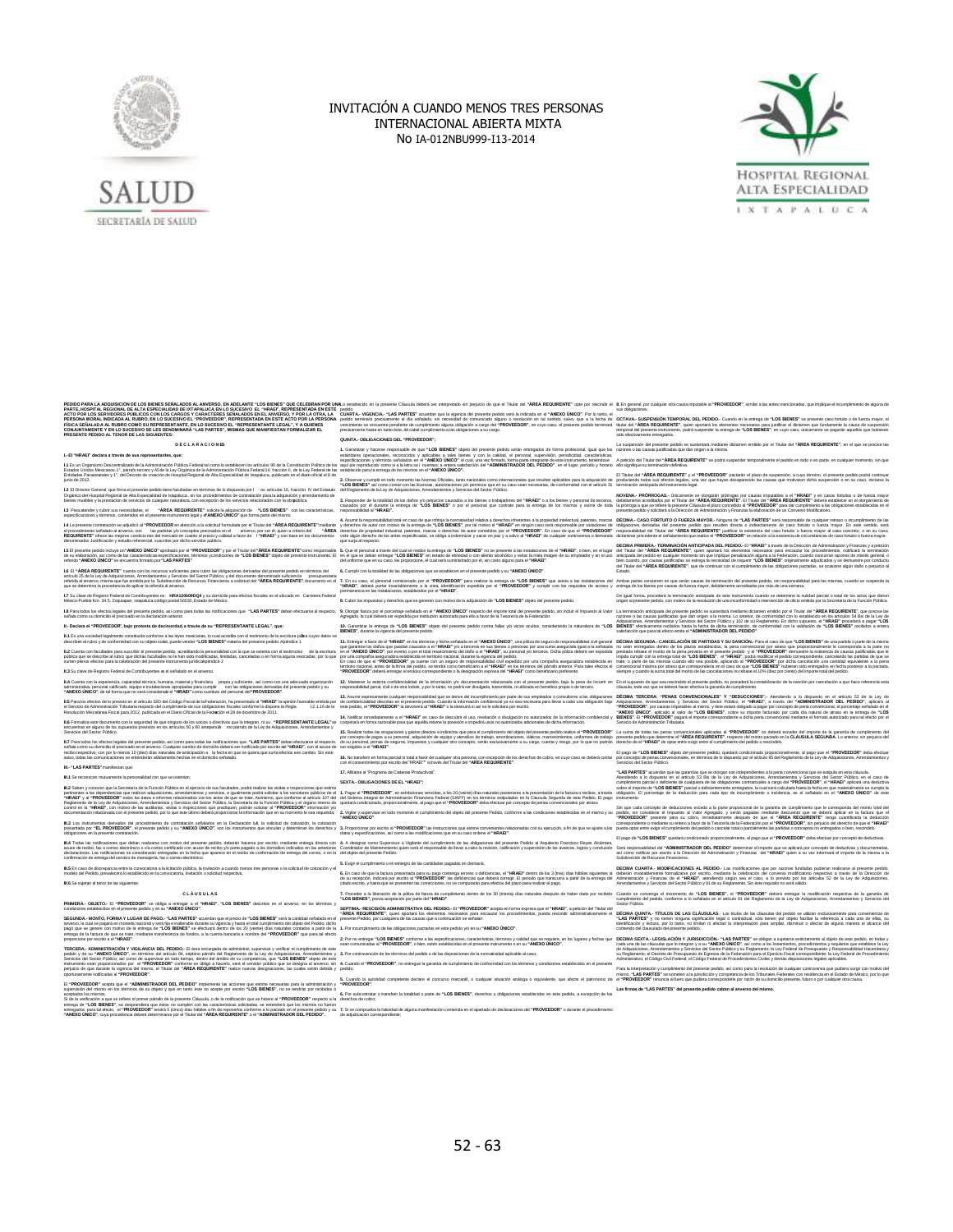



**ANEXO No. 3**

# **PROGRAMA CADENAS PRODUCTIVAS**

# **LA CONFIANZA DE RECIBIR TUS PAGOS A TIEMPO**

¡TUS PAGOS EN SÓLO 5 DÍAS! TU CAPITAL DISPONIBLE CUANDO LO NECESITES.

¡COBRA DE INMEDIATO! NO DESPERDICIES MÁS TIEMPO NI RECURSOS. EL PROGRAMA CADENAS PRODUCTIVAS DE NAFINSA TE BRINDA LA LIQUIDEZ QUE TODO EMPRESARIO NECESITA PARA CRECER PORQUE YA NO TENDRÁS QUE ESPERAR LARGOS PLAZOS PARA RECIBIR TUS PAGOS. EL PASO PARA TENER EL CONTROL TOTAL DE TU DINERO.

## ¿QUÉ ES?

ES UN PROGRAMA INTEGRAL PARA EL DESARROLLO DE PROVEEDORES DE GRANDES EMPRESAS, DEPENDENCIAS O ENTIDADES DEL GOBIERNO FEDERAL, GOBIERNOS ESTATALES Y MUNICIPALES, A TRAVÉS DEL CUAL, OBTIENEN LIQUIDEZ SOBRE SUS CUENTAS POR COBRAR, AL CONTAR CON LA POSIBILIDAD DE OPERARLOS EN FACTORAJE SIN NECESIDAD DE ESPERAR LA FECHA DE VENCIMIENTO DE LOS MISMOS, PERMITIÉNDOLES OBTENER MAYOR LIQUIDEZ PARA LA OPERACIÓN DE SU NEGOCIO, ADEMÁS TIENEN ACCESO A HERRAMIENTAS QUE LES PERMITEN INCREMENTAR SU COMPETITIVIDAD A TRAVÉS DE CURSOS DE CAPACITACIÓN Y ASISTENCIA TÉCNICA.

#### ¿PARA QUIÉN ES?

PARA LOS PROVEEDORES DE GRANDES EMPRESAS DEL SECTOR PRIVADO, DEL GOBIERNO FEDERAL, ESTATAL Y MUNICIPAL QUE FORMEN UNA CADENA PRODUCTIVA.

# NUESTRA OFERTA:

OFRECER UNA SOLUCIÓN A LOS PROBLEMAS DE LIQUIDEZ PARA LA MICRO, PEQUEÑA Y MEDIANA EMPRESA AL ANTICIPAR MEDIANTE LA OPERACIÓN DE FACTORAJE, SUS CUENTAS POR COBRAR DE MANERA ELECTRÓNICA, A TRAVÉS DE LA RED DE INTERMEDIARIOS FINANCIEROS INCORPORADOS.

BENEFICIOS PARA EL PROVEEDOR:

- **OTORGA LIQUIDEZ INMEDIATA.**
- **REDUCE GASTOS DE COBRANZA.**
- **BRINDA CERTEZA EN EL FLUJO DE EFECTIVO SOBRE SUS DOCUMENTOS POR COBRAR.**
- **PERMITE CREAR UN HISTORIAL CREDITICIO, BRINDÁNDOLE LA POSIBILIDAD DE ACCEDER A OTRO TIPO DE FINANCIAMIENTO.**
- **ACCESO A CAPACITACIÓN Y ASISTENCIA TÉCNICA.**
- **PARTICIPA EN EL PROGRAMA COMPRAS DEL GOBIERNO**

BENEFICIOS PARA LAS EMPRESAS DE PRIMER ORDEN: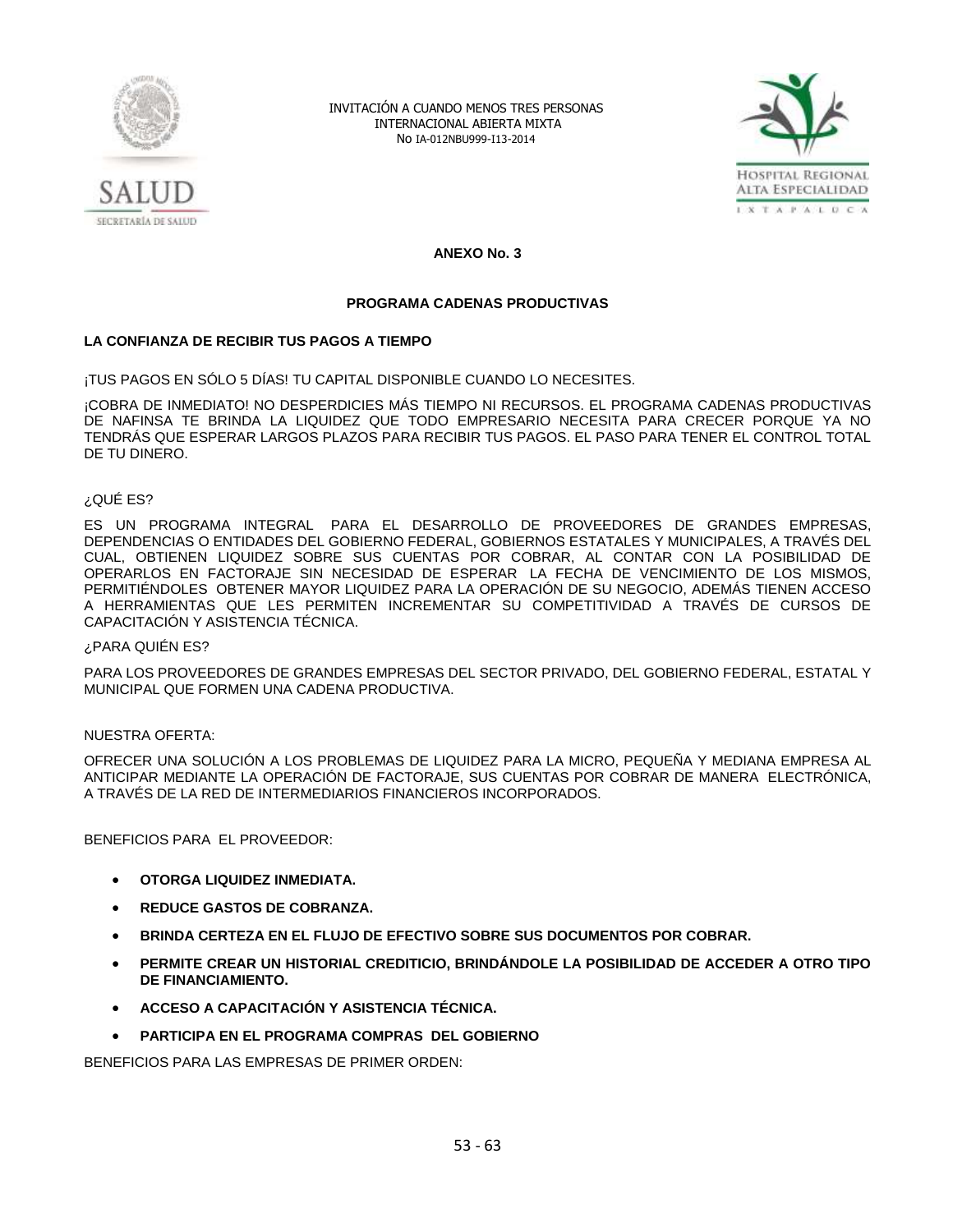



- **DESARROLLO DE SU RED DE PROVEEDORES AL OTORGARLES LIQUIDEZ SOBRE SUS CUENTAS POR COBRAR.**
- **REDUCCIÓN DE COSTOS, RIESGOS Y TIEMPOS DE OPERACIÓN.**
- **POSIBILIDAD DE DESARROLLAR SU RED DE DISTRIBUIDORES**
- **NEGOCIACIÓN DE MEJORES PLAZOS CON SUS PROVEEDORES.**
- **PERMITE UNA MEJOR ADMINISTRACIÓN DE PAGOS DE SU NEGOCIO.**
- **SIMPLIFICA SU OPERACIÓN BANCARIA AL CONTAR CON UN SOLO MECANISMO DE DISPERSIÓN DE FONDOS MULTIBANCO.**
- **TRABAJA CON EL INTERMEDIARIO FINANCIERO DE SU PREFERENCIA.**
- **OPTIMIZA RECURSOS EN SU FORMA DE OPERACIÓN.**

BENEFICIOS PARA LA DEPENDENCIA O ENTIDAD GUBERNAMENTAL:

- **EFICIENCIA EN LOS PROCESOS DE PAGO.**
- **DETONADOR DEL CRECIMIENTO ECONÓMICO SECTORIAL Y REGIONAL.**
- **FOMENTA EL GOBIERNO DIGITAL.**
- **PROPORCIONA MAYOR TRANSPARENCIA Y AGILIDAD EN LOS PAGOS PARA SUS PROVEEDORES.**
- **PERMITE EL DESARROLLO DE PROVEEDORES OTORGÁNDOLES LIQUIDEZ SOBRE SUS CUENTAS POR COBRAR.**
- **REDUCE COSTOS, RIESGOS Y TIEMPOS DE OPERACIÓN.**

CARACTERÍSTICAS DEL PROGRAMA:

- **OPERACIÓN DE FACTORAJE FINANCIERO SIN RECURSO.**
- **DESCUENTO HASTA POR EL 100% DEL IMPORTE DE LA CUENTA POR COBRAR.**
- **SIN COMISIONES.**
- **TASA DE INTERÉS FIJA**
- **EL PLAZO MÁXIMO DE LOS DOCUMENTOS QUE PODRÁ DESCONTAR PODRÁN SER DE HASTA 180 DÍAS TRATÁNDOSE DEL SECTOR PRIVADO Y PARA EL SECTOR PÚBLICO PODRÁ SER MENOR.**
- **EL FINANCIAMIENTO SE OTORGA A PARTIR DE LA OPERACIÓN EN FACTORAJE DE UN DOCUMENTO DADO DE ALTA EN LAS CADENAS PRODUCTIVAS.**
- **EL PAGO DE INTERESES ES POR ANTICIPADO LOS CUALES DESCUENTAN EL IMPORTE DE LA CUENTA POR COBRAR.**

REQUISITOS PARA LOS PROVEEDORES:

**SER UNA EMPRESA O PERSONA FÍSICA CON ACTIVIDAD EMPRESARIAL LEGALMENTE CONSTITUIDA.**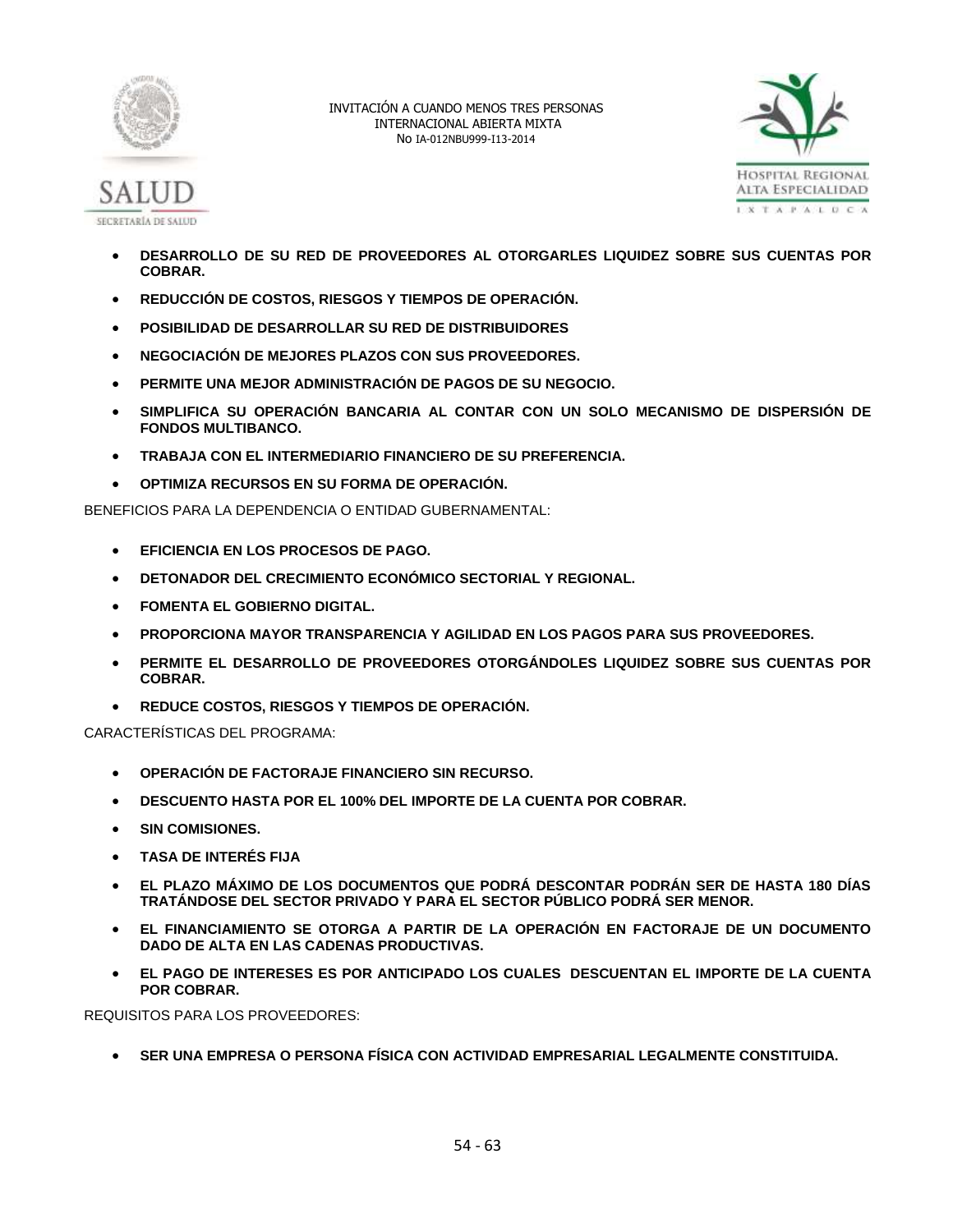



 **SER PROVEEDOR DE UNA EMPRESA DE PRIMER ORDEN, DE UNA DEPENDENCIA O ENTIDAD GUBERNAMENTAL INCORPORADA AL PROGRAMA DE CADENAS PRODUCTIVAS ADEMÁS DEBERÁ SER REFERENCIADO POR SU COMPRADOR PARA SER INCORPORADO.**

REQUISITOS PARA LAS EMPRESAS DE PRIMER ORDEN Y LAS DEPENDENCIAS O ENTIDADES GUBERNAMENTALES:

PARA CONOCER LOS REQUISITOS DE INCORPORACIÓN SE DEBERÁ DE CANALIZAR AL PROSPECTO CON LA DIRECCIÓN DE CADENAS PRODUCTIVAS.

# **DOCUMENTACIÓN**

*PARA PROVEEDORES QUE SON PERSONAS FÍSICAS:*

- **COMPROBANTE DE DOMICILIO FISCAL.**
- **VIGENCIA NO MAYOR A 2 MESES.**
- **COMPROBANTE DE DOMICILIO OFICIAL (RECIBO DE AGUA, LUZ, TELÉFONO FIJO, PREDIO).**
- **DEBE ESTAR A NOMBRE DE LA EMPRESA, EN CASO DE NO SER ASÍ, ADJUNTAR CONTRATO DE ARRENDAMIENTO, COMODATO.**
- **IDENTIFICACIÓN OFICIAL VIGENTE DEL (LOS) REPRESENTANTE(ES) LEGAL(ES), CON ACTOS DE DOMINIO.**
- **CREDENCIAL DE ELECTOR; PASAPORTE VIGENTE Ó FM2 (PARA EXTRANJEROS).**
- **LA FIRMA DEBERÁ COINCIDIR CON LA DEL CONVENIO.**
- **ALTA EN HACIENDA Y SUS MODIFICACIONES.**
- **FORMATO R-1 Ó R-2 EN CASO DE HABER CAMBIOS DE SITUACIÓN FISCAL (RAZÓN SOCIAL O DOMICILIO FISCAL).**
- **EN CASO DE NO TENER LAS ACTUALIZACIONES, PONDRÁN OBTENERLAS DE LA PÁGINA DEL SAT.**
- **ALTA EN HACIENDA Y SUS MODIFICACIONES.**
- **FORMATO R-1 Ó R-2 EN CASO DE HABER CAMBIOS DE SITUACIÓN FISCAL (RAZÓN SOCIAL O DOMICILIO FISCAL).**
- **EN CASO DE NO TENER LAS ACTUALIZACIONES, PONDRÁN OBTENERLAS DE LA PÁGINA DEL SAT.**

*PARA PROVEEDORES QUE SON PERSONAS MORALES:*

- **COPIA SIMPLE DEL ACTA CONSTITUTIVA (ESCRITURA CON LA QUE SE CONSTITUYE O CREA LA EMPRESA).**
- **ESTA ESCRITURA DEBE ESTAR DEBIDAMENTE INSCRITA EN EL REGISTRO PÚBLICO DE LA PROPIEDAD Y DE COMERCIO.**
- **DEBE ANEXARSE COMPLETA Y LEGIBLE EN TODAS LAS HOJAS.**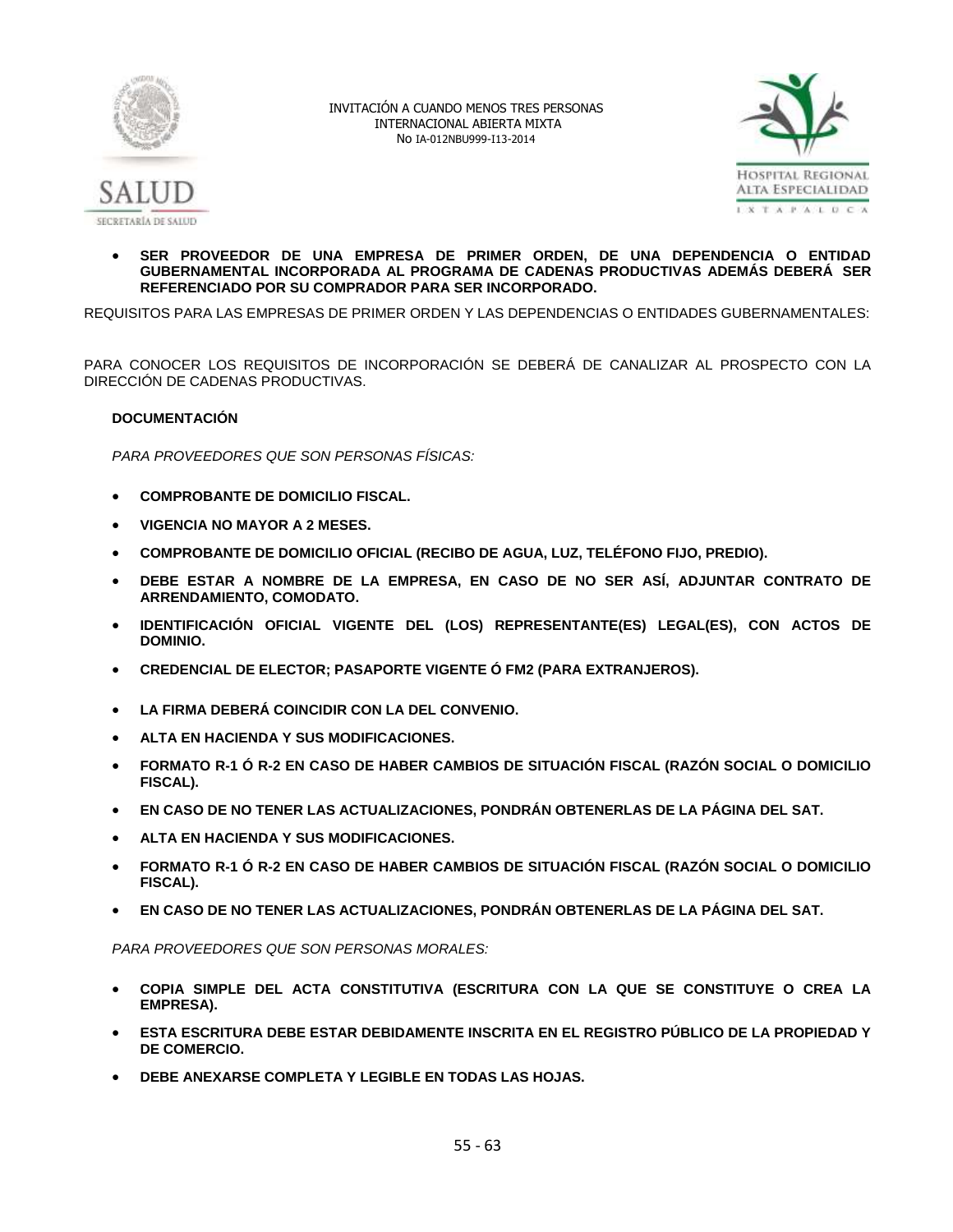



- **COPIA SIMPLE DE LA ESCRITURA DE REFORMAS (MODIFICACIONES A LOS ESTATUTOS DE LA EMPRESA)**
- **CAMBIOS DE RAZÓN SOCIAL, FUSIONES, CAMBIOS DE ADMINISTRACIÓN, ETC.**
- **ESTAR DEBIDAMENTE INSCRITA EN EL REGISTRO PÚBLICO DE LA PROPIEDAD Y DEL COMERCIO.**
- **COMPLETA Y LEGIBLE EN TODAS LAS HOJAS.**
- **COPIA SIMPLE DE LA ESCRITURA PÚBLICA DE LOS PODERES Y FACULTADES DEL REPRESENTANTE LEGAL PARA ACTOS DE DOMINIO.**
- **LA ESCRITURA DEBE ESTAR INSCRITA EN EL REGISTRO PÚBLICO DE LA PROPIEDAD Y DE COMERCIO.**
- **DEBE ANEXARSE COMPLETA Y LEGIBLE EN TODAS LAS HOJAS.**
- **COMPROBANTE DE DOMICILIO FISCAL.**
- **VIGENCIA NO MAYOR A 2 MESES.**
- **COMPROBANTE DE DOMICILIO OFICIAL (RECIBO DE AGUA, LUZ, TELÉFONO FIJO, PREDIO)**
- **DEBE ESTAR A NOMBRE DE LA EMPRESA, EN CASO DE NO SER ASÍ, ADJUNTAR CONTRATO DE ARRENDAMIENTO, COMODATO.**
- **IDENTIFICACIÓN OFICIAL VIGENTE DEL (LOS) REPRESENTANTE(ES) LEGAL(ES), CON ACTOS DE DOMINIO.**
- **CREDENCIAL DE ELECTOR; PASAPORTE VIGENTE Ó FM2 (PARA EXTRANJEROS).**
- **LA FIRMA DEBERÁ COINCIDIR CON LA DEL CONVENIO.**
- **ALTA EN HACIENDA Y SUS MODIFICACIONES.**
- **FORMATO R-1 Ó R-2 EN CASO DE HABER CAMBIOS DE SITUACIÓN FISCAL (RAZÓN SOCIAL O DOMICILIO FISCAL).**
- **EN CASO DE NO TENER LAS ACTUALIZACIONES, PONDRÁN OBTENERLAS DE LA PÁGINA DEL SAT.**
- **CÉDULA DEL REGISTRO FEDERAL DE CONTRIBUYENTES (RFC, HOJA AZUL).**
- **ESTADO DE CUENTA BANCARIO DONDE SE DEPOSITARAN LOS RECURSOS.**
- **SUCURSAL, PLAZA, CLABE INTERBANCARIA.**
- **VIGENCIA NO MAYOR A 2 MESES.**
- **ESTADO DE CUENTA QUE EMITE LA INSTITUCIÓN FINANCIERA Y LLEGA SU DOMICILIO.**

¿CÓMO AFILIARTE A CADENAS PRODUCTIVAS SI ERES PROVEEDOR?

LA EMPRESA DE PRIMER ORDEN O DEPENDENCIA GUBERNAMENTAL PROPORCIONAN A NAFINSA SU BASE DE PROVEEDORES SUSCEPTIBLES DE DESCUENTO ELECTRÓNICO.

NAFINSA REGISTRA LA BASE DE PROVEEDORES RECIBIDA EN CADENAS PRODUCTIVAS E INICIA LA CAMPAÑA DE AFILIACIÓN.

EL PROVEEDOR FIRMA EL CONVENIO DE ADHESIÓN A CADENAS PRODUCTIVAS Y ENTREGA A NAFINSA INFORMACIÓN DE AFILIACIÓN PARA DESCUENTO ELECTRÓNICO.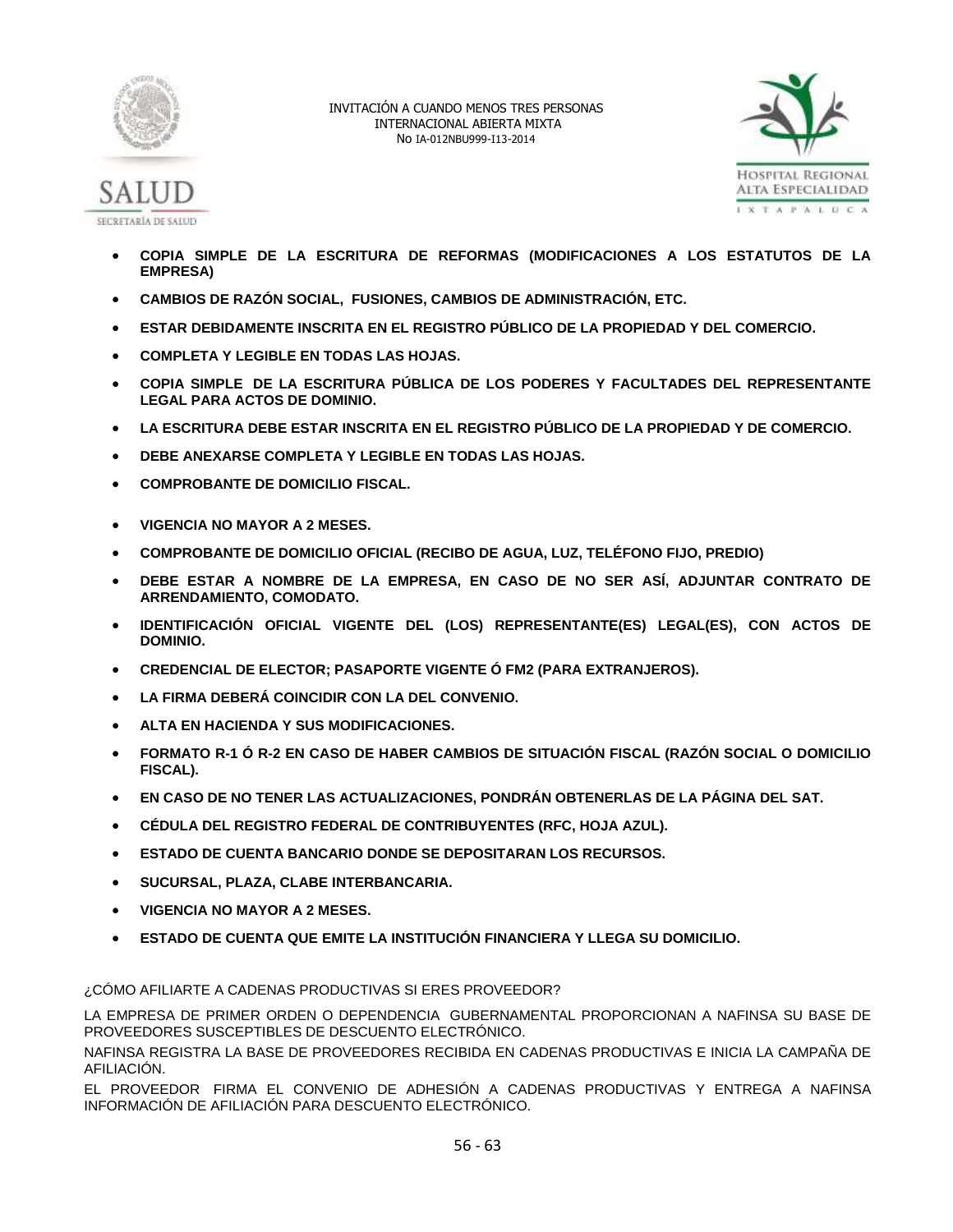



NAFINSA AFILIA AL PROVEEDOR PARA OTORGARLE SU CLAVE DE ACCESO Y CONTRASEÑA PARA REALIZAR OPERACIONES DE DESCUENTO ELECTRÓNICO.

DOCUMENTACIÓN PARA LA EMPRESA DE PRIMER ORDEN O DEPENDENCIA GUBERNAMENTAL.

PARA CONOCER LOS DOCUMENTOS PARA LA INCORPORACIÓN A CADENAS PRODUCTIVAS SE DEBERÁ DE CANALIZAR AL PROSPECTO CON LA DIRECCIÓN DE CADENAS PRODUCTIVAS.

CONTRATACIÓN:

PARA MÁS INFORMACIÓN Y FORMA DE CONTRATACIÓN DE ESTE PROGRAMA VISÍTANOS EN NAFINSA.COM O LLÁMANOS AL 5089 6107 EN EL D.F. O DEL INTERIOR, SIN COSTO, AL 01800 NAFINSA (623 4672). DE LUNES A VIERNES DE 08:00 A 19:00 HORAS.

*INFORMACIÓN SUJETA A CAMBIOS SIN PREVIO AVISO*

# **GUÍA PARA LLENADO DE SOLICITUD DE PROVEEDORES AL PROGRAMA CADENAS PRODUCTIVAS**

| <b>NO</b>      | <b>CAMPO</b>                          | <b>LONGITUD</b><br>DE<br>CARÁCTER | <b>TIPO</b>        | <b>CONSIDERACIONES</b>                                                                                                                                                                                                                                                                                           |
|----------------|---------------------------------------|-----------------------------------|--------------------|------------------------------------------------------------------------------------------------------------------------------------------------------------------------------------------------------------------------------------------------------------------------------------------------------------------|
| $\mathbf{1}$   | NÚMERO DE<br><b>PROVEEDOR</b>         | 25                                | <b>OBLIGATORIO</b> | Cada Dependencia y/o Entidad, definió en la<br>implementación de la Cadena Productiva el dato<br>que se usaría como numero de proveedor, ya sea<br>un número asignado por la EPO o el RFC del<br>proveedor, por lo que es necesario enviar en el<br>archivo solo el dato que les corresponda a cada<br>registro. |
| $\overline{2}$ | <b>RFC</b>                            | 20                                | <b>OBLIGATORIO</b> | Capturar sin guiones ni espacios.                                                                                                                                                                                                                                                                                |
| $\overline{3}$ | <b>APELLIDO</b><br><b>PATERNO</b>     | 25                                | <b>OBLIGATORIO</b> | Se captura el apellido paterno de proveedores<br>que sean personas Físicas. No se captura los<br>datos de representantes de una persona Moral<br>cuyo caso el espacio se dejará vació.                                                                                                                           |
| 4              | <b>APELLIDO</b><br><b>MATERNO</b>     | 25                                | <b>OBLIGATORIO</b> | Se captura el apellido materno de proveedores<br>que sean Personas Físicas. No se captura los<br>datos de representantes de una persona Moral<br>en cuyo caso el espacio se dejará vació.                                                                                                                        |
| 5              | <b>NOMBRE</b>                         | 80                                | <b>OBLIGATORIO</b> | Se captura el nombre de proveedores que sean<br>Personas Físicas. No se captura los datos de<br>representantes de una persona moral en cuyo<br>caso el espacio se dejará vació.                                                                                                                                  |
| 6              | RAZÓN<br><b>SOCIAL</b>                | 50                                | <b>OBLIGATORIO</b> | Nombre de la Persona Moral seguido de la<br>abreviación del tipo de entidad p. ej. (S.A., S.A.<br>de C.V., S.de R.L., S.C., A.C., etc.)                                                                                                                                                                          |
| $\overline{7}$ | CALLE<br>NO.<br>EXT. Y<br>NO.<br>INT. | 80                                | <b>OBLIGATORIO</b> | En una sola celda y completa.                                                                                                                                                                                                                                                                                    |
| 8              | <b>COLONIA</b>                        | 60                                | <b>OBLIGATORIO</b> | En una sola celda y completa.                                                                                                                                                                                                                                                                                    |
| 9              | <b>ESTADO</b>                         | 60                                | <b>OBLIGATORIO</b> | En una sola celda y completa.                                                                                                                                                                                                                                                                                    |
| 10             | <b>PAIS</b>                           | 60                                | <b>OBLIGATORIO</b> | En una sola celda y completa.                                                                                                                                                                                                                                                                                    |
| 11             | <b>DELEGACIÓN</b><br>O MUNICIPIO      | 60                                | <b>OBLIGATORIO</b> | En una sola celda y completa.                                                                                                                                                                                                                                                                                    |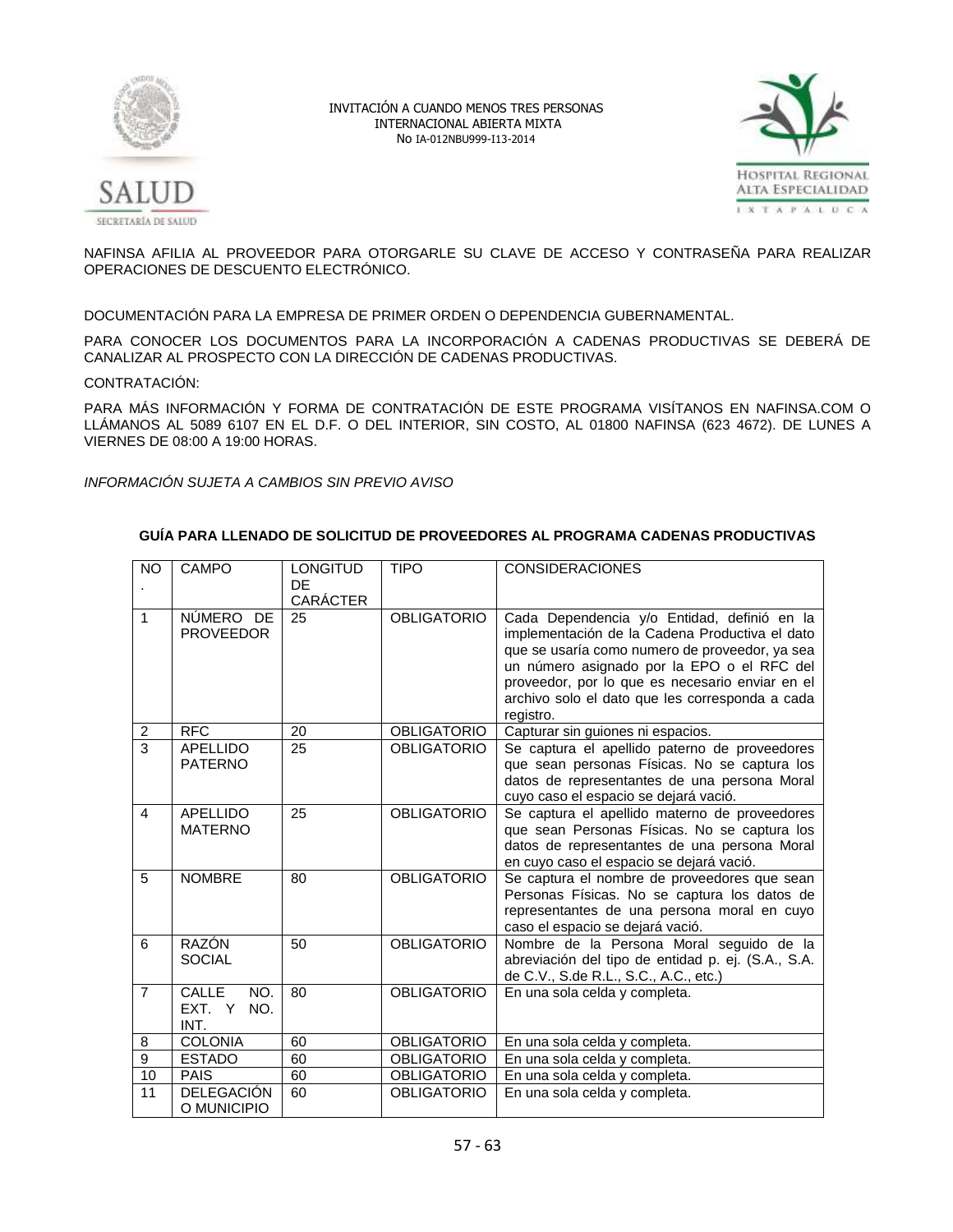





| $12 \overline{ }$ | <b>CODIGO</b>                                                               | 5                     | OBLIGATORIO                     | En una sola celda y completa.                                   |
|-------------------|-----------------------------------------------------------------------------|-----------------------|---------------------------------|-----------------------------------------------------------------|
|                   | <b>POSTAL</b>                                                               |                       |                                 |                                                                 |
| 13                | <b>TELEFONO</b>                                                             | 20                    | <b>OBLIGATORIO</b>              | En una sola celda y completa.                                   |
| 14                | <b>FAX</b>                                                                  | 20                    | <b>OPCIONAL</b>                 | En una sola celda y completa.                                   |
| 15                | <b>CORREO</b><br><b>ELECTRONIC</b><br>O                                     | 30                    | <b>OPCIONAL</b>                 | En una sola celda y completa.                                   |
| 16                | <b>DATOS</b><br><b>DEL</b><br>CONTACTO O<br><b>REPRESENT</b><br><b>ANTE</b> | 25/25/80/20/<br>20/30 | <b>OBLIGATORIO</b><br>/OPCIONAL | Bajo las mismas consideraciones que los datos<br>del proveedor. |
| 17                | <b>TIPO</b>                                                                 | N/A                   | N/A                             | Siempre será el número "1"                                      |
| 18                | <b>SUSCEPTIBL</b><br>E                                                      | N/A                   | N/A                             | Siempre será la letra "S"                                       |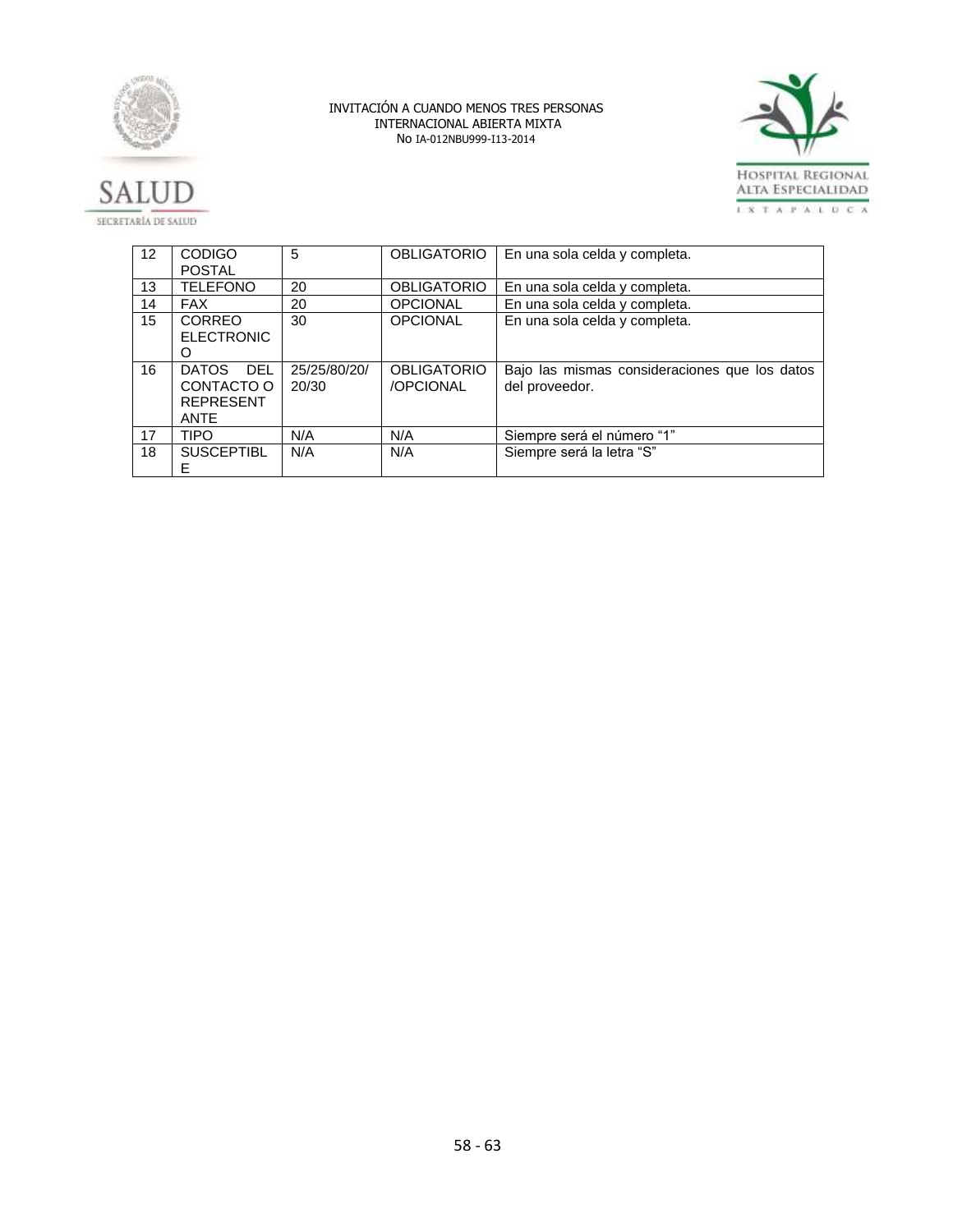



# **LISTA DE DOCUMENTOS PARA LA INTEGRACIÓN DEL EXPEDIENTE DE AFILIACIÓN AL PROGRAMA DE CADENAS PRODUCTIVAS**

- 1.- CARTA REQUERIMIENTO DE AFILIACIÓN.
- DEBIDAMENTE FIRMADA POR EL ÁREA USUARIA COMPRADORA
- 2.- \*\*COPIA SIMPLE DEL ACTA CONSTITUTIVA (ESCRITURA CON LA QUE SE CONSTITUYE O CREA LA EMPRESA).
- ESTA ESCRITURA DEBE ESTAR DEBIDAMENTE INSCRITA EN EL REGISTRO PÚBLICO DE LA PROPIEDAD Y DE COMERCIO.
- DEBE ANEXARSE COMPLETA Y LEGIBLE EN TODAS LAS HOJAS.
- 3.- \*\*COPIA SIMPLE DE LA ESCRITURA DE REFORMAS (MODIFICACIONES A LOS ESTATUTOS DE LA EMPRESA)
- CAMBIOS DE RAZÓN SOCIAL, FUSIONES, CAMBIOS DE ADMINISTRACIÓN, ETC.,
- ESTAR DEBIDAMENTE INSCRITA EN EL REGISTRO PÚBLICO DE LA PROPIEDAD Y DEL COMERCIO.
- COMPLETA Y LEGIBLE EN TODAS LAS HOJAS.
- 4.- \*\*COPIA SIMPLE DE LA ESCRITURA PÚBLICA MEDIANTE LA CUAL SE HAGA CONSTAR LOS PODERES Y FACULTADES DEL REPRESENTANTE LEGAL PARA ACTOS DE DOMINIO.
- ESTA ESCRITURA DEBE ESTAR DEBIDAMENTE INSCRITA EN EL REGISTRO PÚBLICO DE LA PROPIEDAD Y DE COMERCIO.
- DEBE ANEXARSE COMPLETA Y LEGIBLE EN TODAS LAS HOJAS.
- 5.- COMPROBANTE DE DOMICILIO FISCAL
- VIGENCIA NO MAYOR A 2 MESES
- COMPROBANTE DE DOMICILIO OFICIAL (RECIBO DE AGUA, LUZ, TELÉFONO FIJO, PREDIO)
- DEBE ESTAR A NOMBRE DE LA EMPRESA, EN CASO DE NO SER ASÍ, ADJUNTAR PEDIDO DE ARRENDAMIENTO, COMODATO.
- 6.- IDENTIFICACIÓN OFICIAL VIGENTE DEL (LOS) REPRESENTANTE(ES) LEGAL(ES), CON ACTOS DE DOMINIO
- CREDENCIAL DE ELECTOR; PASAPORTE VIGENTE Ó FM2 (PARA EXTRANJEROS)
- LA FIRMA DEBERÁ COINCIDIR CON LA DEL CONVENIO
- 7.- ALTA EN HACIENDA Y SUS MODIFICACIONES
- ANEXO R-1 Ó R-2 EN CASO DE HABER CAMBIOS DE SITUACIÓN FISCAL (RAZÓN SOCIAL O DOMICILIO FISCAL)
- EN CASO DE NO TENER LAS ACTUALIZACIONES, PONDRÁN OBTENERLAS DE LA PÁGINA DEL SAT.
- 8.- CÉDULA DEL REGISTRO FEDERAL DE CONTRIBUYENTES (RFC, HOJA AZUL)
- 9.- ESTADO DE CUENTA BANCARIO DONDE SE DEPOSITARAN LOS RECURSOS
- SUCURSAL, PLAZA, CLABE INTERBANCARIA
- VIGENCIA NO MAYOR A 2 MESES
- ESTADO DE CUENTA QUE EMITE LA INSTITUCIÓN FINANCIERA Y LLEGA SU DOMICILIO.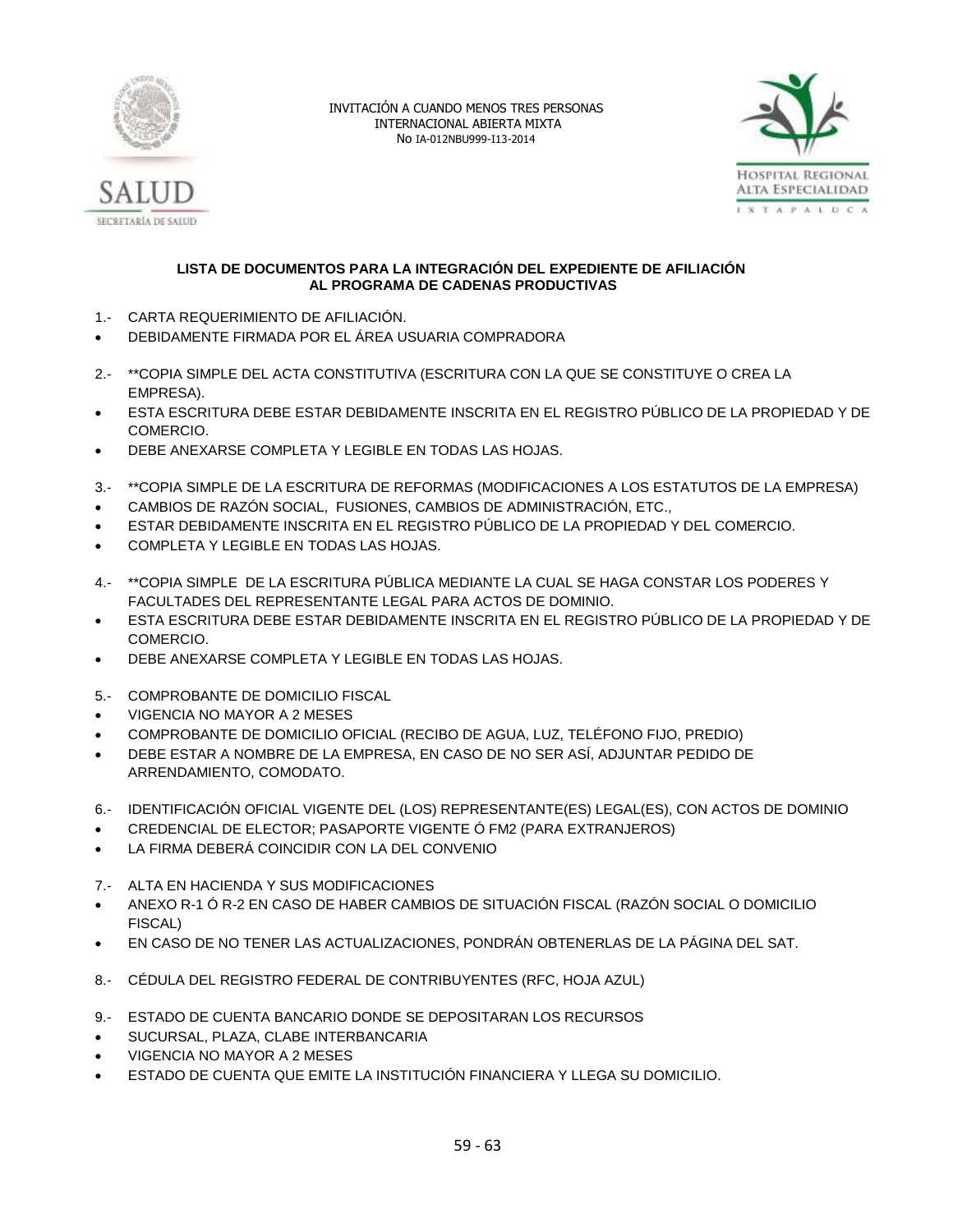



- LA DOCUMENTACIÓN ARRIBA DESCRITA, ES NECESARIA PARA QUE LA PROMOTORÍA GENERE LOS PEDIDOS QUE LE PERMITIRÁN TERMINAR EL PROCESO DE AFILIACIÓN UNA VEZ FIRMADOS, LOS CUALES CONSTITUYEN UNA PARTE FUNDAMENTAL DEL EXPEDIENTE:
- A) PEDIDO DE DESCUENTO AUTOMÁTICO CADENAS PRODUCTIVAS
- FIRMADO POR EL REPRESENTANTE LEGAL CON PODERES DE DOMINIO.
- 2 CONVENIOS CON FIRMAS ORIGINALES
- B) PEDIDOS ORIGINALES DE CADA INTERMEDIARIO FINANCIERO.
- FIRMADO POR EL REPRESENTANTE LEGAL CON PODERES DE DOMINIO.

# (\*\* ÚNICAMENTE, PARA PERSONAS MORALES)

USTED PODRÁ CONTACTARSE CON LA PROMOTORIA QUE VA A AFILIARLO LLAMANDO AL 01-800- NAFINSA (01- 800-6234672) O AL 50-89-61-07; O ACUDIR A LAS OFICINAS DE NACIONAL FINANCIERA EN:

AV. INSURGENTES SUR NO. 1971, COLONIA GUADALUPE INN, C.P. 01020, DELEGACIÓN ÁLVARO OBREGÓN, EN EL EDIFICIO ANEXO, NIVEL JARDÍN, ÁREA DE ATENCIÓN A CLIENTES.

**(LA NO PRESENTACIÓN DE ESTE DOCUMENTO NO SERÁ CAUSA DE DESCALIFICACIÓN)**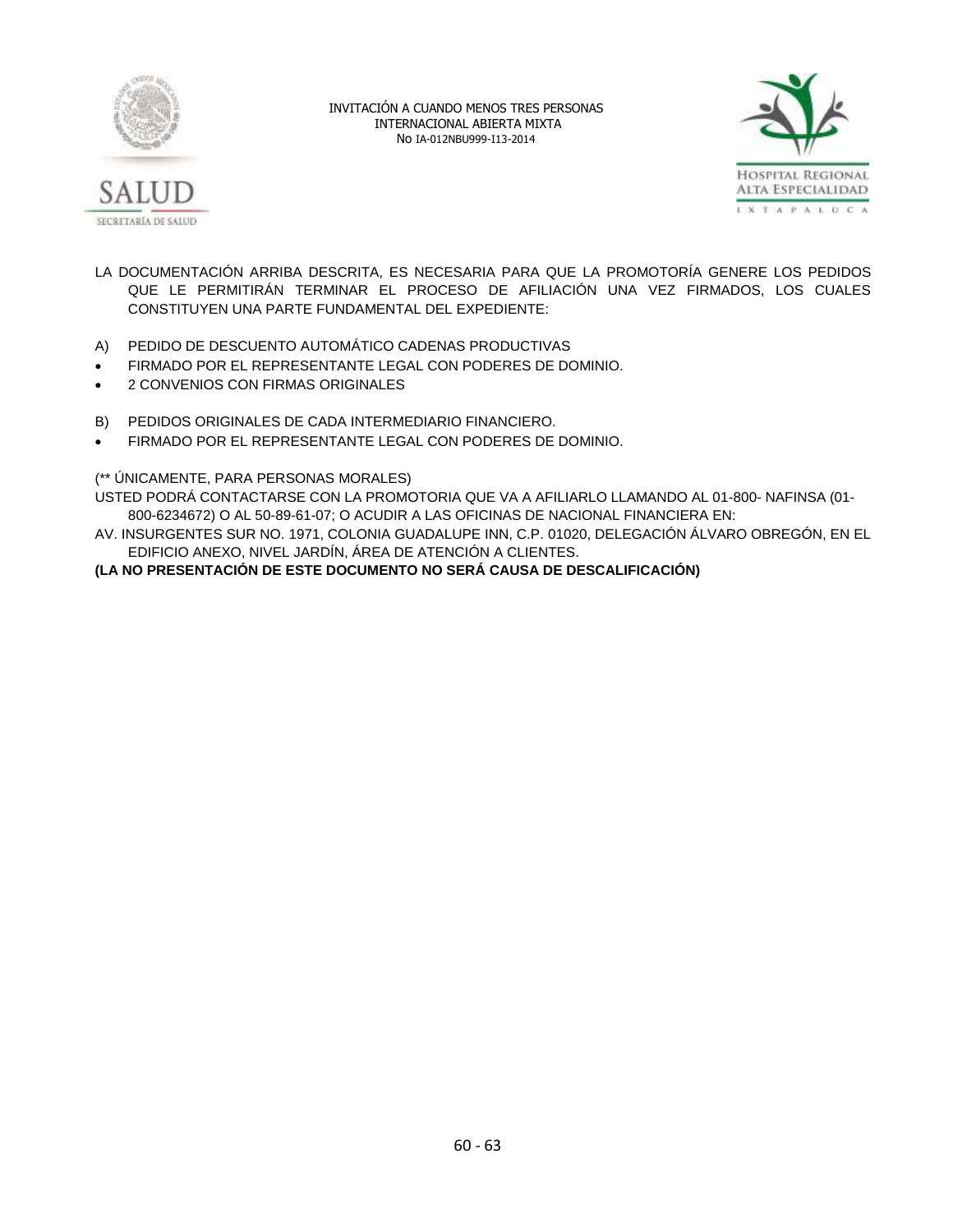



# **ANEXO No. 4**

## **NOTA INFORMATIVA PARA PARTICIPANTES DE PAÍSES MIEMBROS DE LA ORGANIZACIÓN PARA LA COOPERACIÓN Y EL DESARROLLO ECONÓMICO (OCDE).**

EL COMPROMISO DE MÉXICO EN EL COMBATE A LA CORRUPCIÓN HA TRANSCENDIDO NUESTRAS FRONTERAS Y EL ÁMBITO DE ACCIÓN DEL GOBIERNO FEDERAL. EN EL PLANO NACIONAL Y COMO MIEMBRO DE LA ORGANIZACIÓN PARA LA COOPERACIÓN Y EL DESARROLLO ECONÓMICO (OCDE) Y FIRMANTE DE LA *CONVENCIÓN PARA COMBATIR EL COHECHO DE SERVIDORES PÚBLICOS EXTRANJEROS EN TRANSACCIONES COMERCIALES INTERNACIONALES***,** HEMOS ADQUIRIDO RESPONSABILIDADES QUE INVOLUCRAN A LOS SECTORES PÚBLICO Y PRIVADO.

ESTA CONVENCIÓN BUSCA ESTABLECER MEDIDAS PARA PREVENIR Y PENALIZAR A LAS PERSONAS Y A LAS EMPRESAS QUE PROMETAN O DEN GRATIFICACIONES A FUNCIONARIOS PÚBLICOS EXTRANJEROS QUE PARTICIPAN EN TRANSACCIONES COMERCIALES NACIONALES. SU OBJETIVO ES ELIMINAR LA COMPETENCIA DESLEAL Y CREAR IGUALDAD DE OPORTUNIDADES PARA LAS EMPRESAS QUE COMPITEN POR LAS CONTRATACIONES GUBERNAMENTALES.

LA OCDE HA ESTABLECIDO MECANISMOS MUY CLAROS PARA QUE LOS PAÍSES FIRMANTES DE LA CONVENCIÓN CUMPLAN CON LAS RECOMENDACIONES EMITIDAS POR ÉSTA Y EN EL CASO DE MÉXICO, INICIARÁ EN **NOVIEMBRE DE 2003** UNA SEGUNDA FASE DE **EVALUACIÓN** –LA PRIMERA YA FUE APROBADA- EN DONDE UN GRUPO DE EXPERTOS VERIFICARÁ, ENTRE OTROS:

- LA COMPATIBILIDAD DE NUESTRO MARCO JURÍDICO CON LAS DISPOSICIONES DE LA CONVENCIÓN.
- EL CONOCIMIENTO QUE TENGAN LOS SECTORES PÚBLICO Y PRIVADO DE LAS RECOMENDACIONES DE LA **CONVENCIÓN**

EL RESULTADO DE ESTA EVALUACIÓN **IMPACTARÁ** EL GRADO DE INVERSIÓN OTORGADO A MÉXICO POR LAS AGENCIAS CALIFICADORAS Y LA ATRACCIÓN DE INVERSIÓN EXTRANJERA.

## LAS **RESPONSABILIDADES** DEL **SECTOR PÚBLICO** SE CENTRAN EN:

- PROFUNDIZAR LAS REFORMAS LEGALES QUE INICIÓ EN 1999.
- DIFUNDIR LAS RECOMENDACIONES DE LA CONVENCIÓN Y LAS OBLIGACIONES DE CADA UNO DE LOS ACTORES COMPROMETIDOS EN SU CUMPLIMIENTO.
- PRESENTAR CASOS DE COHECHO EN PROCESO Y CONCLUIDOS (INCLUYENDO AQUELLOS RELACIONADOS CON LAVADO DE DINERO Y EXTRADICIÓN).

LAS RESPONSABILIDADES DEL SECTOR PRIVADO CONTEMPLAN:

- **LAS EMPRESAS:** ADOPTAR ESQUEMAS PREVENTIVOS COMO EL ESTABLECIMIENTO DE CÓDIGOS DE CONDUCTA, DE MEJORES PRÁCTICAS CORPORATIVAS (CONTROLES INTERNOS, MONITOREO, INFORMACIÓN FINANCIERA PÚBLICA, AUDITORIAS EXTERNAS) Y DE MECANISMOS QUE PREVENGAN EL OFRECIMIENTO Y OTORGAMIENTO DE RECURSOS O BIENES A SERVIDORES PÚBLICOS, PARA OBTENER BENEFICIOS PARTICULARES O PARA LA EMPRESA.
- **LOS CONTADORES PÚBLICOS:** REALIZAR AUDITORIAS; NO ENCUBRIR ACTIVIDADES ILÍCITAS (DOBLE CONTABILIDAD Y TRANSACCIONES INDEBIDAS, COMO ASIENTOS CONTABLES FALSIFICADOS, INFORMES FINANCIEROS FRAUDULENTOS, TRANSFERENCIAS SIN AUTORIZACIÓN, ACCESO A LOS ACTIVOS SIN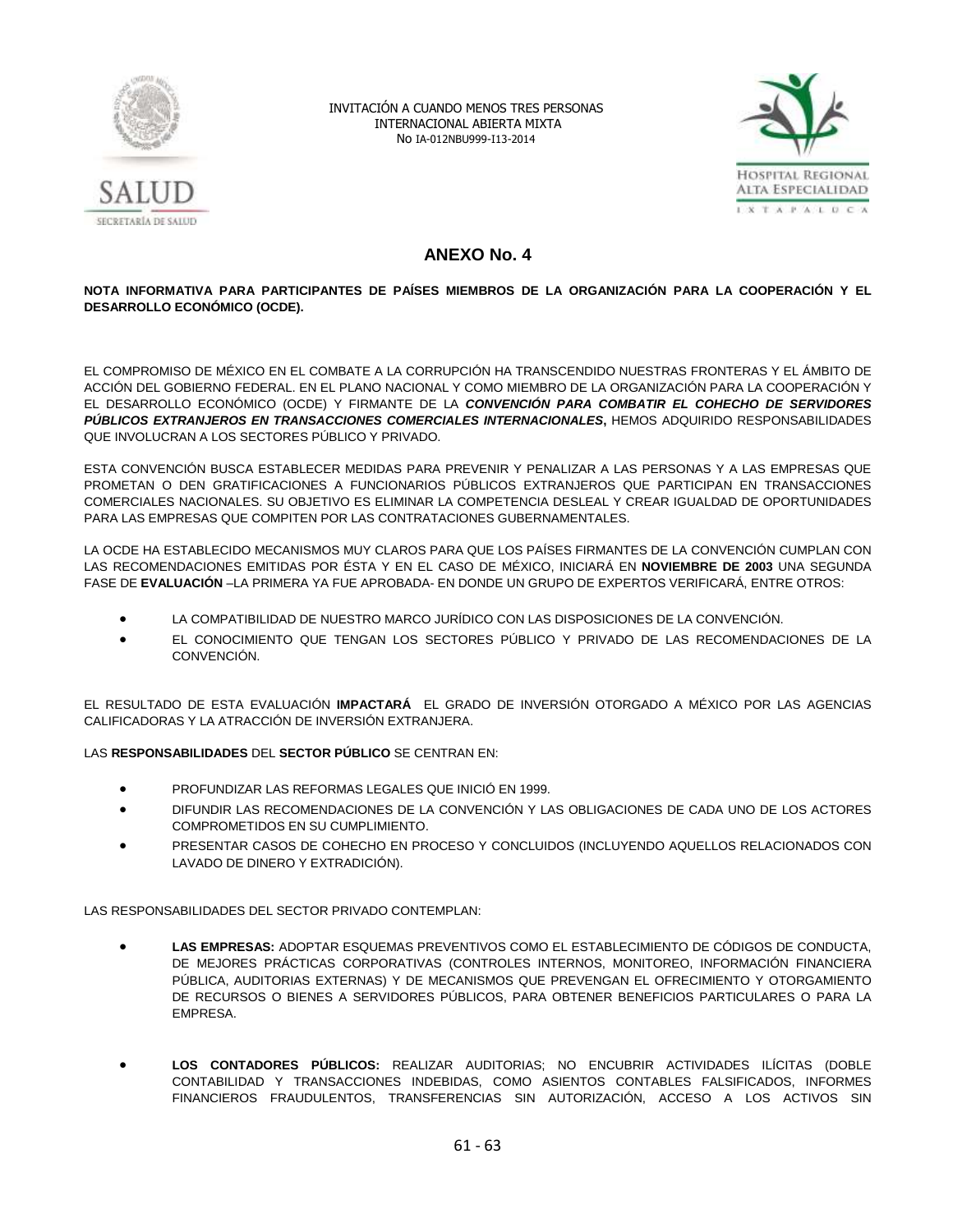



CONSENTIMIENTO DE LA GERENCIA); UTILIZAR REGISTROS CONTABLES PRECISOS; INFORMAR A LOS DIRECTIVOS SOBRE CONDUCTAS ILEGALES.

 **LOS ABOGADOS:** PROMOVER EL CUMPLIMIENTO Y REVISIÓN DE LA CONVENCIÓN (IMPRIMIR EL CARÁCTER VINCULATORIO ENTRE ÉSTA Y LA LEGISLACIÓN NACIONAL); IMPULSAR LOS ESQUEMAS PREVENTIVOS QUE DEBEN ADOPTAR LAS EMPRESAS.

LAS **SANCIONES** IMPUESTAS A LAS PERSONAS FÍSICAS O MORALES (PRIVADOS) Y A LOS SERVIDORES PÚBLICOS QUE INCUMPLAN LAS RECOMENDACIONES DE LA CONVENCIÓN, IMPLICAN ENTRE OTRAS, PRIVACIÓN DE LA LIBERTAD, EXTRADICIÓN, DECOMISO Y/O EMBARGO DE DINERO O BIENES.

ASIMISMO, ES IMPORTANTE CONOCER QUE EL PAGO REALIZADO A SERVIDORES PÚBLICOS EXTRANJEROS ES PERSEGUIDO Y CASTIGADO INDEPENDIENTEMENTE DE QUE EL FUNCIONARIO SEA ACUSADO O NO. LAS INVESTIGACIONES PUEDEN INICIARSE POR DENUNCIA, PERO TAMBIÉN POR OTROS MEDIOS, COMO LA REVISIÓN DE LA SITUACIÓN PATRIMONIAL DE LOS SERVIDORES PÚBLICOS O LA IDENTIFICACIÓN DE TRANSACCIONES ILÍCITAS, EN EL CASO DE LAS EMPRESAS.

EL CULPABLE PUEDE SER PERSEGUIDO EN CUALQUIER PAÍS FIRMANTE DE LA CONVENCIÓN, INDEPENDIENTEMENTE DEL LUGAR DONDE EL ACTO DE COHECHO HAYA SIDO COMETIDO.

EN LA MEDIDA QUE ESTOS LINEAMIENTOS SEAN CONOCIDOS POR LAS EMPRESAS Y LOS SERVIDORES PÚBLICOS DEL PAÍS, ESTAREMOS CONTRIBUYENDO A CONSTRUIR ESTRUCTURAS PREVENTIVAS QUE IMPIDAN EL INCUMPLIMIENTO DE LAS RECOMENDACIONES DE LA CONVENCIÓN Y POR TANTO LA COMISIÓN DE ACTOS DE CORRUPCIÓN.

POR OTRA PARTE, ES DE SEÑALAR QUE EL CÓDIGO PENAL FEDERAL SANCIONA EL COHECHO EN LOS SIGUIENTES TÉRMINOS:

#### "ARTÍCULO 222

COMETEN EL DELITO DE COHECHO:

- I. EL SERVIDOR PÚBLICO QUE POR SÍ, O POR INTERPÓSITA PERSONA SOLICITE O RECIBA INDEBIDAMENTE PARA SÍ O PARA OTRO, DINERO O CUALQUIERA OTRA DÁDIVA, O ACEPTE UNA PROMESA, PARA HACER O DEJAR DE HACER ALGO JUSTO O INJUSTO RELACIONADO CON SUS FUNCIONES, Y
- II. EL QUE DE MANERA ESPONTÁNEA DÉ U OFREZCA DINERO O CUALQUIER OTRA DÁDIVA A ALGUNA DE LAS PERSONAS QUE SE MENCIONAN EN LA FRACCIÓN ANTERIOR, PARA QUE CUALQUIER SERVIDOR PÚBLICO HAGA U OMITA UN ACTO JUSTO O INJUSTO RELACIONADO CON SUS FUNCIONES.

AL QUE COMETE EL DELITO DE COHECHO SE LE IMPONDRÁN LAS SIGUIENTES SANCIONES:

CUANDO LA CANTIDAD O EL VALOR DE LA DÁDIVA O PROMESA NO EXCEDA DEL EQUIVALENTE DE QUINIENTAS VECES EL SALARIO MÍNIMO DIARIO VIGENTE EN EL DISTRITO FEDERAL EN EL MOMENTO DE COMETERSE EL DELITO, O NO SEA VALUABLE, SE IMPONDRÁN DE TRES MESES A DOS AÑOS DE PRISIÓN, MULTA DE TREINTA A TRESCIENTAS VECES EL SALARIO MÍNIMO DIARIO VIGENTE EN EL DISTRITO FEDERAL EN EL MOMENTO DE COMETERSE EL DELITO Y DESTITUCIÓN E INHABILITACIÓN DE TRES MESES A DOS AÑOS PARA DESEMPEÑAR OTRO EMPLEO, CARGO O COMISIÓN PÚBLICOS.

CUANDO LA CANTIDAD O EL VALOR DE LA DÁDIVA, PROMESA O PRESTACIÓN EXCEDA DE QUINIENTAS VECES EL SALARIO MÍNIMO DIARIO VIGENTE EN EL DISTRITO FEDERAL EN EL MOMENTO DE COMETERSE EL DELITO, SE IMPONDRÁN DE DOS AÑOS A CATORCE AÑOS DE PRISIÓN, MULTA DE TRESCIENTAS A QUINIENTAS VECES EL SALARIO MÍNIMO DIARIO VIGENTE EN EL DISTRITO FEDERAL EN EL MOMENTO DE COMETERSE EL DELITO Y DESTITUCIÓN E INHABILITACIÓN DE DOS AÑOS A CATORCE AÑOS PARA DESEMPEÑAR OTRO EMPLEO, CARGO O COMISIÓN PÚBLICOS.